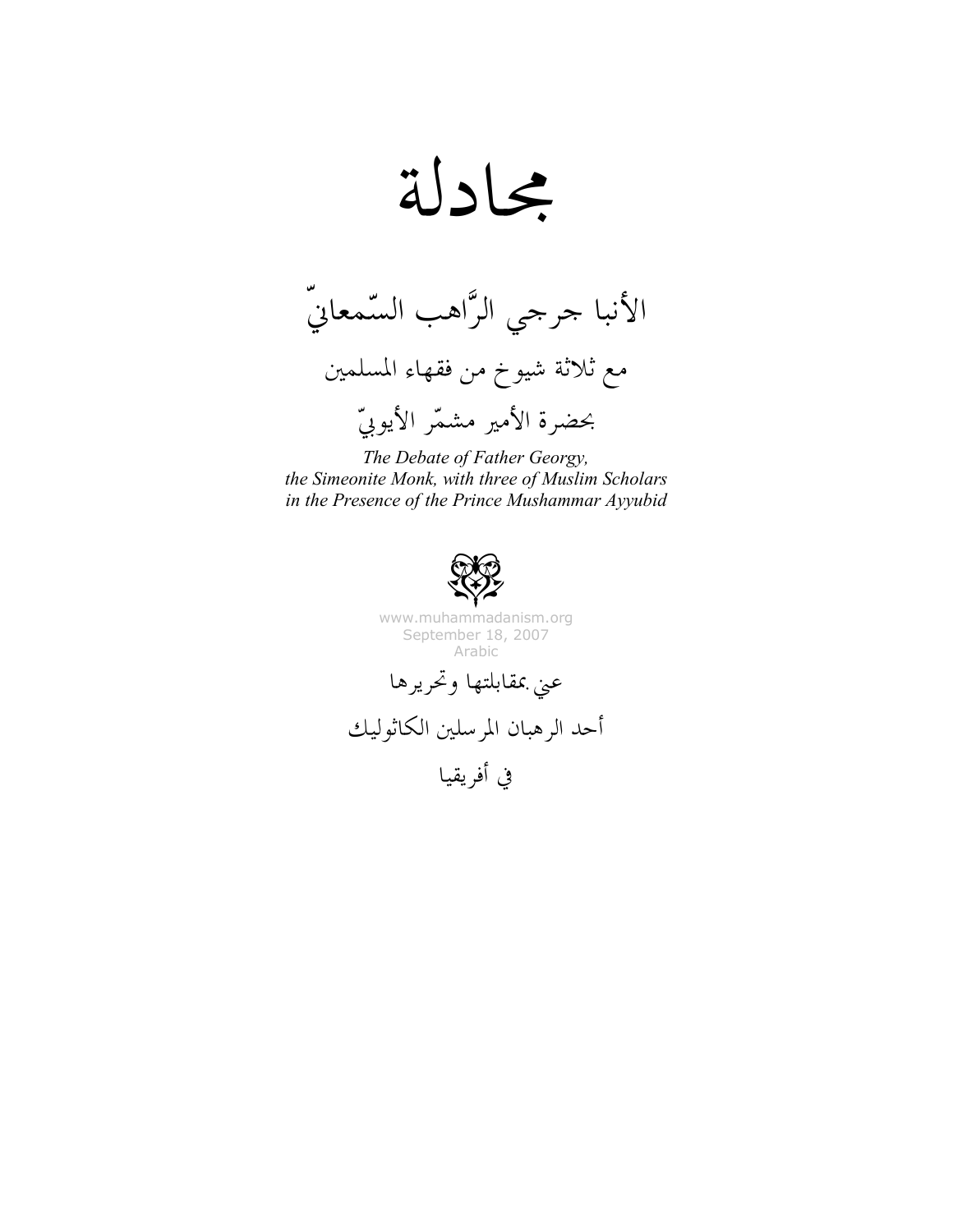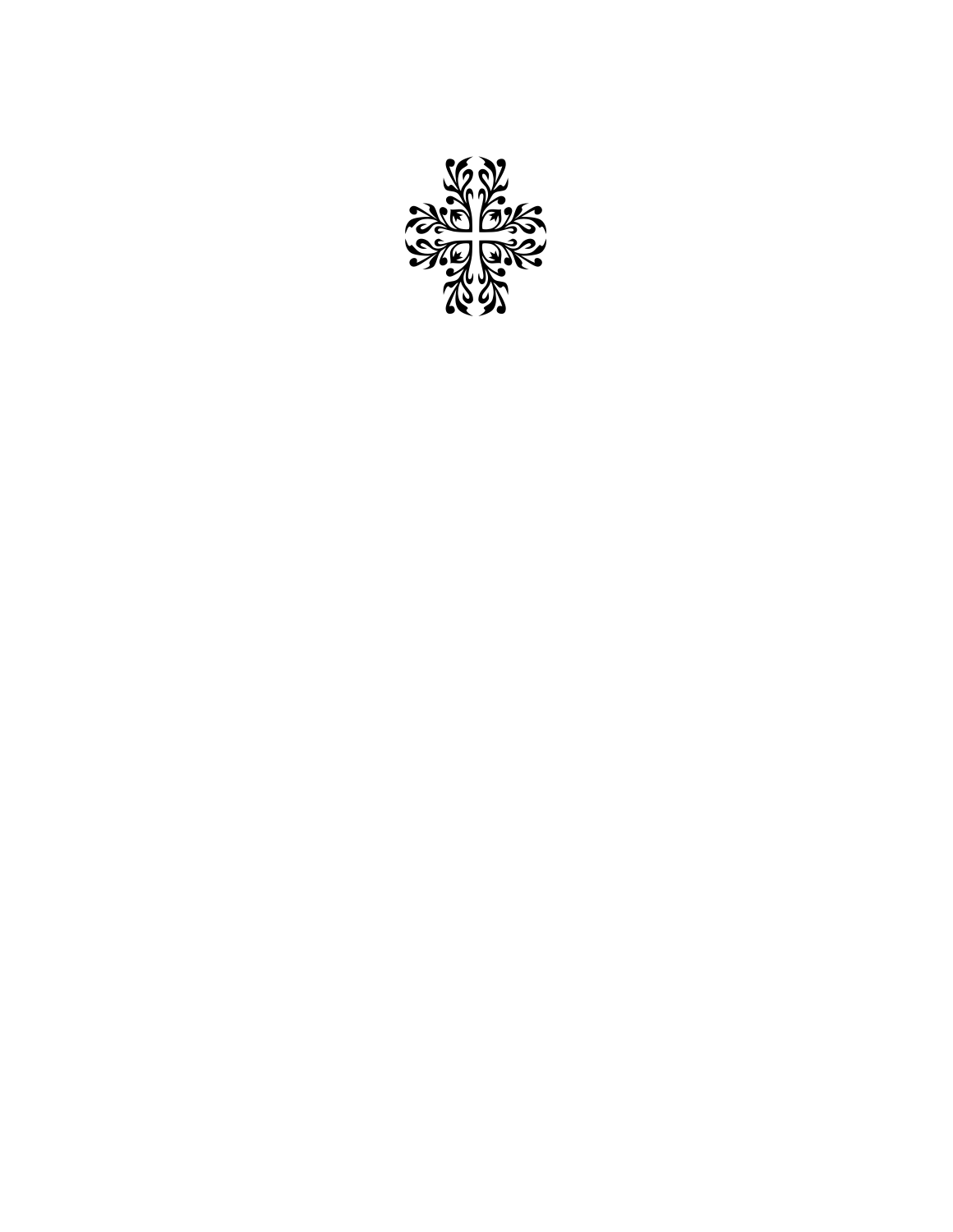من سمات كنيسة المسيح الظاهرة أن تدعو جميع الناس في كل عصر ومصر إلى دين الله بحسب البيان وجميل الإحسان عملاً بأمره له المحد بشّروا بالإنجيل في الخليقة كلها. ولا تظن أيها القارئ النجيب أن نور الإنجيل انحجب أو غاب عن الشرق في القرون المتوسطة بظلم أو بظلام. فإنَّ دين المسيح لم يستطع أن يحجبه الإسلام بحجته الكبرى التي هي الجهاد وقتال من لا يدين به. و لم يقطع سيفه كل لسان و لم يكسر أقلام ضعاف الرهبان الذين هم أخص دعاة النصرانية الموصوفون بجند الكنيسة. ومن هؤلاء الشجعان الذين أرهفوا القلم وأحسنوا البيان الأنبا أو الأب جرجي أحد رهبان دير القديس سمعان الذي موقعه في جبل سمعان في ولاية حلب الذي كان من أعظم وأشهر ديارات البطركية الأنطاكية. وقد خرج منه كثيرون من البطاركة والمطارنة والكهنة المشهورين بالعلم والفضل. وقد بحثنا كثيراً عن تاريخ هذا الأب الفاضل العالم فلم نجد له ذكراً في كتب التاريخ إلاَّ ما أخبرنا عنه تلميذه ورفيقه كاتب هذه المحادلة. وكذلك لم نقدر أن نقف على شيء من أحوال مناظريه إلاّ ما أخبرنا به الكاتب المذكور

وأما الأمير المشمَّر الذي جرت بحضرته هذه المحادلة فقد أَفادنا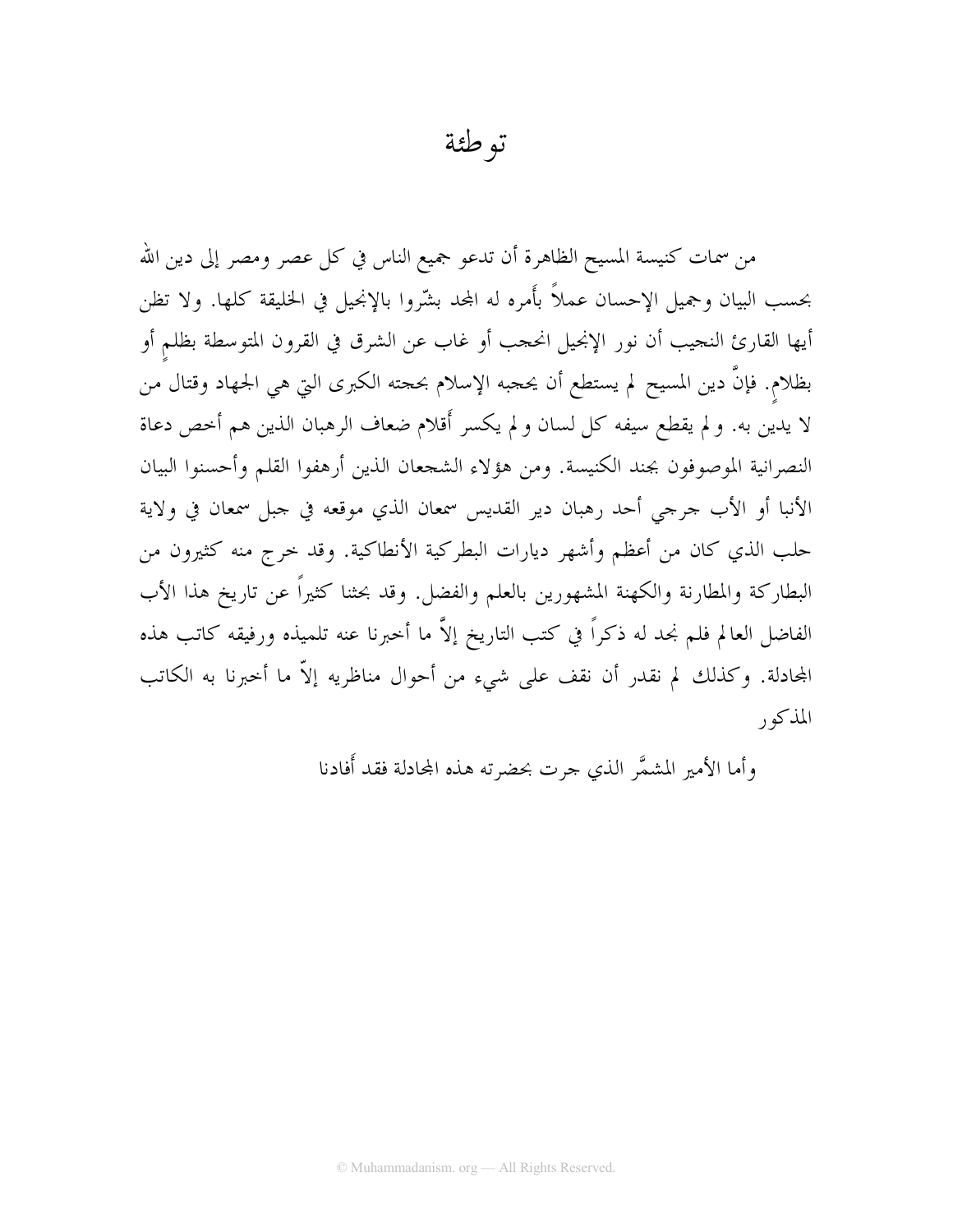كاتبها عنه أموراً لم يذكرها أحدٌ من مؤرخي العرب من المسلمين الذين كتبوا تاريخ السلطان صلاح الدين يوسف بن أيوب وتاريخ أولاده السبعة عشر الذين تقاسموا ملكه بعد موته. وقليل منهم ذكروه باسمه المشمَّر مع لقبه الظَّافر. ويظهر أنه كان من أتباع أخيه الملك الظاهر غياث الذين غازي صاحب مدينة حلب أصغر أولاد صلاح الدين. ومن ثم كان الأمير المشمَّر أقل شأناً من أخيه الملك الظاهر الذي مات في حلب ودُفن في قلعتها سنة ٦١٧ للهجرة التي توافق سنة ١٢١٦ مسيحية عندما جرت هذه المحادلة. ولعلَّه كان تابعاً لأخيه المذكور

ولا يخفى على من له إلمام بتاريخ الشرق لذلك العهد أن شوكة الإسلام انكسرت وضعفت قوة أصحابه في الحروب الصليبية التي كانت تقع حينئذ في أنحاء شتى من هذه البلاد وإنْ كان قد استرجع شيئاً منها الملك الناصر المعروف بصلاح الدين بانتصاراته العظيمة عليهم إذ جمع قوة الإسلام بوحدة سلطانه بعد أن كانت من قبل متفرقةً ومقسَّمةً. ولكن بعد موته سنة ١١٩٨ ضعفت قوة الإسلام بانقسام مملكته بين إحوته وأولاده وأعدائه. ومن ثم عاد إلى الصليبيين عزهم السابق بانتصاراقمم على أعدائهم في أنحاء شتى من هذه البلاد واستعاد النصاري الروم بسبب ذلك شيئاً من حريتهم في أمر دينهم دين الصليب والصليبيين. فلا بدع إذا وقعت حينئذ هذه المناظرة الدينيّة بحضرة الملك الظافر ابن صلاح الدين بين أيمة الإسلام وراهب مسکین من دیر مار سمعان من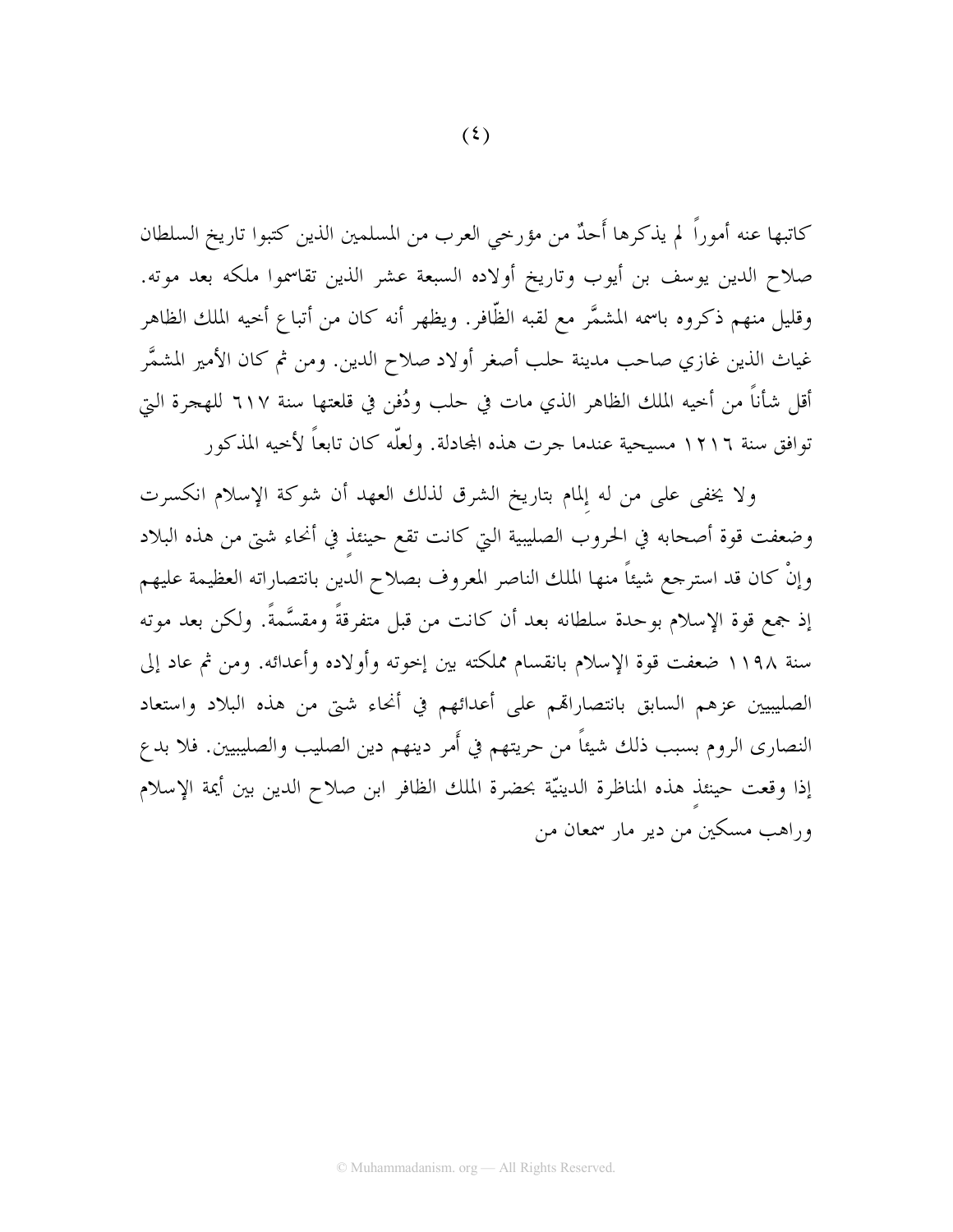المملكة الحلبية. ولا بد أن ما أظهره الأمير المشمَّر من الرفق واللطف مع الأنبا جرجي ولا سيّما قوله له سراً بأن والدته على دينه نصرانية من الروم حرأه كثيراً على بيان ما أراد مع ناظريه بغير تقصير ولا وجل في هذه المحاورة اللطيفة الشائقة

والغرض من نشر هذه المحادلة الحرص على ما فيها من الفوائد الجمة لإيضاح الإيمان المسيحي وبيان صحتَّه وهداية من يروم الهدي به. وقد اختصت بأربعة أمور حلت منها كتب كثيرة مما كتب في هذا الباب قديماً وحديثاً: الأوّل منها مراعاة آداب المناظرة بين المتحادلين وخلوها من المعايرة والمهاترة. والثاني سلامة عقيدة كل فريق من المتناظرين في دينه فإنّ الرَّاهب جرحى كما يظهر من كلامه واسمه كان من الروم الملكيين كاثوليكي المعتقد وليس في كلامه وصمة فساد أو إلحاد. وهذا يكون لهذه المناظرة مزية وفضل على كل ما نشر من هذا القبيل في مطبعة النيل بأقلام البروتستنط. وكذلك كان مناظروه من عدول المسلمين وأيمة السنَّة في الإسلام. والثالث سلامة لغتها العربية وصحتها فإلها كتبت بلسان عربي مبين حالصةُ من كل لكنة وهجنة. وليس كلام أئمة الإسلام فيها أُنقى ولا أبلغ من كلام الرَّاهب السَّمعانيَّ وهو ليس دولهم بأحكام لغة القرآن وحفظ آياته بكل ضبط مع ما في كلام المتناظرين من قوة الحجة وحسن البيان. والرابع إيضاح أخصّ وأُهمّ عقائد الدين المسيحي الإيضاح الوافي الشافي حاصةً سر الفداء والصليب والثالوث والتوحيد بنصوص الوحى والأمثال المناسبة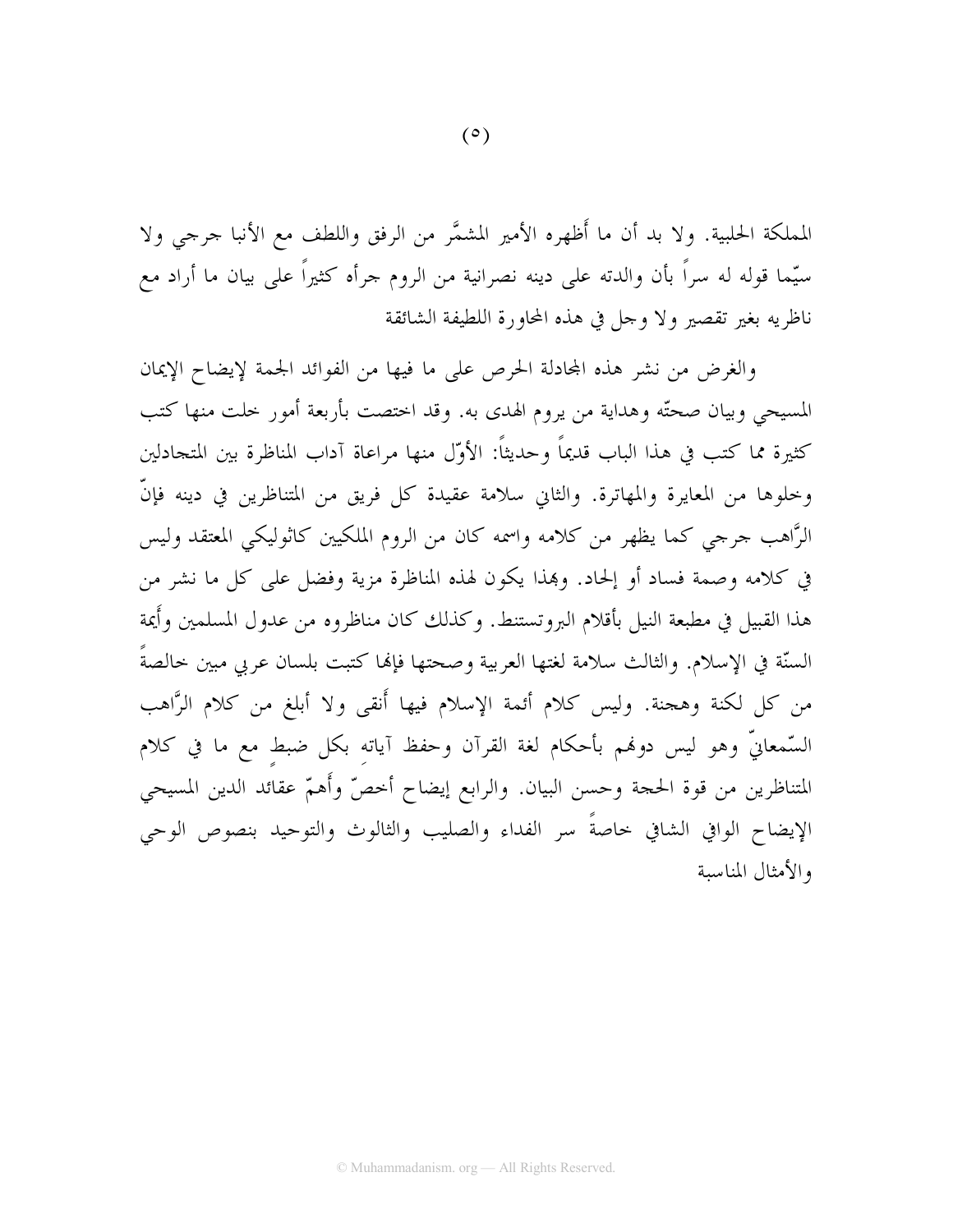لذلك. وكفى هذه الأغراض الشريفة غاية للناشر وللقارئ النجيب

و لم ننشرها إلاَّ بعد أن قابلناها على عدة نسخ قديمة وحدناها في مكتبة الأمّة في باريس وغيرها من مكاتب الشرق وهي كثيرة تعدّ بالعشرات، وأقدمها وأصحها كُتبت بخطٍّ جميل سنة ١٥٣٩ عن نسخة قديمة لا نعلم تاريخها. فقد حررنا طبعتنا هذه بكل ضبط وتدقيق بحيث لم نثبت في المطبوعة إلاَّ ما كان في كل هذه المخطوطات أو في بعضها بدون أن نكلف نفسنا إثبات الفرق بين هذه النسخ هنا كما اعتاد العلماء أن يفعلوا في طبع الكتب القديمة بيانا للنسخ التي كانت عمدتمم ليراجعها أهل النقد في محلها. لأن حل قصدنا في نشر هذه المحاورة حدمة إحواننا الآباء المرسلين وتلاميذهم الذين يرومون هدايتهم وكشف حجاب أسرار ديانتنا المسيحية بكل بساطة لا لأحل غاية علمية محضة أو جدلية. والله من وراء النيات وهو حسبنا وعليه الاتكال

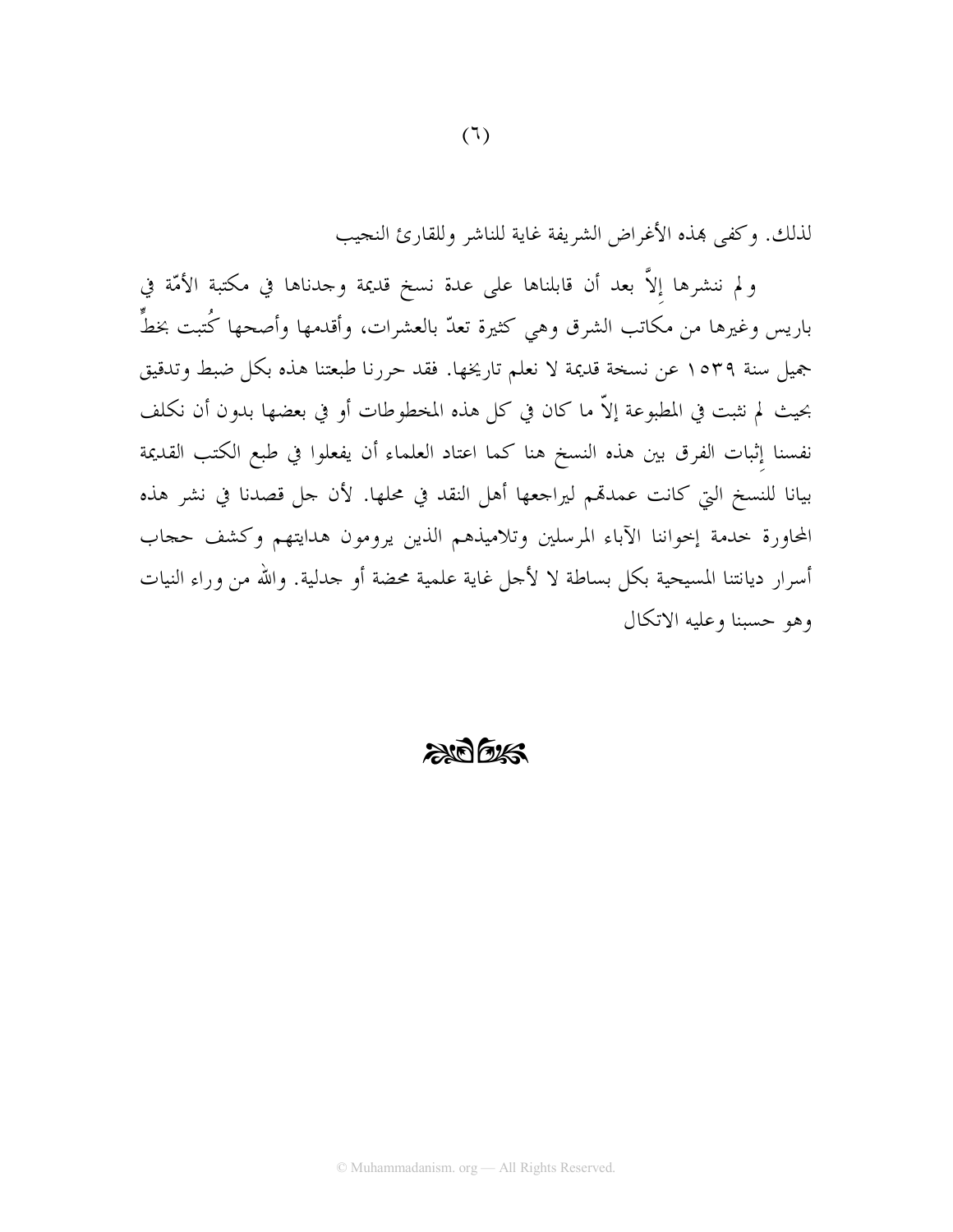## مقدمة للمؤلف

باسم الآب والابن والروح القدس إله واحد آمين

نبتدي بعونه تعالى نكتب وصف مجادلة حرت بين الرَّاهب السّمعانيّ وبين ثلاثة من فقهاء المسلمين وعدولهم حضرة الأمير المُلقب بالمشمَّر وما حرى بينهم من الخطاب في إمارة الملك الظاهر غازي ابن يوسف ابن أيوب الصّلاحي على أمة الإسلام بمدينة حلب الشاميّة وفي تملك لاون ابن اسطفانوس على قبيلة الأرمن في التاريخ العاشر الموافق لسنة ٦٧٢٥ لأبينا آدم عليه السلام (١٢١٦ مسيحية).

## ad bis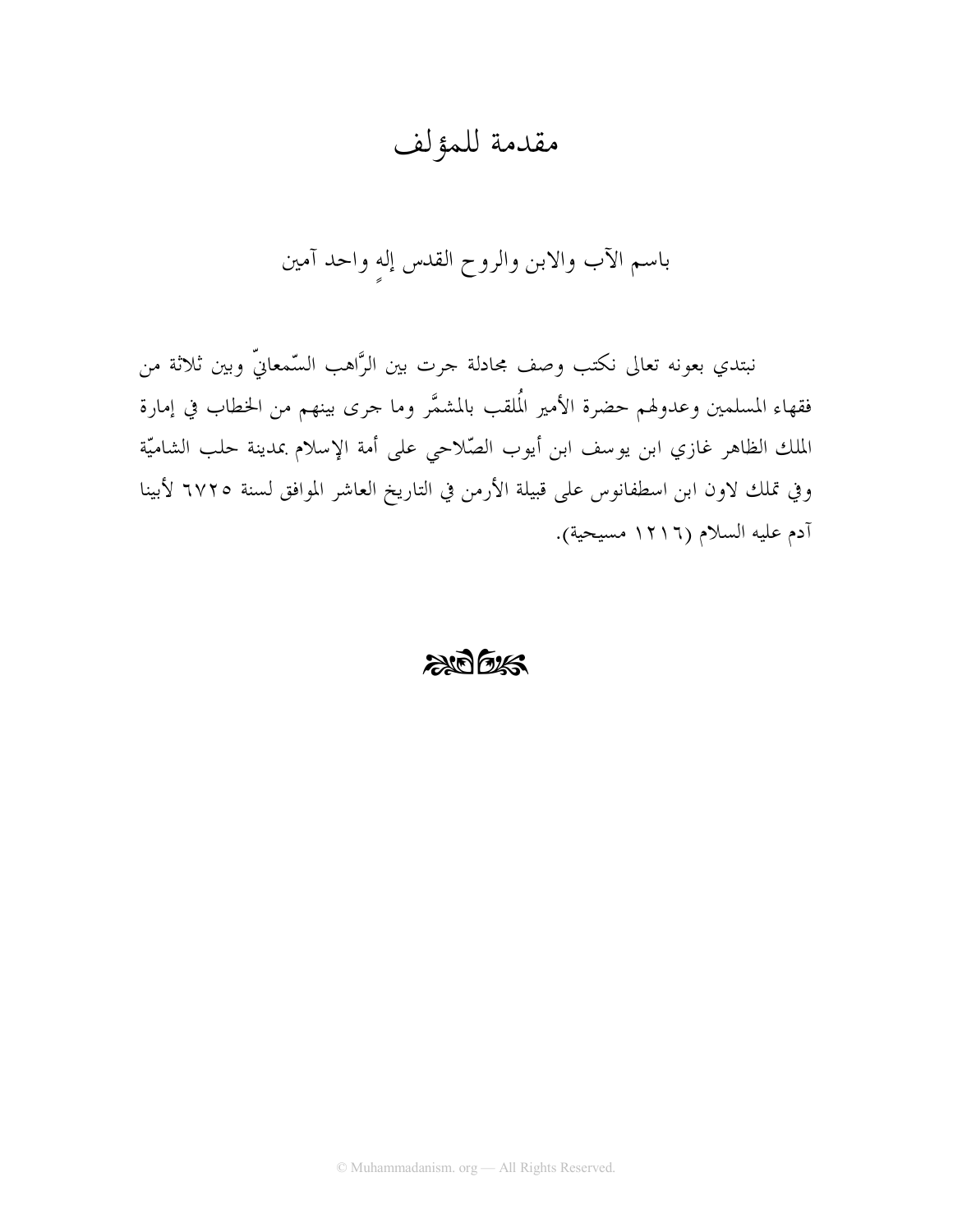اتفق أنَّ رئيس دير القديس ماري سمعان العجائبي البحري حضر بين يدي الأمير والسلطان صاحب مدينة حلب وأعمالها. حيث كان يترل حيشه في الفضا الذي بين عُمّ وحارم. وكان حضور الرئيس لدى الأمير لأحل حوائج عرضت له من حوائج ديره ومصالحه. فلما مثل بين يدي السلطان مع من كان قد صحبه من الرهبان قبلهم أحسن قبول. وأُمر بقضاء حوائجهم. وما التمسوه. ورسم لهم النزول في حيمة أخيه الملك المشمَّر. وكان قد صحب الرئيس من الرهبان الذين بديره شيخٌ في سنّه حكيمٌ في فهمه وعلمه. تزّين بشيبة زاهرة وأخلاق عذبة تتوق الألحاظ إلى معاينته وقد سكن الدير منذ حداثة سنّه واستفاد من المحامد والفضائل التي تناسب الرهبان أحلّها وأشرفها وكان رئيساً على الدير سنين عدّة إلى حين إدراكه الكبر والشيخوخة واسمه أنبا حرجي. فحين حضر بين يدي الملك المشمَّر. قبلهم أحسن قبول بغاية الإكرام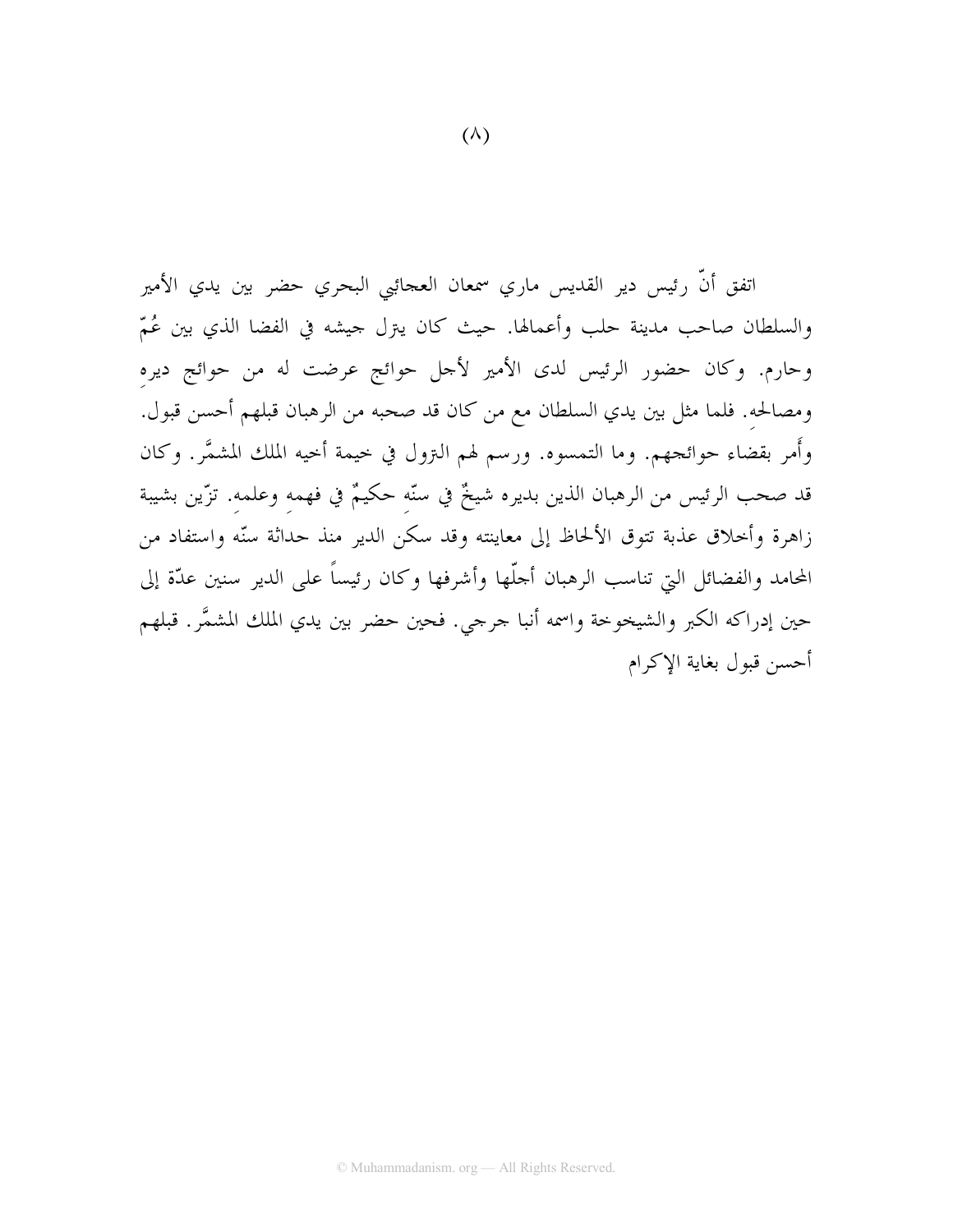قال الأمير: و لَم ذلك. والله تعالى خلق الإنســـان ذكرا وأنثى و لم يحرّم عليهم أكل اللحم

قال الرَّاهب: لا. بل هُرب منهن

قال الرَّاهب: ولا نحن نحرَّم الزيجة ولا أكل اللحم. وإنما نقصد بذلك العيشة اللطيفة غير الهيولية لنتقرَّب إلى الله الجحوهر اللطيف غير الهيولي بتلطيف الجسم. لأن الحديد بقدر ما يقترب من النار ويخالطها يطرح عنهُ حبثه ووسخه. وبقدر ما يصفو الماء ويشفّ ينفذ فيه ضوء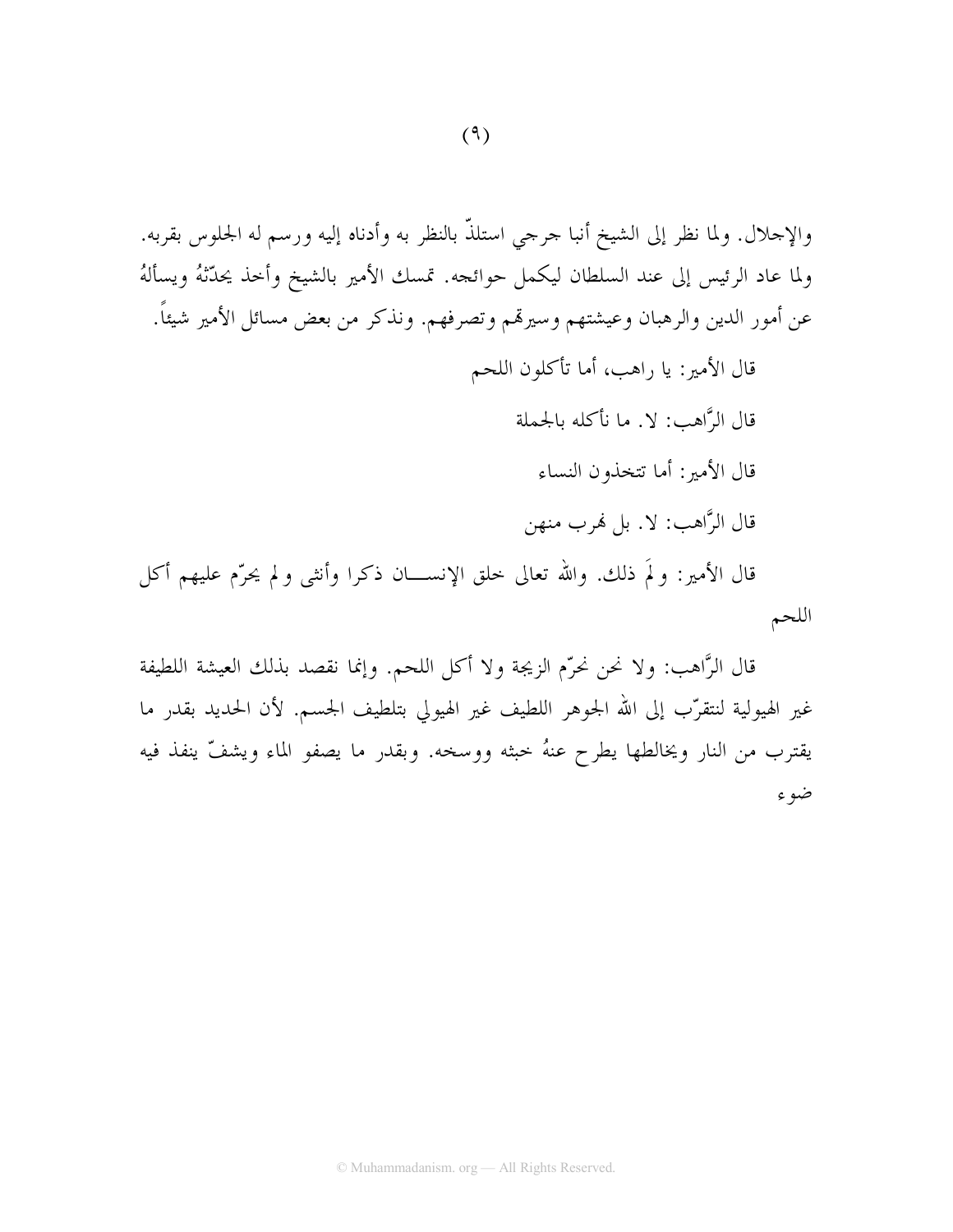الشمس. أما ترى الأجساد الشفَّافة بقدر ما ترقَّ وتشفَّ يفعل فيها الضو. أَوَمَا ترى أن الشمس تحجبها بخارات تصعد من غلظ الأرض وتحجب نورها. والعقل الناطق المكنون فينا أيها الأمير من الله تعالى يظلم بالعيشة الغليظة الرخية وبقدر ظلمته يبتعد عن معرفة الله. وبقدر بعده عن الله يرتبط بملاذ الجسم ومحبة الحياة الحاضرة. وليس نمتنع من أكل اللحم ومن النساء فقط بل من ساير ملاذّ الجسم مما يُطرب الحواس الخمس ونحن نرجو بذلك الحظوى عند الله تعالى في جنانه وملكه غير الزائل. لأن السيد المسيح قال لنا: إنكم ما تقدرون أن تنالوا الفرح والسرور في العالم الآتي دون الشقاء والحزن في هذا العالم الفاني. لذلك نشقى ههنا في هذا العالم الزائل غير الثابت لننال الراحة هناك في العالم الثابت غير الزائل

قال الأمير: كلامك يا راهب يدلُّ على الصواب والصدق ولكن نحن قد أنعم الله علينا بهذه وتلك

قال الرَّاهب: نعم أنتم نبيكم قد أرخى لكم العنان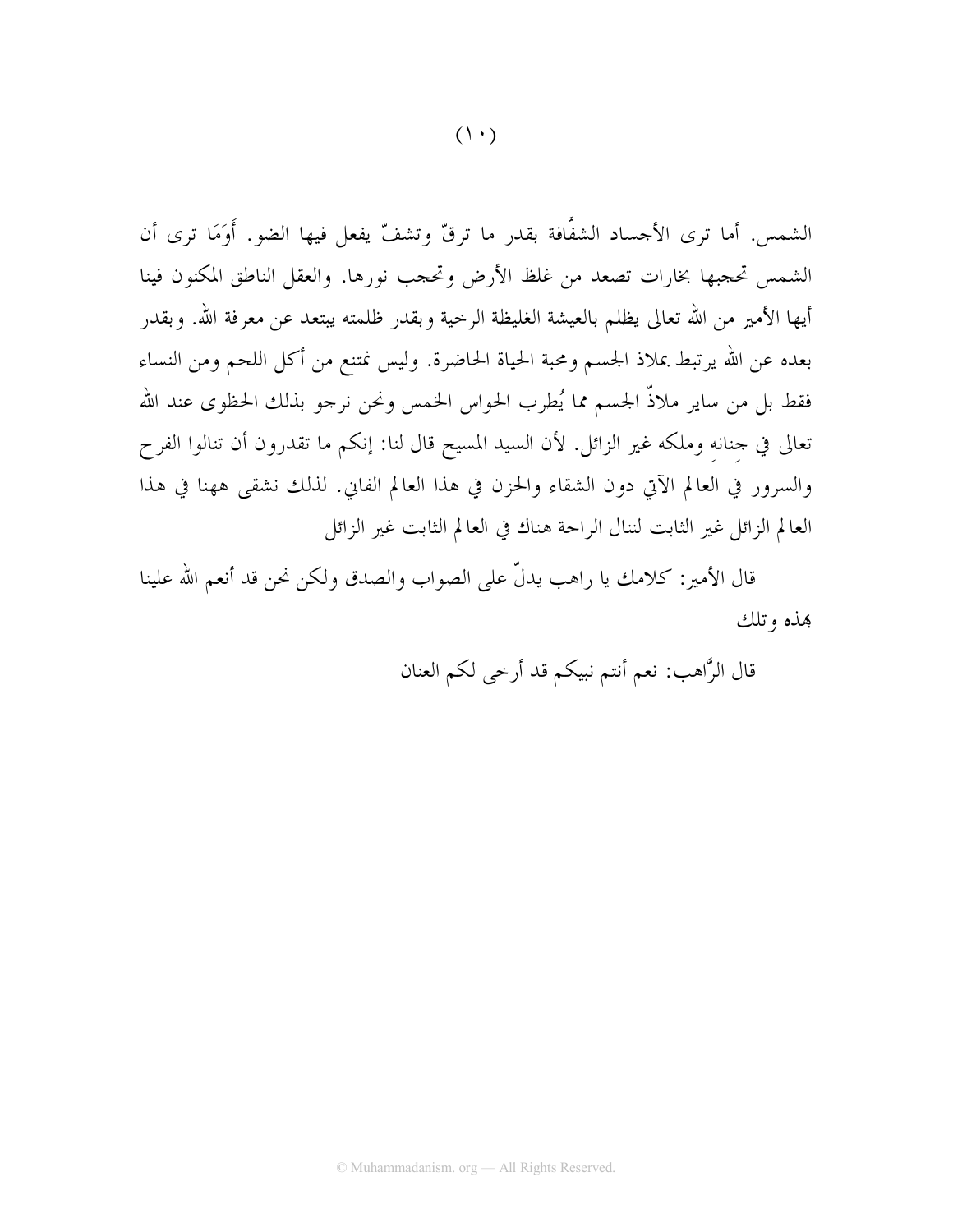وفسح لكم في استعمال الملاذّ. وبعد هذا كلّه ضمن لكم استعمال اللذات الجسديّة في الجنّة بقوله لكم في الجنة نهر لبن ونهر عسل وحور العين

وفيما الرَّاهب والأمير على ما هما فيه من السؤال والجواب وإذا بثلاثة من فقهاء المسلمين وعدولهم قد غلّظوا عمائمهم وعرّضوا أكمامهم ووسعوا فروجهم وسرّحوا لحاهم حتى كان يفوح المسك من أطواقهم فسلَّموا ودعوا فقبلهم الأمير وردّ السلام وأوسع لهم المكان. فلما نظروا إلى الرَّاهب أقبلوا يخاطبون الأمير ويسائلونه باللغة التركيّة قائلين'': من أين هذا الرَّاهب؟ وما سبب حضوره عند الأمير؟

أجاهم الأمير: هذا من دير سمعان وصل إلينا مع مقدَّمه لأحل حوائج عرضت لهم عند المولى السلطان أخي أعزَّه الله. فما قولكم في شخصه ومنظره

فقال منهم واحد كان اسمه أبو ظاهر البغداديّ: جُعلتُ فداك أيها الأمير كلما عنده حسن وجميل ووجهه

<sup>(1)</sup> لا يخفى أنَّ الأيوبيين كانوا أكرادا ولغتهم الحاصَّة التركية.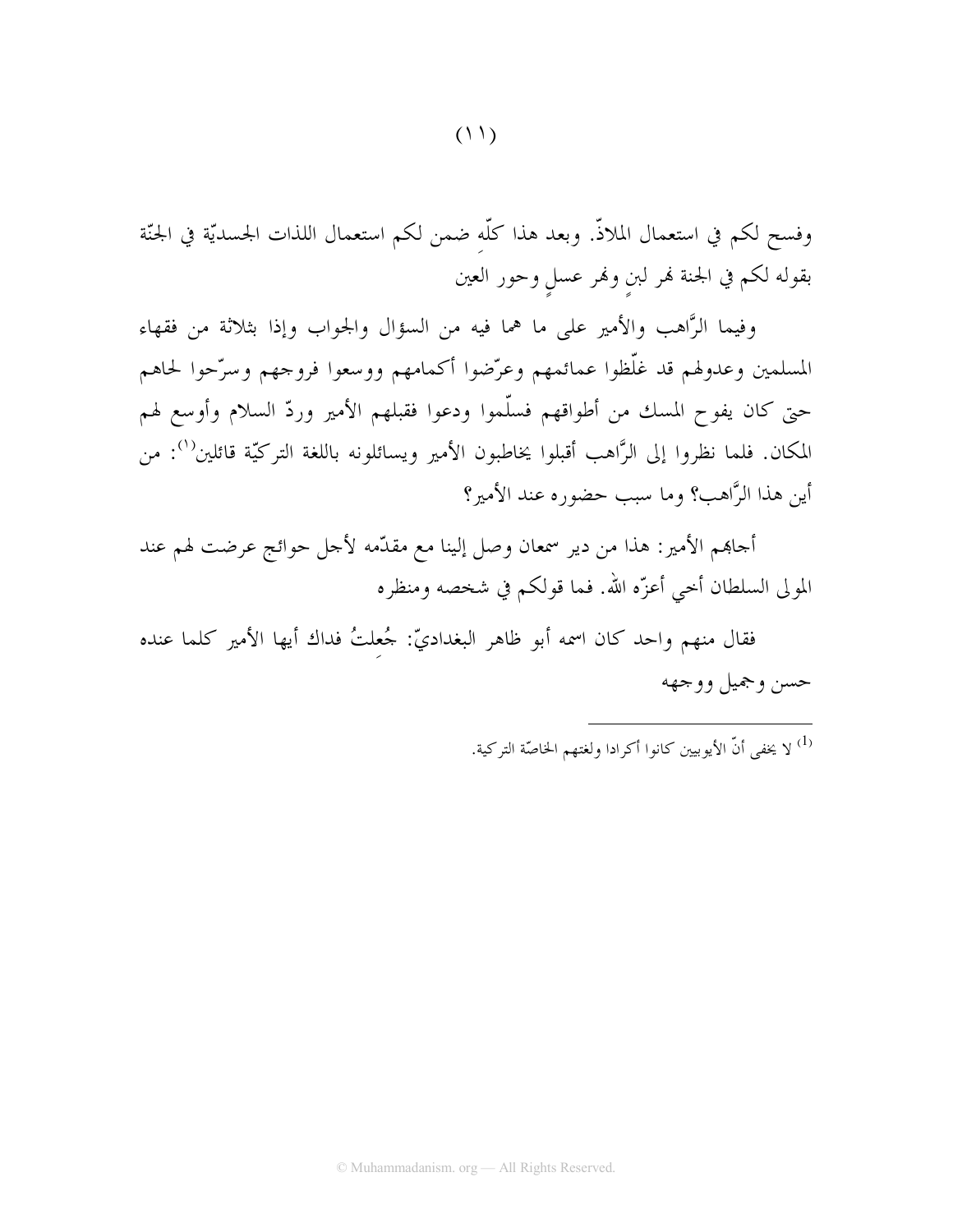قال الرَّاهب: ليبك با فقيه

قال المسلم: نحن يا راهب نكرّم مسيحك ونجلُّ قدره ونرفع شأنه على جميع الأنبياء ما حلا نبيِّ الله ورسوله المصطفى محمد الذي أنتم النصاري قد أنزلتم من قدره. ولم تخولوه الكرامة الواجبة له وقد أكرمه الله تعالى وشرَّفه وأنزل عليه القرآن نوراً وهُديَّ ورحمةً من رب العالمين وأنتم لا تقولون أنه رسول الله ولا نبيِّه فلا بد أن يحاجكم يوم الحشر والدين ويخصمكم

قال الرَّاهب: اعلم يا أبا سلامة أن لكل مقام كلاماً ولكل سؤال جواباً. فما حضرنا دياركم لقصد مجادلتكم ومحاورتكم في أمر الدين. وإنما حضرنا بصورة أناس متوسلين. فما لنا حاجة أن نخاطبكم إلاّ بما يسرُّكم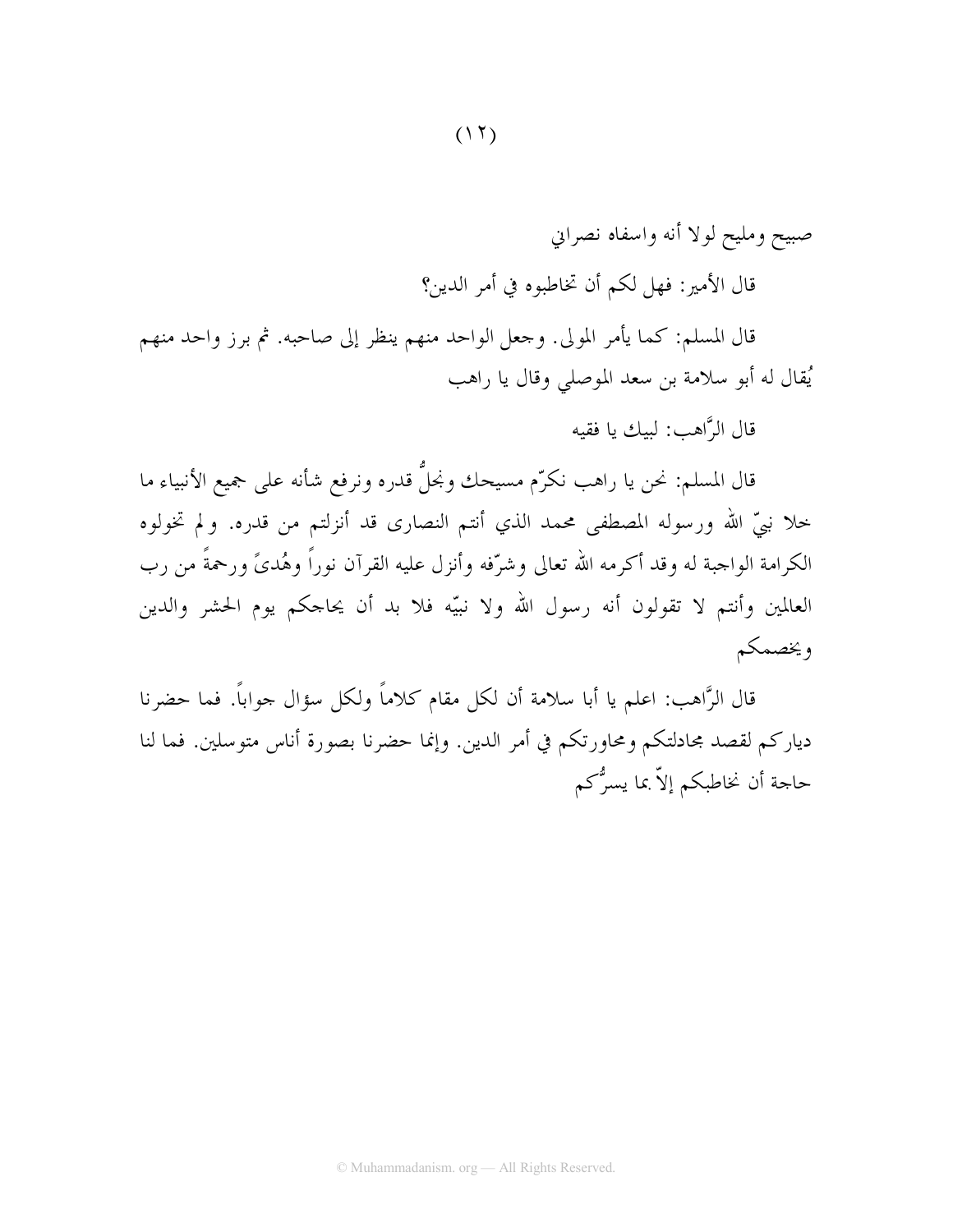ويلطف بكم وعندكم. لأننا عارفون أن الغضب والقتل عندكم سنّة لا تُعاب وعادة هما تفتخرون وقد قال بعضهم: دارهم ما دمتَ في دارهم وأَرضهم ما دمتَ في أرضهم

قال المسلم: يا راهب اتقِّ الله فيما ذكرت. إنما نحن أصحاب شرع وعدل. فما ههنا من يخاطبك إلاَّ بالتي هي أحسن إذا كنت لا تورد مكان الحق كذباً

ثم التفت الأمير وتبسَّم. وأدنى فمه من أذن الرَّاهب وقال يا راهب أنا ابن نصرانية لأني ولدت من امرأة رومية. فجاوب بما تريد فلا بأس عليك. ثم نزع خاتمه من يده ووضعه في إصبع الرَّاهب

قال الرَّاهب: يا أبا سلامة نحن لا نورد مكان الصدق كذباً. وإنما نخشى أن تتصوَّر لغلظ طباعك الحق كذباً. فأما ما تنكره علينا من أننا لم نُوَّجب محمداً الإكرام ولا نقرّ أنه رسول من الله ولا نبي فنحن نورد البيان والبرهان الواضح لذلك

قال المسلم: هيهات أنْ تقدر على ذلك ولو أجهدت نفسك في طلب المحال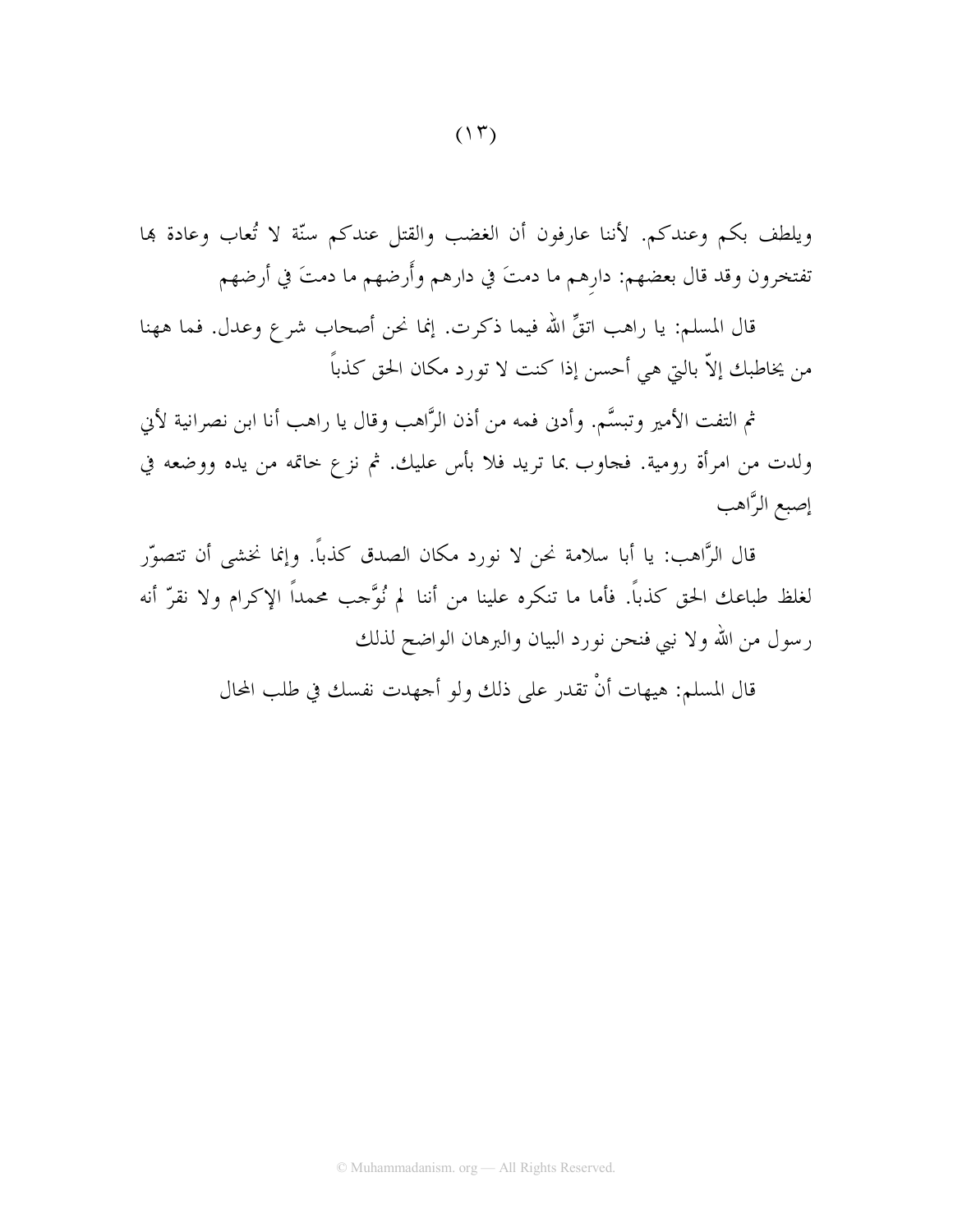قال الرَّاهب: سوف ينكشف الحق ويظهر المحال. قلْ يا أبا سلامة ألا تقرّ أن الله حلق الخلائق كلها؟

قال المسلم: نعم. ما في السموات والأرض خلقه الله تعالى بأمره وكلمته قال الرَّاهب: فهل يوجد عا لُمْ خلقه الله وعا لُمْ وخلقه إله آخر؟ قال المسلم: لا. ولكن العالم كلُّه خلقه إلهٌ واحدٌ وهو الله الذي نعبده ولا إله سواه

قال الرَّاهب: فهل ترى أن الله يشأ حلاص العالم كلَّه أم يؤثر حلاص أمَّة واحدة من خلقه وهلاك سواها. أَوَلا تقرّ أنه غني كريم جوّاد. فإن قلتَ أنه تعالى لا يؤثر خلاص العالم كله فقد نسبت الباري تعالى عز وجلَّ إلى الفقر أو البخل كإنسان أعدَّ طعاما لماية رجل فلما حضره ماية غيرها قال للماية الأخيرة: انصرفوا عني فما يوجد عندي لكم طعام. فيدل هذا على فقر ذلك الإنسان أو بخله

قال المسلم: إن الله يتعالى عمَّا وصفت وإنِّي أقرُّ وأعترف إنه غيَّ كريم جوَّاد خالق الخلائق بأسرها ومؤثر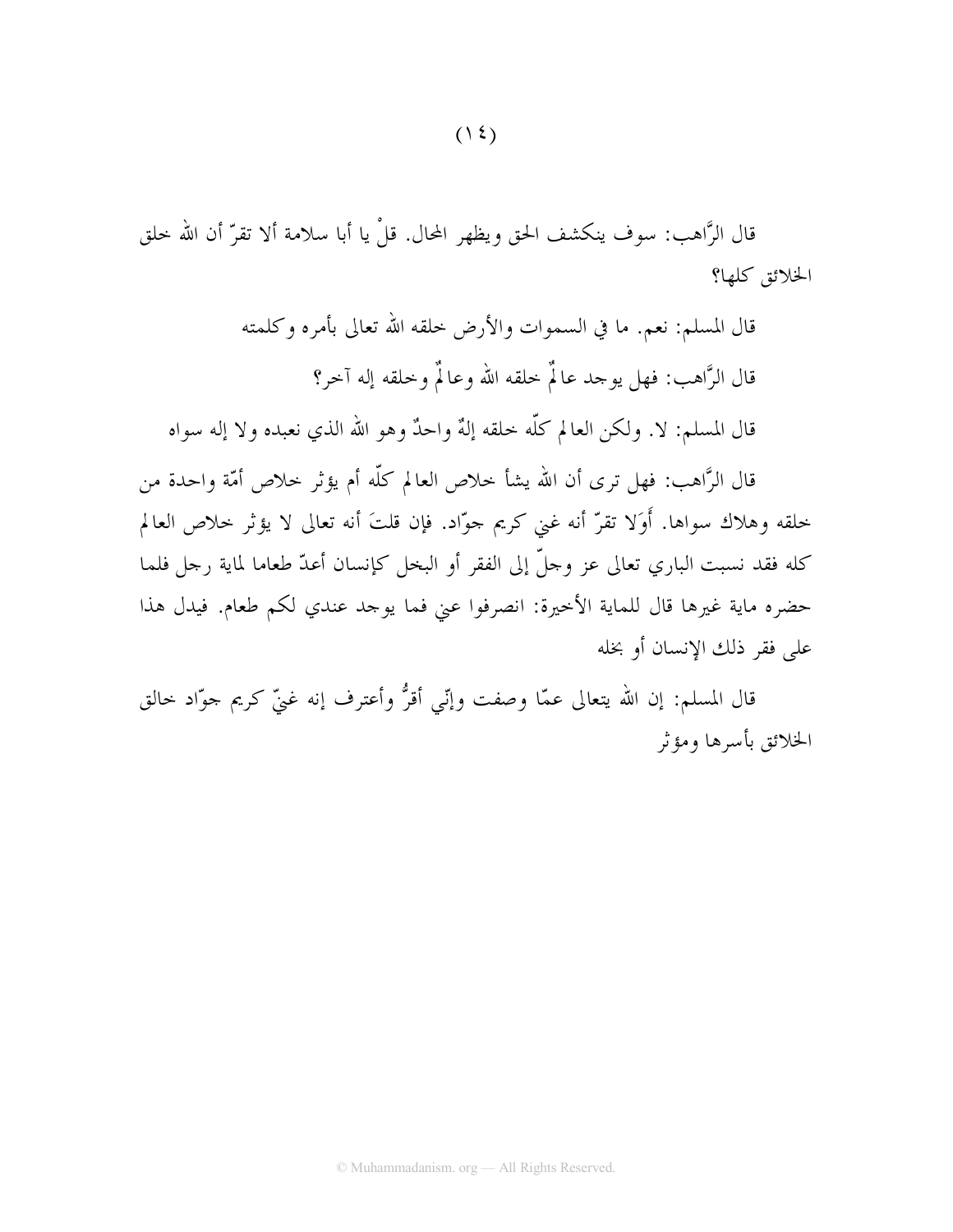قال الرَّاهب: فإذا كان الله يشاء خلاص العالم كلَّه فيجب أن يكون رسوله إلى العالم كلَّه لا إلى أمَّة واحدة. وكذلك يجب على كلِّ من نادي على نفسه وقال إنه رسول من الله أن يكون معه قوّة مرسله ودليل يشهد لهُ أنه رسول من الله

> قال المسلم: وما القوَّة والدليل؟ قال الرَّاهب: التي كانت في رسل المسيح قال المسلم: وما هي؟

قال الرَّاهب: هي ثلاثة خصال: احتراح المعجزات والتكلم بسائر اللغات والمناداة في الدنيا كلها. وأنتم لكم ثالثة حصال تضاد هذه

قال المسلم: وما هي؟

قال الرَّاهب: التهديد بالسيف والترخيص والإقناع السفسطى أو الخيالي. وهذه ثلاثة الخصال وُجدَت في محمد

والتفت الرَّاهب إلى الأمير وقال له: أعزَّك الله أيِّها الأمير إن حضر لديك في وقتنا هذا إنسان يقول عن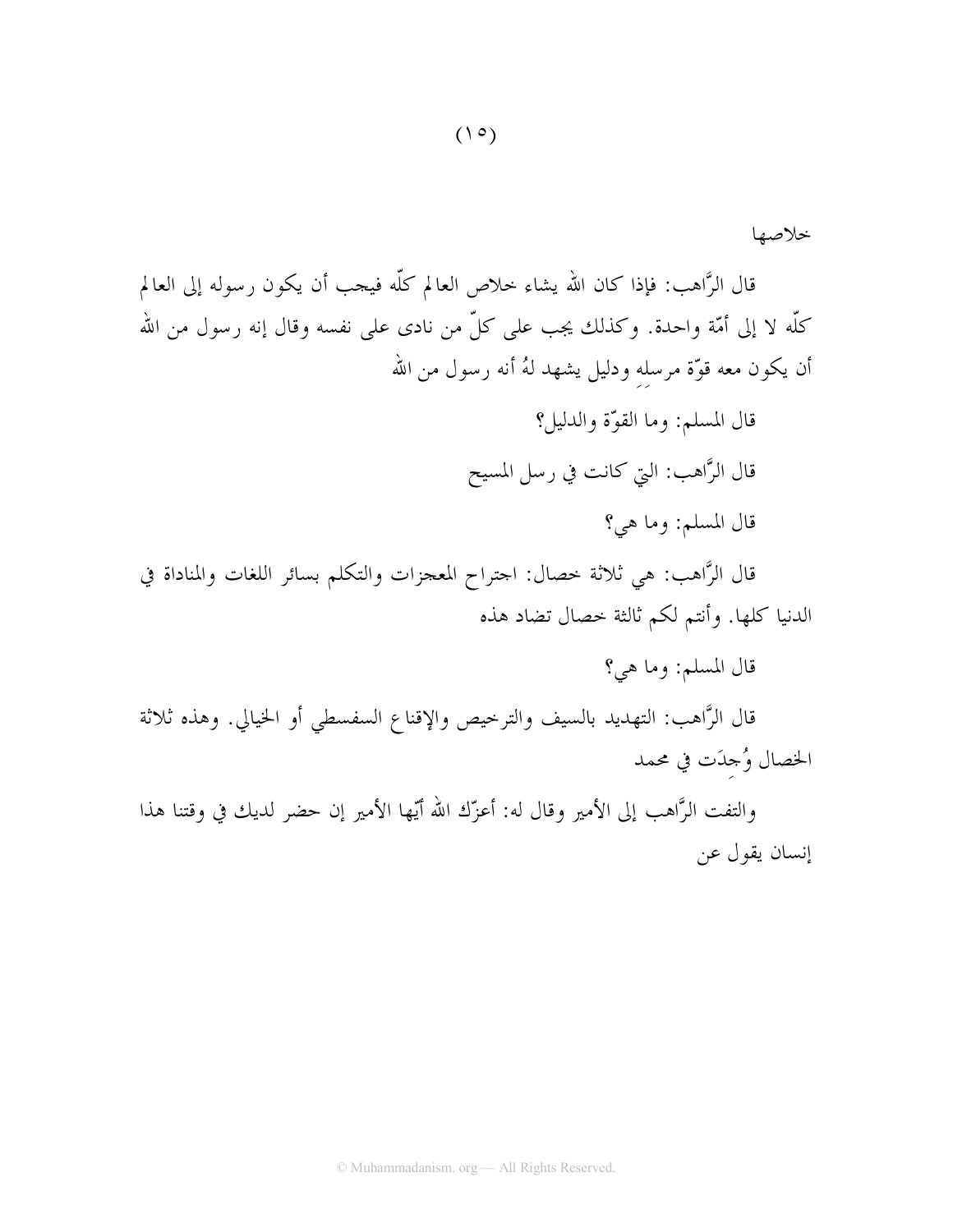نفسه إنه رسول من الخليفة أرسلهُ إليك في أمرٍ من الأمور ولم يوجد معه كتاب من الخليفة ولا خاتمه ولا علامته ولا ما يدل عليه فهل كنتَ تصدَّقه إنه رسول من الخليفة؟

قال الأمير: لا. ويؤخذ عندي والله تحت الذنب والعقوبة

قال المسلم: وما هو الدليل والبرهان على أن رسل المسيح كان فيهم هذه القوات والخصال من افتعال المعجزات والتكلم بسائر اللغات والمناداة في الدنيا كلّها؟

قال الرَّاهب: الدليل حاضر بين يديك والبرهان واضح أمام عينيك. لأنك إنَّ مضيت إلى المشرق وإنْ ذهبت إلى أقاصي الغرب وإلى آخر الجنوب والشمال فإنك تجد عبادة المسيح في أقاصي الأرض ولا يوحد إقليم من أقاليم الأرض يخلو من عباد المسيح. وهذا الدليل الواضح على أن رسل المسيح طافوا الأرض جميعها من أقصى الأقطار إلى أقصاها. والدليل على أَهُم تكلَّموا بسائر اللغات أنك لا تجد أمَّة ولا لغة ولا لساناً إلاَّ وقد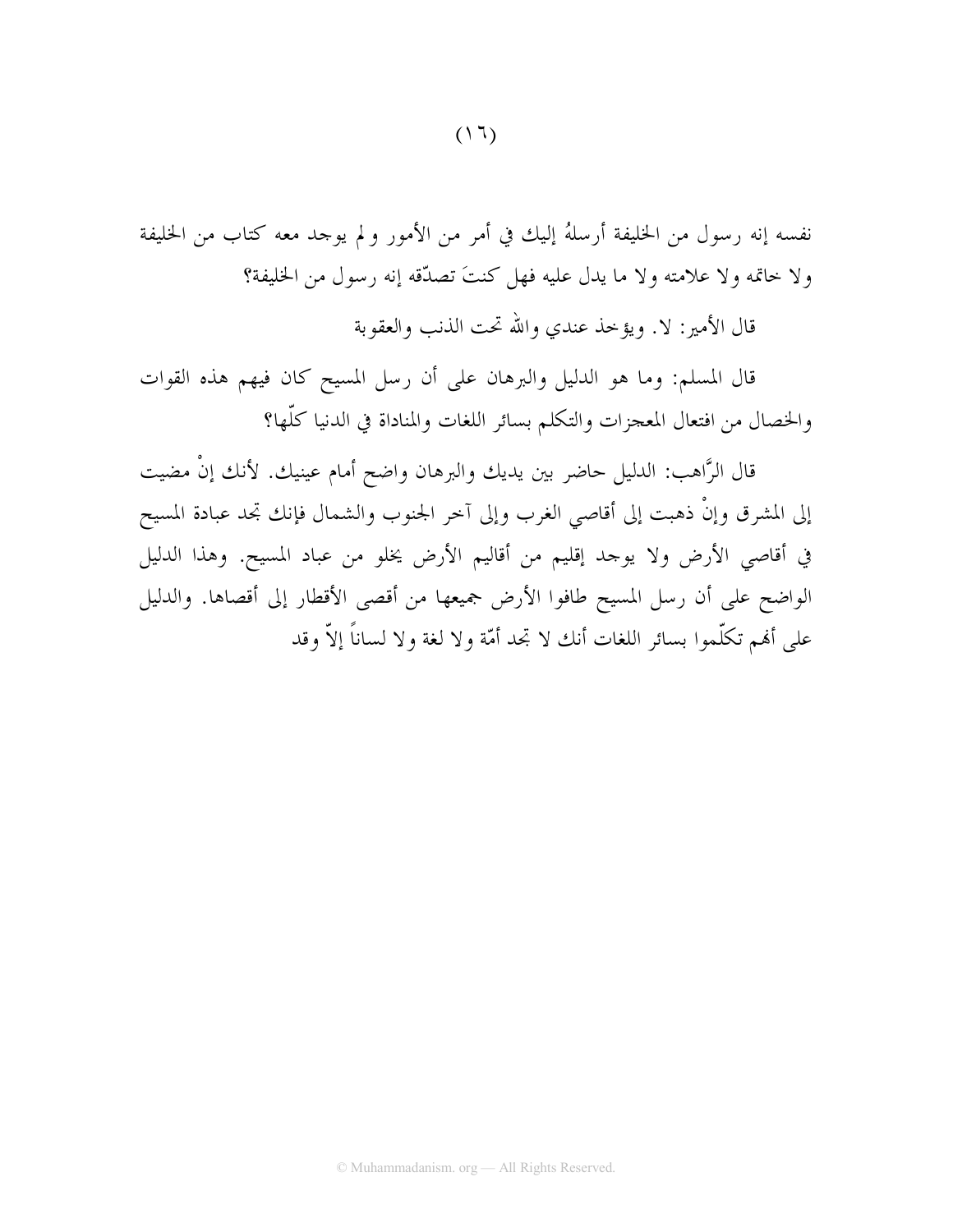نُودي فيها باسم المسيح وعبدوا فيه المسيح. وداود النبي قد تنبأ قبل رسل المسيح بأحيال كثيرة على تكلُّم الرسل بسائر اللغات وقال (مز ١٨: ٥) في كل الأرض حرج نطقهم وفي جميع المسكونة انبثَّ كلامهم. وهذا دليل واضح على أن الحواريين تكلموا بسائر اللغات. فهل عندك يا أبا سلامة في هذا شكَّ؟

قال المسلم: هذا أمر ظاهر لا شكِّ فيه

قال الرَّاهب: وقد بقي لي أن أوضح لك إلهم صنعوا الآيات والعجائب ليس بقوقمم بل بقوة مرسلهم وذلك في خضوع الأمم الوحشية تحت أقدامهم. وأما شكل إنذارهم ومناداقمم فما كان على جهة الترخيص ولا على جهة التهديد وسطوة السيف أو هبة أموال ولا من صنعة منطق وحكمة العالم. لأفمم كانوا رحالاً حائبين من حكمة هذا العالم وفخامته وخالين من معرفة الكتب بل كانوا من أهل المهن والصنائع. وأكثرهم صيّادي السمك وخيَّاطي الخيم إلاّ أنَّ القوة التي تسلَّموها من المسيح مرسلهم أغنتهم عن حكمة هذا العالم وقواته. لأنّ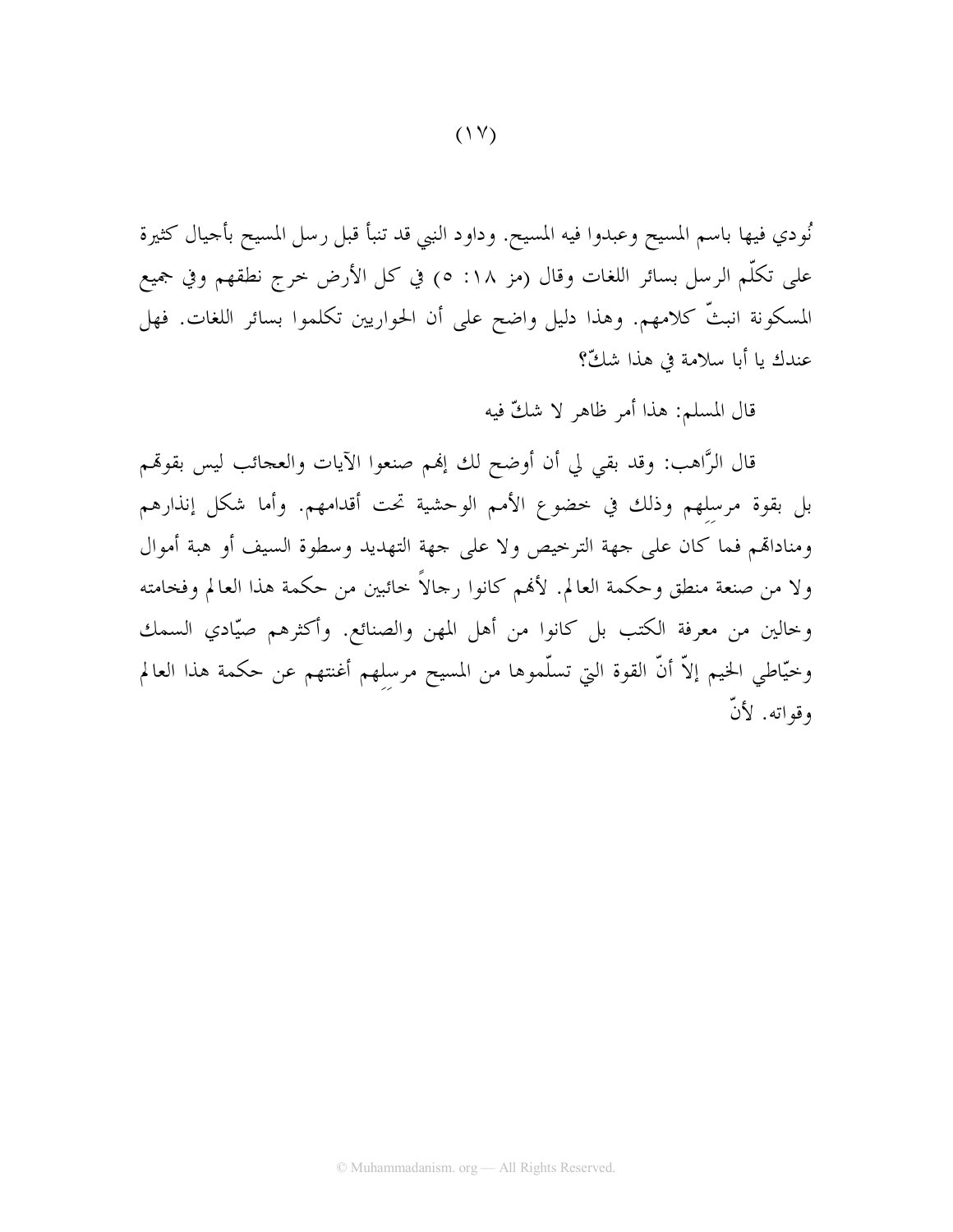المسيح لَّا أرسلهم أن يبشَّروا في العالم كلُّه حضر عندهم بعد قيامته ودخل إليهم والأبواب مغلقة فأولاً أعطاهم السلام لأفمم كانوا حائفين من اليهود. ثمّ نفخ فيهم وقال لهم حذوا الروح القدس (يو ٢٠: ١٩ ـــ ٢٣) هذا الروح يكون صوناً لكم وهذا الروح تقيمون الموتى وبه تشفون سائر الأمراض وبه تقهرون الملوك وبه تبكمون الخطباء وبه تقصون الضلالة. وإنْ غفرتم للناس حطاياهم غُفرت لهم وإنْ أمسكتم على قوم حطاياهم مُسكت عليهم. مجاناً أخذتم فمجاناً أعطوا (مت ١: ٨) ثم قال لهم لا تحملوا معكم عصاً ولا زاداً ولا مزوداً ولا ثوبين ولا نعلين ولا نحاساً في مناطقكم (مت ١٠: ١٢). قل لي ماذا يكون أشد من هذا الفقر والذلة؟ فإن قلت إن وصاياهم رحوة ليّنة هيّنة فاسمع أوامرهم ما هي وليست هي أوامرهم بل أوامر المسيح: من لطمك على حدَّك الأيمن فحوَّل له الأيسر. ومن أراد أن يأحذ ثوبك فزده رداءك. ومن سخَّرك ميلاً فامض معه اثنين. أحبُّوا أعداءكم ومبغضيكم وباركوا لاعنيكم واعملوا الخير لمن يسيء إليكم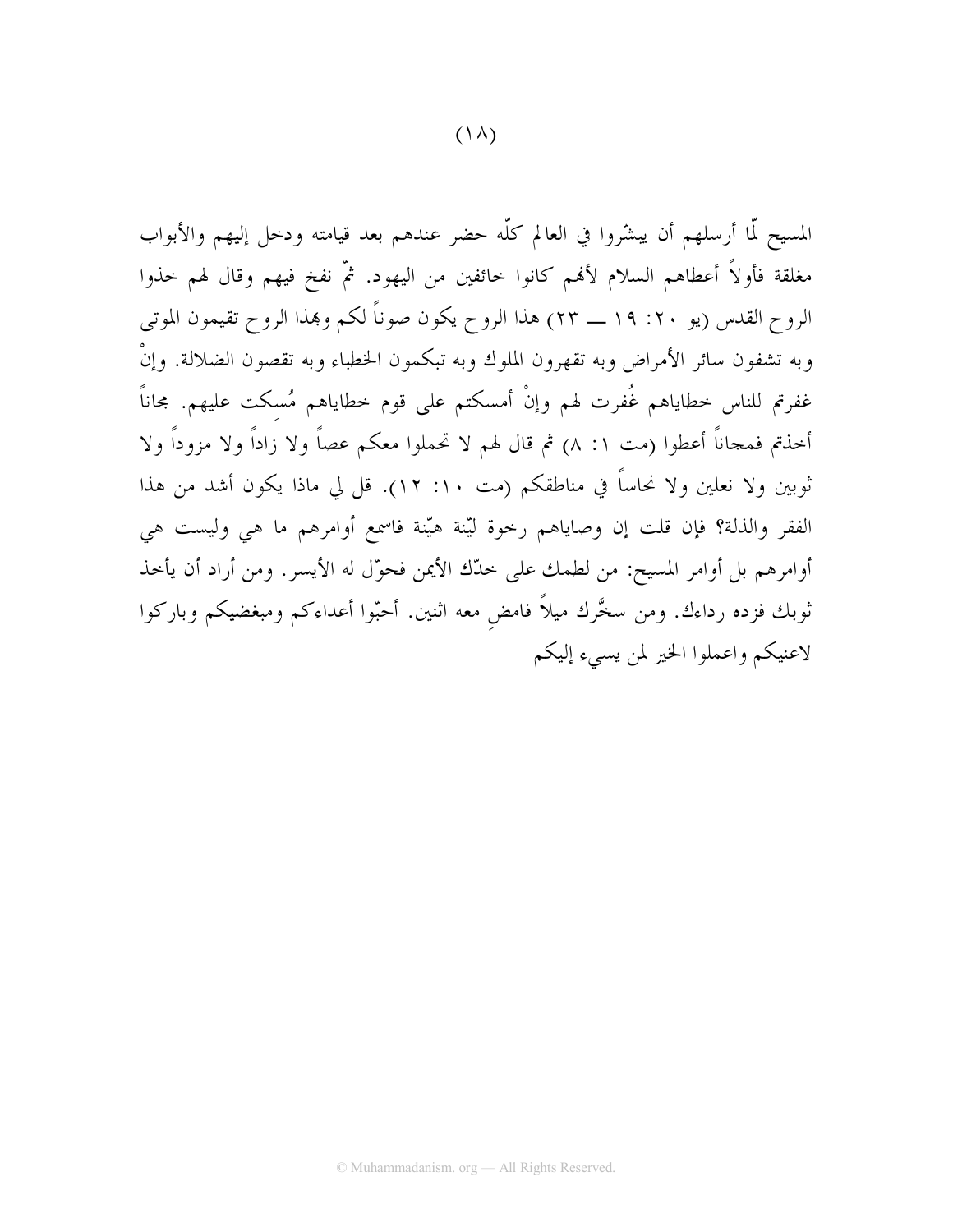(مت ٥: ٣٩ ــ ٤٤). قل لي من كان يسمع هذه الأوامر الثقال ويقبل منهم لولا أن العجائب أدهشت العالم وصدّقوهم وآمنوا بأقوالهم؟

وإنْ كنتَ أيها المسلم لا تصدَّق هذه الأخبار ولا يجزيك هذا القول في إقناعك فخذ في القياس وانظرْ إلى شكل مناداة الرسل وإنذارهم لأفمم نادوا عند الخطباء والعلماء والملوك والعوام يا قوم آمنوا بإله وُلد من امرأة وأكل وشرب وضُرِبَ وجُلدَ وهُزِئ به وبُصِقَ عليه ولُطمَ ووُضعٍ على رأسه إكليل شوك وصُلبَ وماتَ ودُفنَ وقامٍ. فما كان أحد من الناس يصغى إلى قولهم. بل كانوا يهزأون بمم ويكذّبونهم ويضربونهم ويطردونمم إذ كانوا يوردون إلى مسامع الناس أوصافاً غريبة ينكرها كلِّ من يسمعها. فكان الرسل يقولون يا قوم ستذكرون ما أنذرناكم به فتصدقون الأقوال بالأفعال هاتوا إلينا الزمني والعميان والموتى والمشيطنين والمخلعين فكان التلاميذ يقولون باسم المسيح الناصري الذي صلبته اليهود على أيام بيلاطس البنطي الهض أيها المائت قائماً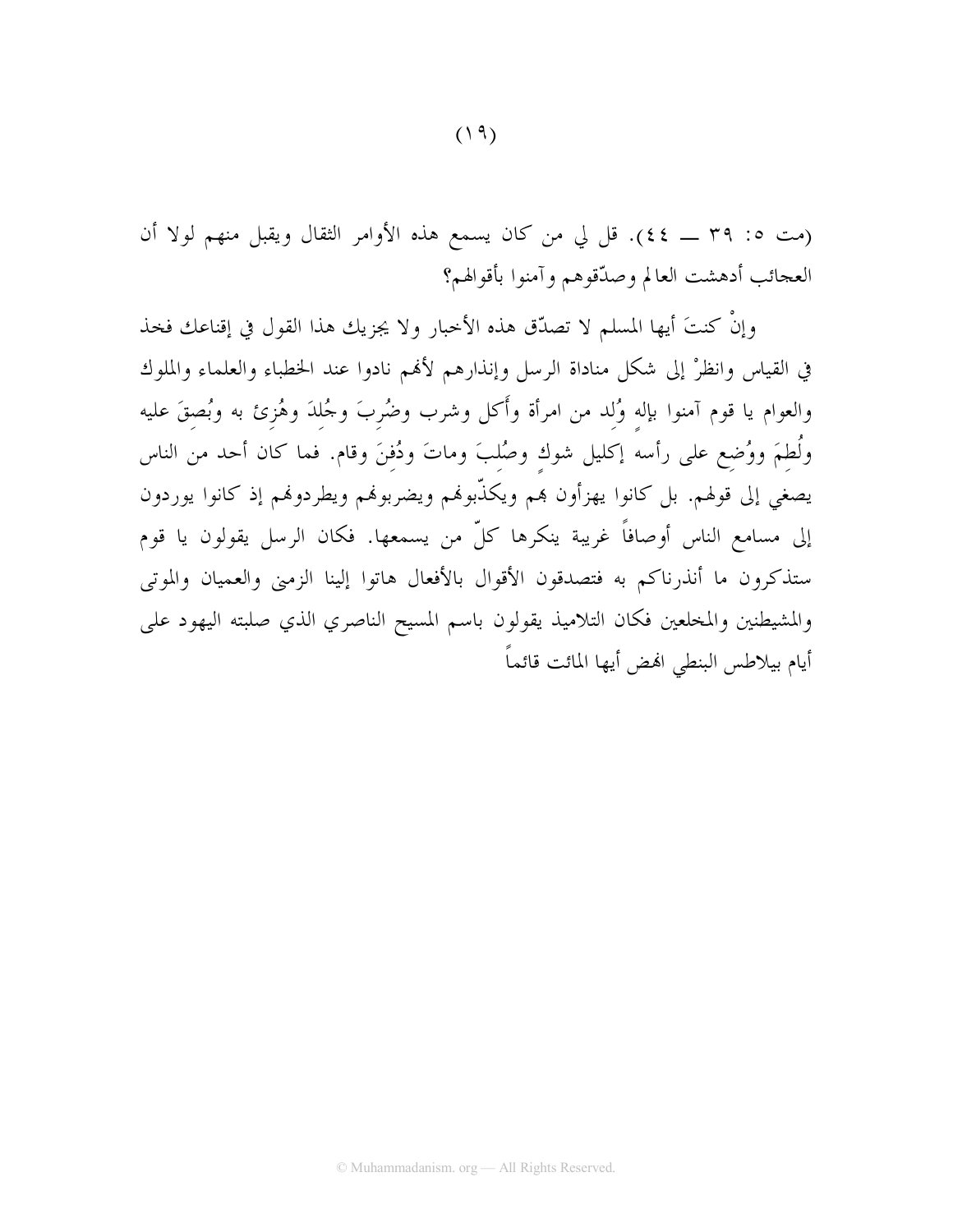ولتعد إليك نسمة الحياة. وكذلك الأعمى تنفتح عيناه والزَّمن ينهض وغيرهم يشفى من سائر الأمراض. فصدَّقت الناس أقوالهم من أعمالهم وآمنوا بإلَههم وصارت أعمالهم شاهدة على لأقوالهم توضح لصدق دينهم. ولعمري إن طائفة من النّاس غمّضوا أعينهم حتى لا يبصروا وصمّوا آذالهم نظير الأفعى التي تصمّ أذنيها لئلا تسمع صوت الراقي فلبثوا في عمايتهم وهم أولئك الذين عندهم أعياد الجن مكرمة مأثورة لما فيها من الزين والفسق واللذات التي تناسب البطن وشهوات أجسامهم. إلاَّ أنَّ هؤلاء انحلُّوا نظير انحلال الدحان بانحلال حيالهم ولم يبقَ لعبادقمم النجسة أثر في الدنيا. فقد شهدت السماء والأرض والملائكة والناس والملوك والعوام والجاهل والعاقل أن الحواريين رسل الله تعالى وأنصار دينه الحق الصادق. ونبيك محمّد يشهد لهم ويحقَّق قولهم وإنجيلهم بقوله في القرآن إننا أنزلنا القرآن مصدَّقاً لما بين يديه من التوراة والإنجيل فإذا كان نبيِّك وكتابك قد صدَّق الإنجيل فقد لزمك أنت أيضاً أن تصدَّقهُ. وإن كذبته فقد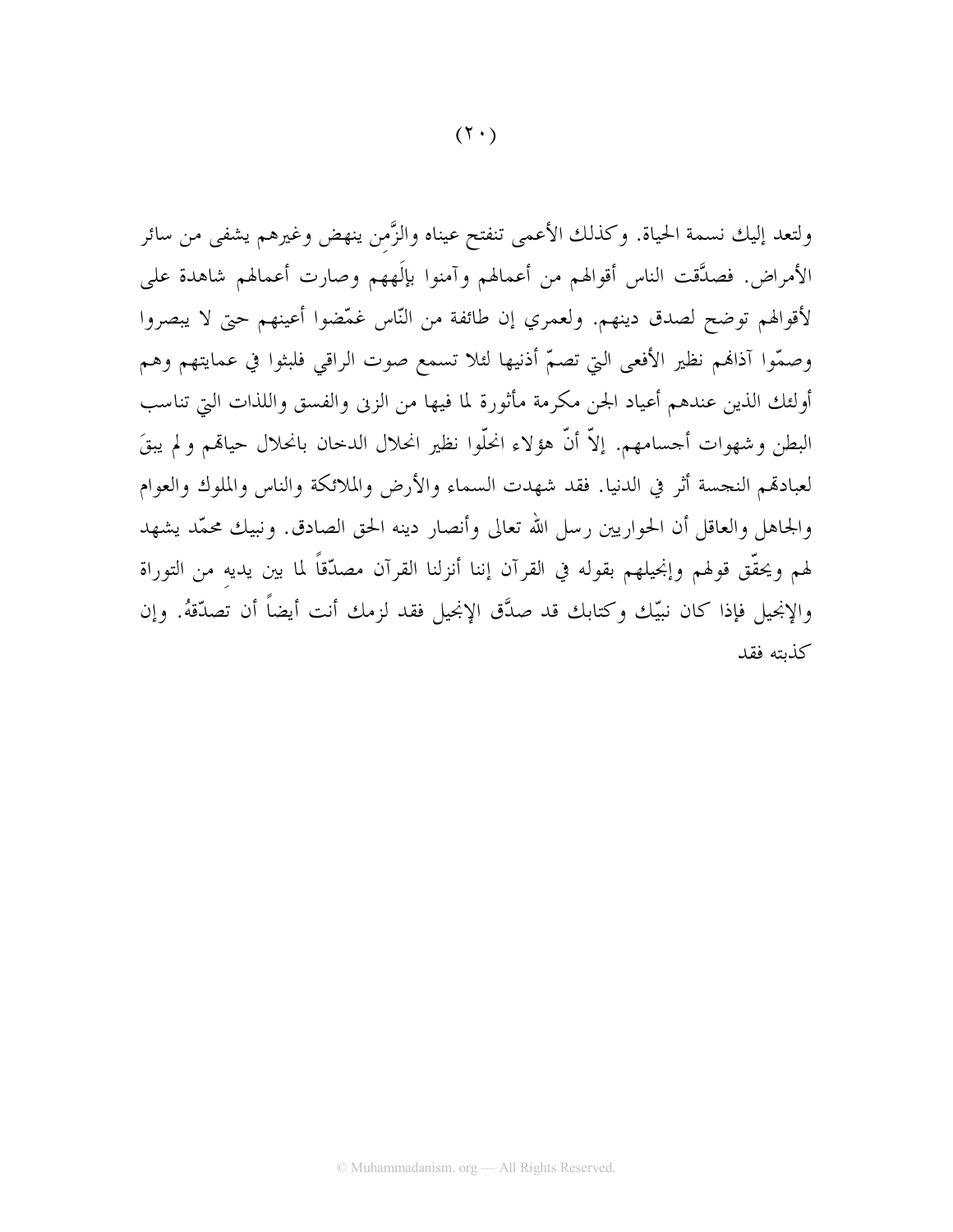كذَّىت نَبَّكَ وكتابك

قال المسلم: أنا مصدِّق الإنجيل ولكنَّكم حرفتموهُ بعد نبيِّنا وجعلتموه على غرضكم وهواكم

قال الرَّاهب: لا تتحدَّث هذا ولا تورد قضية لا يمكنك القيام بتحقيقها وأخيراً تخجل بباطلك كمن يروم ستر الشمس عن الناس بكفِّه. قل لي يا أبا سلامة: كم من السنين مضت من المسيح إلى محمد؟

> قال المسلم: ما أدري قال الرَّاهب: أنا أقيم لك البيّنة. إن من المسيح إلى محمدٍ ستماية سنة ونيّف قال المسلم: صدقت يا راهب كذلك هو. وكذلك وحدنا في التواريخ قال الرَّاهب: أفما كان النصارى قد وُجدوا في الدنيا كلها؟ قال المسلم: نعم قال الرَّاهب: مثلما في وقتنا هذا قال المسلم: نعم. وما زاد قال الرَّاهب: فهل يمكنك أن تعدَّ الأناجيل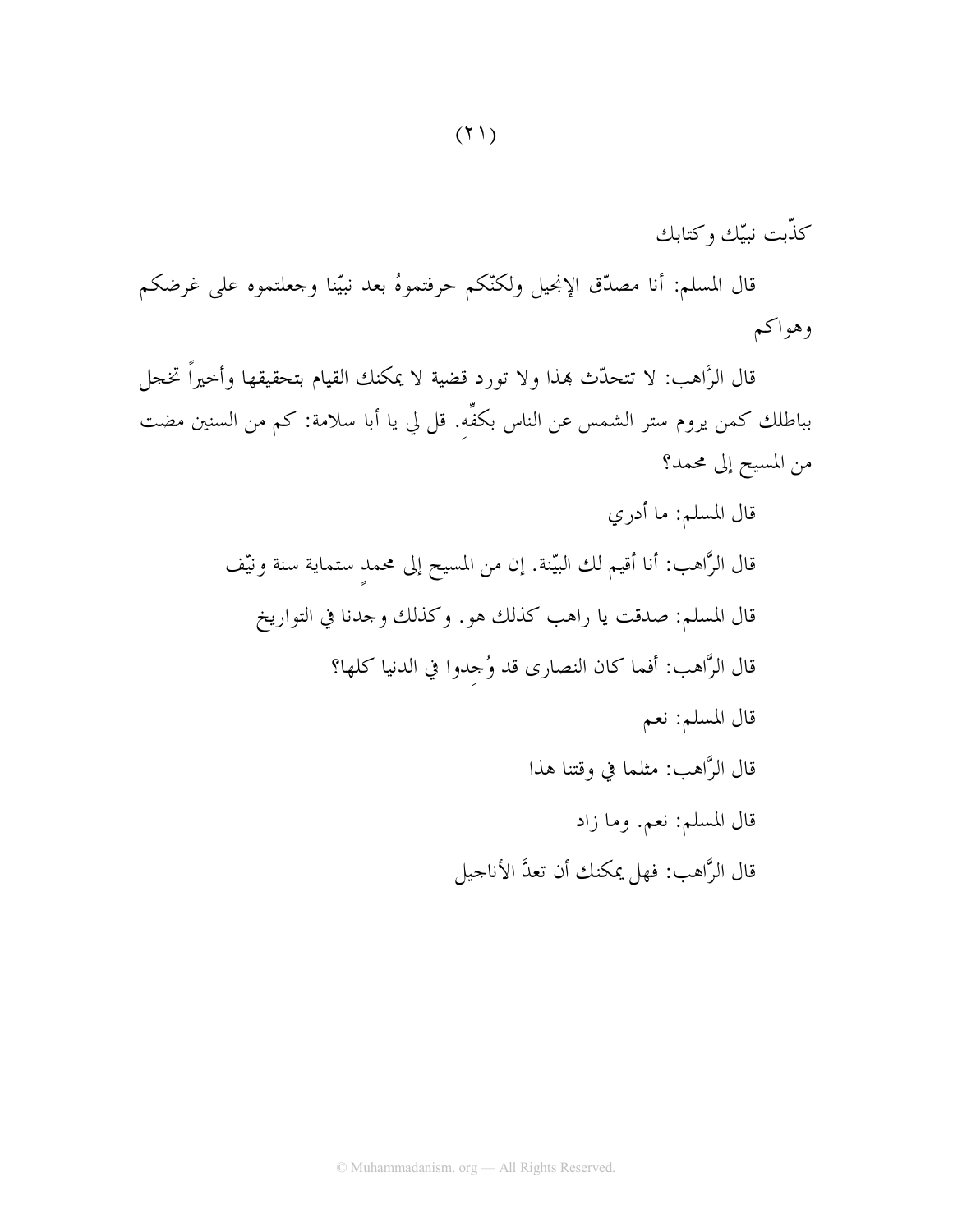قال الرَّاهب: فاجعل أن طائفة من أهل الغرب حرَّفت أناجيلها فكيف وصلت هذه الأناجيل إلى الذين هم في أواخر الشرق ولهم لغة أخرى ولسان آخر. وكذلك الذين هم في الجنوب والشمال مع تخالف لغاقم وسجاياهم. فكيف يمكن أن كان إنجيل واحد قد تحرُّف كما تقول أمكن أن تحرُّف به أناجيل لا تعدُّ ولا تحصي في أقطار الأرض كلُّها عند شعوب مختلفة لغاتما. فهذا من الممتنع أن يكون الاتفاق عليه. ولو كان ذلك لوجدت بعضها محرِّفة عند جماعة من النصاري وبقيت عند غيرهم أناحيل غير محرِّفة. ولكنَّك إن طفتَ الدنيا كلها الجنوب والشمال والشرق والغرب تجد الأناجيل في سائر اللغات على المثال الذي سلَّمه إلينا الحواريين رسل المسيح لا يخالف الواحد للآخر. وأنا أحضر لك مثال يصدِّق ويحقَّق قولي: إن قَدم أحد الناس وأظهر قرآناً يخالف القرآن المعروف الآن عندكم وقال لكم هذا القرآن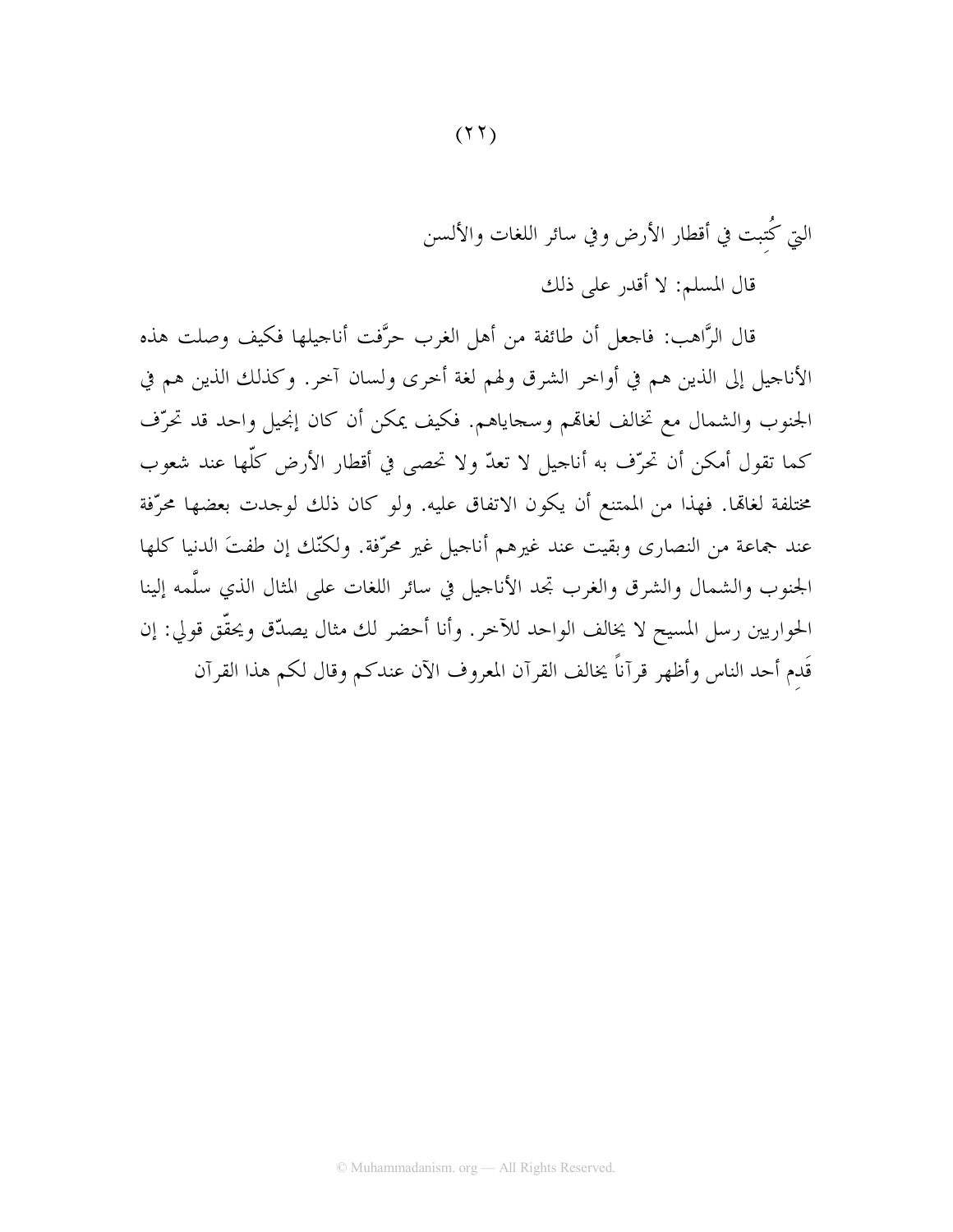المترل على النبي. وليس هو ذاك فهل كنتم تقبلونه؟

فقال الأمير: لا. وعليَّ ما كنّا نقبله بل نحرقه ولمن أتبي به

قال الرَّاهب: فإذا كان كتابكم قد كتب في لغة واحدة وبشفة واحدة لا يمكن ولا يجوز أن يحرّف فكيف يمكن لمن يروم تحريف الأناحيل وقد وُزِّعت في المسكونة كلها عند شعوب مختلفة لغالها. وقد يوجد عندنا حجج واضحة وبراهين بيّنة غير هذه توضّح صدق ما أوردنا الآن لكم من الكتب العتيقة مما قدمت به الأنبيا من قديم الزمان عن المسيح ورسله لكن أوجزنا الكلام خيفةَ أن يكون عندكم ثقل من إطالة الشرح

قال المسلم: فمحمَّد عندكم في مترلةٍ دون المسيح ودون الحواريين

قال الرَّاهب: وكيف أستجيزٍ أن أساوي بين العبد بالمولى والمخلوق بالخالق والإنسان بالإله؟

قال المسلم: ألا تعلم يا راهب أنَّ محمّداً نبيّ الله ورسوله لأنه هدى أمّة إسماعيل ونقلها عن عبادة الأصنام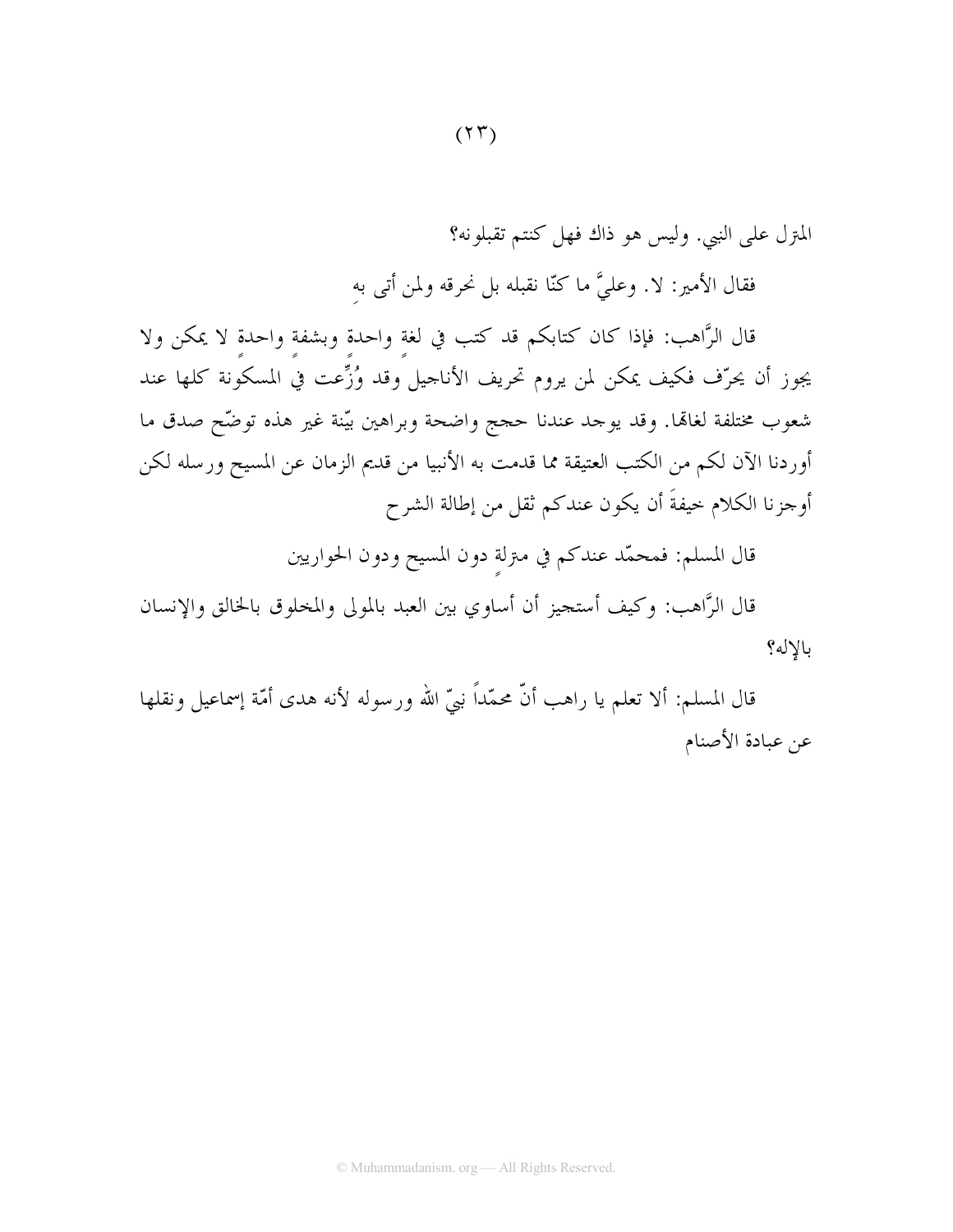إلى عبادة الله نظير المسيح ورسله

قال الرَّاهب: أنا أعلم أنَّ محمداً تملُّك على الأعراب أولاد إسماعيل ونقلهم من عبادة الأصنام إلى معرفة الله لكن ليس إلى معرفته الحقيقيَّة لأنه قصد التملُّك عليهم وإدخالهم تحت الطاعة له أكثر من أن يعرّفهم الخالق المعرفة الحقة. فإن أطلتَ أنّاتك وملكت الصبر في ذاتك وتوادعت في أخلاقك أوردتُ لك الحجة الكافية عنّي وعن أهل ديني في أمر محمد ولماذا لم نوجِّبه و لم ندعه نبيّاً ولا رسولاً

قال المسلم: إذ كان الأمير أعزه الله قد أرحى لك العنان وخوَّلكَ الأمان وفسح لك الكلام في دين الإسلام فقل ما شئتَ

أجاب الأمير وقال: يا أبا سلامة إن الرَّاهب إلى الآن لم ينطق إلاَّ بما يناسب الصدق ويقرب إلى الحق ويليق في قياس العقل

> قال المسلم: هات ما عندك في أمر محمّد قال الرَّاهب: اعلم يا أبا سلامة أن محمداً كان من الأعراب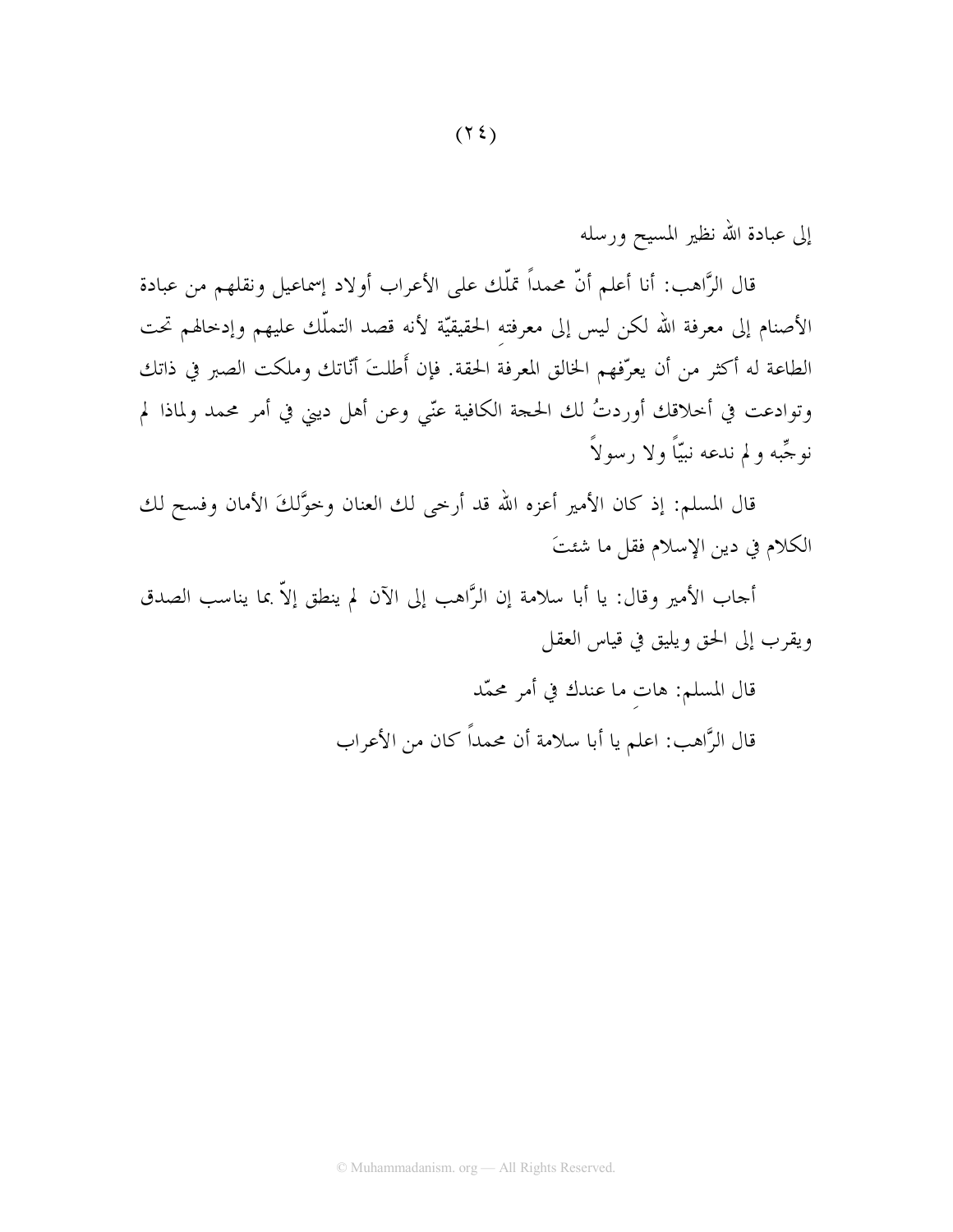من بني قريش من أمّة إسماعيل من بني هاجر المصريّة عبدة سارة امرأة إبراهيم وكان رحلاً ً أعرابياً سفَّاراً يتردَّد بسفره إلى بيت المقدس فأضاف برحل نصراني نسطوريّ اسمه بحيرا. فلما استخبره بحيرًا عن مذهبه ودينه وحده من الأمة التي لا تعرف الله من بني إسماعيل. وكانوا يعبدون صنماً يسمّونه الأكبر. وكانت صلاقمم أمام ذلك الصنم أشعاراً تشتمل معانيها على الشوق والعشق وكانوا يكتبونها على الألواح ويعلّقولها فوق ذلك الصنم يصلّون ها ويتقربون هما إليه ويسمّوها المعلّقات السبع. فلما علم بحيرا أنه من تلك القبيلة رقّ له على سبيل الألفة والمروءة وأفاده المعرفة بالله وتلا عليه فصولاً من الإنجيل والتوراة والزبور ولما عاد محمد إلى أرضه وأمته قال لهم ويحكم إنكم على ضلالة وعبادة باطلة ضارة غير نافعة قالوا له: ما الحادث عندك يا محمد

قال لهم: قد وجدنا الإله الحق الصادق

قالوا: فما هو وما اسمه؟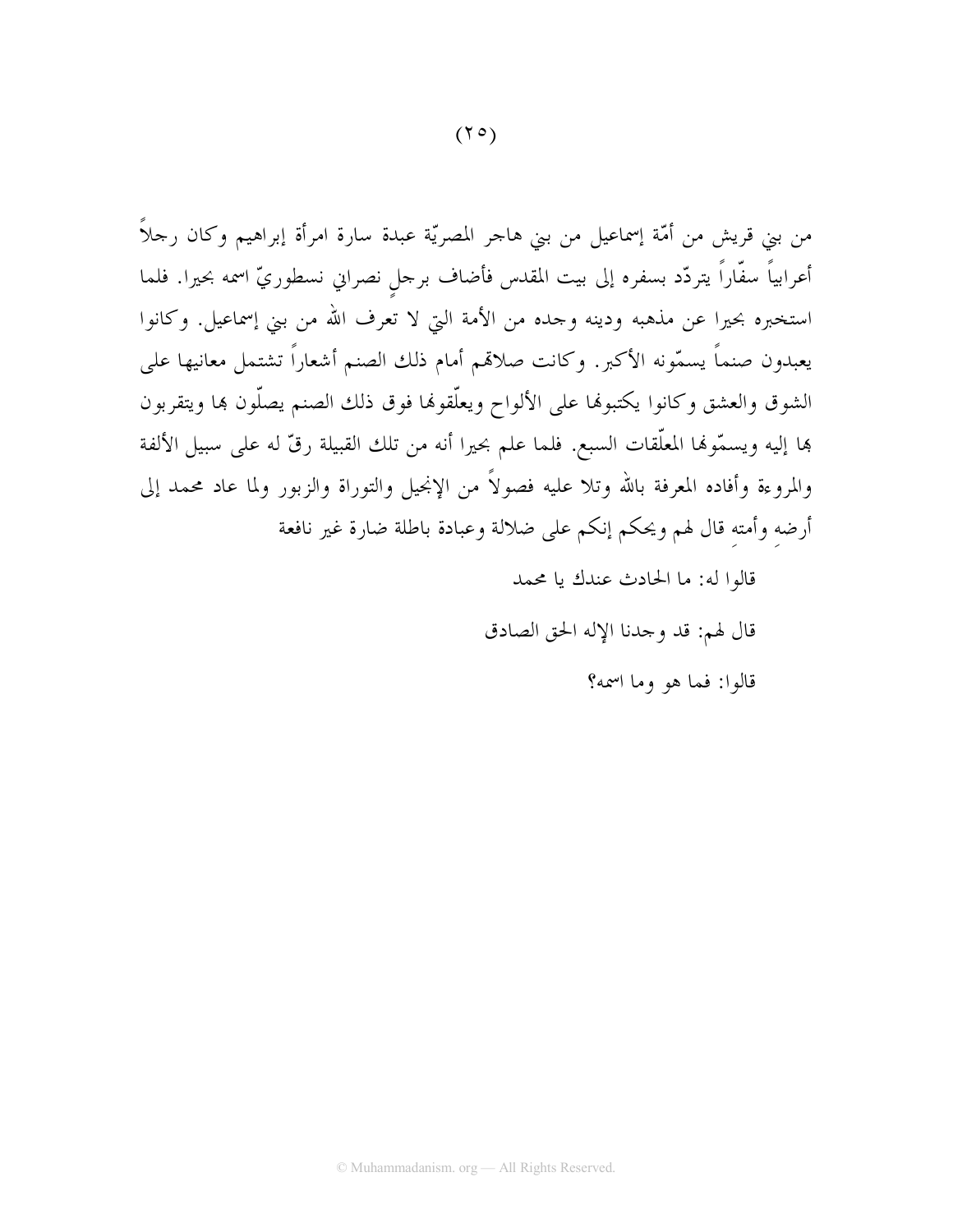قال لهم: اسمه الله وهو الذي خلق السما والأرض وما فيهما من الخلائق وقد أرسلني إليكم رحمةً منه وإنعاماً عليكم

قالوا: أفما ترينا أين هو؟

قال: هو في السماء يرى الكل ولا يُرى

قالوا: نحن لنا إله نعبده ونكرَّمه وقد تقلَّدنا عبادته من الأجداد والأسلاف وقد أطلق لنا كلما تحبُّه نفوسنا وما تؤثَّره إرادتنا من جميع ما تملكه يدنا

قال لهم محمد: الله الذي أرسلني إليكم قال لي إنه ينعم عليكم بما يفوق ويزيد قدرهُ ويعظم شأنه عما تقولون

> قالوا: فما هو؟ قال: هي حنّة ينقلكم إليها بعد وفاتكم فيها أكل وشرب ونكاح مباح قالوا: فما شكل الأكل والشرب والنكاح؟ قال لهم: نُهر من لبن وفمر من عسل وجوارِ حور العين لا يطمثن ولا يهرمن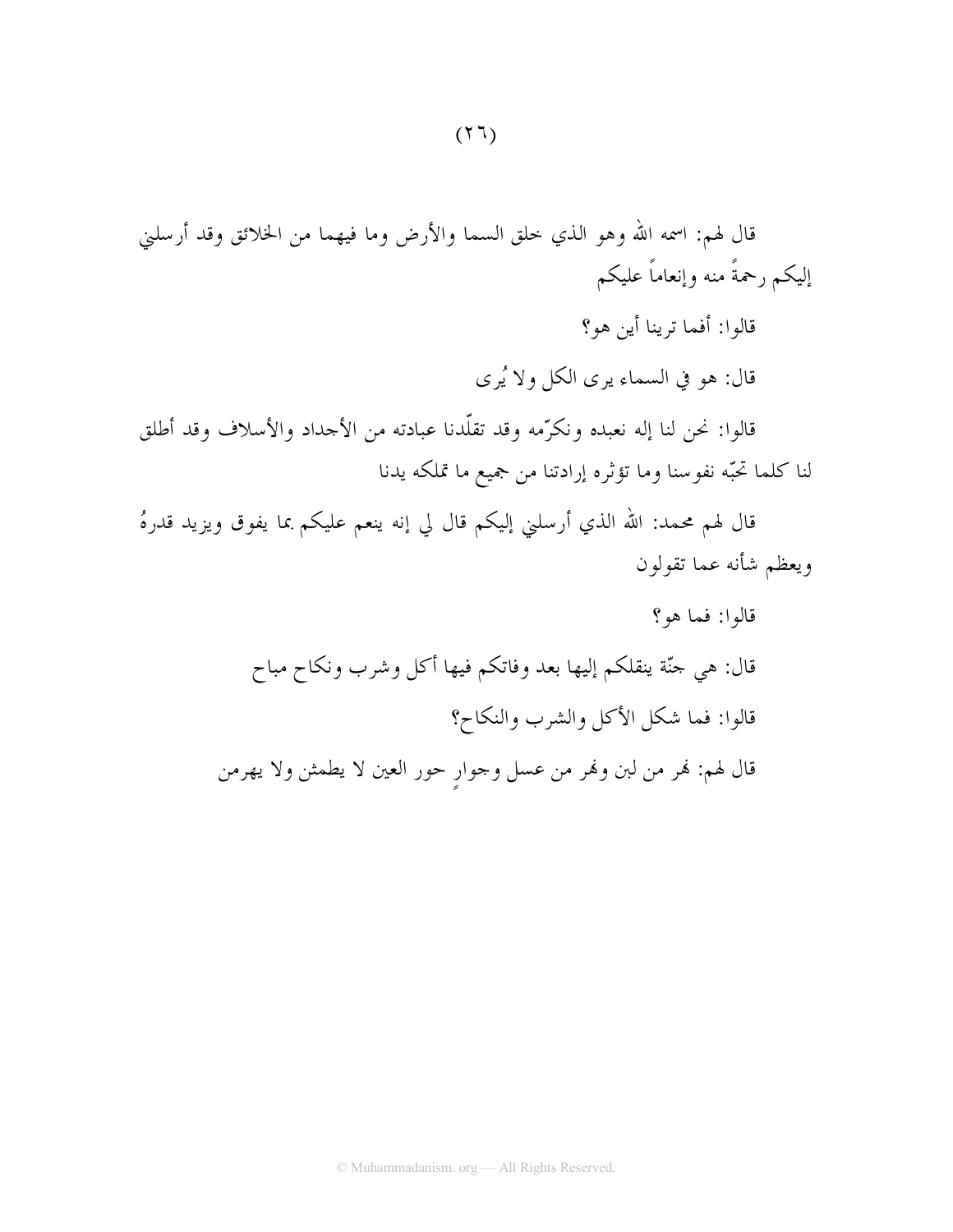قالوا: إذاً أنت , سول الله؟ قال: نعم

قالوا: فنخشى من إلهنا الأكبر. قال لهم اعبدوا الله وأكرموا الأكبر

فقال منهم طائفة: آمنا بالله وصدقنا رسوله. ثم اتبع تلك الطائفة طائفة أخرى من بني قريش من قبيلة محمد وانضاف إلى بني قريش طائفة أحرى. وكان الرجل منهم يأخذ ابنته وأخته وأحت أمه وابنة أخيه وكان محمد يكاتب بحيرا بما يتحدَّد لهُ وبحيرا أمره بنهيهم عن مثل ذلك فبعد الجهد أبعدهم إلى ابنة العم وابنة الخالة. ولما انضوى إليه جماعة من الأعراب وساداقمم وبقى منهم أيضاً جماعة لم تُذعن لهُ خطب لذاته الملك والسلطان وحرّد السيف وأقام التهديد والوعد والوعيد واستعمل السيف والقتل لمن لا يقبل منه ولا يقول بقوله. وقال من أسلم سلم. وقال قد أسلم لله ما في السما وما في الأرض طوعاً وكرهاً. وزعم أن كلَّما في السما والأرض قد دخل في الإسلام طائعاً أو كارهاً ثمّ رخّص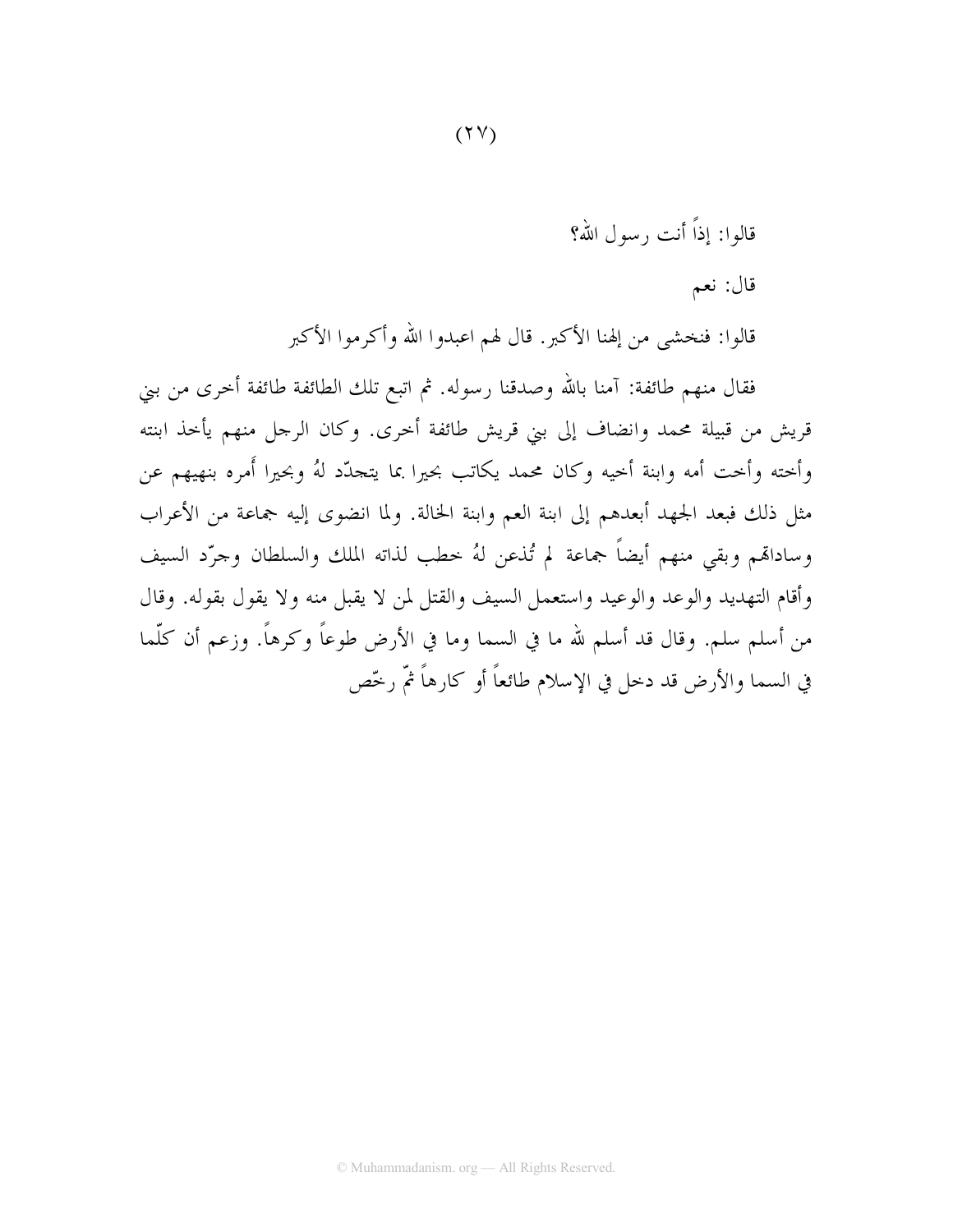لقوم وتمدّد قوماً. ووعد بمبات لآخرين. وأقنع طائفة أخرى بالأقوال المبهرجة والألفاظ السفسطية وكان قصده فيهم الطاعة له ليملك عليهم ويسطو بمم ليصل بذلك إلى بغيته من النسا لأن شغفه هِنَّ كان زائداً كثيراً. وتحقيق ذلك أنه لم يكفه ما كان عنده من كثرة النسا فهام بامرأة زيد مولاه سابقاً لما نظر إليها. وأخذها منه كُرهاً وزعم أنَّ الله قد أزوجه بما دون زيد وخاطب ها صحابته قائلاً: ولما قضي زيد منها وطراً أزوجناك ها يا محمد. وزعم أن هذا وحي من الله أُنزل عليه في امرأة زيد. ولما خاطب بذلك صحابته قالوا خذْ يا رسول الله ما أنعم به عليك وحلله لك وحرَّمه على غيرك

قال المسلم: ويجك يا أقلف فقد سأله زيد وطلب إلى محمد في أخذها وأقرَّ على ذاته أنها عليه حرام

> قال الرَّاهب: نعم. ولو لم يقل ذلك لكان حلَّ به ما حلَّ بغيره قال المسلم: ما حلَّ بغيره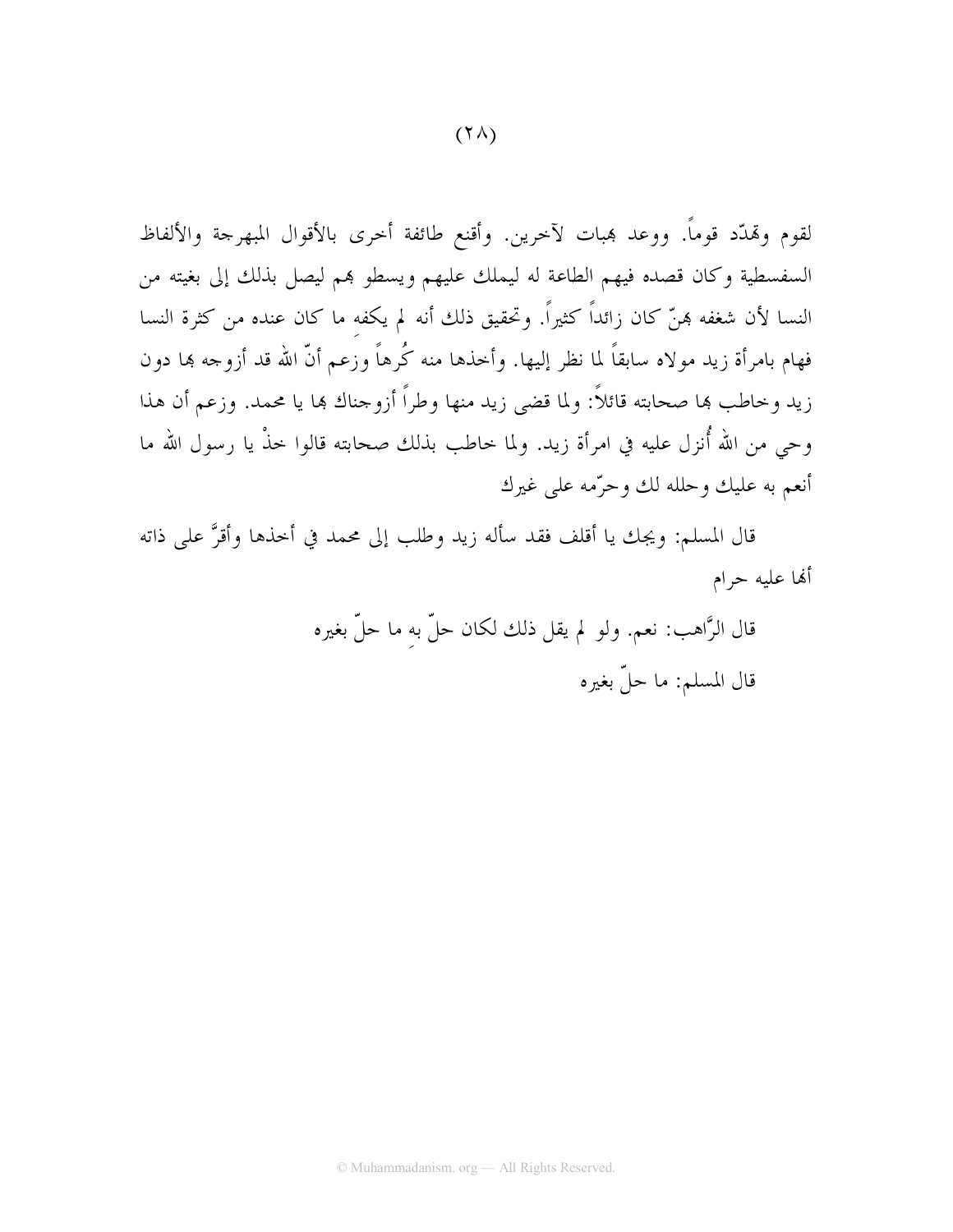قال الرَّاهب: أما سمعت بخبر الأعرابي الذي وجّه نبيّك محمد فقتله وهو راقد على مضجعه وفراشه؟ وقد حرَّم الله قتل الطير إذا كان على مرقده. ولما سألوا محمداً يا رسول الله ما جرم العبد؟ قال سبق السيف العذل ( ')

قال المسلم: إن رأيت بنقص رأيك وسوء قياسك أن هذه نقيصة لمحمد تعيبه هما فله الفضيلة الكبيرة والمحمدة العظيمة والدالة الزائدة عند الله تعالى بما هدى على يده من أمّة إسماعيل

قال الرَّاهب: هداكم لعمري على ما شاء هو وأنتم أو بحسب هواكم وهواه لا على ما يشاء الله. لعمري إنَّ محمداً يقول إنه وأنتم على هدى أو ضلال مبين عن الهدى والطريق المستقيم بقوله ما أعلم ما بي وبكم

<sup>1)</sup> قُتل غيلةً على فراشه كعب بن الأشرف اليهوديّ من بني طي بأمر محمد بيد رحال الأوس من أنصاره وبعد ذلك قُتل غيلةً على فراشه أبو رافع سلام بن أبي الحقيق اليهودي بأمره على يد رحالٍ من الخزرج من أنصاره.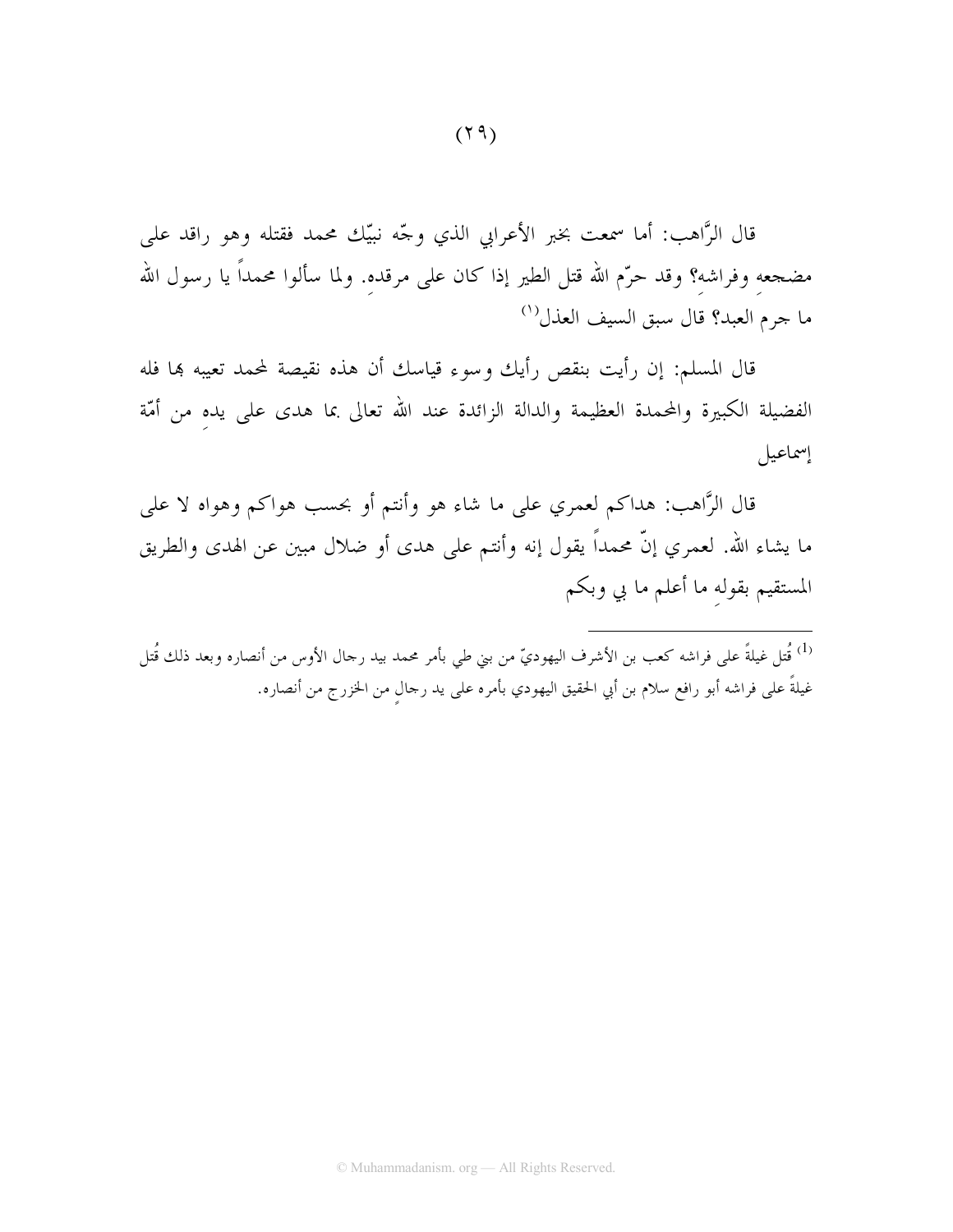وقال أيضاً: إني وإياكم على هدي أم على ضلال مبين (سورة سبأ) وقوله: اتقوا ما استطعتم لعلكم تفلحون ثم رسم لكم في كل صلاة تصلوها أن تسألوا الله الهدى إلى الطريق المستقيم. بقولكم اهدنا السراط المستقيم (الفاتحة) فإنْ كنتم على هُدى فما لكم حاجة لتسألوا الهدى لأنَّ من قد اهتدى دفعة فما باله يسأل الهدى. بل يسأل الله العون للسير في هداه. وحذ المثل في ذلك واجعل أيها الأمير أنني اليوم قد حرجت عن حضرتك طالباً المقرّ والوطن وضللت عن السبيل فلا أزال أسأل الله والناس الهدى حتى أحد السبيل الراشد إلى الوطن فإذا وحدتُ السبيل فما بي حاجة أن أسأل الهدى بل أسأل العون على الوصول إلى الوطن

قال المسلم: وهو كما تقول

قال الرَّاهب: ولو عرف محمد أنكم على هدى لما سنَّ وشرَّع لكم السؤال إلى الله في الرشد والهدى. ثم لعلمه أن صلاته لا تجزيه عند الله تعالى ربطكم أيضاً وشرَّع لكم الصلاة عليه بقوله يا أيها الذين آمنوا صلوا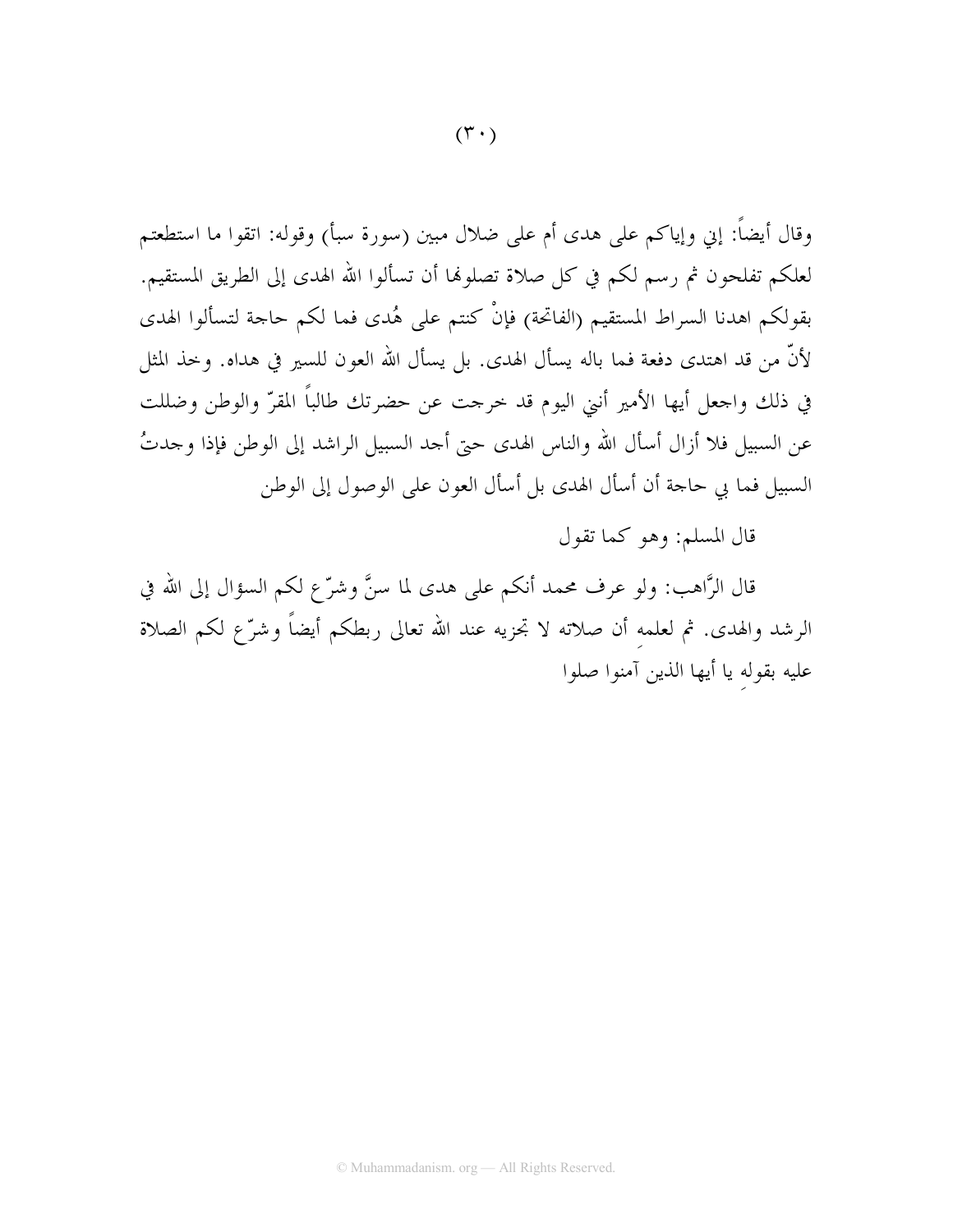عليه وسلموا تسليماً

قال المسلم: أما علمتَ أنَّ الله وملائكته يصلُّون على محمد أفما يجب أنْ أصلى أنا علىه؟

قال الرَّاهب: أَفما كان أولى بك أن تصلى على ذاتك وتسأل الله العفو عن زلاتك. ولا تكون كمن أضواه الجوع وهو يسأل الطعام لغيره أو كمن انسقم بذاته ويطلب الطبّ لغيره. فإذا كنتَ أنت والله والملائكة يصلُّون على محمَّد فمن الإله الذي يقبل الصلاة؟ فإذا كان هذا الرأي رأيك فقد ساويت بالصلاة بين الله وملائكته والناس

قال المسلم: إن صلاة الله هي رحمة منه على عباده

قال الرَّاهب: فمن قدر على نيل رحمة الله وملائكته فما به حاجة إلى صلاتك بل الأولى بك أن تصلى على نفسك

> قال المسلم: أفما تصلون أنتم النصاري على مسيحكم قال الرَّاهب: لا. ولكنا نصلي إليه لأنه إلهنا وخالقنا وهو يقبل صلاة العباد قال المسلم: يا ذا الكفر المبين والرأى الفاسد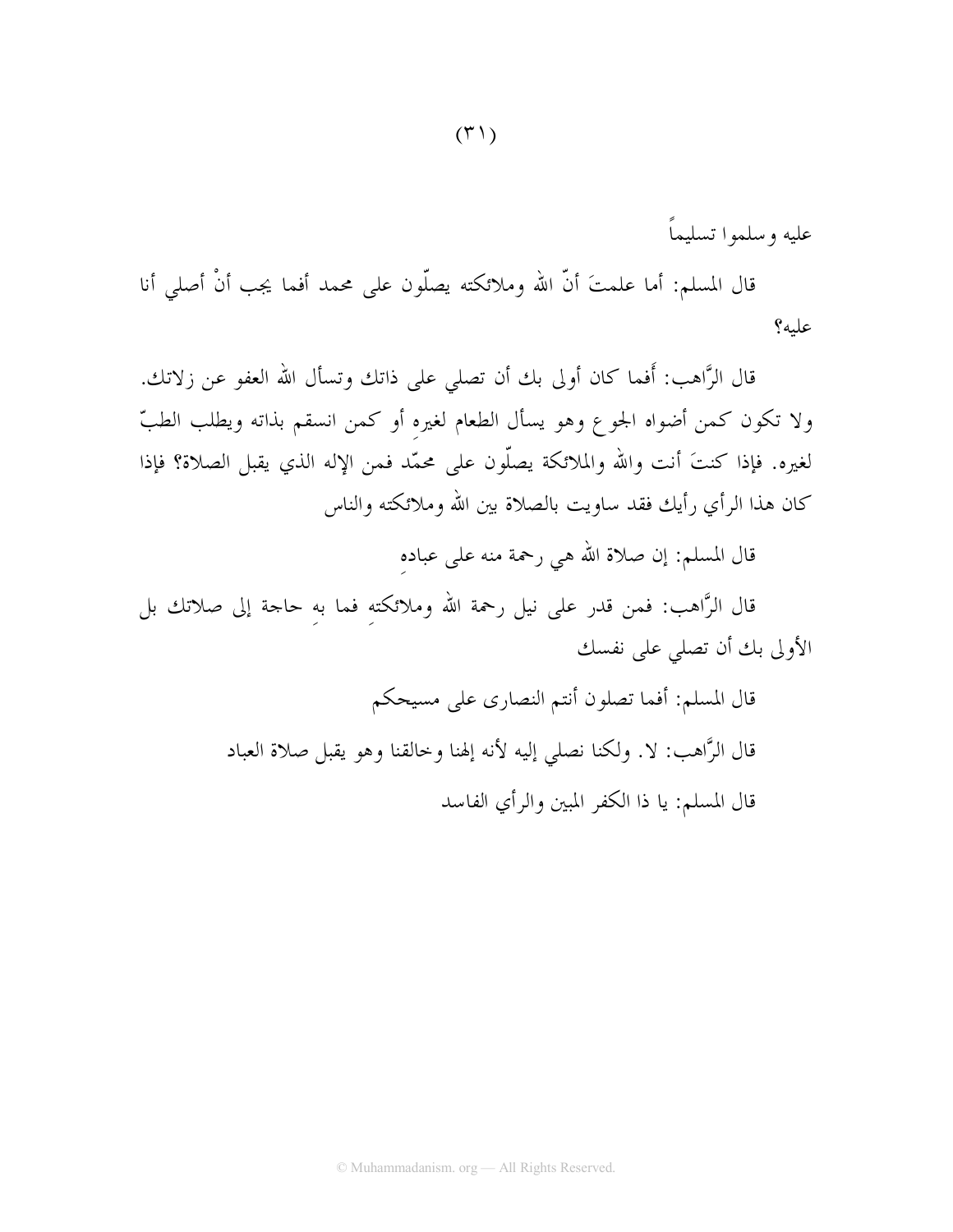قال الرَّاهب: إنَّا لم نأت بشيءٍ من عندنا وإنما أوردنا ذلك من كتابك وقرآنك أَوَما تقرَّ أنَّ محمداً قرشي من الأعراب؟

قال المسلم: نعم

قال الرَّاهب: أَوَلا تعلم أنه اتخذ عدّة من النساء منهن مهاريات ومنهن سريات بغير ناموس واستعمل السيف والقتل وأخذ حرمة زيد؟

قال المسلم: نعم والله أمره وأوحى إليه بذلك قال الرَّاهب: أفليس تقرَّ أنه مات وتلاشت عظامه تحت الثرى في الأرض؟ قال المسلم: نعم

قال الرَّاهب: فنحن لم نذكر من عيوب نبيك إلاّ ما أنتم به مقرّون فلمَ تنكرون علينا ذلك وتغضبون؟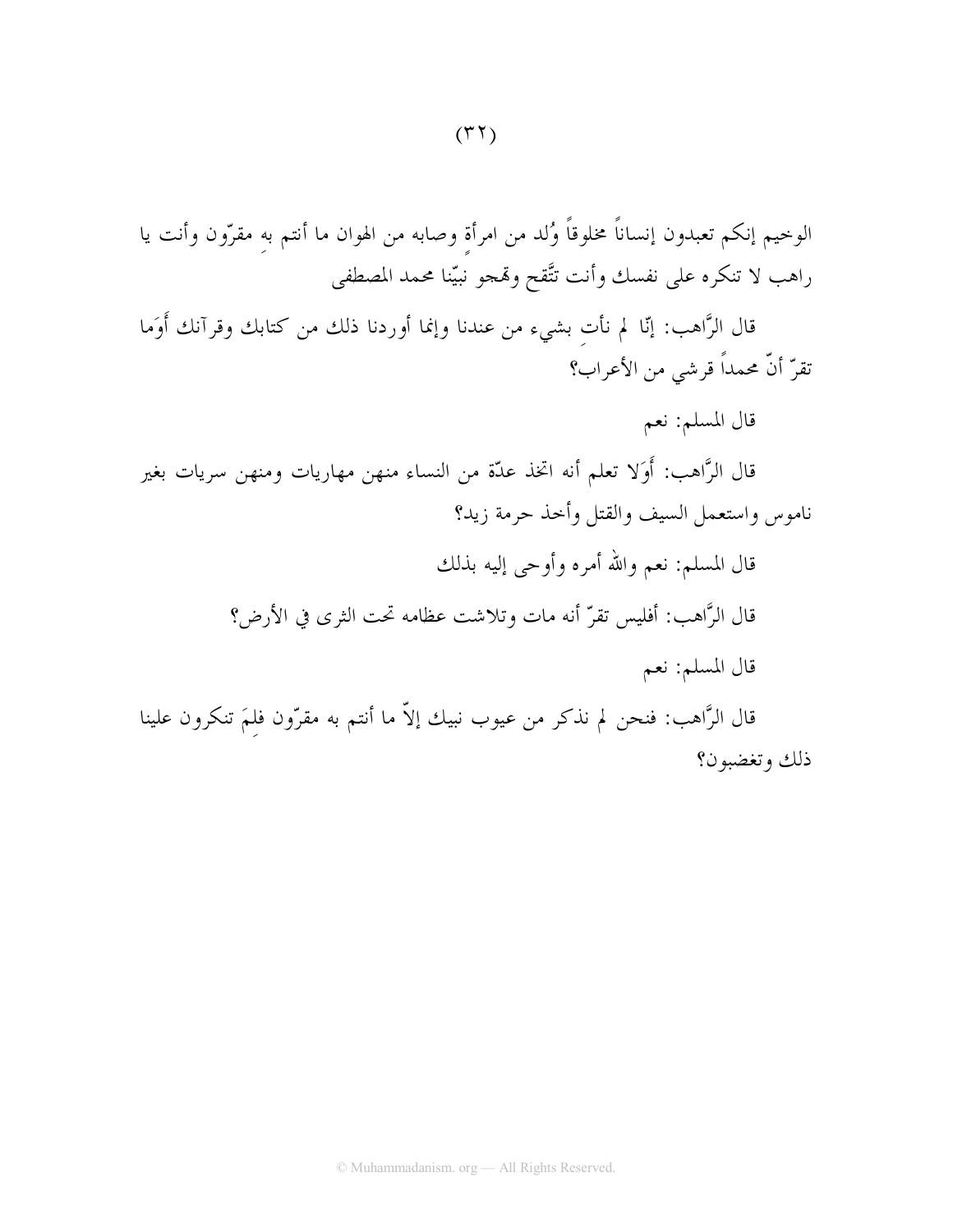قال المسلم: ويحك إنما ننكر عليكم أنكم تجعلون لله ابناً وأن المسيح ابن الله وأنه الإله الأزلي حالق الخلائق وتجعلونه مساوياً لله في الطبيعة والجوهر والقدرة وهو إنسان ولد من امرأة ومثله مثل آدم قال له الله كن فكان

قال الرَّاهب: هل أنت يا أبا سلامة مصدّق كلما ذكره نبيك في القرآن؟

قال المسلم: نعم أنا مصدّق جميع ما في القرآن لأنه مُترلٌ من الله على نبيه المصطفى محمد

قال الرّاهب: أفليس في القرات أن السيح روح الأّه وكلمته ألقاها إلى مريم؟
$$
:
$$
 قال السلم: نعم كذلك هو  
قال الرسلم: نعم  
قال السلم: نعم  
قال الرَّاهب: أخبرني عن روح الأّه وكلمته آزليّة هي أم عدثة?  
قال السلم: بل أزليّة غير عدثة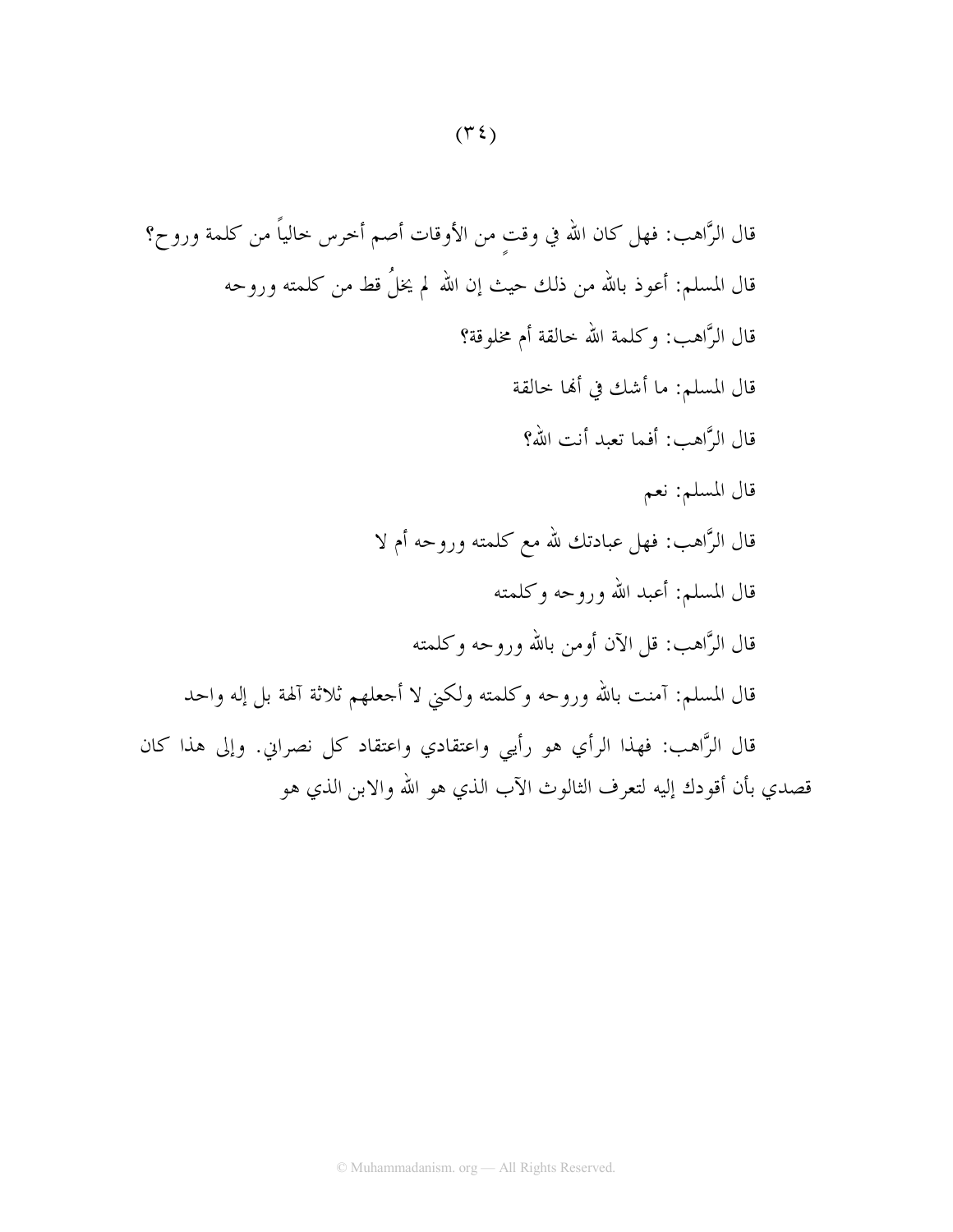كلمته وروحهما القدوس

وكان الأمير متكئاً فاستوى جالساً ورفع عن حاجبيه شربوشه وصفّق وكبّر وقال ضاحكاً: وحق على يا أبا سلامة لقد نصّرك الرَّاهب وأدخلك في دينه.

فظهر من المسلم شكل الغضب والخجل. وبرز منهم الفقيه أبو الفضل الحلبي وقال لرفقائه لو كنتم تركتموني في الأول ابتدي وأخاطب الرَّاهب بالمسائل والكلام لقد كنت كفيتكم صلفه وافتخاره وأريتكم هزيمته ولكنكم لم تروا لي موضعاً عندكم ولا مكاناً. ثم التفت إلى الأمير وقال أعزك الله أيها الأمير إن أهل الكفر كالنار من دنا منهم على ما اتفق أحرقوه وذلك أن إبليس رأس الخديعة والطغيان ينطق على أفواههم

قال الرَّاهب: ما بالك تنسبنا إلى ما هو راحع إليك وإلى صاحبك وإنما تكلَّمنا وأوردنا البرهان والبيان إن المسيح روح الله وكلمته من قرآنك ونبيّك. فإنْ يكن ما أوردناه من إبليس أم من روح الخديعة والطغيان فقد نسبت ذلك إلى قرآنك وكتابك ونبيّك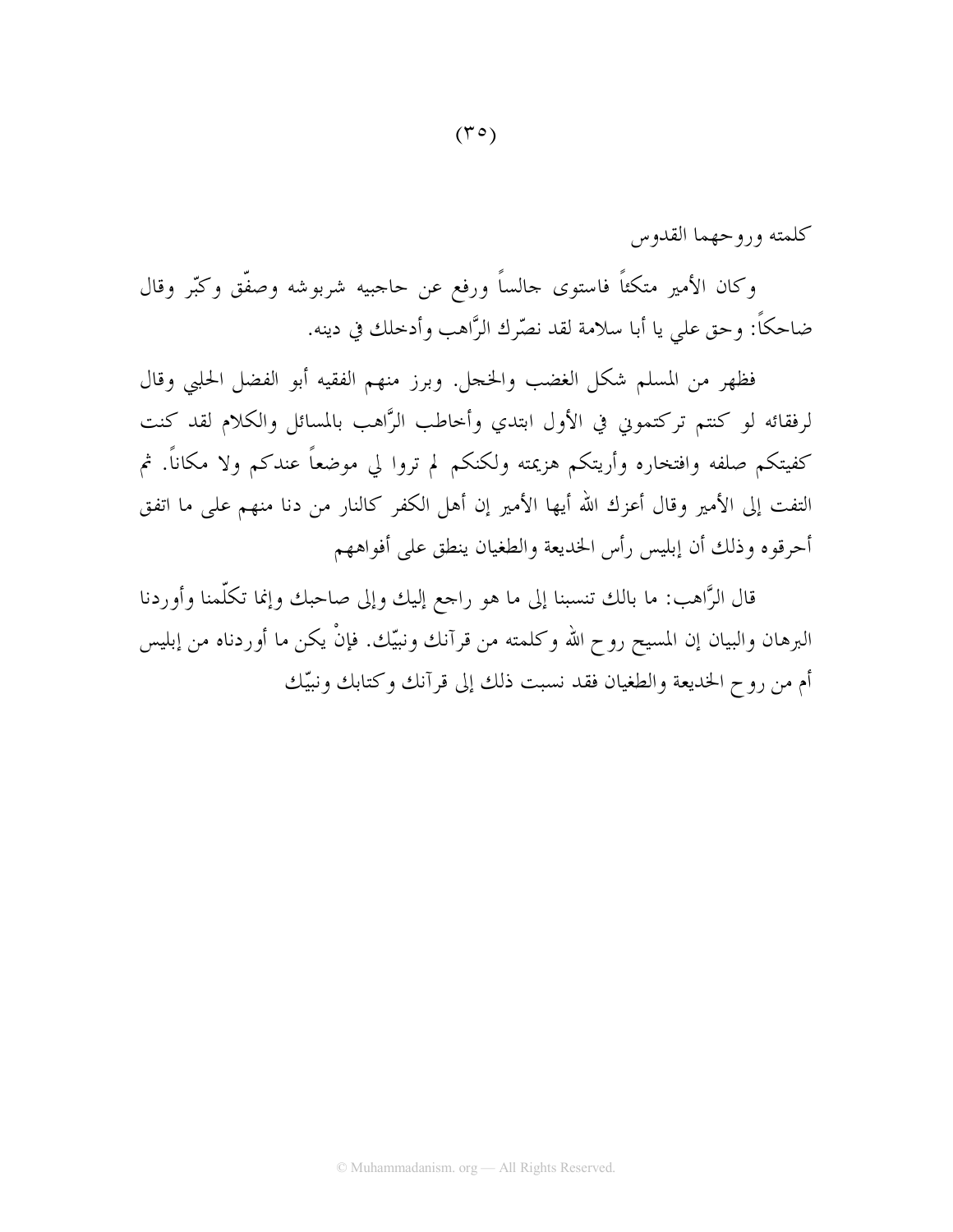قال الأمير: خزاك الله يا أبا الفضل. لقد والله سكوتك أصلح وأفود لنا من كلامك. فيا ليت كان الله أنزل بك الصمم والسكتة وكفانا شرّك. فخجل هذا وانصرف

قال الرَّاهب: وأما قولك يا أبا سلامة إنَّ نبيك قال وما مثل عيسى ابن مريم إلاَّ مثل آدم قال له كن فكان (سورة آل عمران) فقد صدق نبيك في قوله لأن كلمة الله وروحه الخالقة الأزلية غير المحدودة وغير المدركة اتخذت لها من طبيعة آدم جسماً من مريم وسكن فيه واحتجب به لاهوت الكلمة لأجل السياسة والتدبير لأن الجوهر اللطيف لا يظهر إلاّ في جسم. وخذ المثل من جوهر النار فإنه جوهر لطيف لا يُنظر ولا يُرى إلاّ في مادة من المواد. ثم اعلم أن موسى النبي طلب من الله تعالى أن يبصر الله بجوهر اللاهوت فقال له الله ادخل في باطن الصخرة وأنا أضع يدي في ثقب الصخرة وأنت تبصر ما وراءي. فلما كان منه ذلك أبصر موسى ما كان وراء الجوهر الإلهي فلمع وجه موسى نورٌ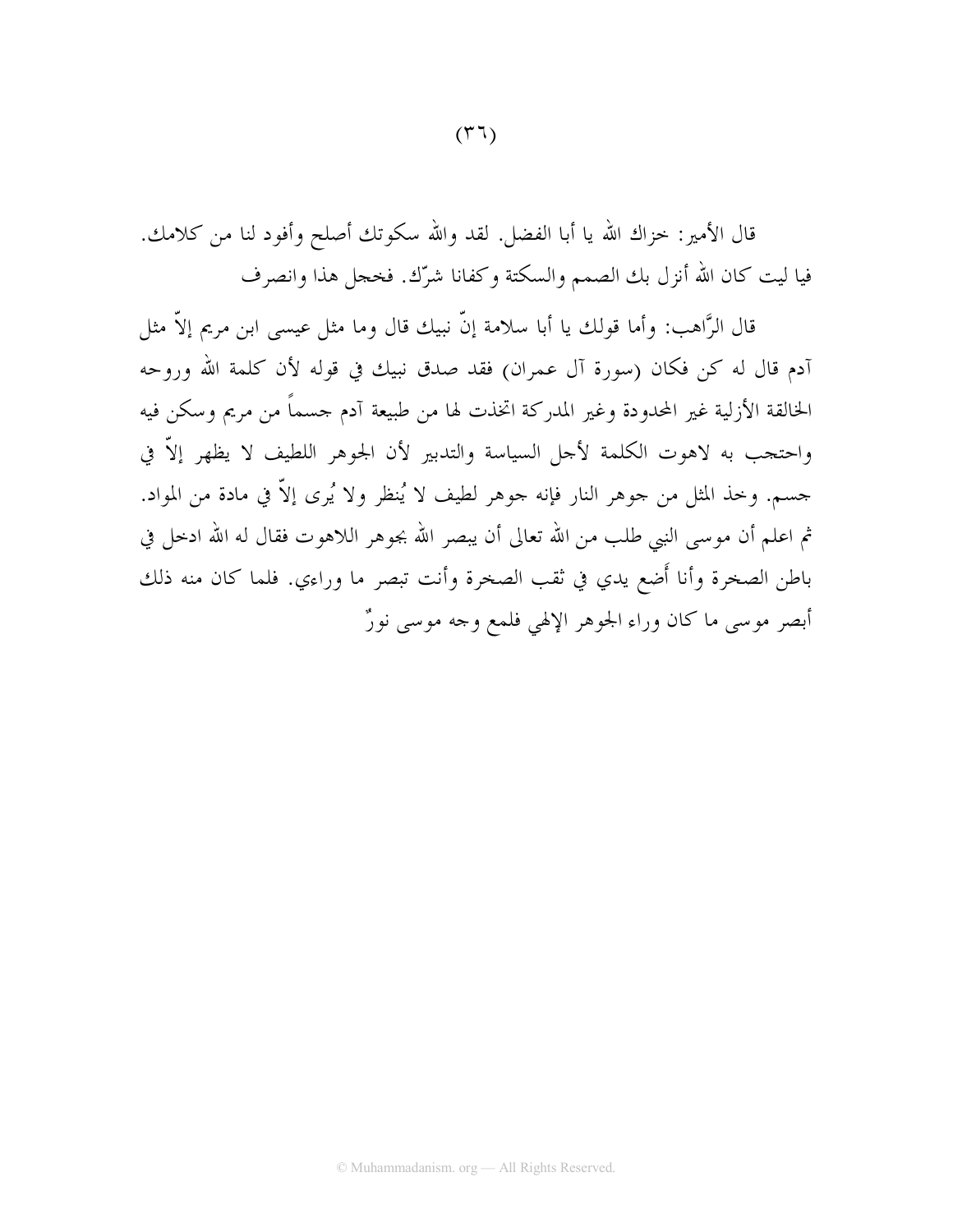قال المسلم: إذا كان اعتقادك أن روح الله وكلمته حلاًّ في بطن مريم فقد بقى الله بغير روح ولا كلمة بعد حلولها في بطن مريم

قال الرَّاهب: توهَّمك هذا يا أبا سلامة يليق بصبيان المكاتب وأهل القرى والمضارب لأنك تقايس الإله الجوهر اللطيف الذي لا يُحَدُّ ولا يُدرَك ولا يحصره مكان ولا يحويه زمان وهو غير المتنقل وتتخيله محصوراً ومتنقلاً. أبعد هذا الوهم من ظنّك وهذا الرأي من رأيك ولا تتخيّل روح الله وكلمته محصورة ومتنقلة

قال المسلم: فكيف يمكنين أنْ أحقَّق أن كلمة الله وروحه بجملتها في بطن مريم وهي بجملتها على العرش عند الله ولا يخلو منه ولا يفارقه على حسب رأيك؟

قال الرَّاهب: توهَّمك هذا يناسب عيشتك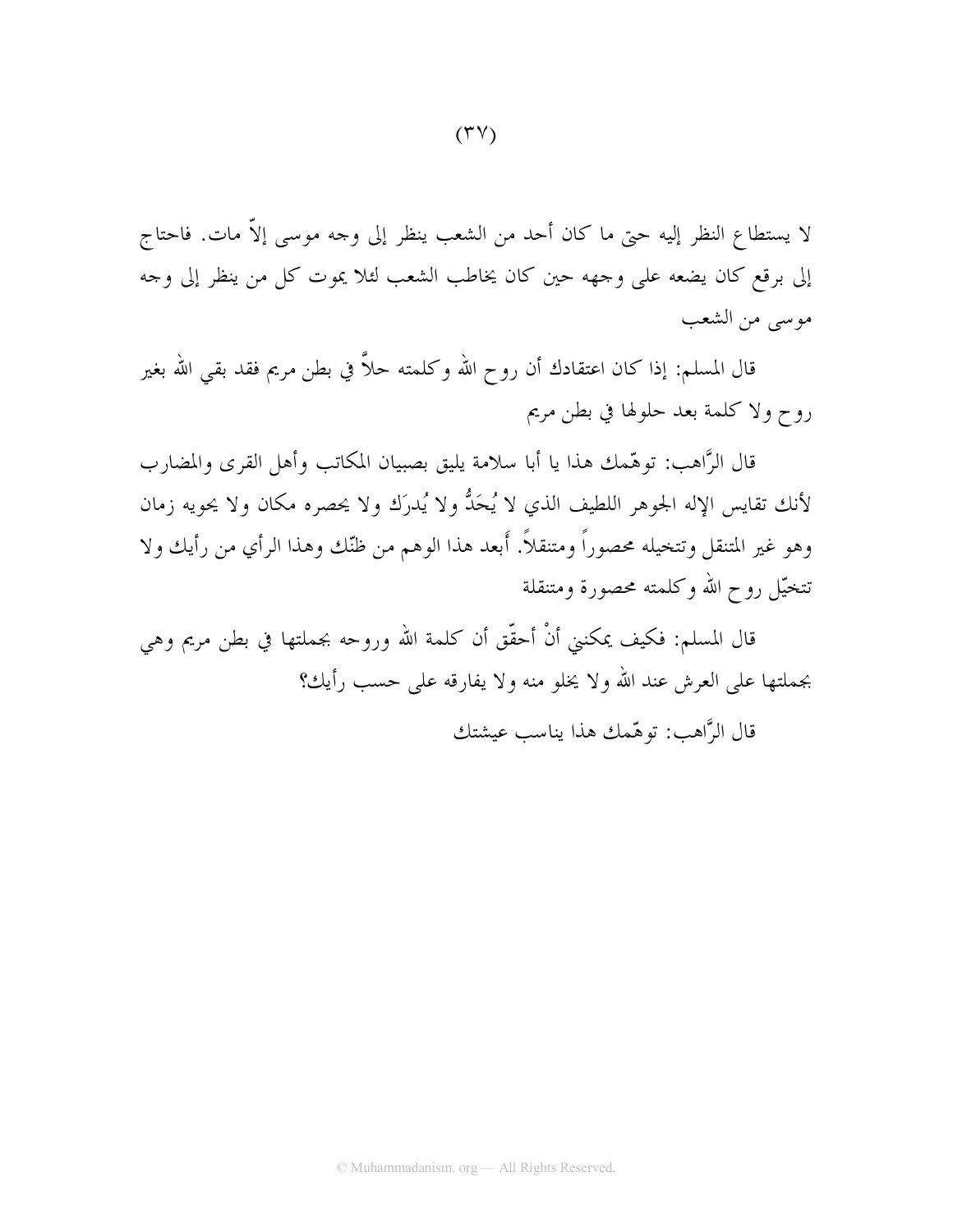قال المسلم: نعم قال الرَّاهب: أَفليس تبعث شعاعها وحرارتها ونورها على الأرض كلها؟ قال المسلم: نعم قال الرَّاهب: فهل يفارقها نورها وحرارتما حين تبعثهما إلى الأرض أم لا؟ قال المسلم: لا يفارقها ولا يخلو منها قال الرَّاهب: كذلك كلمة الله وروحه حلت في مريم و لم تخلُّ من الله الآب. ونأتيك

بمثال آخر فنقول إن مولانا الأمير إذا تكلم كلمة برزت من عقله ومن فيه وصارت الكلمة في كتاب من الرق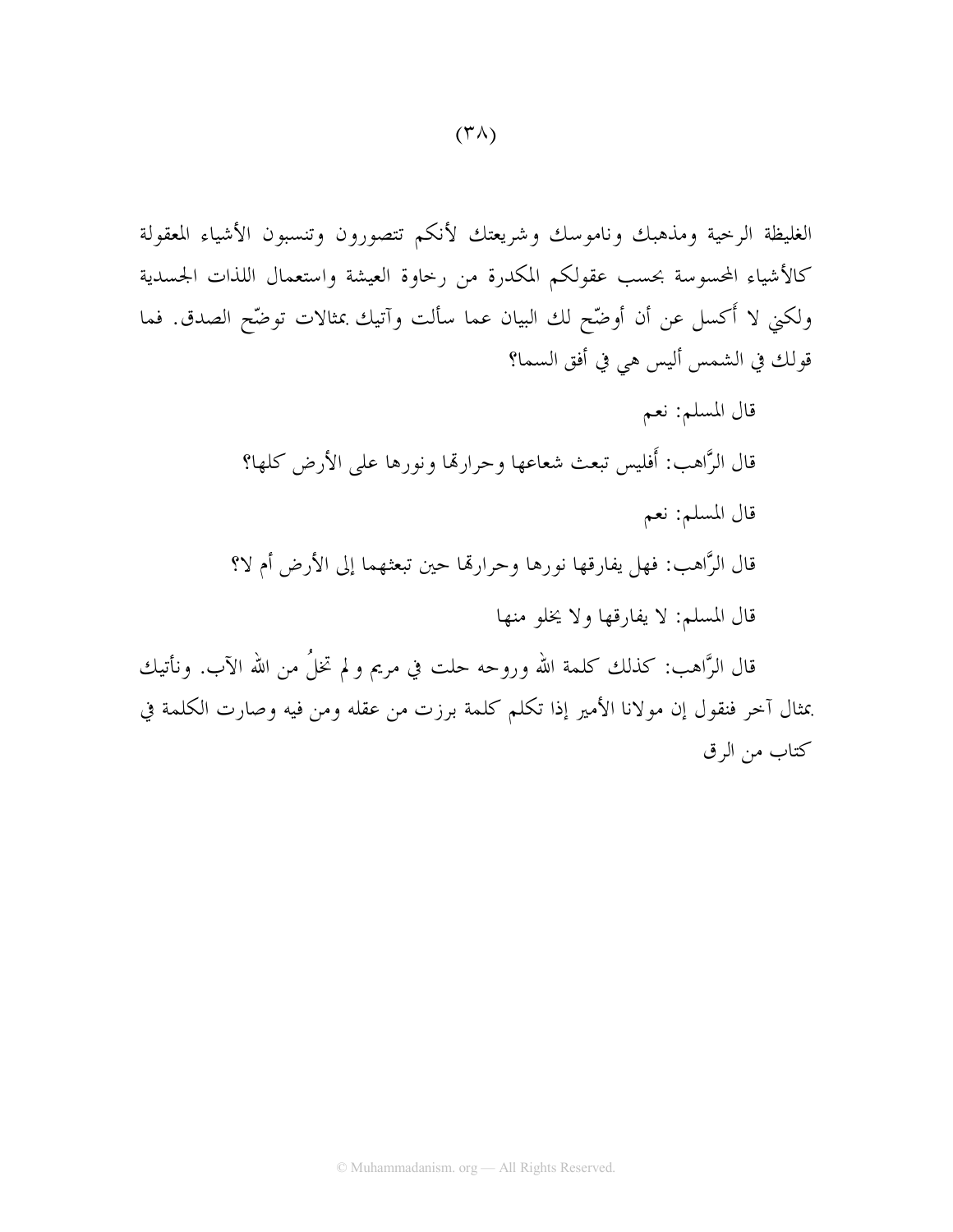والمداد وحصلت في حسم ثم نُودي ها في العالم وصارت مسموعة عند الكل فهل كلمة الأمير فارقت عقله وبقى فيما بعد بغير كلمة؟ أُفليس الكلمة بجملتها في عقل الأمير وهي بجملتها في الكتاب والقرطاس والمداد؟

قال المسلم: نعم

فلم يزالا على مثل ذلك من السؤال والجواب حتى أدرك المساء وحان وقت الانصراف فاستأذنا الأمير وبعد الجهد أطلقهما بعد أن رسم لهما الحضور بين يديه في الغد عند الصباح فانصرف الفقهاء بخحل وقهر وانشغال بال

وبعد هذا قال الأمير: وأنت يا راهب هل تحب الانصراف؟

قال الرَّاهب: لله الأرض بكمالها ونحن عنها راحلون ولا تثبت لنا دار ولا لأحد الناس فيها ثبات ولا قرار

قال الأمير: لله درّك يا راهب ما أحلي كلامك وأعذب ألفاظك فإنْ شئت فما بك حاجة للانصراف فها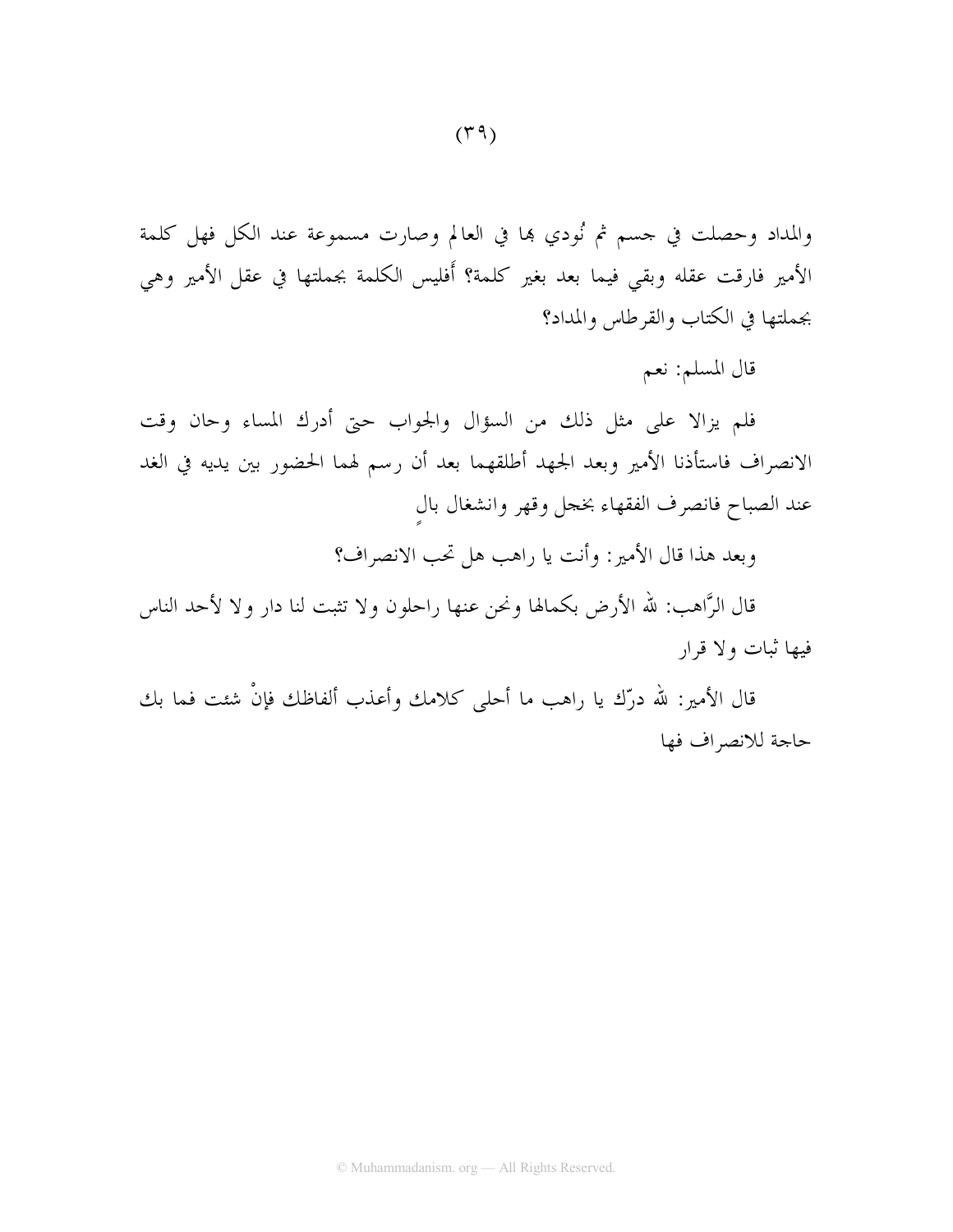لنا خارجا خيمتان فارقد أنت ورفاقك في أيهما شئت. ورسم للخدام الاهتمام بالرَّاهب ومن معه من رفاقه

ولما كان غد ذلك اليوم صباحاً حضر أبو سلامة وأبو ضاهر وصحبتهما فقيه آحر يُقال له الرشيد بن المهدي. معروفاً عند أهله ببلاغة الكلام وعلم الخطاب ذو دربة في كل سؤال وجواب عن كل أمر في الدين. فأُخير الأمير بحضورهم فأمر بمثولهم بين يديه فدعوا وسلموا وكان الرَّاهب قد تقدَّم بحضوره قبلهم. فلما حلسوا قال أبو سلامة أعز الله الأمير قد كنا بالأمس سألنا الرَّاهب عن المسيح وعن روح الله وكلمته وحلولها في بطن مريم فأورد لنا الجواب أمثالاً وأشباهاً فليقلْ الآن ما عنده من الجواب أمام الرشيد

قال الرَّاهب: دعْ ما كان من أمس فقد مضى مع أمس ولا تفعل فعل المرء البخيل الذي يغذي ضيفه من فضلات عشائه فإنْ كنت طبخت اليوم شيئاً فقدّمه الآن فما بنا حاجة إلى طعام أمس فقد بات وفات. فإنْ لم يكن عندك حديد فاعترف ببخلك وفقرك ونحن نقبل لك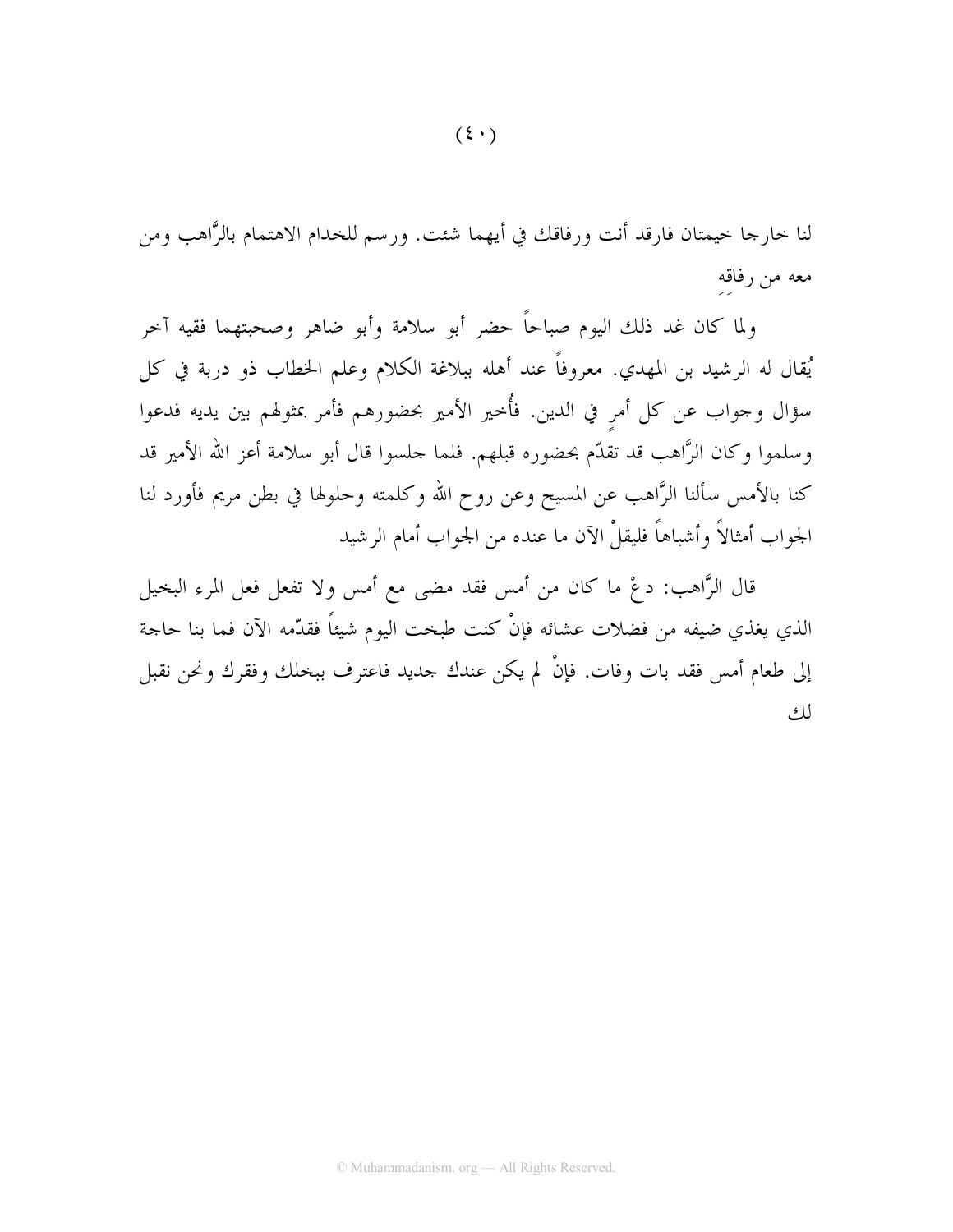فقال الأمير: صدق الرَّاهب بقوله دعْ ما كان أمس فقد مضى مع أمس فهات ما عندك حديداً فكل حديد مقبول لذيذ وأومى نحو الرشيد وقال له لقد أدهشنا الرَّاهب بحيل المسائل من كتابنا وقرآننا

قال الرشيد: سوف ترى هزيمته وإبطال مقاومته وقال يا راهب ألا تقرّ أن المسيح إله وإنسان؟

> قال الرَّاهب: نعم قال المسلم: فأيهما تعبد الإله أم الإنسان أو إلهاً وإنساناً معاً؟ قال الرَّاهب: يا رشيد اعلم أن للكلام ثلاثة سامع ومقنع ومقتنع قال المسلم: أنا ممن يَسمع ويُقنع ويقتنع

قال الرَّاهب: لو أنك كما تقول لكفيت السؤال وكفينا التعب في رد الجواب لأنك أنت وكتابك ونبيك تشهدون لي بصحة ديني وقد انتصبت لي اليوم خصماً فما أقبح بالشاهد أن يكون خصماً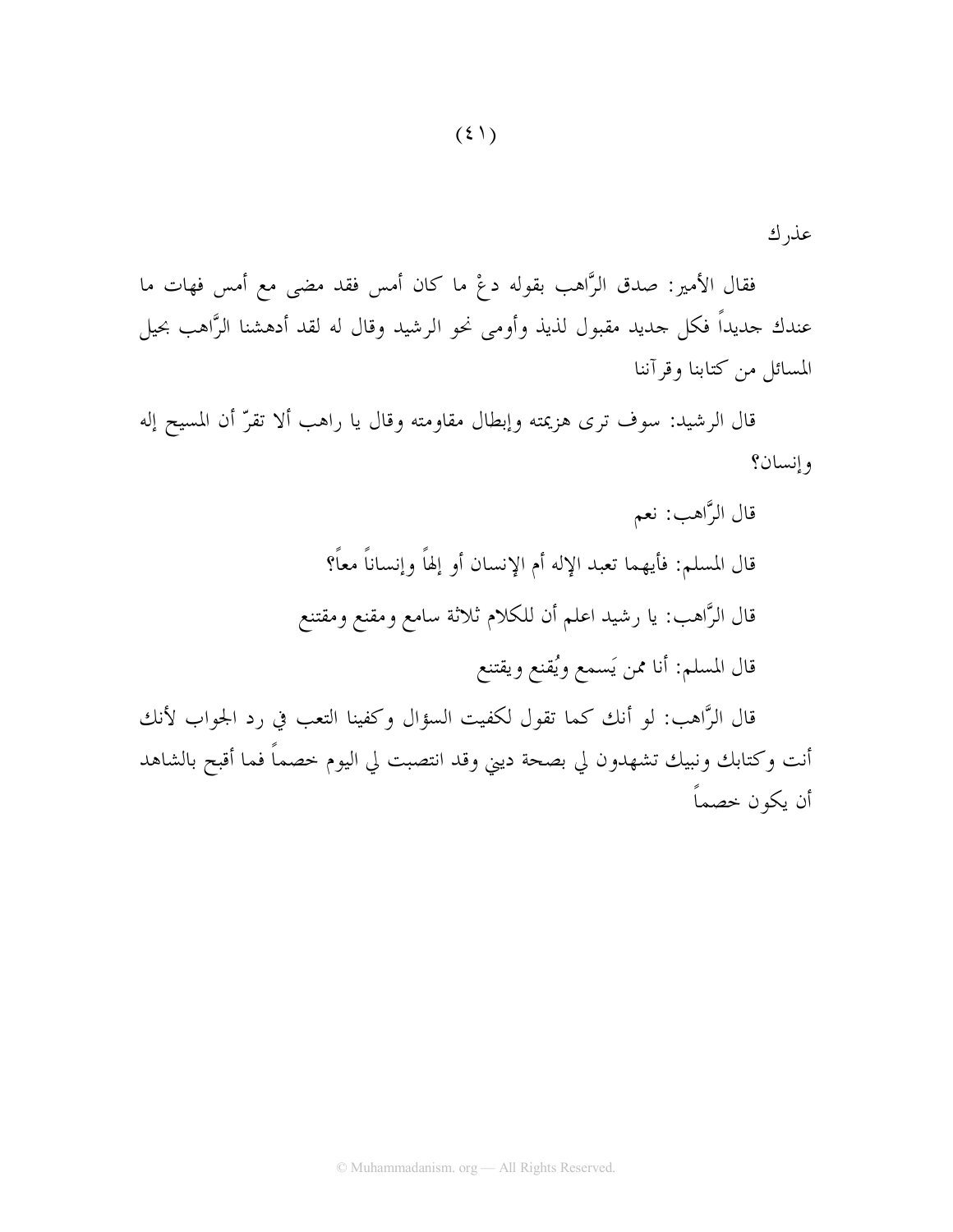قال المسلم: ومن الشاهد لك بصحة دينك قال الرَّاهب: أنت ونبيك وكتابك

قال المسلم: فما بيان ذلك؟

قال الرَّاهب: أليس يقول كتابك في سورة آل عمران إن من أهل الكتاب أمة قائمة يتلون آيات الله في الليل والنهار ويؤمنون بالله واليوم الأخير ويأمرون بالمعروف وينهون عن المنكر أولئك هم الصالحون بأعمالهم ونورهم يعلو كل نور. ويقول أيضاً فيها إنا أنزلنا القرآن نوراً وهدىً مصدقاً لما بين يديه من التوراة والإنجيل ويقول: آمنا بالذي أنزل عليك وعلينا وإلهنا وإلهكم إله واحد (سورة العنكبوت) ويقول لتجدنَّ أقرب الناس إلينا مودةً الذين قالوا إننا نصاري وذلك أن فيهم قسيسين ورهباناً وإنهم لا يستكبرون وهم أمّة من الصالحين يتلون آيات الله ويهذُّون بالحق (سورة آل عمران). ويقول في سورة آل عمران المسيح كلمة الله وروحه ألقاها إلى مريم. ويقول أيضاً يا عيسى ابن مرين إين متوفيك ورافعك إلىَّ ومطهِّرك من الذين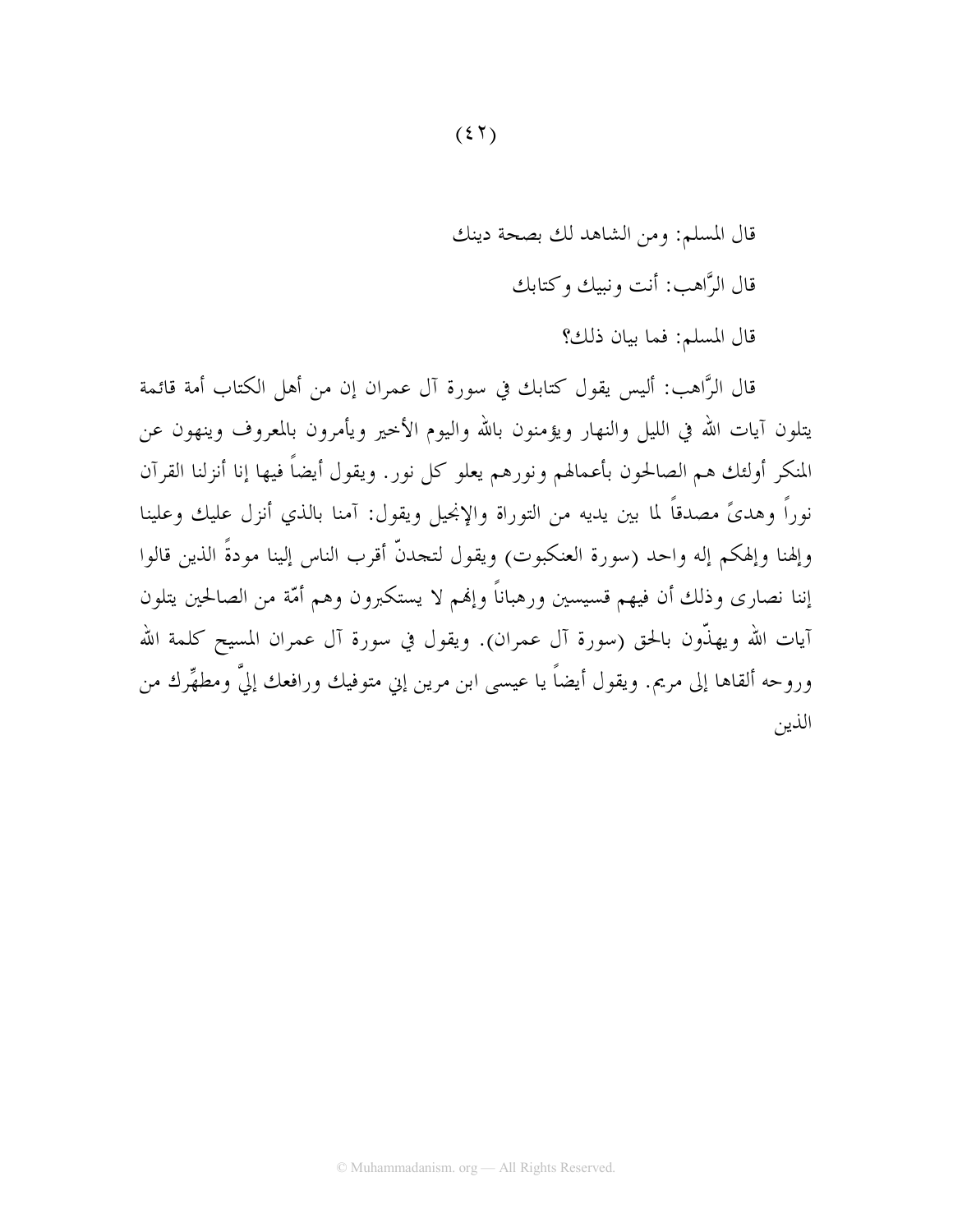كفروا وجاعل الذين آمنوا بك فوق الذين كفروا بك وإنت ديان العالمين (سورة آل عمران) أليس نبيك وكتابك يشهد أن لنا بهذه الشهادات وأكثر منها. وأن المسيح له في السماء الفضل على سائر الأنبياء وأنت تتقح ولا تصدّق نبيك وكتابك. أفما تعلم أنك إذا لم تصدّق الإنجيل فقد كذَّبت نبيِّك وكتابك. فما تكون فيما بعد لا مسلماً ولا نصرانياً

قال المسلم: أنا مصدِّق القرآن لأنه مترل من السما وأصدِّق جميع ما كتب فيه عن عيسى

قال الرَّاهب: لو صدَّقتَ القرآن لصدَّقت الإنجيل

قال المسلم: سألناك يا راهب عن شيء أحبتنا عن شيء. سألناك عن معنى فأجبتنا عن غيره

قال الرَّاهب: وأنا أعلم بذلك ولكنني اخترت أن أُعرِّفك أولاً أن نبيك وكتابك يشهدان لي ويحققان الإنجيل وقد أوردنا الشهادات من القرآن

قال المسلم: لا تغالط في الكلام ولا تتأخر عن رد الجواب. هات أجبنا عن مسيحك وعن قولك أنَّه إله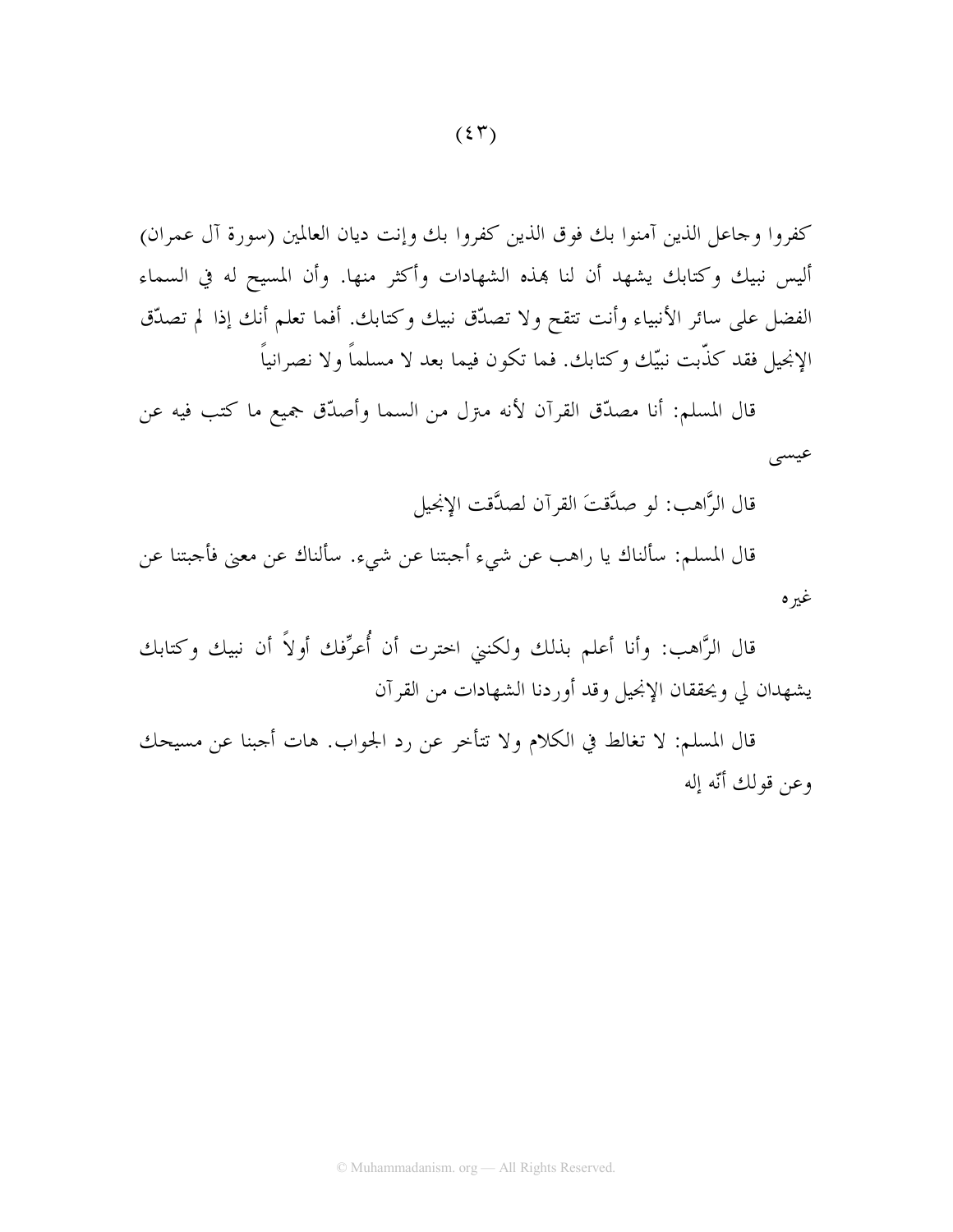قال الرَّاهب: يا رشيد لقد سألت عن معنى لطيف وشيء دقيق يحتاج من يسمعه إلى عقل واف ولبَّ صاف. فأنا أخشى لكدر عقلك أن لا يصل إلى فهمك ما رأته الحكمة الإلهية في السياسة والتدبير من أجل خلاص العالم

قال المسلم: قد أنزلتنا متزلة الأميين الذين لا يعرفون ولا يعلمون

قال الرَّاهب: لا. ولكني أعلم أنك من أهل الكتاب والأدب تفهم وتعلم

قال المسلم: قل لي ما عندك يا راهب فإني معدّ لكل سؤال جواباً. وأقر بالحق إذا ظهر واعترف بالصدق إذا حضر

قال الرَّاهب: إن الله بعظيم رحمته وغزير جوده وصلاحه خلق المخلوقات جميعها بكلمته وروحه حسبما يقول النبى داود بكلمة الله خُلقَت السماوات والأرض وبروح فيه كل قواتها (مز ۳۲: ٦) وما كان لله تعالى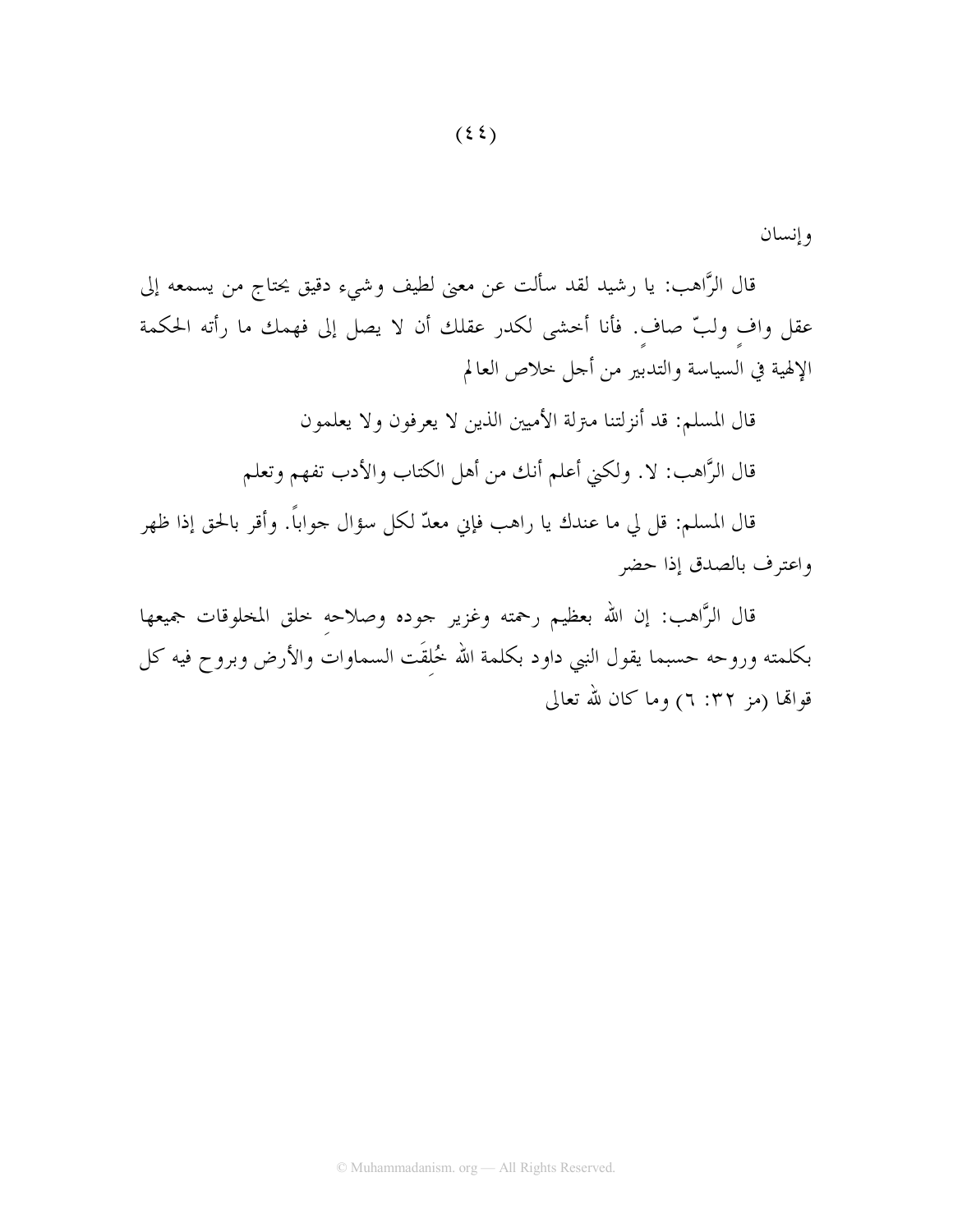حاجة إلى شيء من المخلوقات بل ليشترك بنعمته عدد جزيل من مخلوقاته. ولما نما جنس الناس في تطاول الزمان تركوا عبادة الله وعبدوا شهواتهم وتموروا إلى كل رذيلة وعبدوا الخليقة دون حالقها فصاروا بمواهم تحت يد إبليس وحديعته وعبدوا الأصنام المهلكة نفوسهم فلم تحتمل رحمة الله وصلاحه أنْ يرى ما أبدعته يداه تحت يد عدوّه متهورين في حديعته فأدّهم حيناً بأوبئة وميتات وحيناً بحروب ومجاعات ووقتاً آحر بطوفان المياه وحيناً بزلازل ورجفات فلم يعلموا ويعرفوا في وقت من الأوقات من أين عرضت تلك النوائب ولا من أين وردت عليهم هذه النكبات. فمنهم من كان ينسب الحادث إلى روح الخبيث والنفاق وغيرهم إلى الطالع وحركات لنجوم والأفلاك فكان سقمهم وداؤهم أعظم من دوائهم وتلافيهم فوجب عند الله والسياسة الإلهية العظيمة برحمته أن يخاطبهم بذاته. ولما كنا ذوي أحسام وحب عند حكمته أن يخاطبنا بجسم لأن اللاهوت عادم الجسم كما إن جوهر النار لا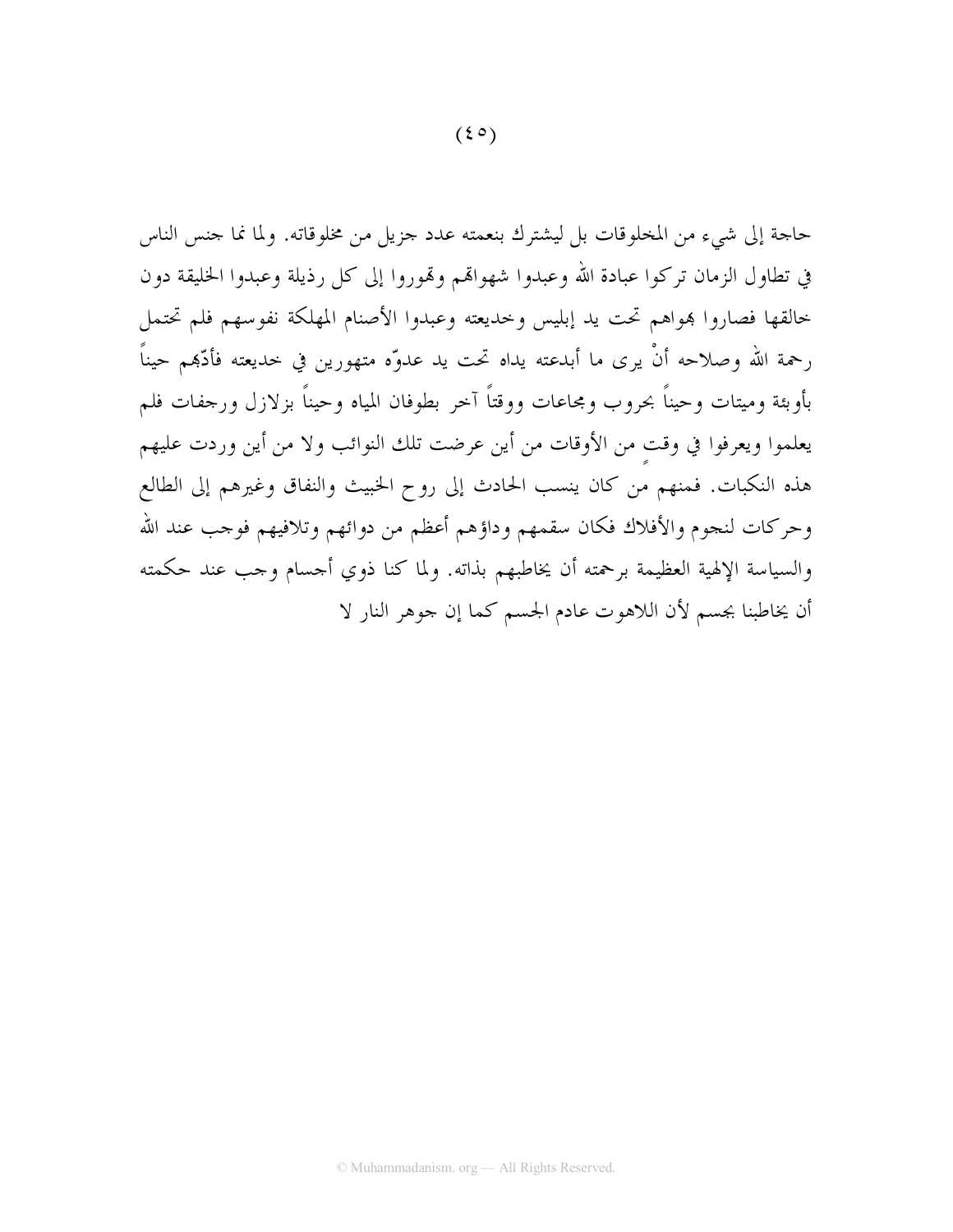يُعلَنُ ولا ينتفع الناس منه إن لم يظهر في مادة من المواد. فأرسل الله ابنه وحبيبه الذي هو كلمته وروحه إلى مريم العذراء حسبما يشهد بذلك نبيك وكتابك بقوله ومريم ابنة عمران التي أحصنت فرجها فنفخنا فيها من روحنا (سورة التحريم) ويقول أيضاً إن الله اصطفى كلمته وروحه الخالقة الأزلية وحلت في بطن مريم ومع حلولها اتخذت جسماً من طبيعة آدم بريئاً من الخطية وكونته كما شاءت. واحتجبت الكلمة والروح اللطيف بذلك الجسم واتحدت به و لم يتقدم الجسم قبل حلول الكلمة والروح بل مع حلول كلمة وروح الله الخالقة تكوَّن الجسم. ومثال ذلك يكون الضو مع البرق وظهور الضو مع حضور النار. واتحد اللاهوت بالناسوت المأخوذ من طبيعة آدم اتحاداً بلا اختلاط لأن الطبيعة الإلهية لم تنتقل إلى طبيعة الجسم الآدمي ولا طبيعة الجسم الآدمي انتقلت إلى طبيعة اللاهوت بل صار كل منهما مالكاً خاصته وطبيعته. مثال ذلك أنك إذا أحذت سيفاً أو سكيناً وأحميتهما بالنار حمياً بليغاً صار ذلك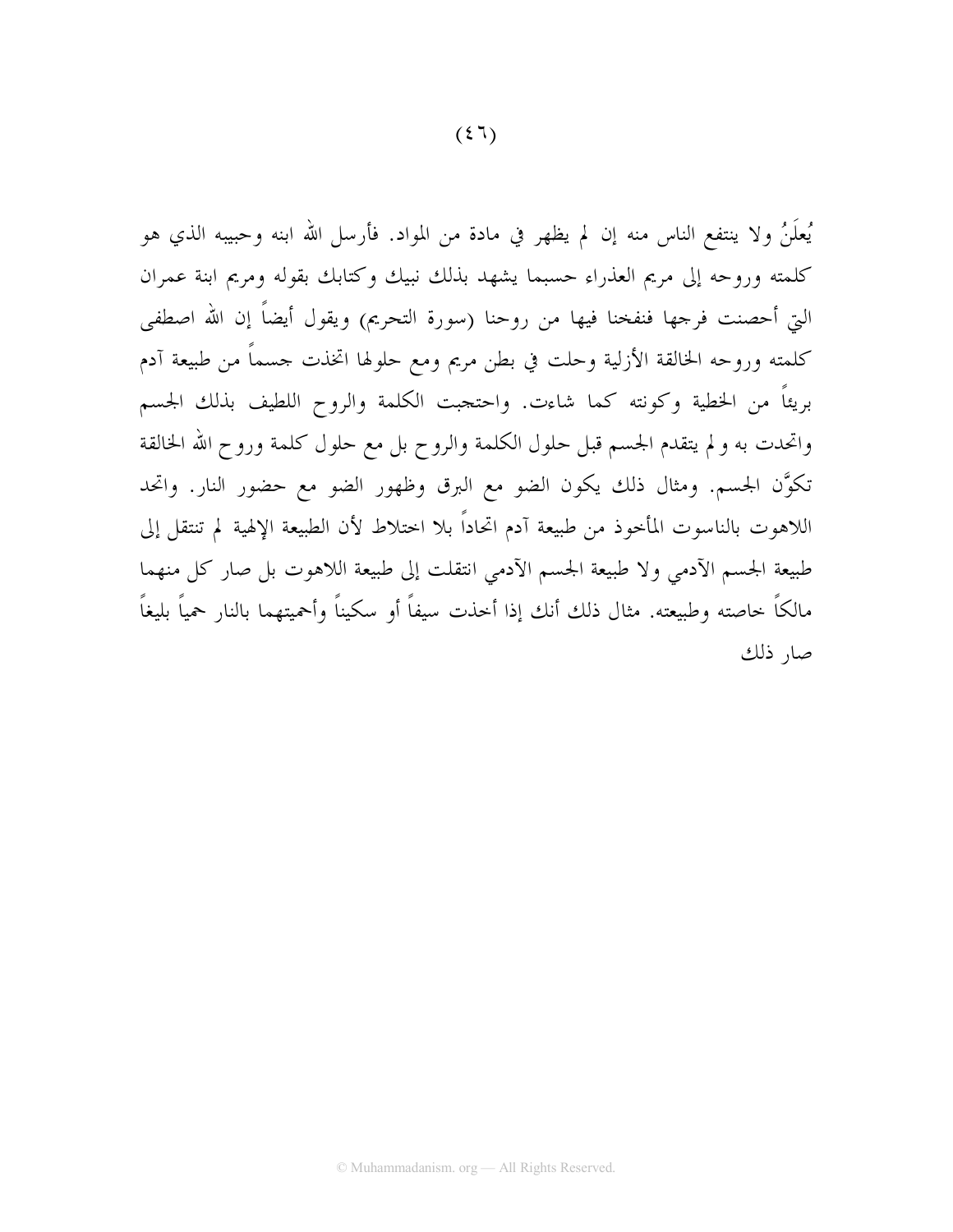السيف أو السكين يفعل فعل الحديد وفعل النار يقطع ويحرق ولم تنتقل طبيعة الحديد إلى طبيعة النار. كذلك الجسد المأخوذ من طبيعة آدم صار يفعل فعل اللاهوت باتحاده باللاهوت. وبيان ذلك أن المسيح أقام الموتى وشفى البرص والمرضى وفتح عيون العميان بوضع يده. وبتوسط ذلك الجسم المقدس نحن نسجد لإله متأنس. فإن عزلت بوهم ذلك الجسم عن كلمة الله وروحه فإنه غير مسجود ولا معبود. ولكنَّا نعتقد أن الواحد إلهٌ والآخر تأله بحلول الإله فيه. فإذا أخذت خمس حبّات مسك ثم وضعتها في خزانة وأدخلتها في منديل ألا تحصل رائحة المسك في الخزانة والمنديل؟

قال المسلم: نعم

قال الرَّاهب: فإذا كان المسك الذي هو مادة من المواد المخلوقة يملك هذه القوة والفعل فكم تقدر كلمة الله روحه الخالقة الأزلية إذا اصطفت لها مسكناً وحلَّت فيه لأجل قصد اعتمدته من السياسة والتدبير

قال المسلم: صدقتَ يا راهب ولكنّك لم توضّح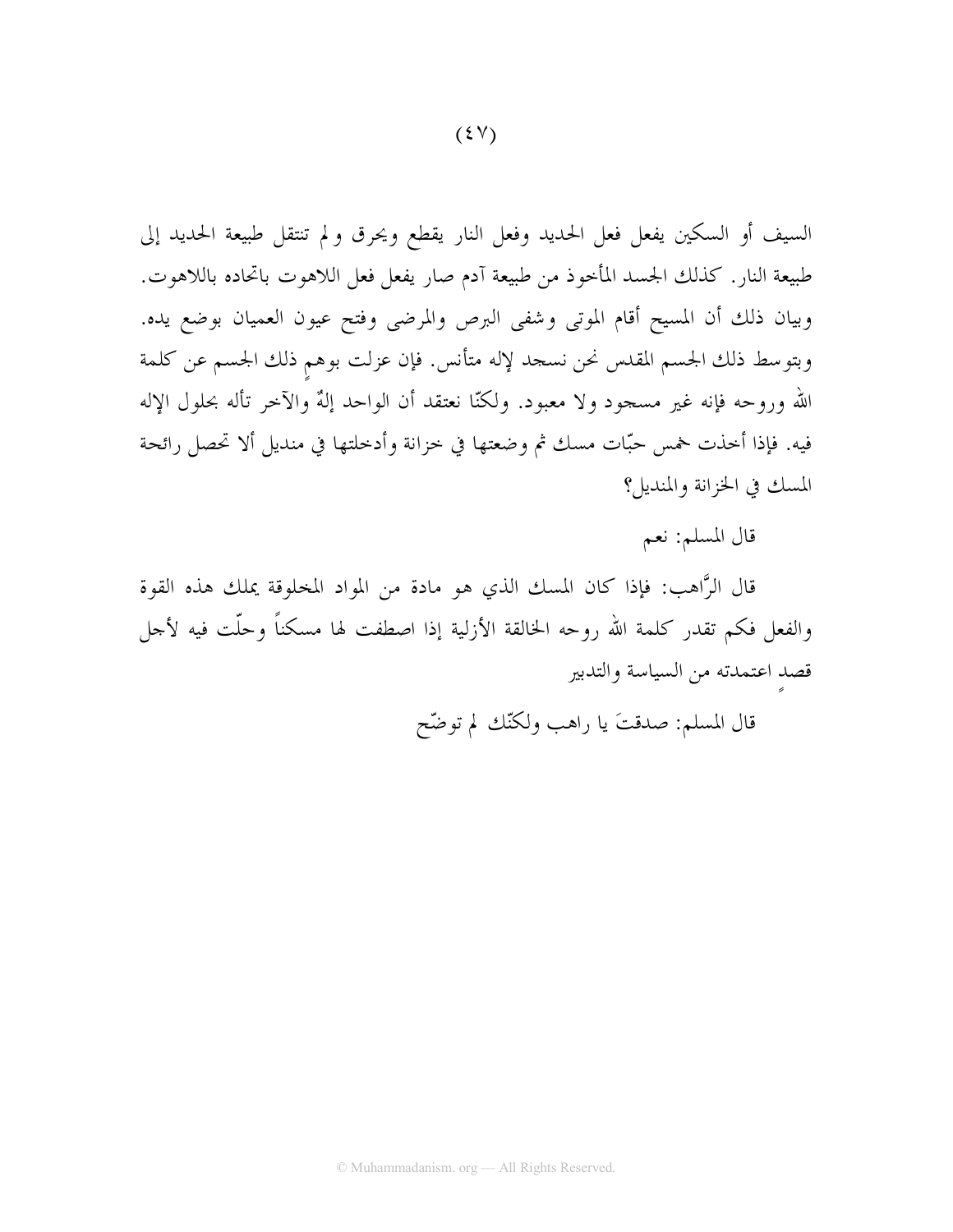لنا البيان الشافي فيما سألناك عن عبادتكم المسيح وسجودكم لإله وإنسان

قال الرَّاهب: قد قال السيد المسيح لتلاميذه: لكم أعطى أن تعرفوا وتفهموا أسرار ملكوت الله وأما لأولئك فبأمثال (مت ١٣: ١١) يعني اليهود والأمم. لأن المثل يجعل المعني أقرب إلى فهم عقولهم الغليظة. فنجعل أحد الناس كان مقدماً عند سلطان هذه البلدة في أشرف المراتب والعزّ ثمّ سخط السلطان على ذلك الإنسان لأجل ما ظهر لهُ من غدره بعهده وحلاف أوامره وحروجه عن طاعته ومراسيمه فأبعده السلطان عن القرب منه ونفاه إلى أراض بعيدة وحكم عليه بقضية الموت بعد مقامه في الحبس مدّة من الزمان. فلما مكث ذلك العبد في السجن تحت الغضب زماناً طويلاً ذكره السلطان وعرف ما هو فيه من الضرّ ورقّ له وانعطف بالرحمة عليه فرسم أن يكتب له منشوراً يقول هكذا: إنَّ فلاناً قد حظى عندنا بالرحمة لهُ وقد أقلناه من عثرته وصفحنا عن ذنبه وعفونا عن زلته فليعدْ الآن إلينا وليكن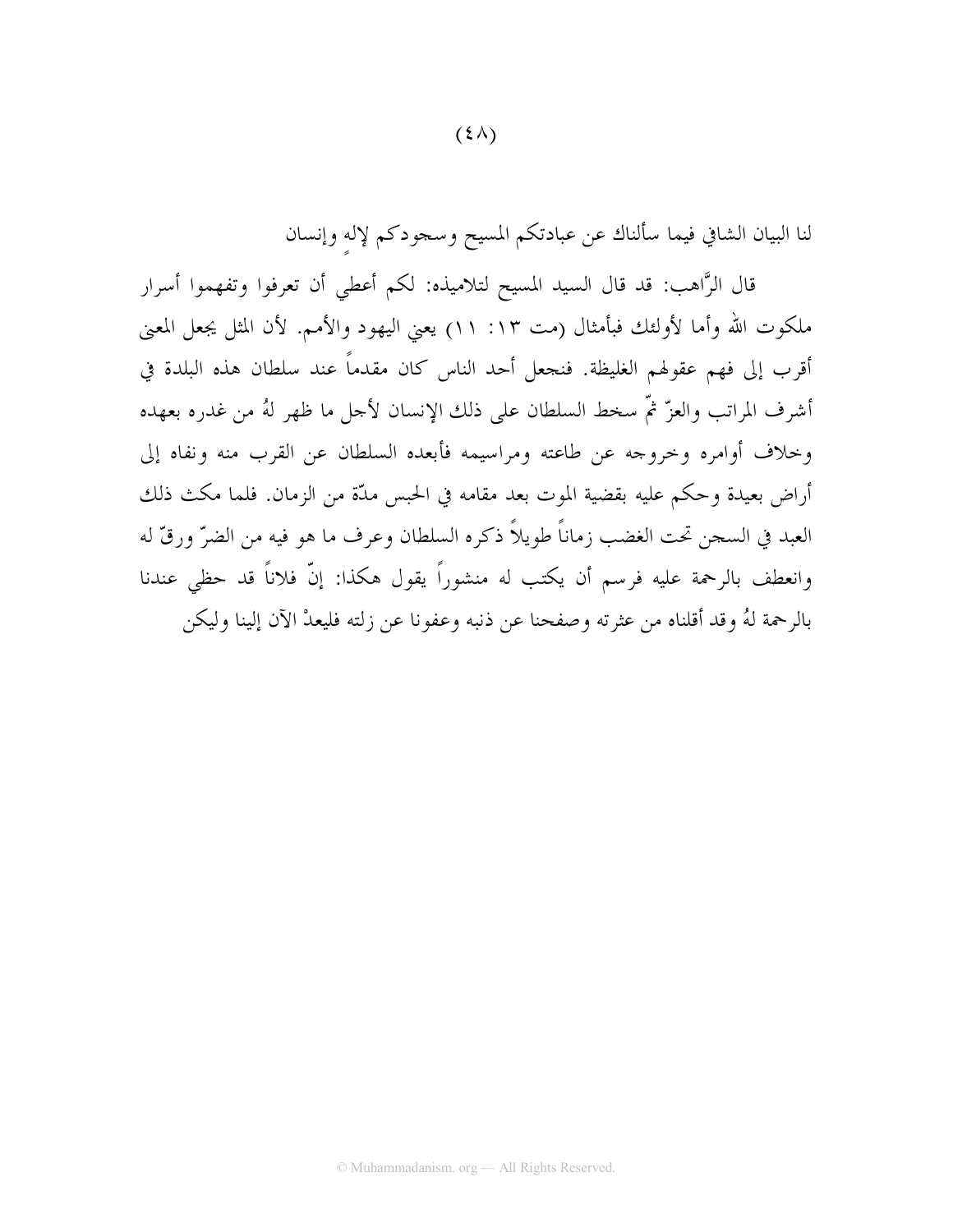في أشرف المراتب عندنا وقد أمّناه من كل محذور يناله من جهتنا. ووضع حاتمه وعلامته على ذلك المنشور ووَّجه به إلى ذلك العبد المغضوب عليه. فإذا وقف العبد الآيس من ذاته الموقن بِملاكه على ذلك الكتاب فقل لي في أية مترلة يكون عنده ذلك المنشور. وماذا تشير أنت على ذلك العبد إن يظهر من الإكرام والإحلال لذلك الكتاب والخاتم؟

قال المسلم: يجب أن يكون عنده هذا المنشور شريفاً مكرماً ويضعه على رأسه وعينيه

قال الرَّاهب: ولمَ ذلك أيها المسلم لأن المداد والكتاب لم يقدرا على إنقاذ ذلك العبد وخلاصه. بل كلمة السلطان المكتوبة فيه. فلمَ تشير على العبد وتأمره بتقديم الإكرام والتشريف لذلك الكتاب والمداد؟

قال المسلم: لأحل كلمة السلطان وإنعامه قال الرَّاهب: فقد قدر إذاً الكتاب والخاتم على نفع العبد وفرج كربته وخلاصه قال المسلم: نعم بحسب كلام السلطان الذي فيه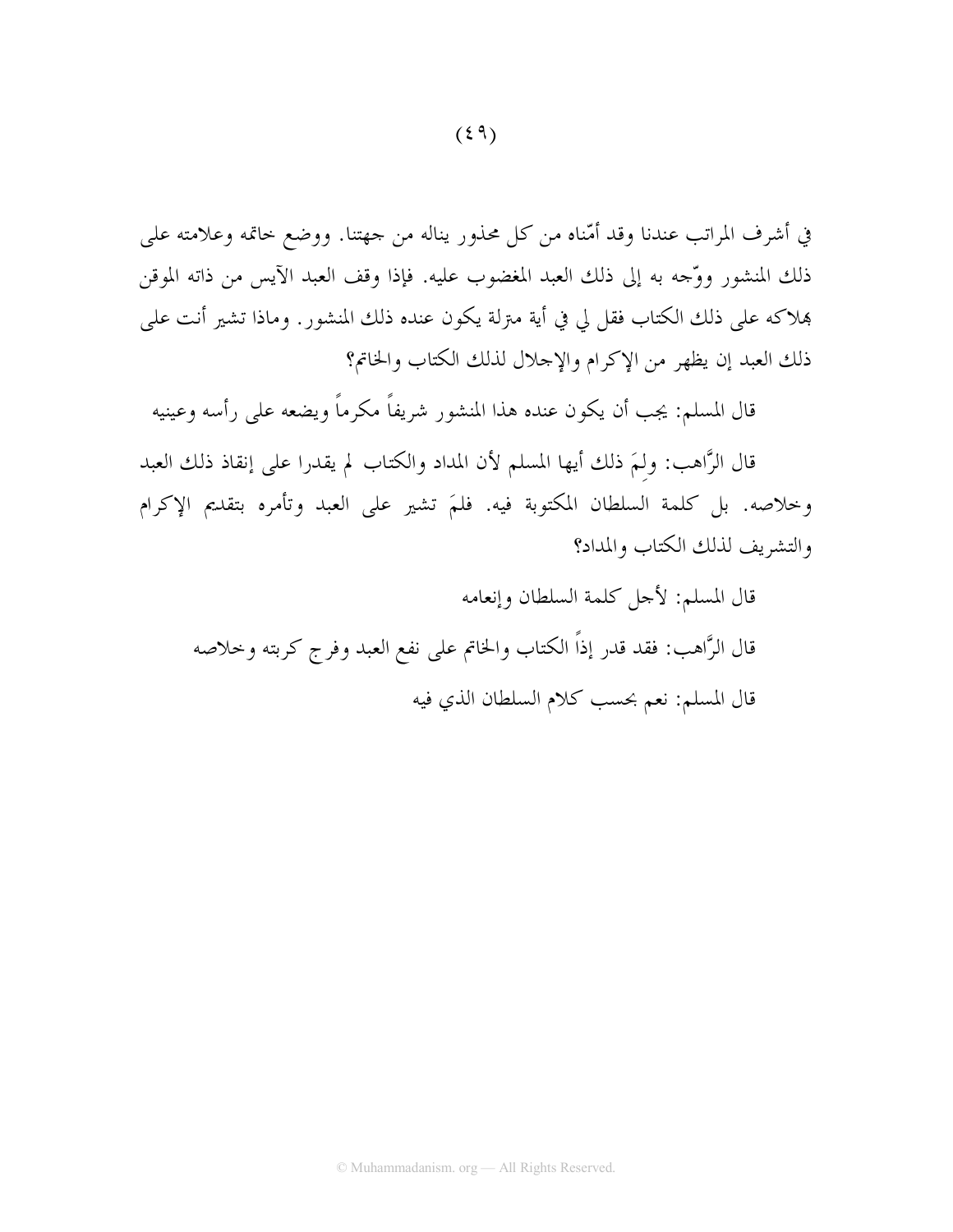قال الرَّاهب: أمسك لي الآن ما معك. فإذا حضر العبد أمام السلطان ماذا تشير أيضاً أنْ بعمل ذلك العبد؟

قال المسلم: يسجد أتم السجود ويقبّل الأرض وقدمي السلطان ويديه

قال الرَّاهب: فها قد أمرت العبد بتقبيل الأرض والسجود على قدمى السلطان ويديه وليس الأرض ولا اليدان والرحلان أنعمت على ذلك العبد. بل الكلمة البارزة من عقل السلطان. فلمَ لا تشير عليه بالسجود لكلمته دون الأرض وأعضاء جسمه؟

قال المسلم: ألا تعلم يا راهب أن إكرام الملوك والسجود لهم واصل إلى أحسامهم ونفوسهم وكلامهم؟

قال الرَّاهب: صدقت يا رشيد. وديباجة الملك يسجد لها إذا كان الملك لابسها وإن عزلتها عنه فلا تجد أحداً من الناس يسجد لها. وكذلك نحن النصاري لاعتقادنا أن المسيح ذو طبيعتيْن طبيعة إلهية وطبيعة إنسانية نسجد لهما مع استقرار ونفوذ إحداهما في الأخرى بغير اختلاط ولا انفصال فإن اخترت الاقتناع فاقتنع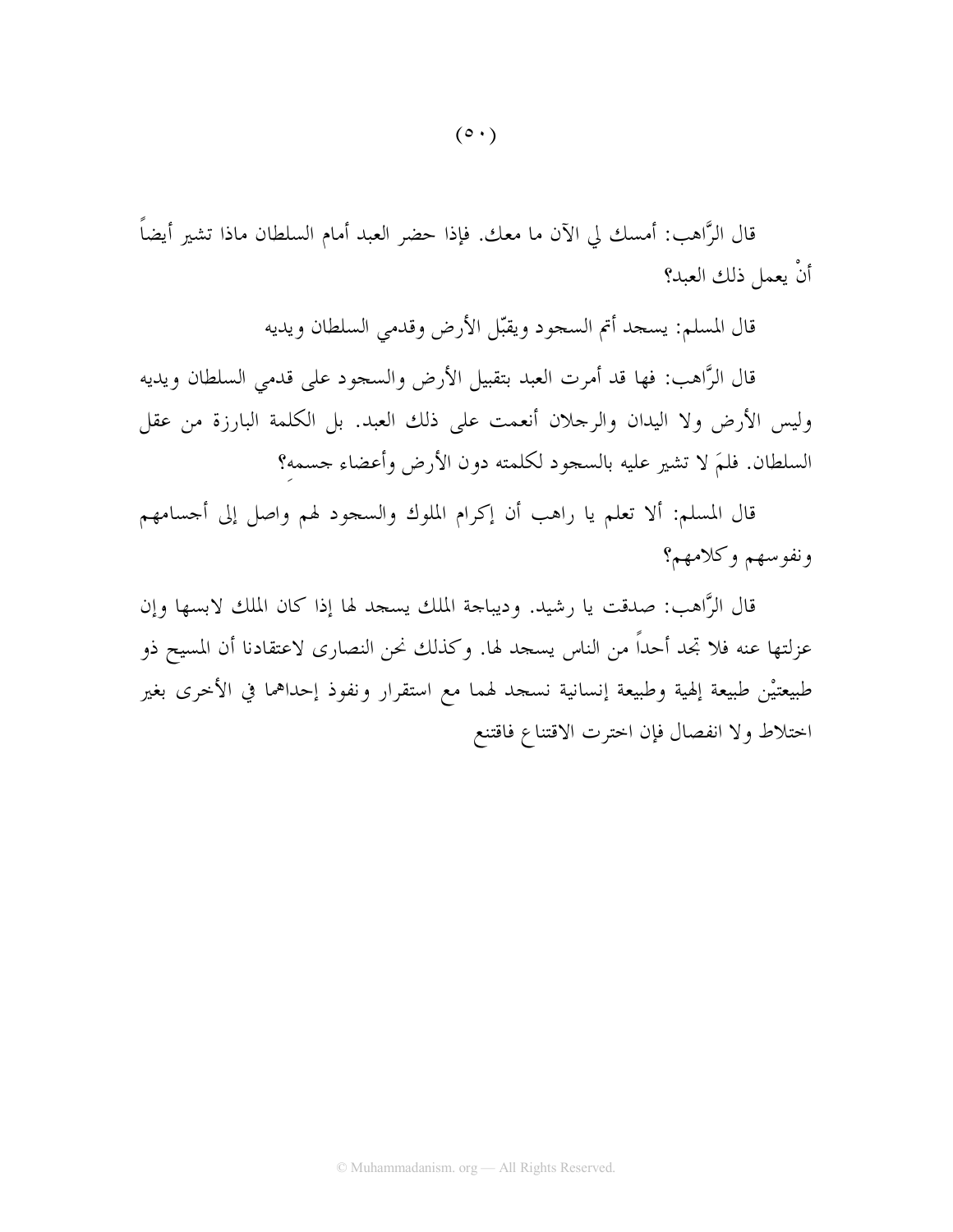بما أوردت لك من الشهادات والبراهين من كتابك ونبيك ومن ناموس القياس والعقل. فإن كان عندك سؤال آخر عن اعتقادي وديني فقل ما عندك فإنني معدّ لكل سؤال جواباً.

قال المسلم: يا راهب إنما ننكر عليكم إذْ تقولون إن لله ولداً وتسمَّون المسيح ابن الله. وقد قال الله فيما أنزله على نبيه محمد إن الله أحد الله الصمد لم يلد ولم يولد ولم يكن له كفواً أحد (سورة الإحلاص).

قال الرَّاهب: وقد قال في قرآنك إن الله لو أراد أن يتخذ له ولداً لاصطفاه من ولد آدم (سورة الزمر) أفتنكر أن الله اصطفى كلمته وروحه وسمَّاها ولدًّا له. وإنما نبيك محمد لما عرف من غلظ فهمك وكثافة عقلك لئلا تتصور في الله ولادة حسمية قال لك قل هو الله أحد. الله الصمد. لم يلد و لم يولد. يا مسلم أليس الكلمة البارزة من فم الإنسان مولودة من عقله؟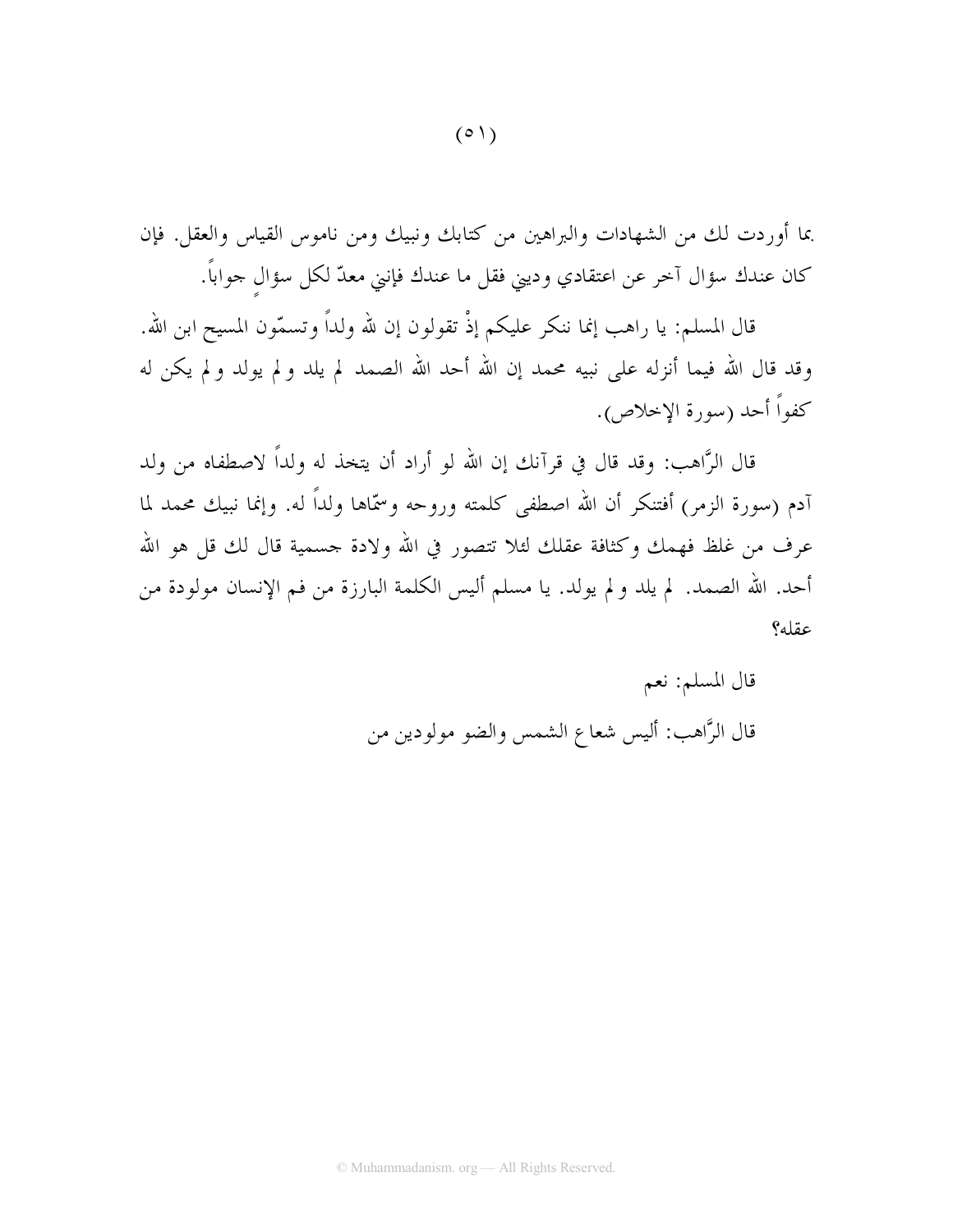الشمس وكذلك النار تلد الضو أيضاً. فإنْ قلت لك إن الكلمة مولودة من العقل والضو من الشمس والخمر من الكرمة فهل تنكر ذلك؟

قال المسلم: لا

قال الرَّاهب: فلمَ تنكر علينا قولنا إن كلمة الله وروحه مولودة من الله ونسميها ابن الله. وإذا كان نبيك وقرآنك يشهدان أن المسيح روح الله وكلمته فلمَ تنكر علينا قولنا إنه ابن الله. فإن ثبتَّ على إنكارك هذا فقد جعلت نبيك وكتابك كاذبين

> فسكت الرشيد و لم يُجب بشيء فقال الأمير : فما بالك ساكتاً يا , شيد

قال الرشيد: لأنه يصيدني بأقواله ويجادلني من قرآني كأنه صياد يحاول الظبي ويأحذ عليه الدروب ومخارج السبل فلا شكّ أن له تابعاً من الجنّ

قال الرَّاهب: وأنا لهذا أقصد بك ولهذا تعبت في إطالة الشرح لكي أصيدك وأدنيك مني وأوقفك على ما أنا عليه لتعرف الصدق والحق وتختاره طائعاً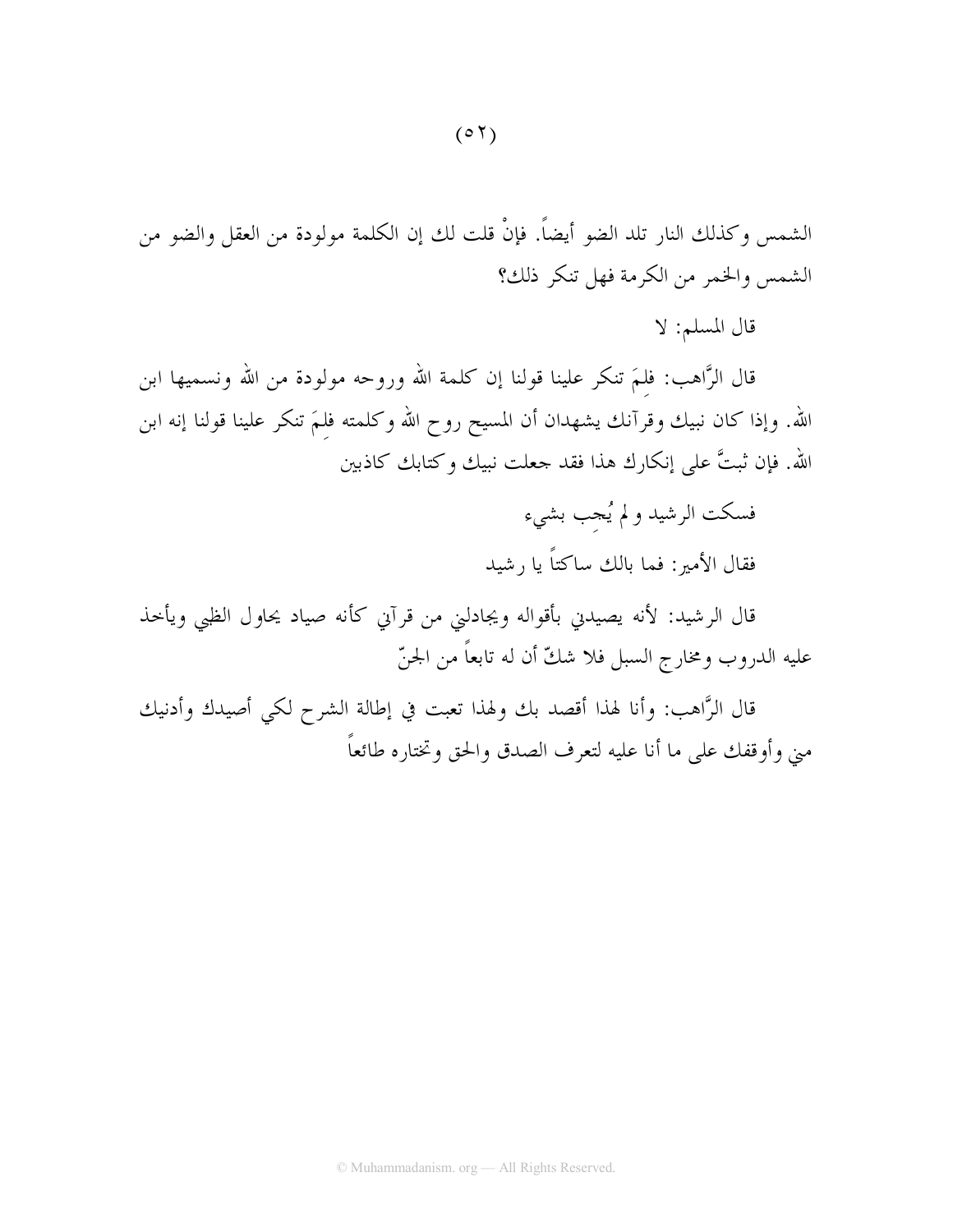قال المسلم: إنما الحق عندي في ديني الذي أنزله الله على محمد نبيه المصطفى

قال الرَّاهب: ما معنى افتخارك هذا الباطل يا مسلم وكتابك ونبيك يشهدان لديني بالحق اليقين بقوله: إنَّ الله حقق الحق بكلمته وروحه. وتارة يشهد عليكم نبيكم أنكم على هُدى أم ضلال مبين وما أعلم ما بي وبكم. واهدنا السراط المستقيم. فلو كنتم على هدى لما جعلكم تسألون الهدى

> ثم برز إلى الرَّاهب أبو ظاهر البغداديّ وقال يا راهب: سلام عليك قال الرَّاهب: وعليك بما أتيت يا مسلم قال المسلم: ألا تقرّ أن المسيح إلهك قال الرَّاهب: نعم

قال المسلم: أفيجوز أن يكون الإله يولد من امرأة ويأكل ويشرب ثم يُصلب ويُضرب بالسّياط ويُوضع على رأسه إكليل من الشوك ويُلطَم ويُسقى خلاً وصبراً ويموت ويُدفن كما تقولون أنتم النصاري؟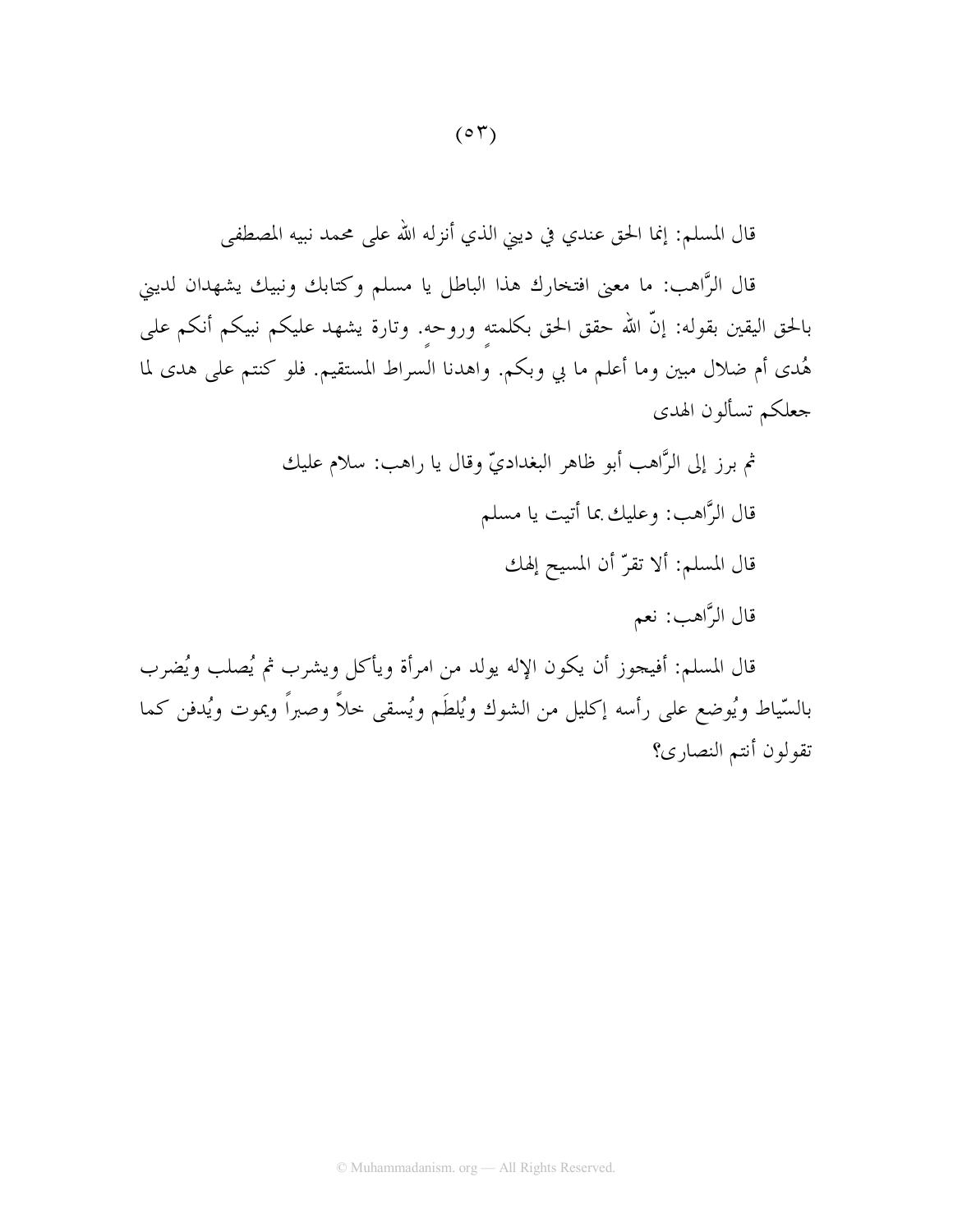قال الرَّاهب: ما بالك كنتَ مختفياً يا أبا ظاهر ولماذا لم تظهر إلى الآن؟ قال: فها قد ظهر ت

قال الرَّاهب: ما بالك أوردت أفعال سياسة المسيح التي تناسب إنسانيته ولم تذكر الأفعال التي تناسب ألوهيته من افتعال المعجبات والمعجزات في مدة مقامه بين عالمه وعند صلبه من الظلمة الحادثة في الشمس وتزلزل الأرض وانشقاق حجاب الهيكل وتشقق الصخور وانفتاح القبور ونشور الأموات وقيامته من القبر وصعوده إلى السماء

قال المسلم: إن كان المسيح كما تقول إلهاً مقتدراً وخالقاً فلمَ اصطبر على هذه المكاره التي وصفناها؟

قال الرَّاهب: إن المسيح يحوي طبيعتيْن طبيعة إلهية وطبيعة إنسانية فلذلك امتلك فعليْن فعلاً يناسب طبيعته الإلهية وفعلاً يناسب طبيعته الإنسانية التي كوَّفما من طبيعة آدم. وكان قصده في اصطباره على تلك الحوادث المظنونة عندك مكاره وهو لم يكن كارهاً لها ولا مقهوراً عليها أنْ يفيدنا فوائد كثيرة في إصلاح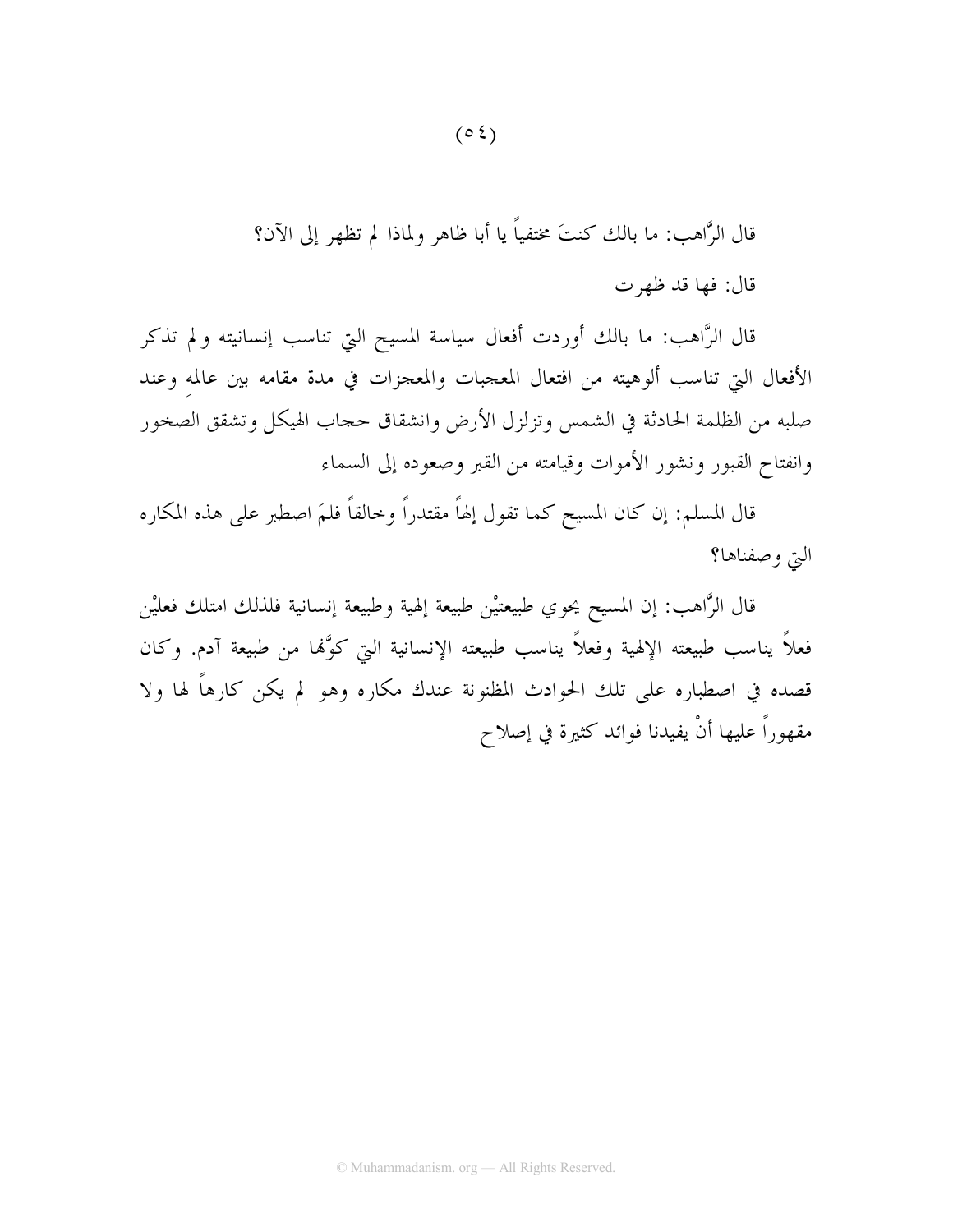الأخلاق وإحكام أسرارها وهو لم يكن كارهاً لها ولا مقهوراً عليها لأنه أرانا في ذات طبيعتنا التي اتحد ها نموذجاً ومثالاً للصبر على ما يرد علينا من النوائب والأحزان لأنّ المسيح لم يعلّم شيئاً إلاَّ وقد عمله حيٍّ إذا ما صبرنا على محزنات هذا العالم نرث مفرحات الآخرة. واعتمد أيضاً بذلك سرّاً آخر عظيماً وهو حلاص الخلائق من عبادة الأصنام لكوفمم تحت سلطان إبليس اللعين الذي حدعهم وأضلّهم عن عبادة الله حالقهم وإلههم

قال المسلم: أفما كان الله قادراً أن يخلَّص خلقه وعالمه دون أن يصابر تلك المكاره وأن يضرب إبليس عدوهم من علو عرشه وسمائه؟

قال الرَّاهب: نعم قد كان قادراً ومالكاً القدرة والسلطان على ذلك ولكنِّ عدله وإنصافه أوقفه عن ذلك وهذا هو السر الذي أحكمه في حلوله واحتجابه في طبيعتنا واصطباره بحسب ظنك على تلك المكاره

قال المسلم: فهل عدله وإنصافه منعه عن بلوغ إرادته واستعمال سلطانه؟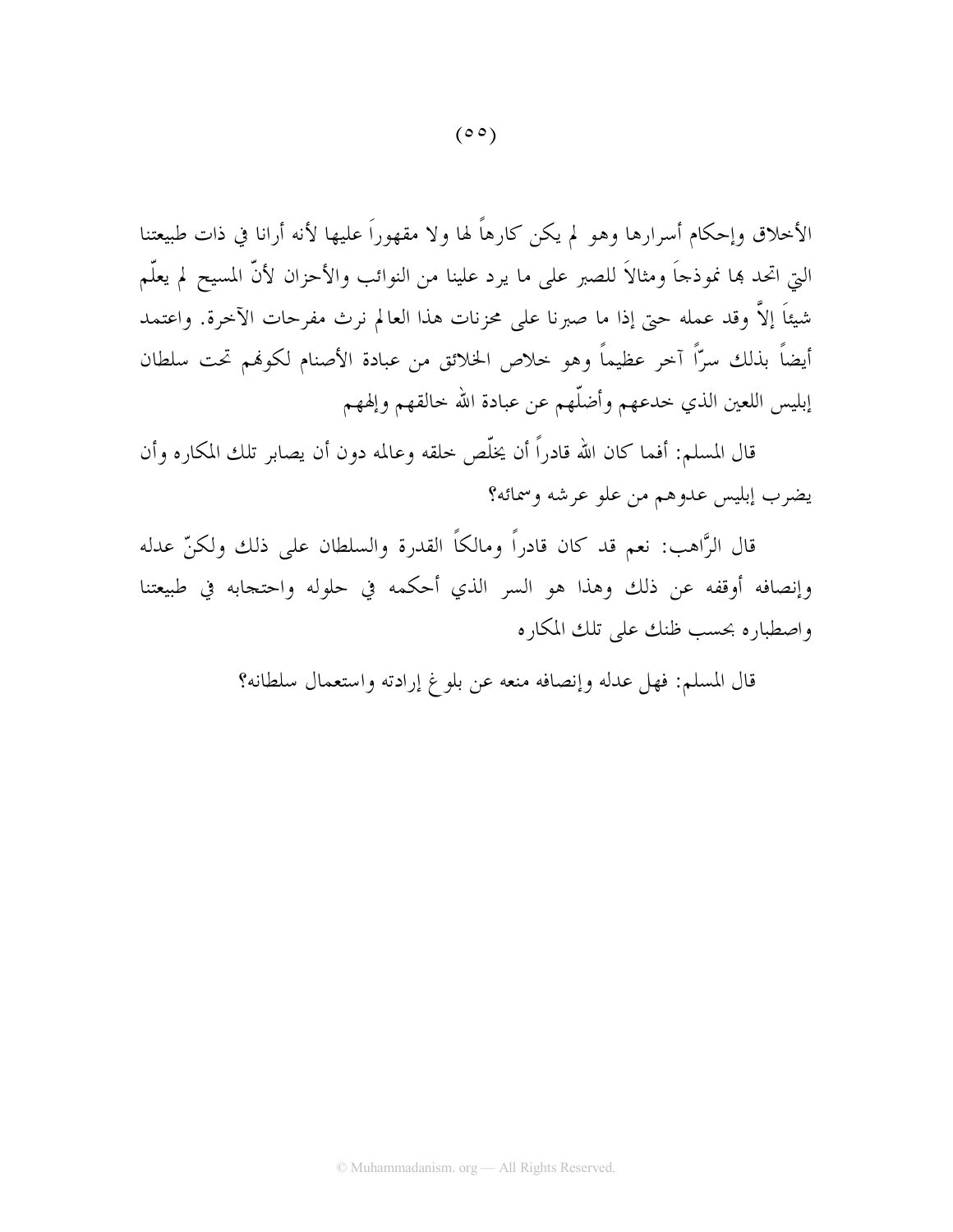قال الرَّاهب: نعم قال المسلم: أورد لنا الجواب بإيضاحٍ وبيانٍ لنعرف ذلك ونفهمه

قال الرَّاهب: فهم ذلك عسرٌ جداً عليك وعلى من كان نظيرك من أهل دينك لأن اعتقاد النصارى أن دينهم موضوع من الله وهو يناسب الطبيعة الإلهية والجوهر اللطيف وأوصافه معقولة غير محسوسة. وإن وحدت فيه شيئاً محسوساً فهو يشير به إلى أمور معقولة تُفهم بالعقل الصافي من كدر العيشة الرخية الغليظة. وأما أنتم المسلمين العائشين بموى الجسم فمذهبكم وشريعتكم منسوبان إلى الهوى واللذة وإلى غلظ الدم واللحم ولا يوحد عندكم ما يناسب الطبيعة الإلهية والجوهر اللطيف حتى إنكم بعد انحلالكم وموتكم ونقلتكم من هذه الدنيا إلى غيرها لا تتخيلون شيئاً لطيفاً ولا معقولاً. ألا تقولون إنكم تنتقلون إلى حنة فيها أكل وشرب ونكاح؟ ولكن أنا أدنو منك وأتقرب إليك وأنحدر مع غلظ عقلك وكثافة لبّلك واستعمل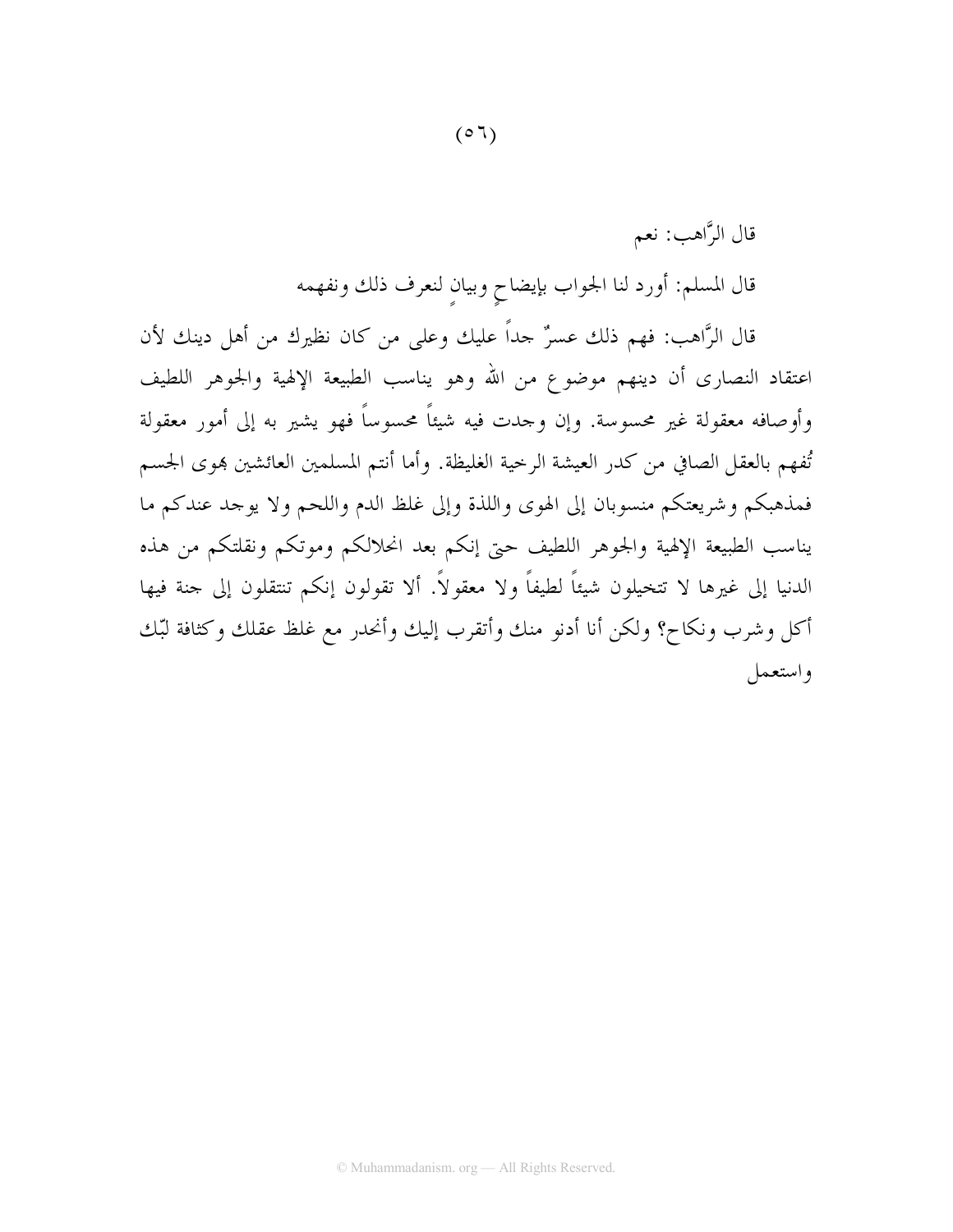في إقناعك ألفاظاً تناسب فهمك بمَثَل أورده لك أبيّن فيه المعنى عن سؤالك ولا تنكر عليَّ ذلك لأنَّ الضرورة تدعوني إليه لأنَّ الأخرس الأصم إن حاطبته بنطق اللسان فما تحظى منه بفهم أقوالك ولا يحصل عنده من كلامك منفعة بل يجب عليك أن تصير أخرس مثله وتبطل نطقك وتخاطبه بيديك وأصابعك وبسطها وجمعها وتومى إليه بعينيك وتحريك رأسك ورفع حواجبك. وكذلك الآباء يخاطبون أطفالهم الصغار بلغة تلايم سنَّهم

قال المسلم: دع مداهشتك وتمويهاتك وسبّك إيّانا وذمّك لنا وأتنا بالجواب عما سألناك

> قال الرَّاهب: سأفعل ذلك إن , سم الأمير مولاي قال الأمير: قلَّ ما عندك يا راهب فلا مُتَّ ولا فنيتَ

قال الرَّاهب: زعموا ٱيّها الأمير أن ملكاً من الملوك الأوائل كان معظّماً في ملكه ممجداً في شرفه مالكًا في ذاته الفضائل جميعها وجملتها ثلاثة وهي العدل والقوة والحكمة. لأنه كان يملك العدل والإنصاف في غايته

© Muhammadanism. org - All Rights Reserved.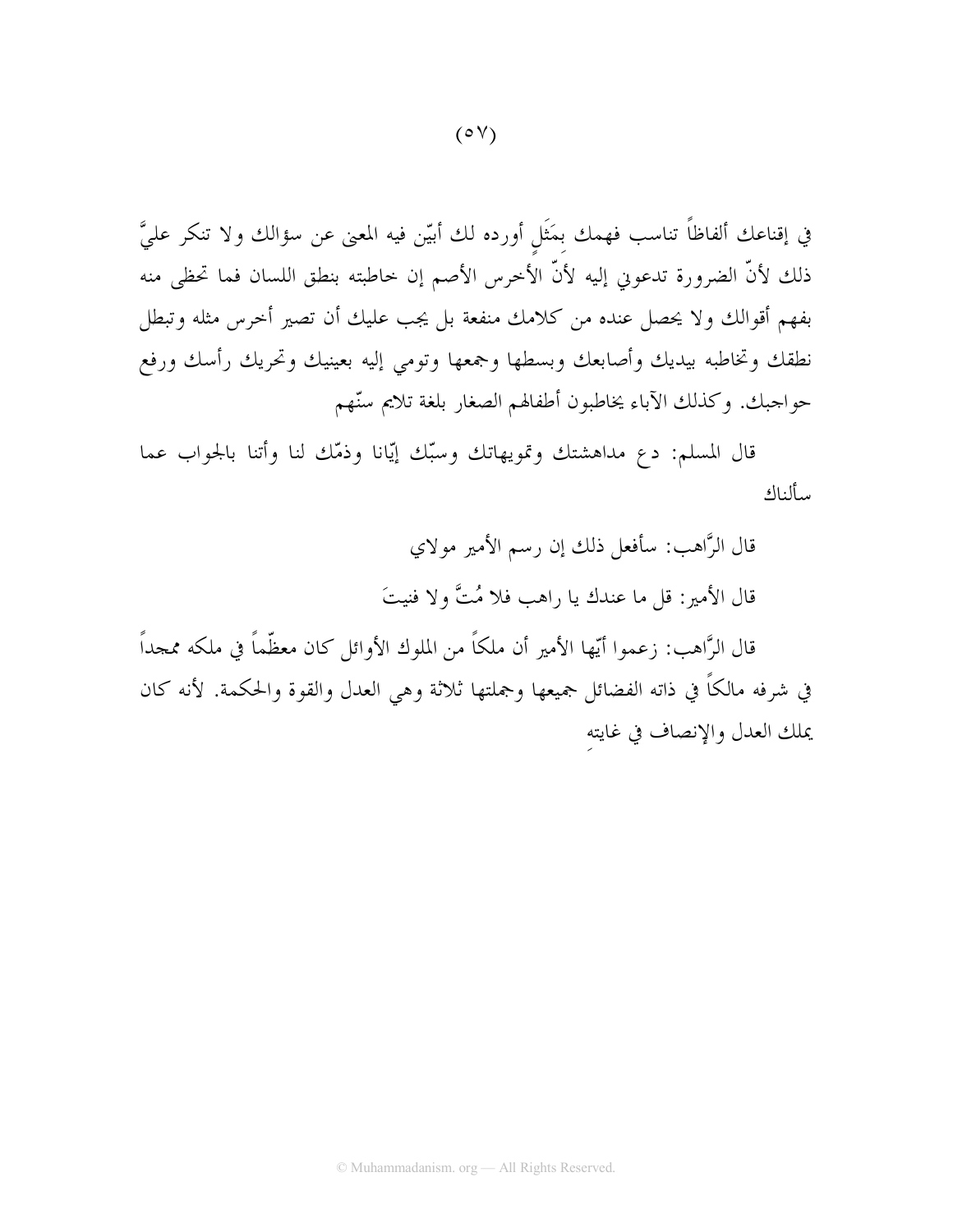وكذلك من القوة والقدرة ما لا يمكن قياسه وكان له من الحكمة والمعرفة ما لا يدرك قدره وكان لهذا الملك عبد مُكَرَّم عنده في أعلى المراتب وأجل المنازل فلما رأى ذاته مقدماً ومُكرَّماً في الشرف والرتبة تداحله الإعجاب والكبرياء وتعظم برأيه وفكره واحتار أن يكون نظير مولاه في الملك والكرامة فعلم ذلك الملك الحكيم بحكمته ومعرفته بما أضمره ذلك العبد اللئيم من وخيم رأيه وسوء ضميره فطرحه عن مكانه وشرفه ونفاه من قصره ومرتبته بعد أن حلع عنه حلة شرفه. فلما حاب العبد من قصده وفقد أمله وافتكر فيما كان وإلى أين صار آيس من ذاته وتداخله الشر والحسد لبعده من الخير والصلاح وصار مارداً شريراً. وإذْ لم يمكنه أن يوصل شره إلى الملك صار يعمل بحيله أن يواصل الإضرار من شره وحبثه بأهل تلك البلدة المختصَّة بالملك. وإنْ سألتَ عما عمله أجبتك أنه وجد فضاءً واسعاً في أرض تلك البلدة فاجتازها واحتوى عليها وجعلها له بستاناً وغرس فيه أشجاراً مثمرةً ونُصوباً مطرفةً وعمارات مز خرفة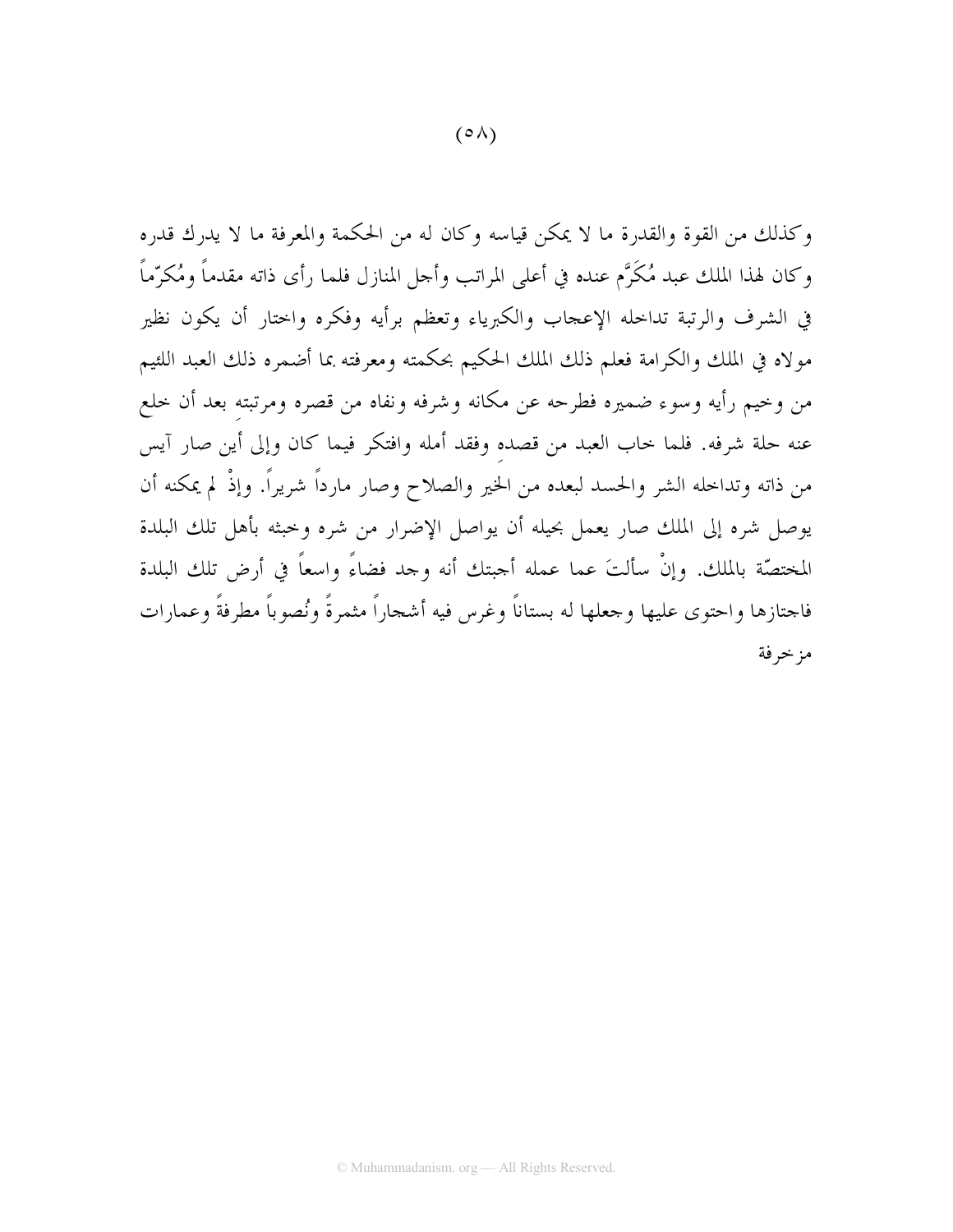وحعل فيها أغاني وملاهي وغير ذلك مما يلذ الحواس وفتح أبواب ذلك البستان ونادى بعابر الطريق معلنا لكل من أراد الفرح والسرور والطرب والحبور فليقبل إلى داري وبستاني فإن عندي ما يلذه ويطربه ويسرُّه ويبهجهُ. فصار كل من يعبر تلك الطريق وينظر ذلك البستان يطرب لحسنه ويميل نحوه ويدحل إليه مخدوعاً بما يراه من ملاذ الجسم ونعيمه والعيش الرحي فيه. وكان لذلك العبد المارق رسمٌ وعادة يستعملها في كلِّ من يحتوي عليه ويأتي إليه وهو أن كل إنسان دخل ذلك البستان من تلك البلدة كان يُلذُّه ويُسرُّه ويُطربُه زمناً يسيراً ثم يقبض عليه ويربط يديه ورحليه ويرمي به في هاوية عميقة كانت في حانب ذلك البستان حفية لا يعلم ها أحد غيره وفيها مطامير ودهاليز مظلمة لا يمكن المطروح فيها أن يصعد منها بل يثبت في تلك الهاوية مخلداً ويدوم في هذا الشقا محزوناً أبداً. وبقدر ما سُرَّ واستعمل من ملاذ ذلك البستان يكون شقاؤه وعذابه في تلك الهاوية كثيراً. ولعمري إن الملك العظيم عرف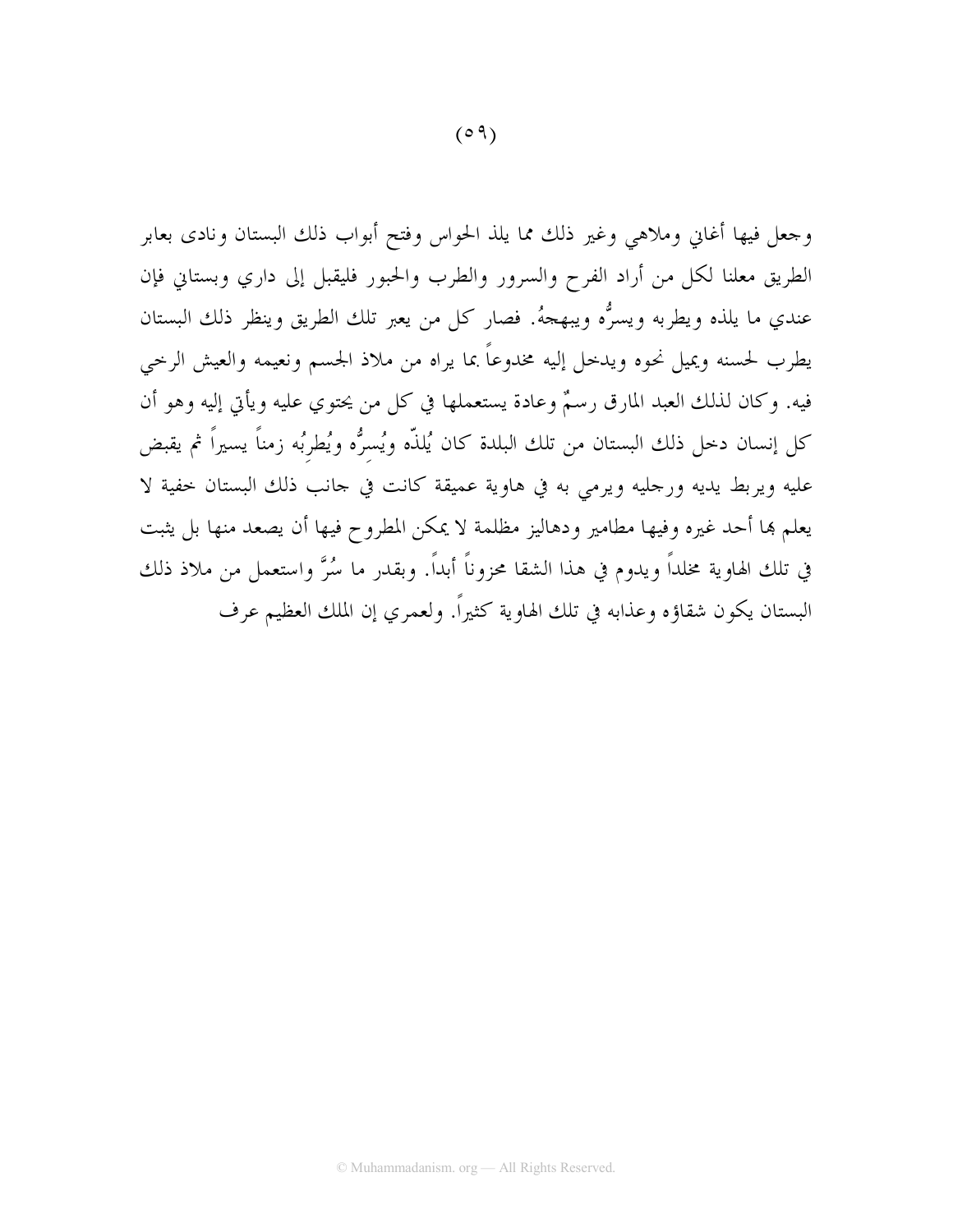بأعمال ذلك المارق عالمًا بحكمته التي لا توصف ولا يخفى عليه شيء وبما يصل إلى عبيده من الأضرار من ذلك العاصي وكان قديراً على استعمال قوته وسلطانه ونفوذ أمره في ذلك المارق. ولكن كان يتجَّه إلى هذا المارد حجَّة عند إبادته وهلاكه قائلاً لمَ تظلمني أيها الملك وأنتَ عادلٌ ومنصفٌ وأنا ما غصبتُ ولا أكرهتُ أحداً من الناس بل هم من ذاهم اختاروا استعمال ما عندي من الملاذ غير مجبورين ولا مُكرهين

> قال الأمير : نعم قد كان يليق به أن يقول هذا. قال الرَّاهب: أفما أن عدله وإنصافه أبطل قوته واقتداره؟ قال المسلم: لا شك بذلك

قال الرَّاهب: فلما وقفت القوة من جهة العدل حينئذ استعمل الحكمة. وإن سألتَ عمًّا أحكمه الملك أجبتك أنه طرح عنهُ سمات الملك وزي السلطان ولبس ثياب أحد العبيد وصار كأحد الناس العوام وسار قرب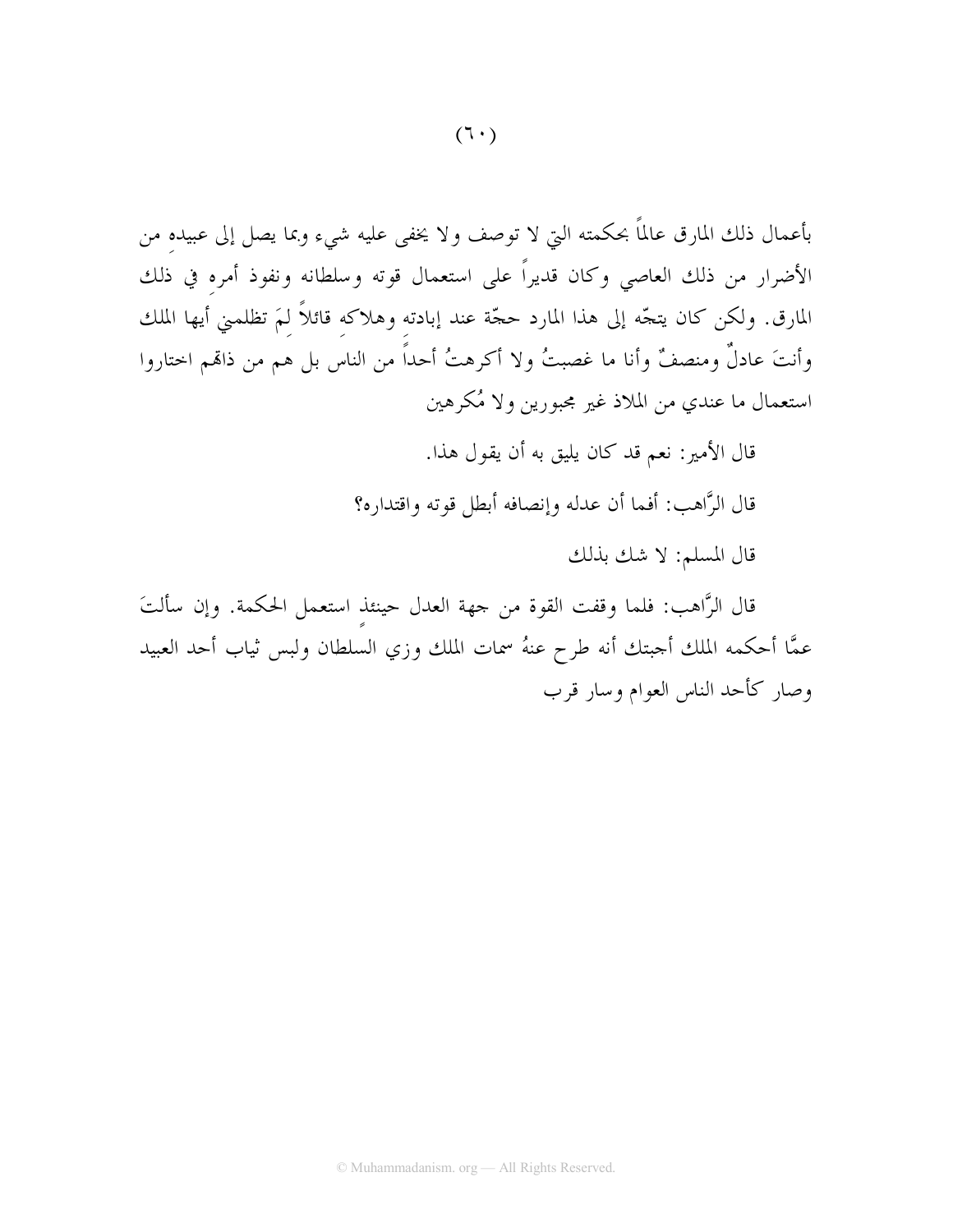ذلك البستان وكان لا يميل نحوه ولا يلتفت إليه فنظر إليه الشرير صاحب البستان متهاوناً به ولا يحفل بما عنده ولا ينظر نحوه. فأقبل إليه يخاطبه قائلاً ما بالك أيها الإنسان لا تُقبل إلينا ولا تُسَرَّ بما لدينا؟ فإن عندنا ما يسرُّك ويلذَّك ويطربك. فما بالك تنفر منا وتعرض عنا كأنك غير عارف بنا. فقال له لعمري إنني حبير بك وعالم بما عندك فليس لي معك كلام ولا لي عندك مقام فما بي حاجة إلى ما عندك وإنني عارف بمكرك ودغلك فاذهب عنّى يا شيطان. فلما سمع ذلك الشرير هذا الكلام صار مفكراً من جهة وحائراً من أخرى وقال في ذاته ما هذا الإنسان ومن هو وما شأنه وكيف هذا وحده دون غيره ممن عبر ههنا لا يبالي بنا متهاوناً بما عندنا. فلا شك أنه عارف بنا وبغشنا والمكيدة التي عندنا. فإن أفلت من يدي فيخبر غيره بما عندي ويُظهر شَرِّي ومكري. فدعا بمن كان يلوذ به وفي الشر نظيره فوسوس لهم قائلاً هذا الإنسان يضرّ بي وبكم فخذوه واجلدوه واربطوا يديه ورجليه وألقوهُ في تلك الهاوية والسجن المظلم مخلَّداً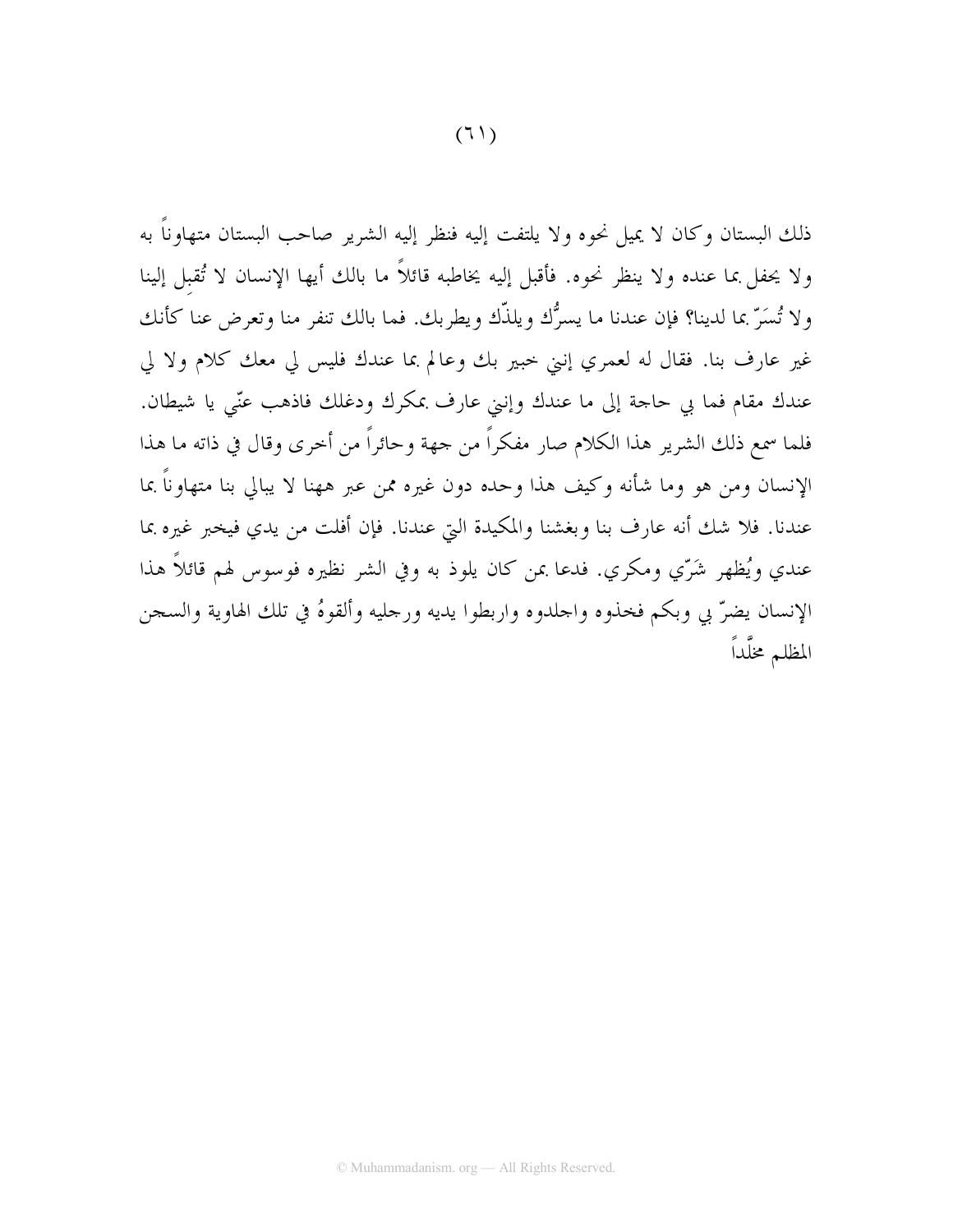محشوراً مع من فيه وأوثقوا عليه الأبواب والأقفال باحتراز وثيق. فأسرعوا إليه بفعل ذلك وأوصلوا إليه الضرب والهوان وألقوه في ذلك السجن المظلم المهوي وكان بحسب ظنهم مقهوراً. ولما تمت هذه الأفعال أظهر ذلك الملك ذاته وسلطانه ومقدرته ورمى عنه سربال العبد وظهر بشكل ملكه فأرعد صوتاً وأبدى ضجّةً تزلزلت أقطار ذلك الصقع كله منها واهتزت أساسات السجن جميعها وتفكّكت الأقفال وتخلّعت الأبواب من ذاتما وتسامعت الأجناد وتقاطرت القوات إلى ملكهم وسيدهم. فأمر الملك بإحضار ذلك الشرير المارق فحضر كارهاً وهو يرتعد من الخوف. ولما وقف بين يدي الملك قال له أيها العبد الشرير المارق ما بالك أسرفت في تعدّيك وجورك على هؤلاء الناس المحبوسين عندك. فأجاب الشرير بنغمة منخفضة من الخوف مرتعداً إنني لم أكرههم ولم أغصبهم بالدحول إلى عندي والميل نحوي. بل هم اختاروا ورضوا بما عندي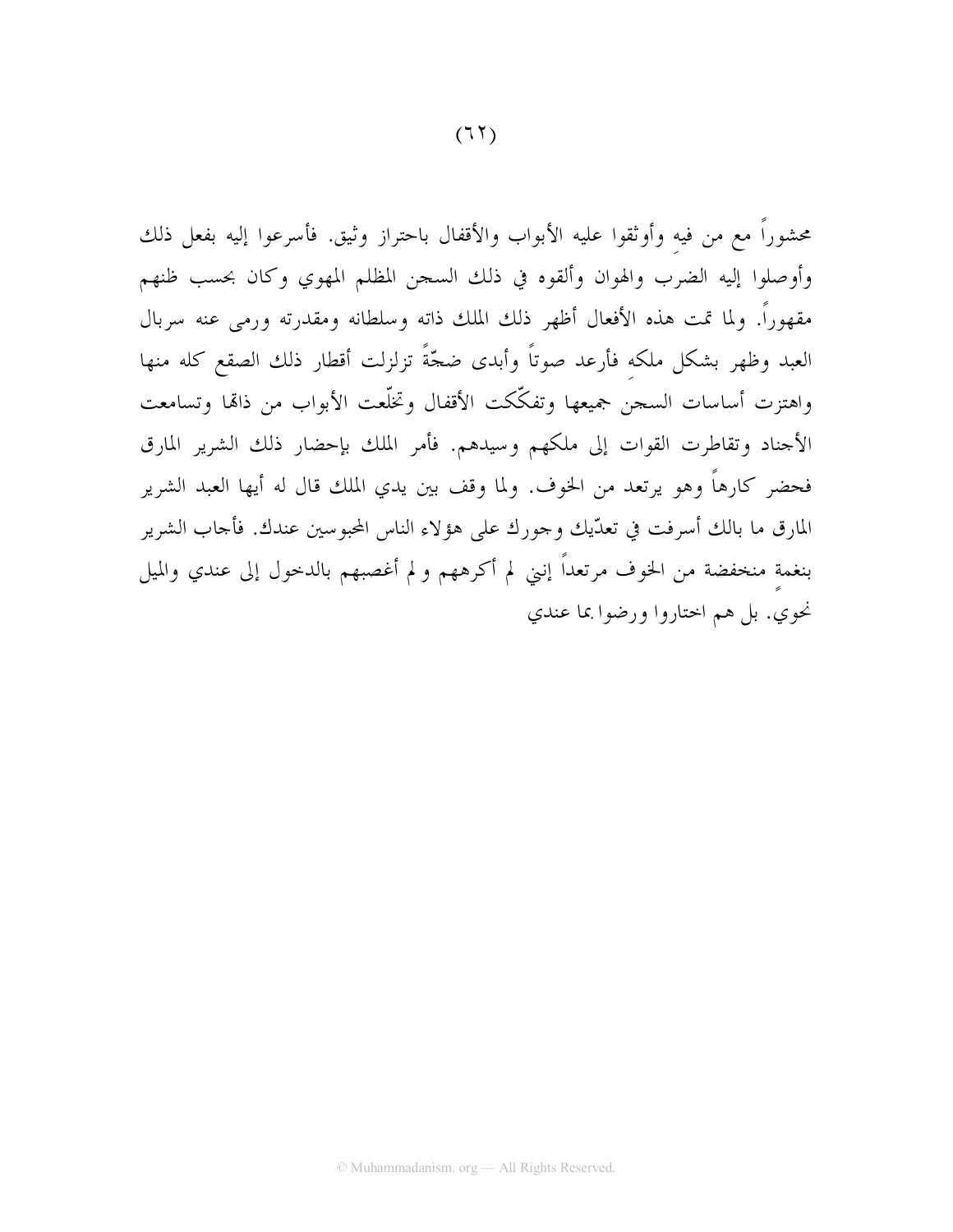قال له الملك فإن كان أولئك خدعتهم بمكرك فرضوا بما عندك، فأنا أيّة حجّة تتجه لك عليِّ وأي عذر تبديه عن ظلمك لي وتعدّيك عليَّ فهل سألتك في الدخول عندك. أو رأيتني متنعماً بخيراتك وهل تصرفتُ فيما يخصِّك. فلبث صامتاً لا يمكنه أن يردّ جواباً ثم قال له الملك أنا لا أحكم عليك إلاَّ بما حكمت عليَّ لأنَّ ظلمك يعود إلى رأسك وجورك يرجع إليك وتكون في هذه الهاوية دائماً مؤبداً مغلولاً بتلك الرباطات. ومع كلام الملك حصل القول في ذلك المارد فعلاً وأمر الملك بخراب ذلك السجن وبإطلاق من فيه وأن يُدرس درساً كليّاً وعاد الملك إلى قصره قاهراً ظافراً. فقد استبان الآن بياناً واضحاً أن العدل والإنصاف يوقفان القوة عن أفعالها

قال المسلم: صدقتَ يا راهب بل قد خادع خصمه

قال الرَّاهب: نعم ولكن حديعة بخديعة تحسب وجهاً من العدل. وكذلك تحد في الناس من مز ج كأساً قاتلاً وقدَّمه إلى من أراد قتله عامداً من ملوك الناس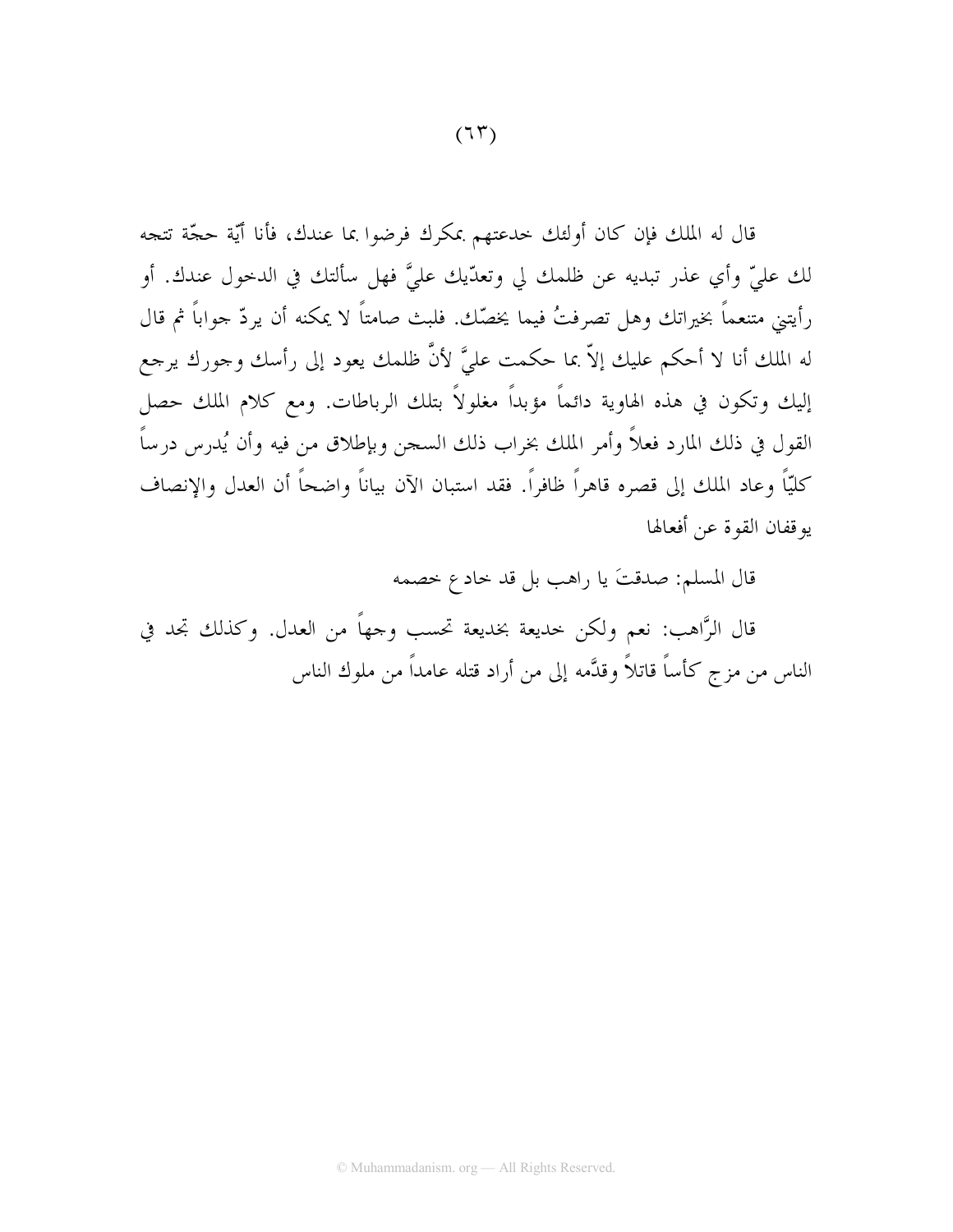قال المسلم: لا ذلك ظالمًا ولا من قدَّم السمَّ مظلوماً قال الرَّاهب: إلاَّ إنَّ العدل في الحكم يوجب على أنَّ الظالم من يبتدي بالشر قال المسلم: صدقتَ يا راهب

قال الرَّاهب: فإذاً من الضرورة كان تجسَّد كلمة الله وظهور المسيح وصبره على تلك المكاره التي وصفها

قال المسلم: نعم على ما يوجبه الصواب والقياس وإن ما شرحته في هذا المعنى كافياً و افياً

قال الأمير: يا راهب قد تعلُّق قلبي بفهم معاني هذه الألفاظ وتلخيصها وقد وصل إلينا وإلى فهمنا بعضها فأسألك أن توقفنا على الباقي منها فإنني أرى على ما لاح لوهمي منها أن كلَّ لفظة فيها تحوى معينَ يخصُّها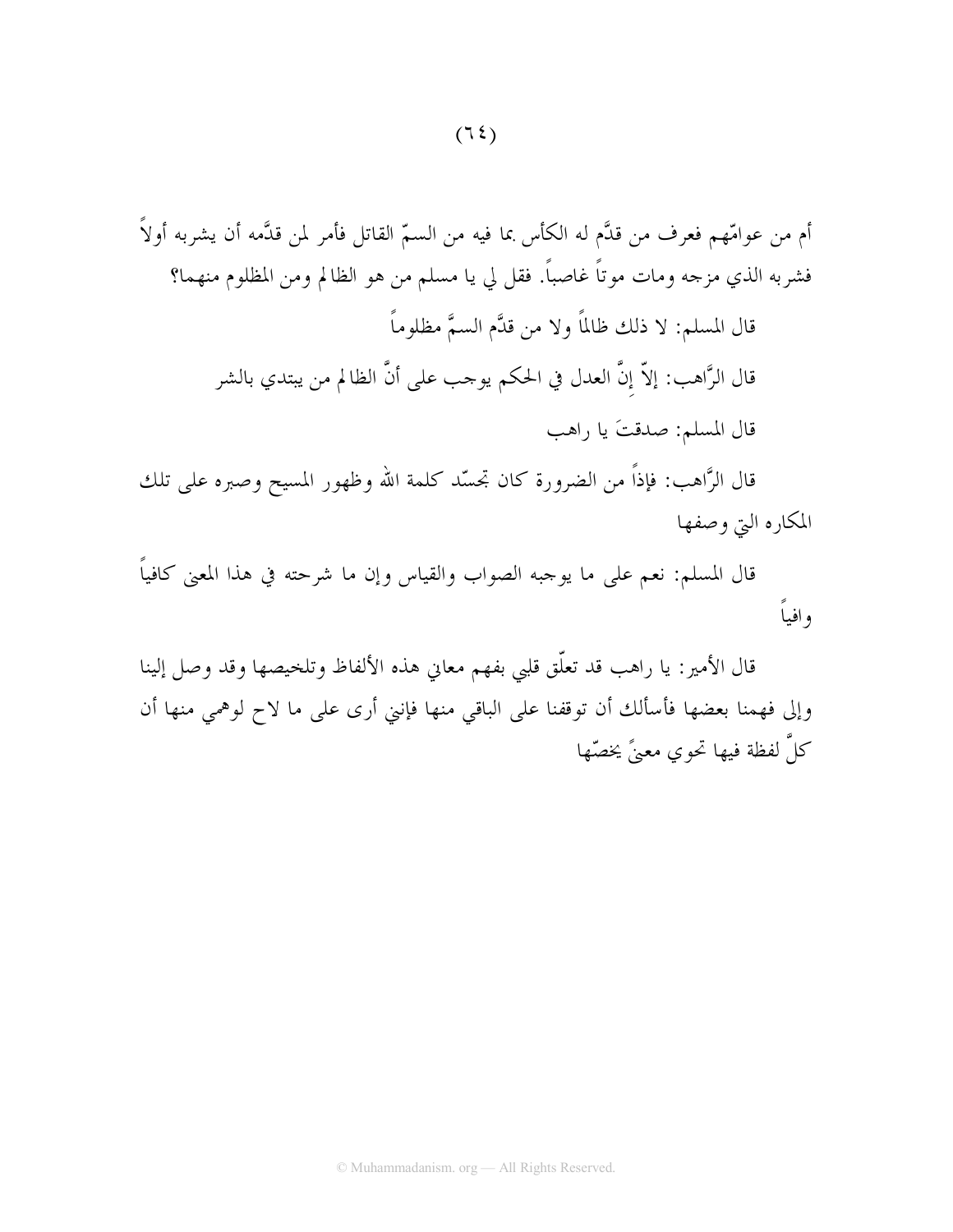قال الرَّاهب: أعزَّ الله الأمير اعلمْ أنَّ ذلك العظيم هو الله تعالى. والعبد العاصي هو الشيطان حزاه الله. ونفيه وإبعاده عن الملك ومدينته فهو سقوط إبليس من السماوات وملكها. وأما الطريق فيشير ها إلى عبور الناس في هذه الدنيا والدخول إليها. والبستان فهو هذه الدنيا وما فيها من المفرحات واللذات والمطربات وما ينسب إليها. والبستاني فهو إبليس حزاه الله لأنَّ الشيطان يخادع الناس بمفرحات هذه الدنيا ونعيمها ولذَّقا ليعدمهم ثواهم والحظوى عند الله ربَّهم بالإسراف في استعمالها لأنَّ إنجيلنا وشريعتنا يأمراننا وينهياننا ألا نحب العالم وما في العالم وأنه بقدر ما ينال الإنسان ويستعمل من ملاذ هذه الدنيا ونعيمها ينقص سروره بحكم الله في الحياة العتيد كونما. وبقدر ما يصابر من الشقا في هذا العالم الفاني بقدر ذلك وأعظم يحظى بالعز والنياح في عالم البقا. وأما عابر الطريق أعنى الملك المتسربل زيَّ العبيد فهو السيّد المسيح الملك العظيم. والسربال والثوب فهما الجسد الذي لبسه من طبيعتنا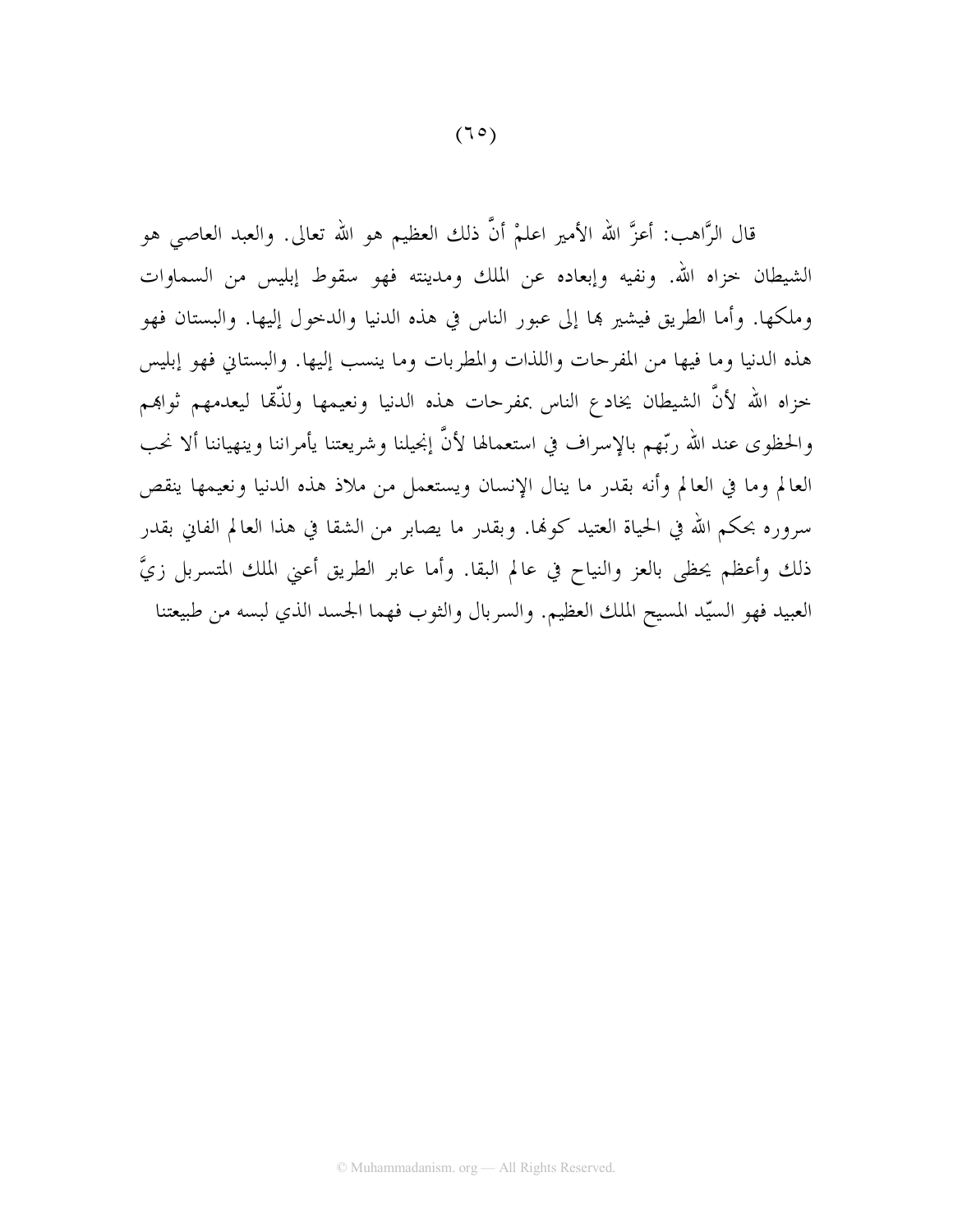أيْ طبيعة آدم واحتجب به وستر اللاهوت بالناسوت. وأمَّا قوله لذلك المارد مالَكَ معي كلام ولا لي عندك مقام فهو أن السيد المسيح لم يقتن شيئاً من متاع هذه الدنيا ولا شيئاً من ملذاهَا ولا من أفراحها ولا من مطربالها ولا من حكامها. وبيان ذلك ما نجده في الإنجيل مسطراً وذلك أن أحد الناس دنا من يسوع وقال له آذن لي يا رب أن أتبعك. فأجابه وقال له إن الثعالب لها أحجار وطيور السما أعشاش وابن البشر فليس له موضع يسند إليه رأسه (لو ٩: ٥٧ و٥٨) وقال أيضاً سيجي رئيس هذا العالم ولا يجد له فيَّ شيئاً (يو ١٤: ٣٠) يعني برئيس هذا العالم إبليس خزاه الله. وأما أولئك الرحال الذين وسوس لهم المارد وقال هذا الإنسان يضرّ بي وبكم فهم هيرودس وبيلاطس واليهود الذين أوجبوا الحكم على سيدنا يسوع المسيح بالصلب. وأما تلك الهاوية فيشير ها إلى موضع العقاب الذي يُحشَر فيه مرتكبو المحارم وعاملو السيِّئات والمآثم

قال الأمير: لقد سعدنا اليوم بعالم حبيرٍ وأديب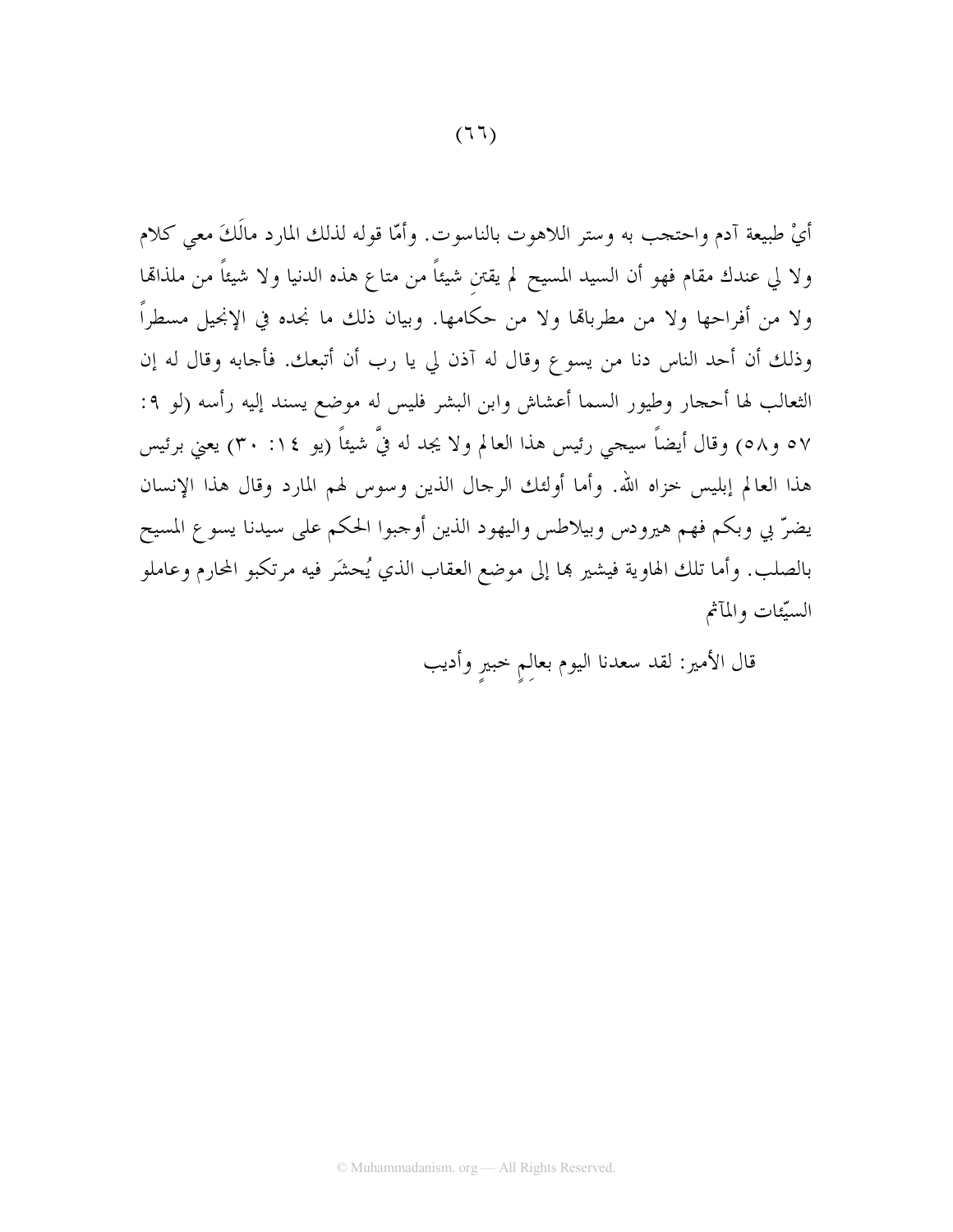قال أبو ظاهر: يا أبا سلامة هذا من دأب النصارى فإلهم لا يستكبرون حسبما يذكر النبيّ عنهم في القرآن

قال الرَّاهب: إنَّ الشهادات لنا من نبيِّك وكتابك كثيرة بتحقيق ديننا وإنجيلنا مما أولى بك بتصديقه إن كنتَ مسلماً

قال المسلم: أنا مصدّق كتابي ونبيَّ بما أُنزِل عليه وإنما ننكر عليكم ما لا يليق بالعابدين قال الرَّاهب: وما ذلك؟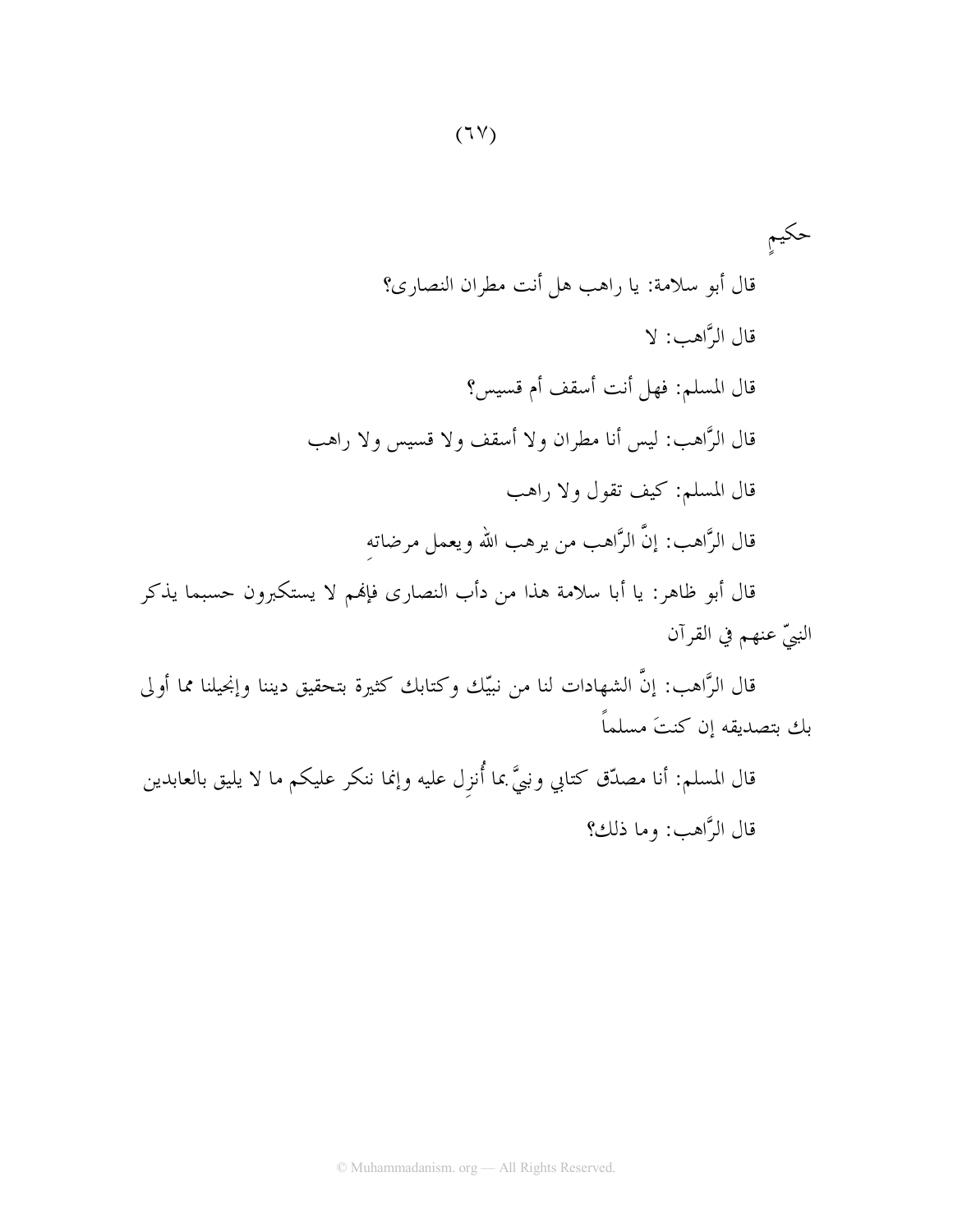قال الرَّاهب: قد حاب ظنَّك وسقط وهمك وأعوذ بالله أن نعبد غير الله وكلمته وروحه الجوهر الواحد. فلو أنَّا نعبد الصليب لما صنعناه من موادٍّ شتَّى وأجسام مختلفة. فلو أنَّا لم نسجد للصليب إلاَّ في مادة من خشب حسب ظنَّك لما سجدنا له في أخرى لأنَّك ترانا نصنعه من مواد وأحسام لا تُقدَّر ولا تحصى. فإن كنتَ ذا لبَّ وقياس وفهم صائب استبان لك بياناً واضحاً أننا لا نكرّم مادة الصليب الموجودة فيه وإنّما نكرّم الرسم والشكل والمثال

قال المسلم: قد استبان لنا من قولك في هذا الوحه صدقاً. فما معنى إكرامكم للرسم والمثال؟

قال الرَّاهب: لَمَعان عدّة لأنّه أولاً علامة النصراني التي يتميّز هما عن غير المؤمن والثاني لأننا نستعمله حرزاً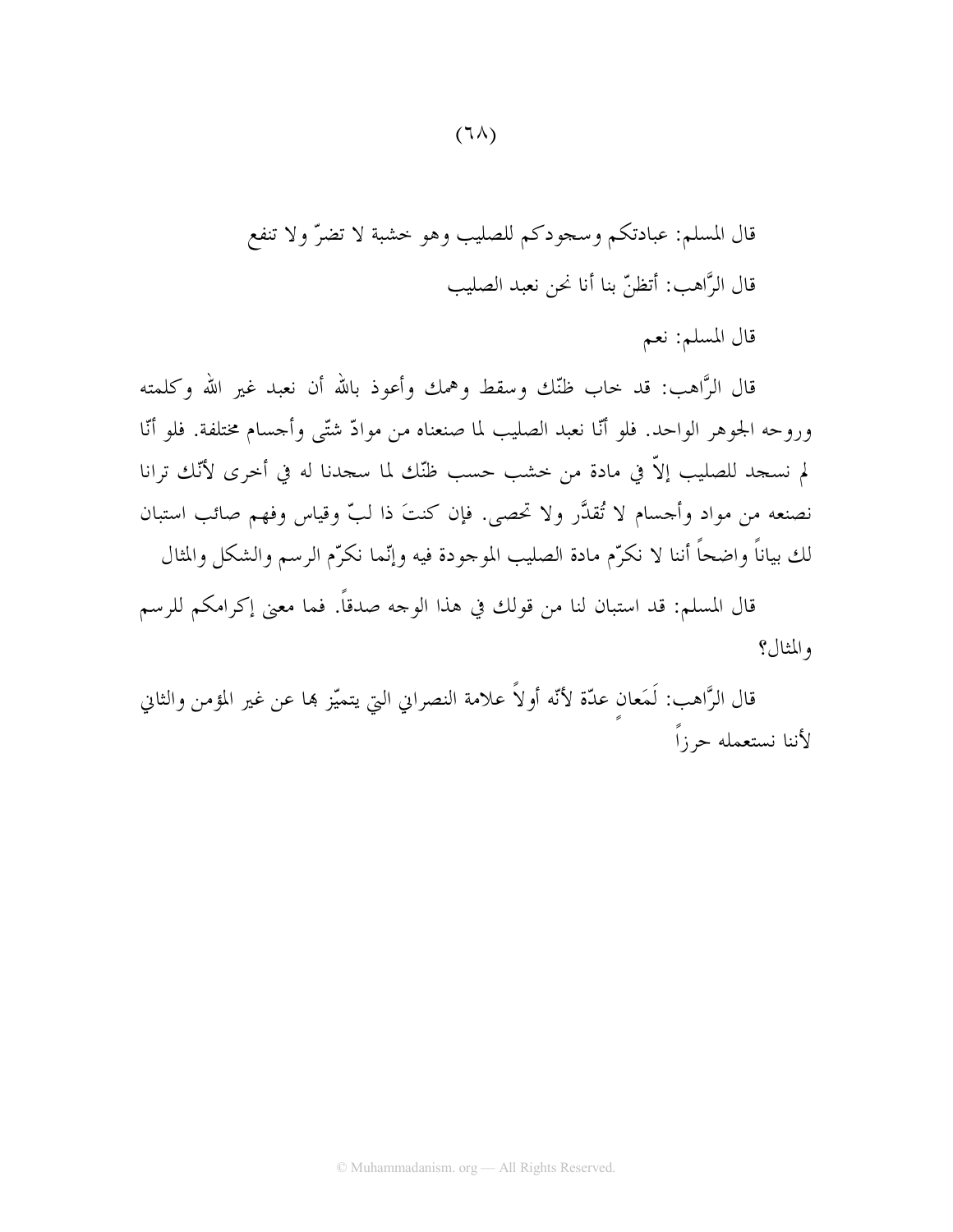واقياً وعلامةً غالبةً على الأرواح الخبيثة والقوات الضديّة والثالث لأنّ عليه قدّم المسيح عنا ذاته ضحيّة مقبولة وبه أيضاً ظهر تعطّف إلهنا واقتداره وحكمته التي استعملها في حلاص عالمه من يد إبليس وحنوده والسلطان عليهم بمكره وحديعته. والرابع لأننا به نذكر إحسان الله إلينا ونعمته علينا وقد وجدنا في القديمة فعلاً إلهياً رسماً له من شقِّ البحر بالعصا طولاً ثم طبقه بعودها عليه عرضاً (حر ٤: ٢١ ـــ ٢٧) ولما كان موسى وشعبه في البرِّيّة معسكراً حرجت عليهم حيّات تلدغ الشعب لدغاً مميتاً فقال الله لموسى اصنع لك حية من نحاس وارفعها على رمح عال فإنَّ كلَّ من نظر إليها من الشعب ما يموت من لهش الحيَّات ولدغها. فصنع موسى الحية ووضعها على رمح طويل فما أغنت الشعب شيئاً. فقال الله لموسى ضع الحيّة عرضاً. فلما وضعها عرضاً وصارت برسم صليب لم يمت من الشعب أحد (عد ٢١: ٦ ـــ ٩) فإن كنتَ لم تقنع بأقوالي و لم تصل إليك قوِّقا فأنا آتيك بمثال يصل إلى فهمك وصولاً شافياً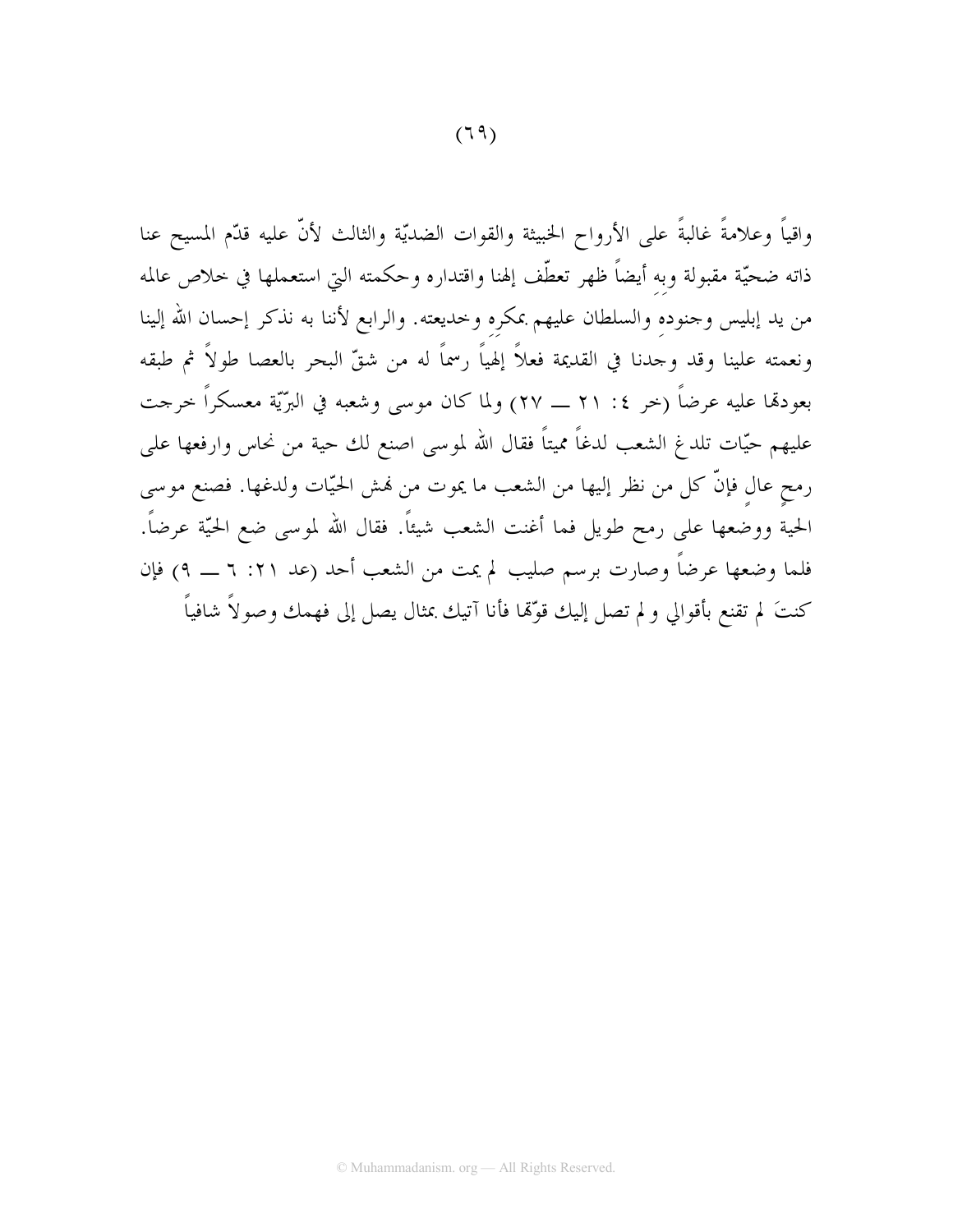قال المسلم: هات ما عندك وزدنا بياناً

قال الرَّاهب: كان أحد الناس شريفاً مكرماً وكان لهُ الفضيلة والإحسان طبعاً. وكان لهذا الشريف عبد قدّم العناية والهمّة في رعايته وترتيبه وفوّض إليه حيراته وكان مقدّماً في الكرامة عنده. فبطر ذلك العبد واحتار لذاته التصرّف بمواه وإرادته وحالف إرادة مولاه ومضى وصاحَبَ أناساً أشراراً متظاهرين بصداقته وهم يدرسون الشرّ في الخفاء لهلاكه. فدبَّروا عليه رأيا حبيثاً وأوقعوه في السجن وأوثقوه بالقيود والأغلال وثاقاً بليغاً وحُكم عليه أخيراً بقضية الموت فصار آيسا من ذاته. فلمّا علم مولاه ما حلّ به وما صار إليه والقضيّة المحكوم هما عليه تداخلته الرحمة له والإحسان إليه واختار أن يبذل ذاته فديةً عنه وعمل الرأي في قلبه بأن يطرح عنهُ لباس شرفه وزيٍّ فخره وعزَّه وصار بمحهولاً كأحد الناس فوجد فرصة من غفلة السجّان وحهله به فدخل الحبس وحصل في باطنه فوحد العبد في غاية الشقا آيساً من ذاته فرقَّ لهُ ورثًا لشدة يأسه فأحذ السيد ثياب العبد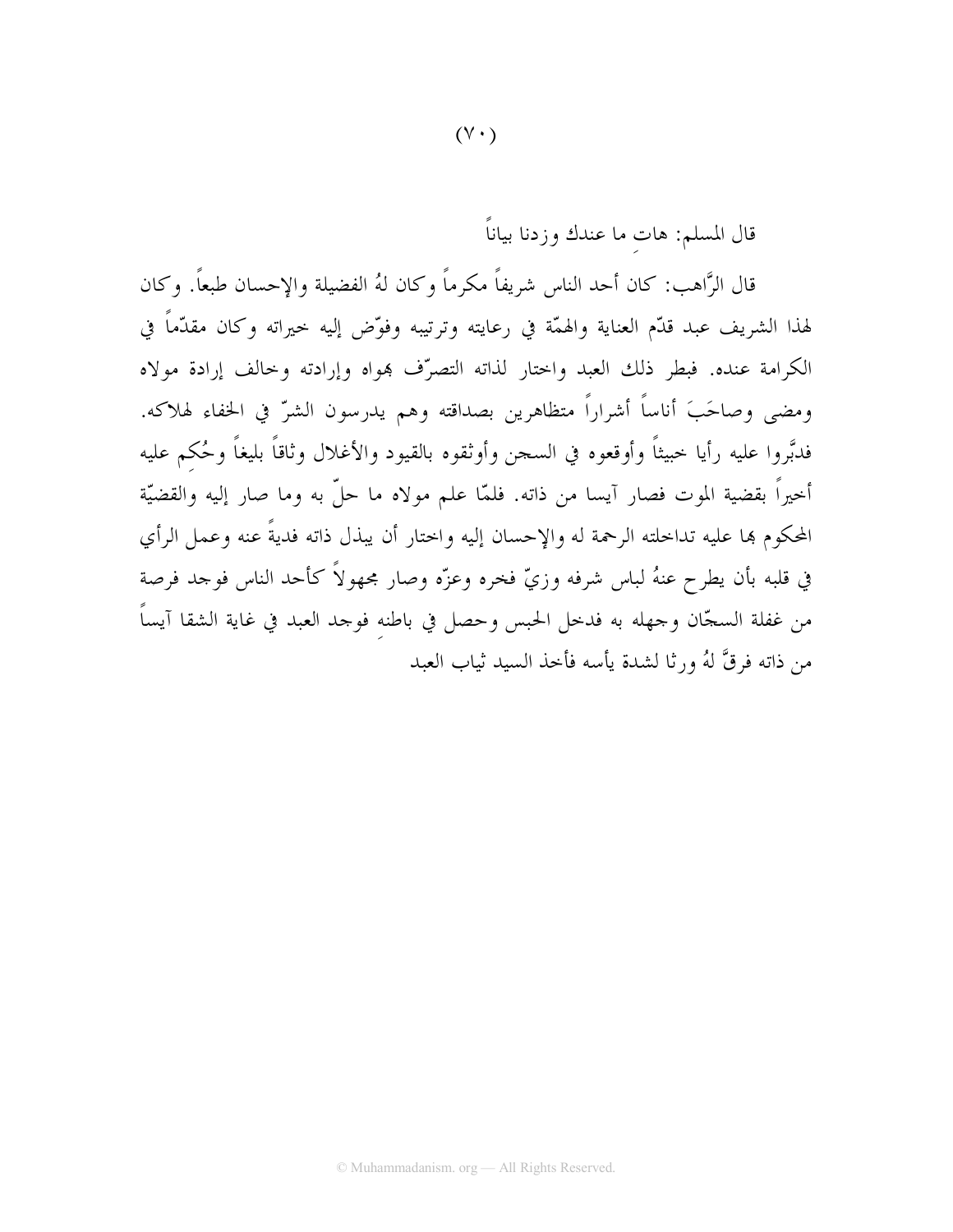مع قيوده ورباطاته ووضعها عليه وألبس العبد حلَّته وأمره بالخروج من الحبس وقال لهُ ها قد فديتك بذاتي وبذلتُ في إنقاذك دمي. فخرج العبد من ذلك السجن متحيّراً في ذاته مكرماً في إحسان مولاه الذي لم يكن له أهلاً. وتسلَّم السيِّد قضيَّة العبد فحكم عليه بصلبه وموته. ولما تَّمت القضية حضر العبد عند مولاه ليحضر قضيتهُ وموتهُ وقال يا سيّدي أيّة مجازاة أملكها عن إحسانك إلى عبدك وإنعامك إليَّ. قال له السيّد: أن تذكر على الدائم إحساني إليك وإشفاقي عليك وتحمل علامة موتي ورسم وفاتي وتنادي في العالم كلَّه بصنيعي بك. فهل وجب علي ذلك العبد أن يصنع مرسوم مولاه أم لا

> قال المسلم: نعم ويبالغ في ذلك بجهده وطاقته مدّة حياته قال الرَّاهب: هل وصل إليك قوَّة المعنى وفهم ما أتينا به في هذا المثل؟ قال المسلم: إن كان قد فهمنا بعضه فأنت أولى بتلخيص الباقي وإيضاحه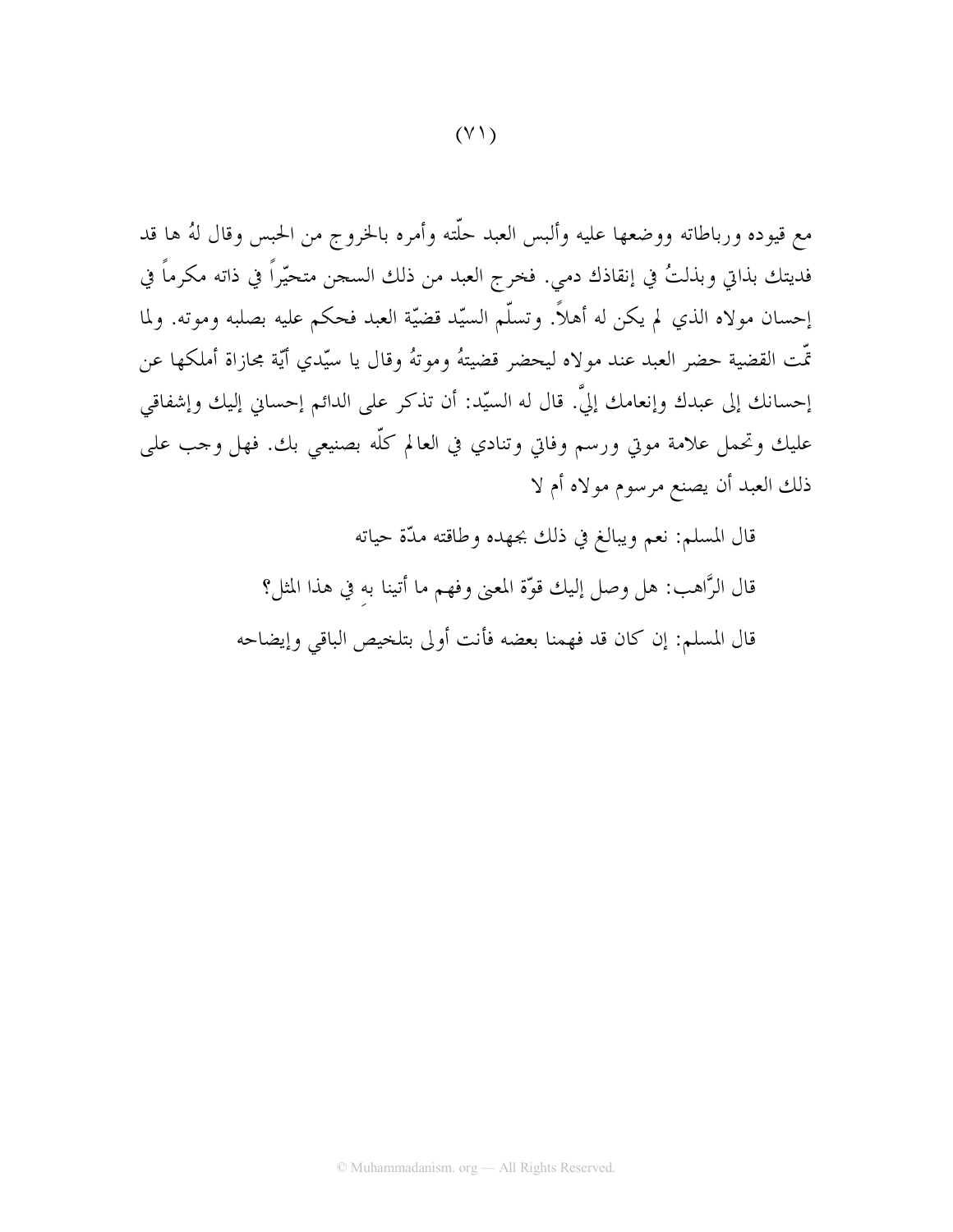قال الرَّاهب: الإنسان الشَّريف هو المسيح الذي هو كلمة الله وروحه. والعبد فهو أنا ومن كان نظيري في الطبيعة من أولاد آدم لأنّا حرجنا عن أمر الله بموانا وعبدنا الأوثان بإتّباعنا هوانا. وأمّا الناس الأشرار فهم الشياطين الذين يخادعوننا ويغرونا بالعيشة الرحيّة واستعمال اللذَّات. وأمَّا الحبس وقضية الموت فهو هذه الدنيا والحصول في جهنم بعدها. وأمَّا تعطَّف السيد على العبد فهو إشارة إلى رحمة الله وجوده على عباده. وقول السيِّد للعبد أن تحمل علامة موتي ورسم وفاتي وتنادي في العالم كلَّه بما أوصلتُ إليكَ من الإحسان حتَّى تكون كلما رأيتَ العالمة والرسم تتذكَّر إحساني إليك وتحفظ وصيتي وتذكر صنيعي هذا بك. فإنَّ هذه العلامة والرسم تكون لك قوة غالبة وقاهرة لجميع المكاره الواردة من الجنَّ والإنس. فنحن الآن نحمل هذه العلامة والرسم أي الصليب وننادي بإحسان السيّد إلينا ونقول على هذا الشكل والرسم بذل الله ابنه وحبيبه. الذي هو المسيح كلمة الله وروحه فداءً عنا وخلَّصِّنا من الموت ومن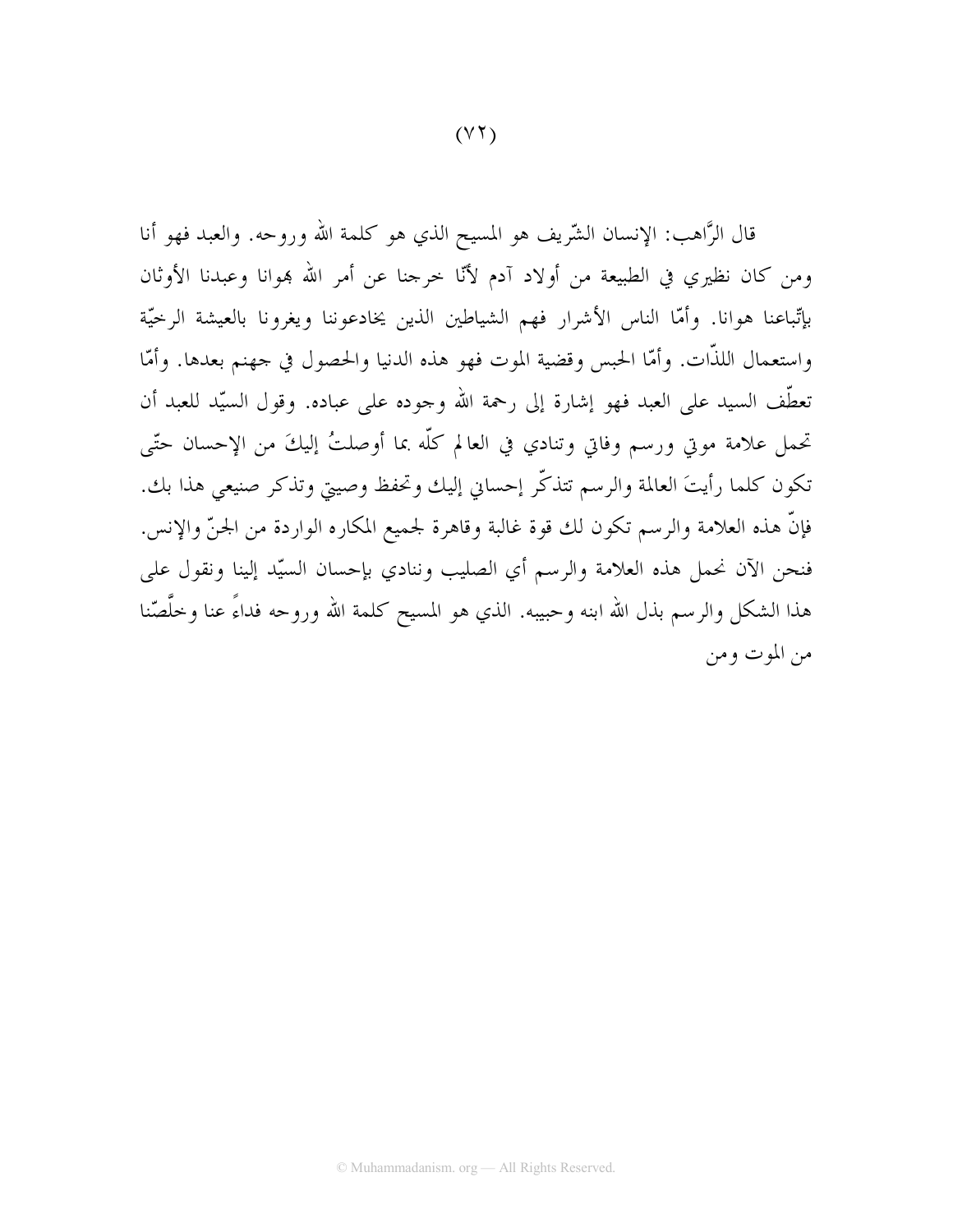يد عدوّنا ونرسم هذه العلامة على صدورنا وعلى جبهتنا وعلى جميع حسمنا ونرسمه في بيوتنا وعلى أبواب دورنا ومنازلنا وعلى سائر موجوداتنا. ونعلَّقه في أعناقنا. ونضعه على كلِّ رابية وتلَّ وعلى كلِّ مدينة وقرية متذكَّرين إحسان السيِّد ورحمته وليس قصدنا في ذلك عبادته ولا أن نسجد للمادة والهيولي المركّب منهما بل نكرم ونشرف العلامة والرسم ونسجد لهُ حين نرى اسم المسيح عليه مكتوباً لأنّا نكتب عليه هذا يسوع المسيح ابن الله الذي هو كلمة الله وروحه نظير سجودنا لمثال المسيح وصورته ونمدّ العقل في سجودنا إلى الأصل والعنصر. فقد أوردتُ لك القصد في باب الصليب كافياً

قال المسلم: نراك على جميع الأحوال تشرّف دينك وتحقّقه وتورد عليه شهادات وبراهين بأحبار وحكايات وأمثال وأسمار وأنت على كل حال تفتخر أن الحقّ لدينك ويليق بي أنا أن أفتخر وأقول الحق لديين

قال الرَّاهب: أمَّا أنا فقد أو دت البراهين والشهادات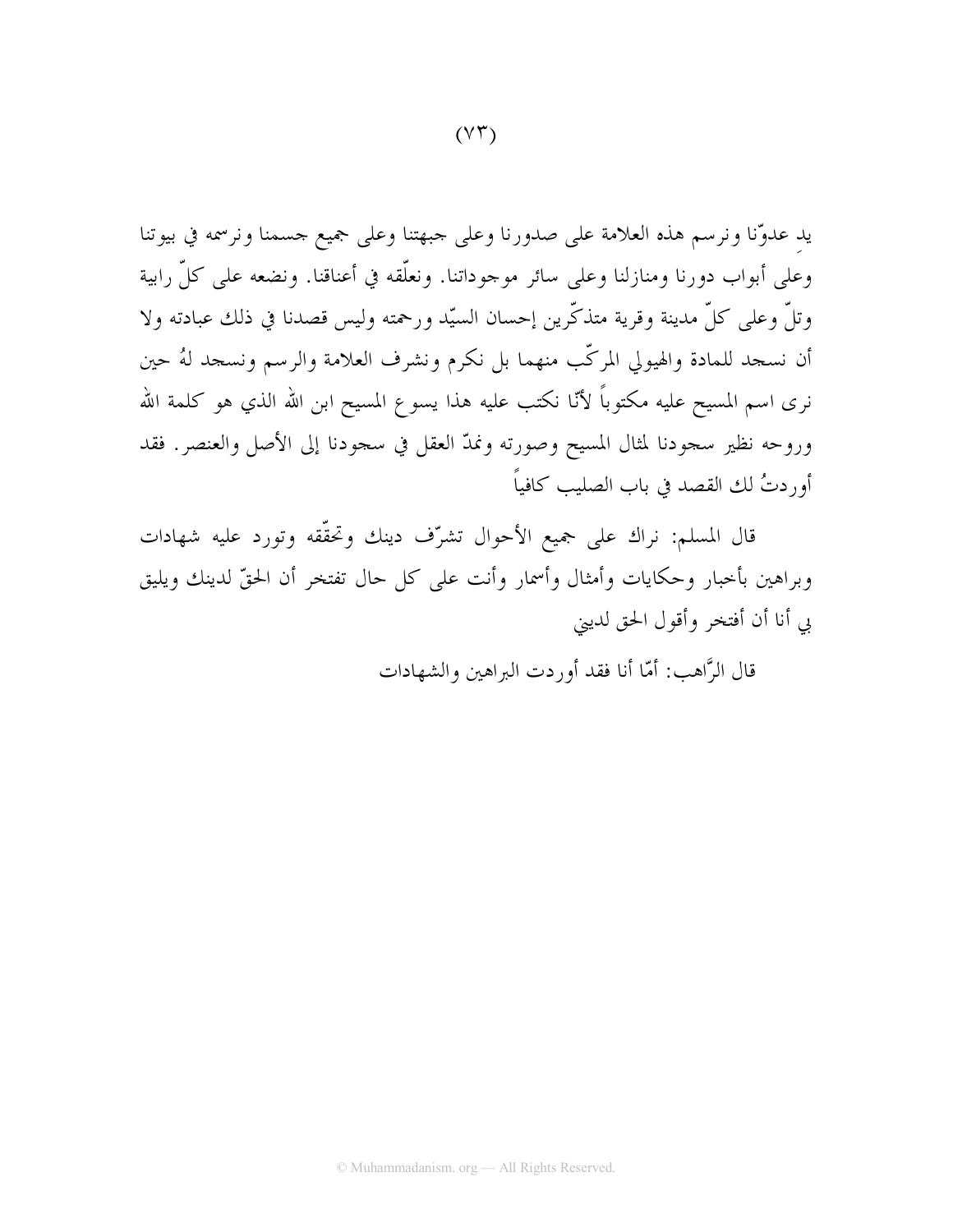بتحقيق ديني من كتاب الخصوم والأضداد واتّضح الحقّ لديني بشهادة خصومي فأورد لنا الآن ما عندك لتحقيق دبنك

قال المسلم: السما والأرض والملائكة والناس يشهدون أن ديني وكتابي هو الحق اليقين. وإن الله تعالى أنزله على نبيه محمَّد المصطفى نوراً وهُدىً ورحمةً من ربِّ العالمين

قال الرَّاهب: قد قال السيّد المسيح إن شهدتُ أنا لذاتي فشهادتي لا تُقبَل ولكن آخر هو الذي يشهد لي. وأنتَ أراك تشهد لذاتك وكلِّ خصم يشهد لذاته فلا تُقبَل منه. وقولك السما والأرض والملائكة والناس يشهدون لدينك فأورد لنا الشهادة لدينك من كتاب السماء أو من كتاب الأرض أو من كتاب الملائكة أو من كتاب الناس. فإنك ما تقدر على ذلك

قال المسلم: لا تفتخر بدينك يا راهب فلست أنت وحدك من الذين يفاخرون بدينهم لأنَّ الصابئ واليهودي أيضاً يفاخرون بدينهم. وكل واحد منهم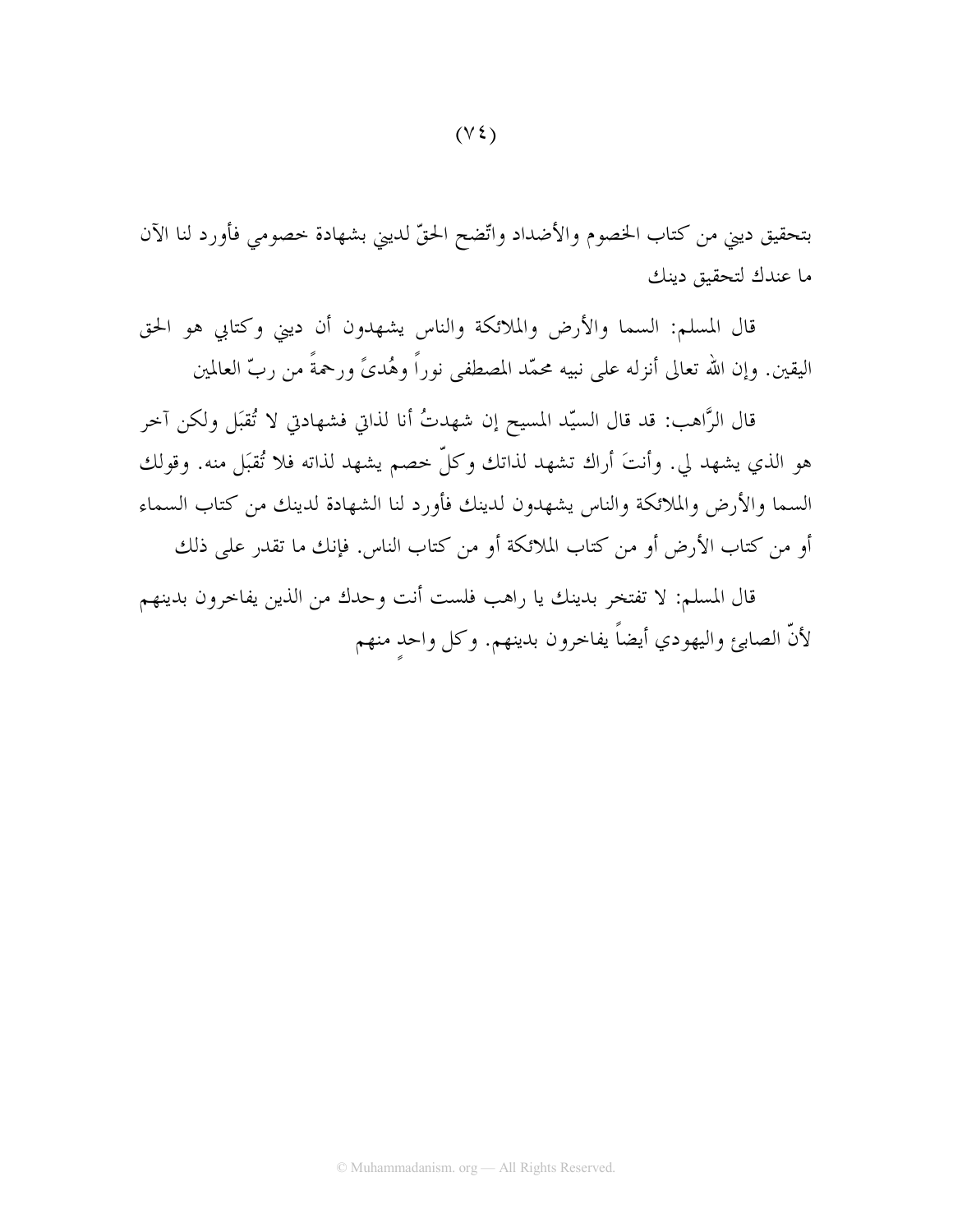يقول إن دينه الحق قال الرَّاهب: صدقتَ في قولك إن كلِّ ذي دين يُحقّق دينهُ ويحامي عنهُ. والأديان أربعة صابئ ويهودي ومسلم ونصراني فأيّ منها عندك الدين الحقّ الموضوع من الله؟ قال المسلم: ما أعلم قال الرَّاهب: إن كنت لا تعلم فنحن نترك الأديان جميعها ونعود إلى قياس العقل ونجعل القياس والعقل بيننا قاضياً وحاكماً. فإنَّ العقل والقياس حاكم لا يرتشي قال الأمير: وحقَّ تربة أبي لقد أنصف الرَّاهب قال الرَّاهب: اعلم أيها الأمير أعزَّك الله أن الأديان أربعة حسبما ذكرنا سالفاً. وأن الاله الذي حلق الخلائق واحد

قالت الجماعة: لا شك في ذلك قال الرَّاهب: فيجب أن يكون الدين الحق واحداً من حيث أن المشتر ع له واحد قالت الجماعة: نعم هو كذلك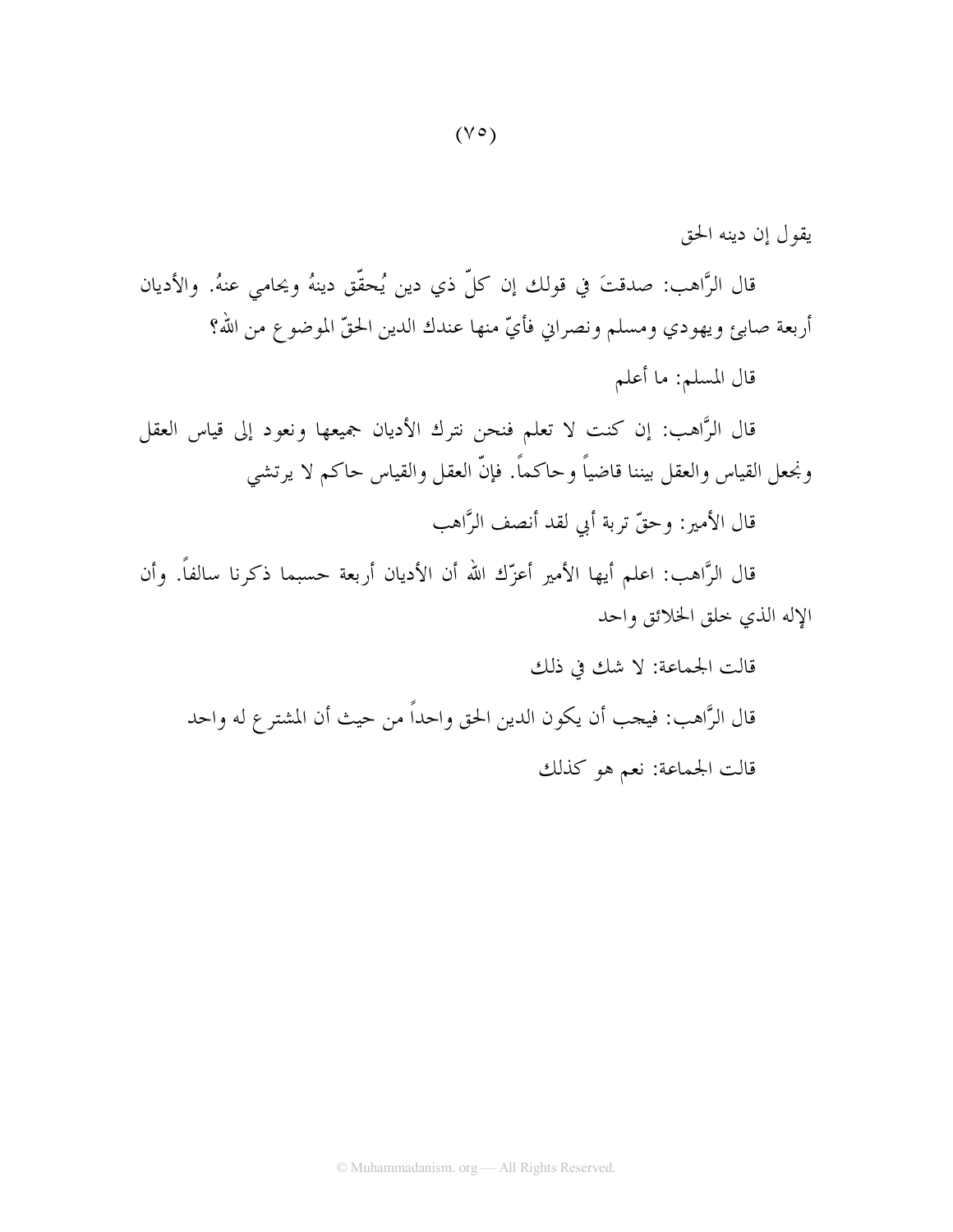قال الرَّاهب: أما تعلم أنَّ الله في البدء قال لنخلق إنساناً على صورتنا ومثالنا؟ قال المسلم: نعم

قال الرَّاهب: وقوله على صورتنا ومثالنا يعني بالاستطاعة والسلطة والتملُّك والتصرُّف بذاته وبالإرادة والاختيار على سبيل المثال والقرب بحسب ما يقرب الإنسان من صورته التي يجعلها في الحائط والظاهرة في المتزل فيرى ليس هو بعينه بل على سبيل القرب منه والشبه بالصورة والشكل. وإذا كان الإنسان يقرب من الله بالصورة والمثال والله قد حلق الإنسان على صورته ومثاله فوحب أن يستسير الإنسان بوصية خالقه وشريعته وناموسه وهذه الشريعة والناموس والوصايا يجب أن تناسب طبيعة واضعها ومفترضها على جهة التقرَّب والتشبُّه ومثال ذلك إذا كان لك ولد أم عبد وكنتَ أنتَ في طباعك رحيماً فهل تأمره أن يكون قاسياً؟ وإنْ كنتَ عدلاً ومنصفاً فهل كنتَ تأمره أن يكون ظالماً جائراً؟ وإنْ كنتَ كريماً فهل تأمره أنْ يكون بخيلاً شحيحاً؟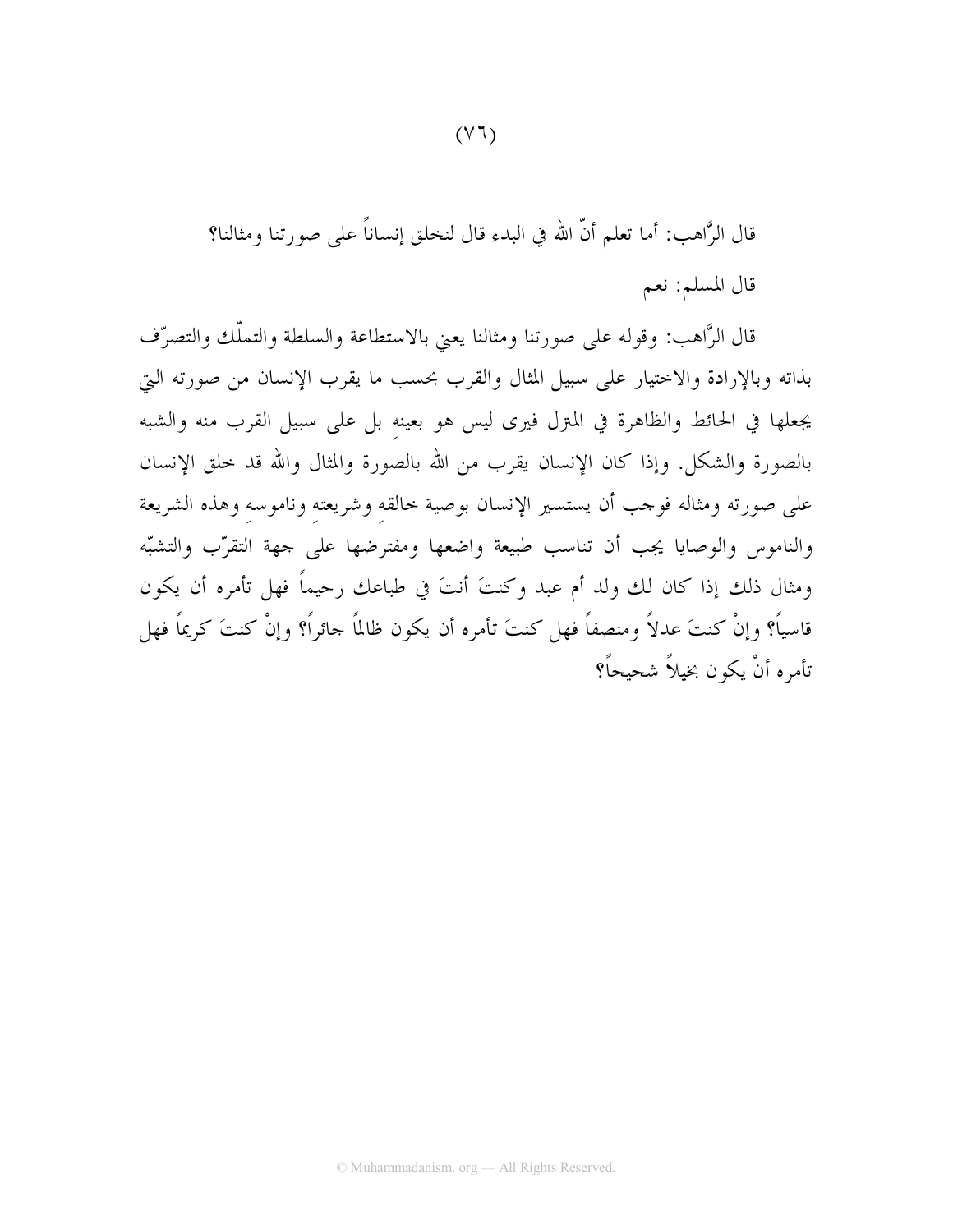وإنْ كنتَ عفيفاً فهل تأمره أن يكون زانياً؟ وإنْ كنتَ صالحاً حيّراً وغير غضوب فهل توصيه أن يكون شريراً غضوباً؟ وإنْ كنتَ محباً للفضيلة فهل تأمره أن يختار الرذيلة؟ أُفليس تؤثر منه اقتفائك والتشته بفضيلتك

قالت الجماعة: كذلك هو

قال الرَّاهب: فإن وجدتَ عنده ما ينافر فضيلتك ويبعد من مزاحك وطباعك ورأيك ويُضادِّ قصدكِ أفلا تنكره وتخرجه عنكِ ولا تؤثر مقاربته؟

قال المسلم: قد قلتَ يا راهب صدقاً لأنَّ من بعد عني بعدت عنه ومن قرب مني قربتُ منه

قال الرَّاهب: فالقرب منك يكون بحسب الاتفاق في الفضيلة أم الرذيلة؟ قال المسلم: بحسب الفضيلة قال الرَّاهب: فهات الآن نحضر إلى وسط مجلسنا هذه الأديان والشرائع والنواميس فإن الصابئ له كتاب وشريعة وناموس وكذلك اليهودي والمسلم والنصراني. ونستعبر كلِّ دين وكل كتاب على حدة وننظر فيها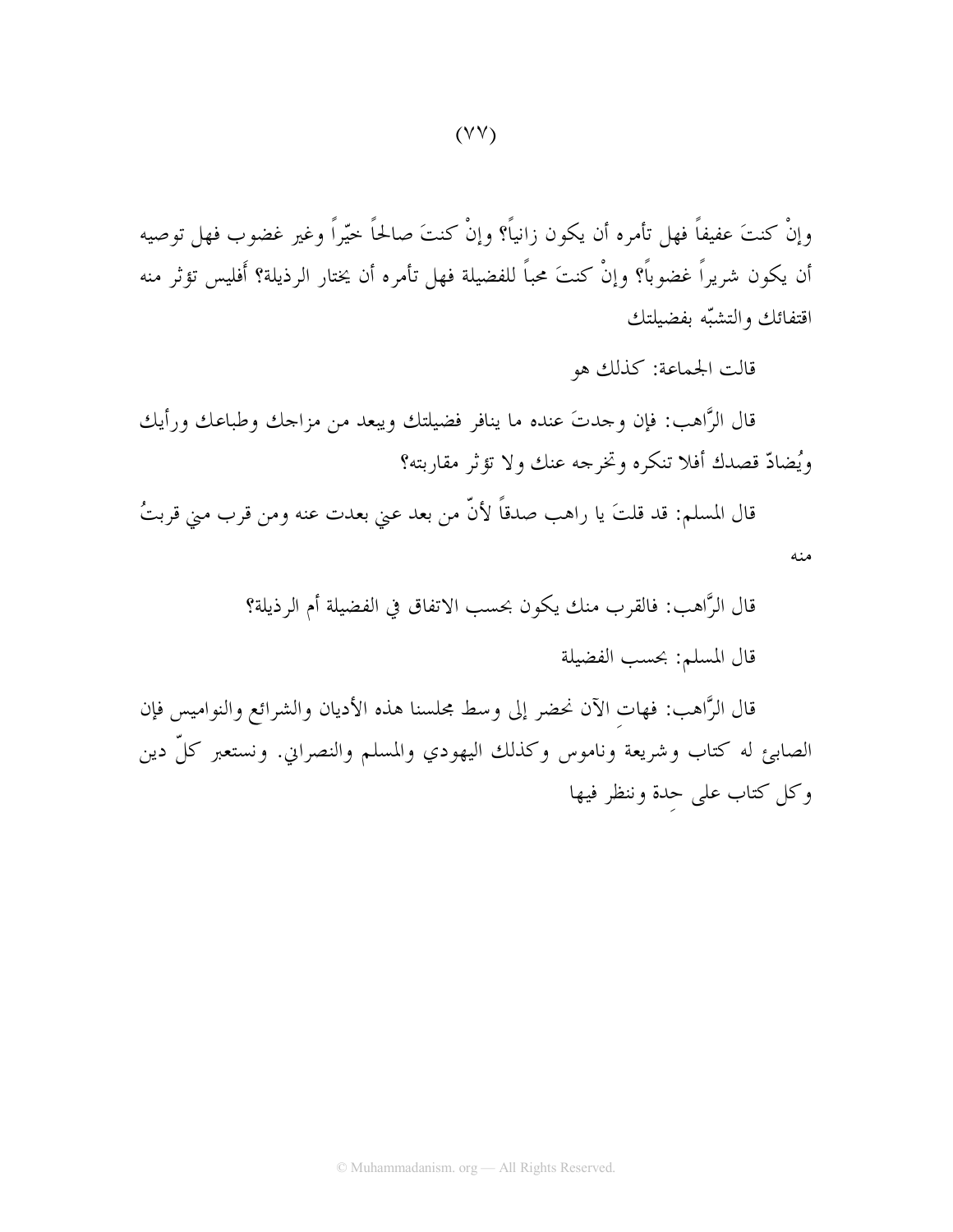بقياس العقل فأي دين وكتاب يناسب الطبيعة الإلهيّة الخالقة فذاك هو الدين الحقّ الصادق ونوجب له الوضع من الله ونطرح ما سواه

قال الأمير: قد حكمتَ بالحقِّ فلا طعنَ عليك في هذا ولا لوم إذ كان الخالق لا يشرَّ ع ما بضاد , أبه وطباعه

قال الرَّاهب: فلنبتدئ الآن من دين الصابئة وكتابهم فإنَّك تجدهم في غاية الجهل والحماقة بعبادقم الخليقة دون حالقها وإكرامهم الفحشاء والقبيح كأفمما محمدة عندهم وتحد فيهم شرائع مختلطة وآراء مختلفة ونواميس مشوشة وكثرة الآلهة تحارب بعضها بعضاً. فهذا قاهر وذلك مقهور. وتجد إلهاً يقطن السماء وإلهاً آخر يقطن الأرض. وآخر يحلُّ تحت الثرى. وإلهاً ذكرا وإلهاً أنثى وإلهاً خنثى. وحيناً يكون ذكراً ووقتاً يكون أنثى. وإلهاً كبيراً وغيره صغيراً. وإلهاً يشتر ع الغصب والقتل. وإلهاً يأمر بالزنا والفجور. وغيره يمنع استعمال الفحشاء وإلهاً عاشقاً وغيره معشوقاً. وبقدر غيهم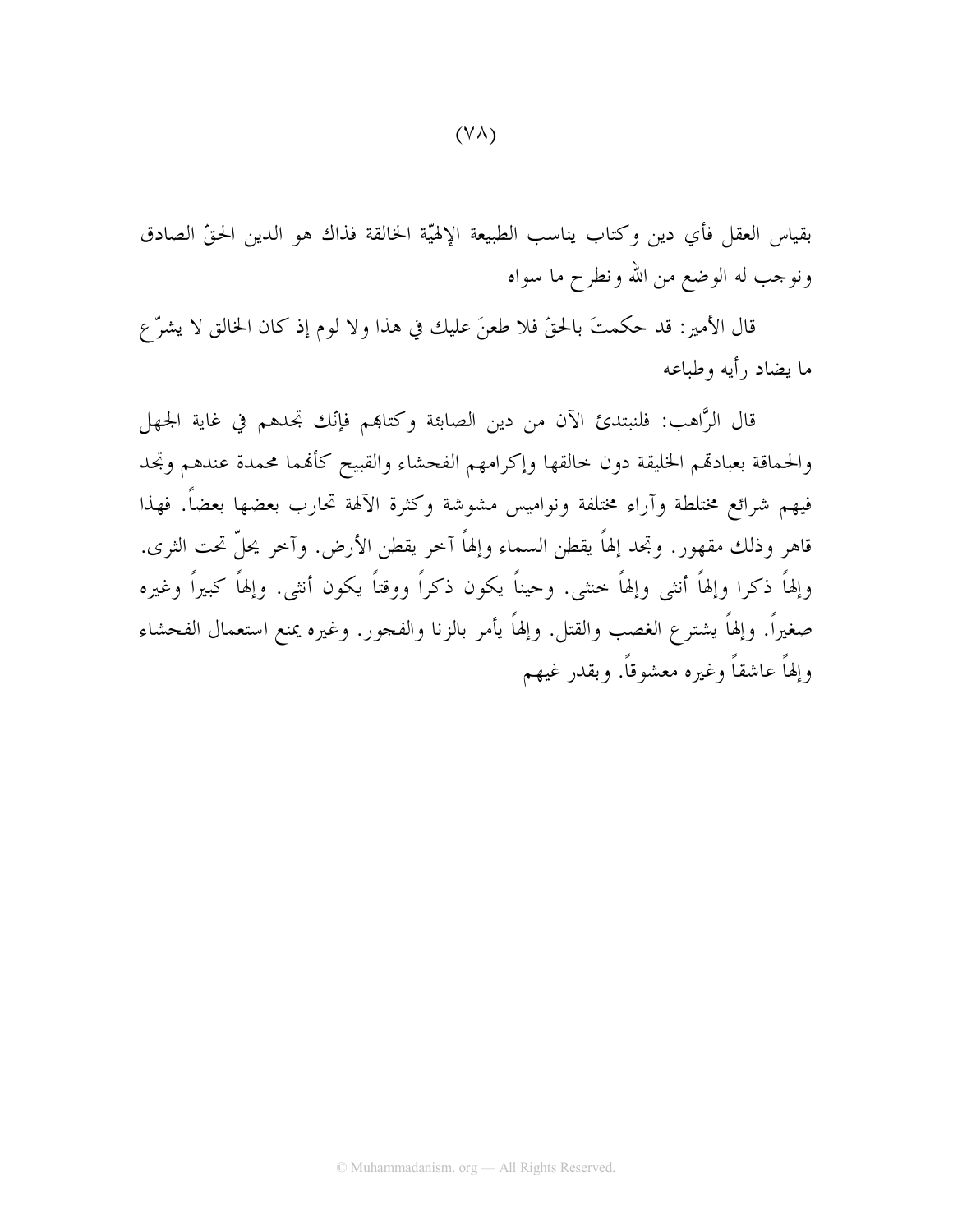وبعدهم من الله بقدر ذلك أظلمت أبصارهم. وبقدر الظلام المستحوذ على عقولهم بقدر ذلك استعبدهم إبليس واستضلَّهم

قال المسلم: لعمري ما يخفي عنّا أمرهم وسوء مذهبهم ونحن عالمون بضلالهم ولكن عرّفنا كيف غفلت العناية الإلهيّة عنهم ليستضلّهم إبليس إلى تلك الغاية ويخدعهم.

قال الرَّاهب: لعمري إنَّ العناية الإلهيَّة الحالقة لم تغفل إلى الغاية عنهم وإنَّما تأخَّر عنهم لأنَّهم تباعدوا عنه بجهلهم ولم تجد العناية لها موضعاً عندهم لأنَّ الله تعالى ليس من عادته أن يجذب الناس إلى عبادته على سبيل الكره والاقتسار بل يؤثر منهم العبادة لهُ بصدق الضمير وخالص النيّة والاختيار. وتمهّله وتوقّفه عنهم إلى هذه الغاية كان ليعرفوا حقّ العلم قدر الموهبة. لأنَّه قد قيل بقدر ما تكون الموهبة عظيمة بقدر ذلك يعظم قدرها. وبقدر ما تدعو الحاجة إليها بقدر ذلك يزاد الحرص في حفظها وصيانتها. ولئلا يطول بنا المقال في هذه المعاني وأمثالها فنحن نتركها وننتقل إلى ما تدعو إليه الحاجة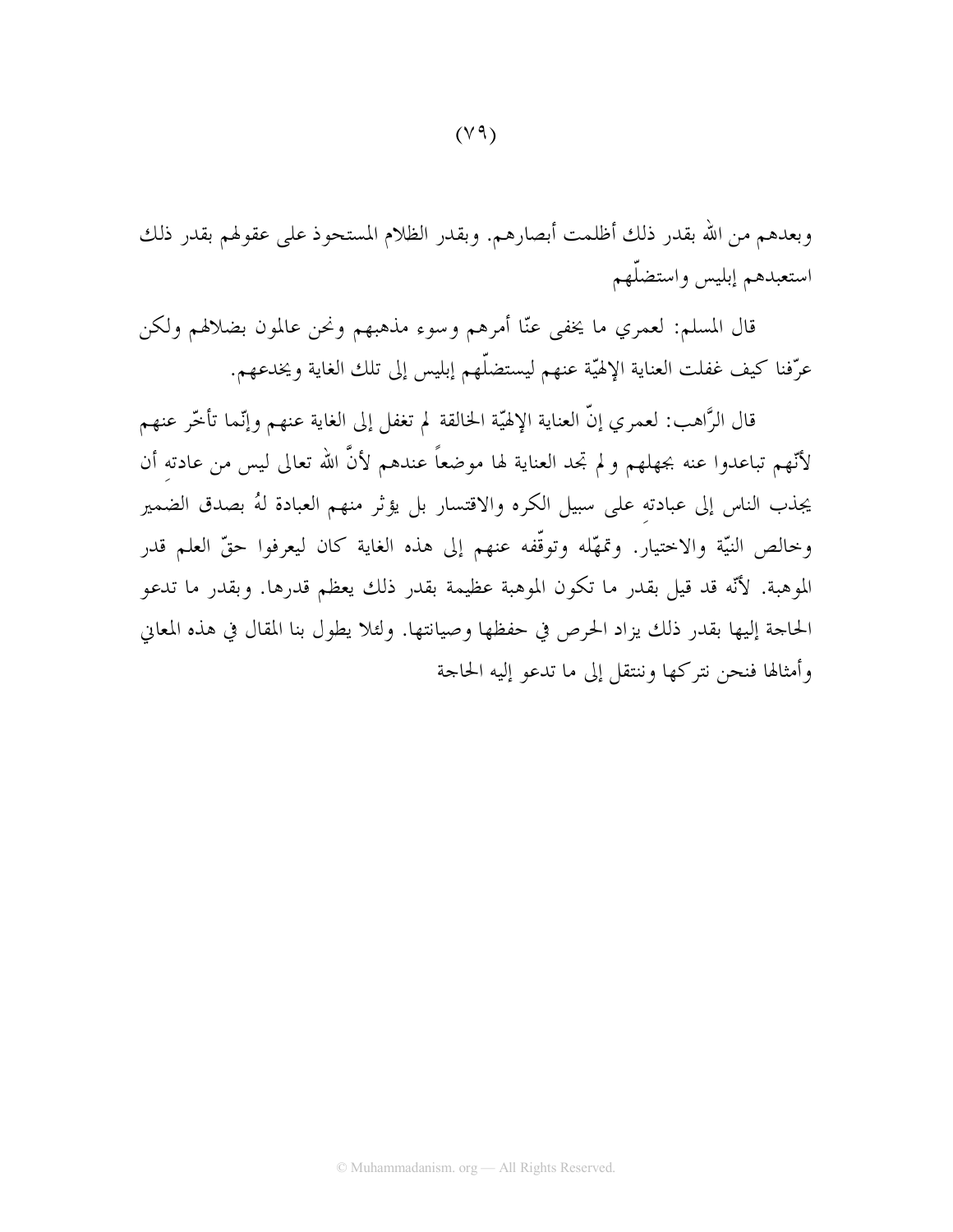من غيرها فإذ أبعدنا الصابئة وكفرهم فيجب علينا إن رأيتم أن نقدّم إلى الوسط رأي اليهود وشريعتهم. وإنّي لعارف أنه لم يخفَ عن بصيرتكم إحسانات الله تعالى وإنعامه عليه. فأوّل إحسانه إليهم وإنعامه عليهم أنه أخرجهم عن عبادة الأصنام وهداهم من الكفر إلى الإيمان وفكَّهم من العبودية المصرية واستخلصهم وأحلُّ بأرض مصر عشر ضربات وأهلك بالموت أبكارهم وغرَّق فرعون في مياه البحر لما فلق البحر وجعله طريقاً تُسلك أجازهم بما. وأباد الأمم التي حاربتهم. وأعطاهم مدن الأمم ومتاعهم وأسكنهم تلك الأرض وكان يعولهم مدّة أربعين سنة وأنزل عليهم المنَ والسلوى طعاماً يخصُّهم وورثهم أرض الميعاد مقرًّا لهم. وإحسانات الله إليهم يطول شرحها قصدنا الاختصار والإيجاز في وصفها. فبعد إنعام الله عليهم بمذه المنن وأمثالها تشتّت آراؤهم في عبادة الله وأهملوها واختلطوا بالأمم وسجدوا لأصنامهم وعبدوها. ولما صعد موسى إلى أعلى الجبل يلتمس من الله تعالى شريعة لهم يستسيرون بها وجدهم بعد نزوله من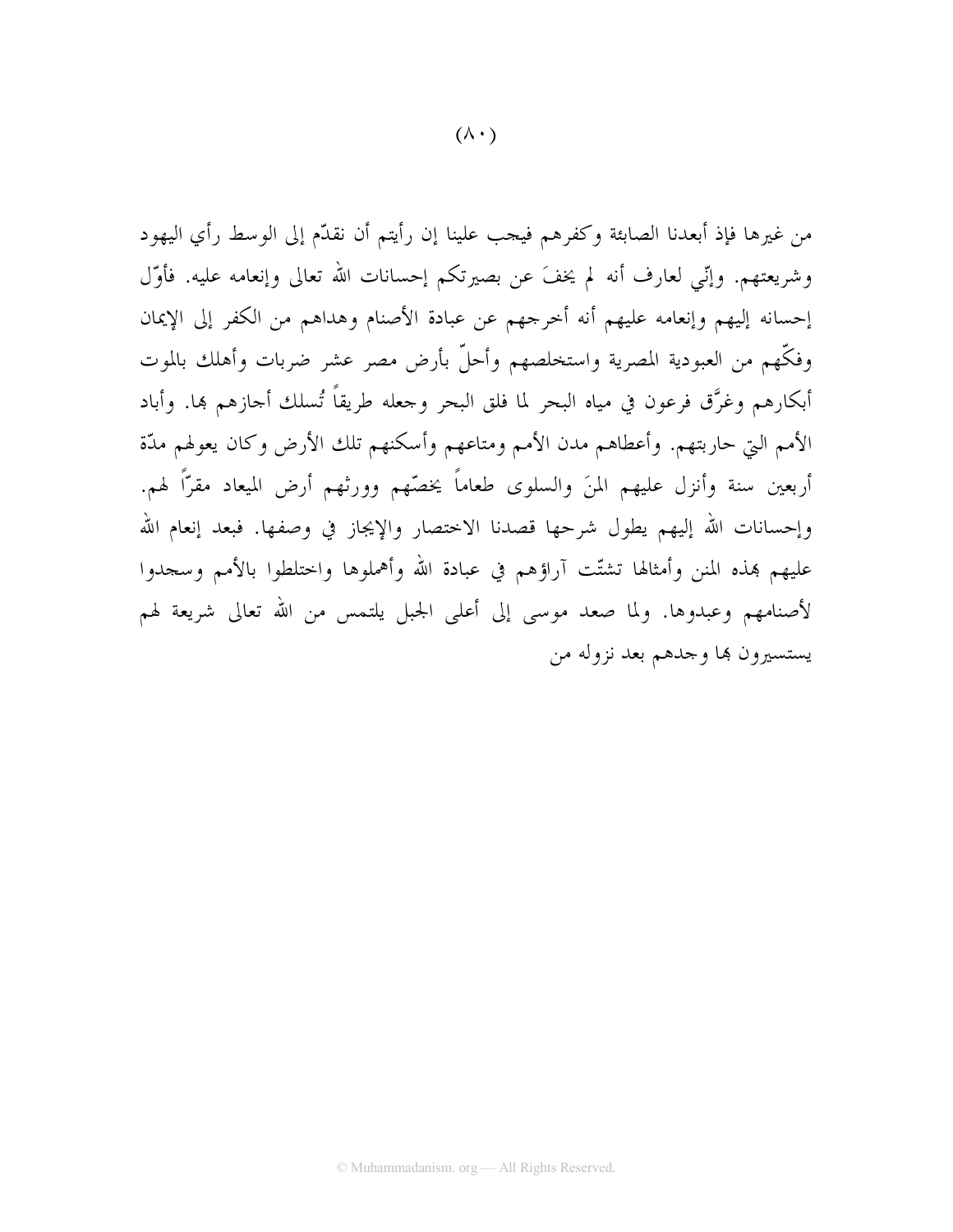الجبل يعبدون رأس عجل من ذهب وفضّة سبكوه. فغضب الله وموسى عليهم وأطلق السيف والقتل فيهم حتَّى كاد يهلكهم بجملتهم لولا موسى وقف لديه تعالى ورد غضبه عنهم. إلاَّ ألهم عادوا إلى الخطأ أيضاً وكم من مرَّة مرمروا موسى وأغاظوه بقولهم له أما يقدر الله إلهك أن يعدّ لنا مائدة في البريّة نمتلئ ها إن كان هو الذي ضرب الصخرة فجرت المياه. وقولهم أيضاً لموسى اعمل لنا آلهة تسير أمامنا مثل باقى الأمم (خر ٣٢: ٢) وبقدر ما كان يمتعهم بإحسان الله وإنعامه بقدر ذلك كان عصيالهم وحلافهم لأوامره. وقد قال في عصيالهم بعض الأنبياء مددت يدي طول النهار إلى شعب عاصٍ غير مطيع (أش ٢: ٢) واسمع ما يقوله أشعيا النبي في هدمهم وبوارهم نصبت كرما في موضع سمين وابتنيت برجاً في وسطهِ وحفرت فيه معصرة وصبرت عليه ليفرع عنباً فأفرع شوكاً فالآن أيّها الناس من آل يهوذا الساكنين أورشليم احكموا فيما بيني وبين كرمي. ماذا وجب أنْ أعمل بكرمي مما عملته به. لأين صبرت عليه ليفر ع عنباً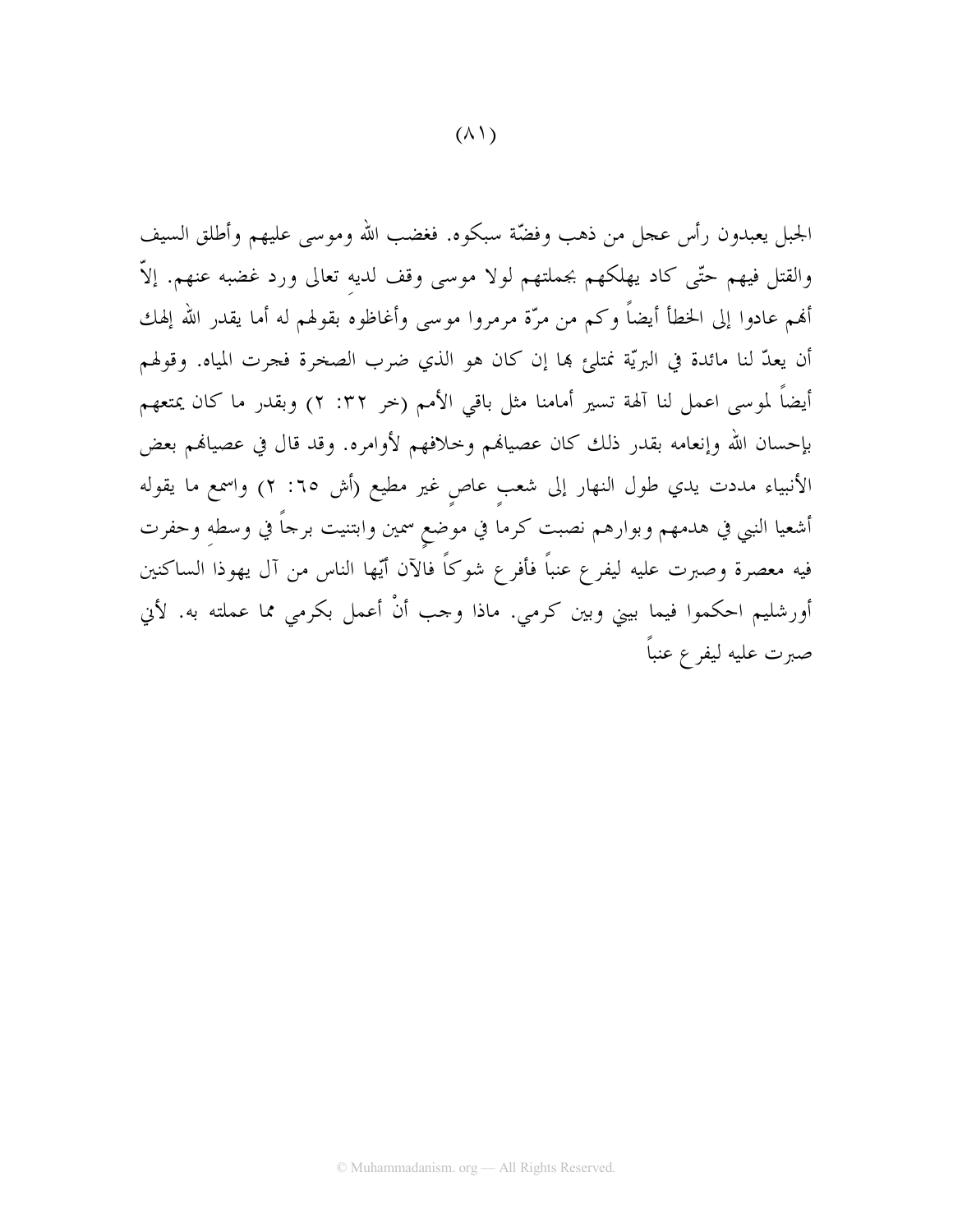فأفرِ ع شوكاً. فأخبركم الآن ما أعمل بكرمي. أنتز ع سياحه فيكون للخطف. وأهدم حائطه فيكون مداساً. وأهمل كرمي فلا يكسح ولا يُجلي. وينبت الشوك فيه كما ينبت في الفضا البائر وآمر السحاب فلا تمطر عليه مطراً لأنَّ كرم رب الجنود هو بيت إسرائيل وإنسان يهوذا غرس حديث محبوب (أش ٥: ١ ـــ ٧). وقال السيد المسيح في الإنجيل مثلاً يدلُّ على تبطيلهم وعطولهم: إنسان نصب كرماً وأحاط حوله سياحاً وابتني فيه برجاً ودفعه إلى فلاحين وسافر فلما كان وقت الثمار أرسل عبيده إلى الفلاحين يأحذون ثماره فتناول الفلاحون العبيد فمنهم من ضربوه ومنهم من رجموه ثم أرسل أيضاً عبيداً آخرين أكثر من الأولين ففعلوا هم نظير ذلك. فأرسل إليهم ابنه أخيراً قائلاً لعلهم يستحيون منه. فإذ أبصر الفلاحون ابنه قالوا في نفوسهم هذا هو الوارث تعالوا نقتله ونأخذ مورثه فأخذوه وأخرجوه خارج الكرم وقتلوه فإذا جاء صاحب الكرم أي عمل يعمل بأولئك الفلاحين فقالوا يهلكهم شرّ هلاك إذ كانوا أشرارا ويدفع الكرم إلى فلاحين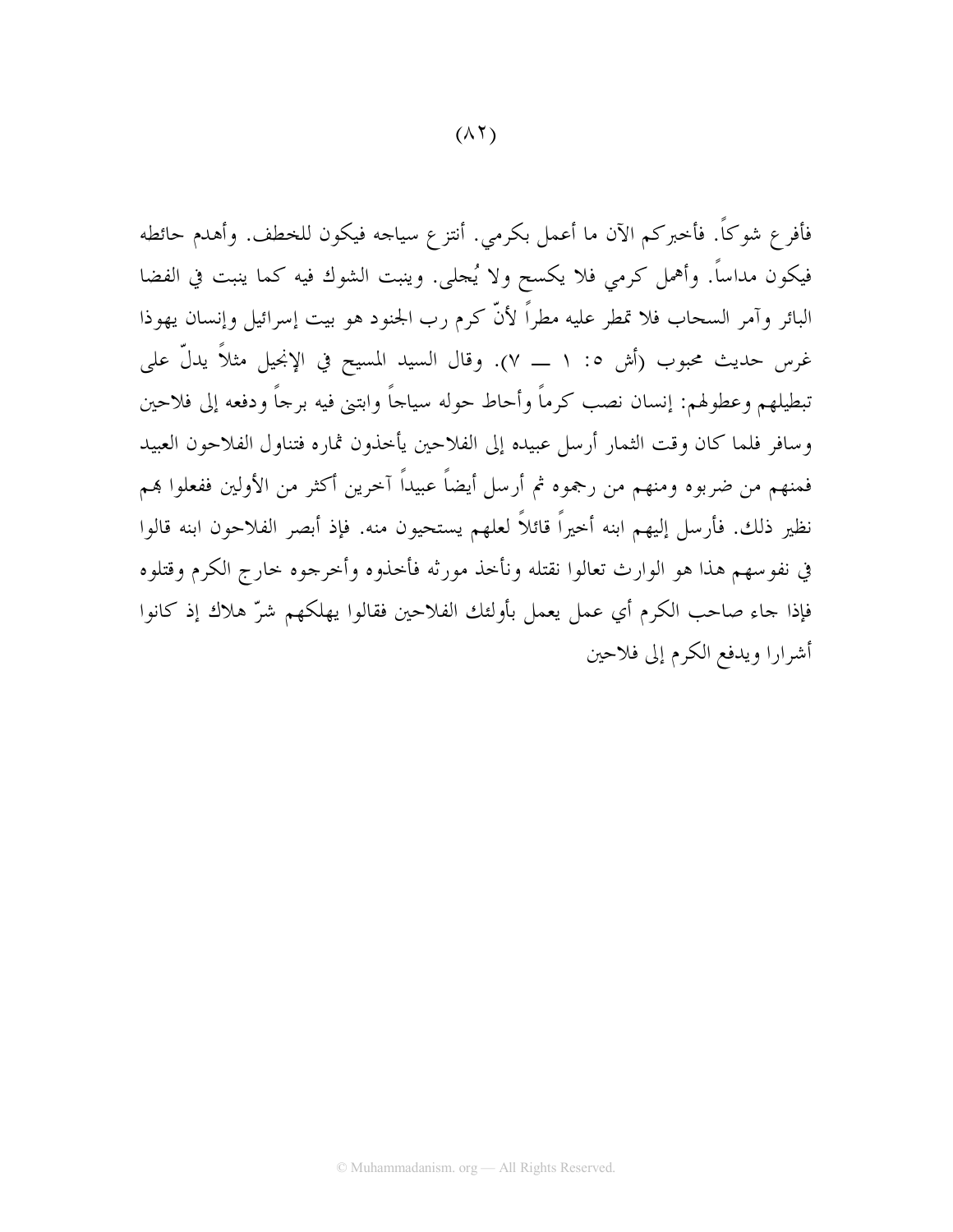آخرين يؤدّون الثمار في وقتها (مت ٢١: ٣٥...) وقال السيد المسيح نحو اليهود أما قرأتم إن الحجر الذي رذله البناؤون صار رأساً للزاوية. من الرب كانت هذه وهي عجيبة في أعيننا. لهذا أقول لكم إن ملكوت الله يترع منكم ويعطي لأمَّة تعمل ثمارها (مت ٢١: ٣٣ ــ ٤٤). فيدلُّ هِذا المثل أن الله تعالى رذلهم وأقصاهم ولم يبقَ لهم عنده موضع. وكذلك نبيك ورسولك يقول عنهم في القرآن المغضوب عليهم (الفاتحة) فإذا كان الأنبياء والإنحيل ونبيك محمد قد أبعدهم وطرحهم فنحن لا نقبلهم لأفمم هذا المقدار كانوا أشراراً حتّى إنّ شرّهم وصل إلى المسيح الذي هو كلمة الله وروحه. وإنْ نظرتَ في شريعتهم وناموسهم تجدهما على ما يناسب الغلظ والهيولي واللحوم والدم من الذبائح والمحرقات واللطوخ بدم التيوس والبقر ومن أكل اللحوم وشره الكهنة فيما يقدّمه العوام وتجد سخوطاً ولعنات وحروباً وقتالات وأخذ الثأر وقبيح المعاملات ومحازاة الشرّ بالشرِّ بقولهم العين بالعين والسنّ بالسنِّ واليد باليد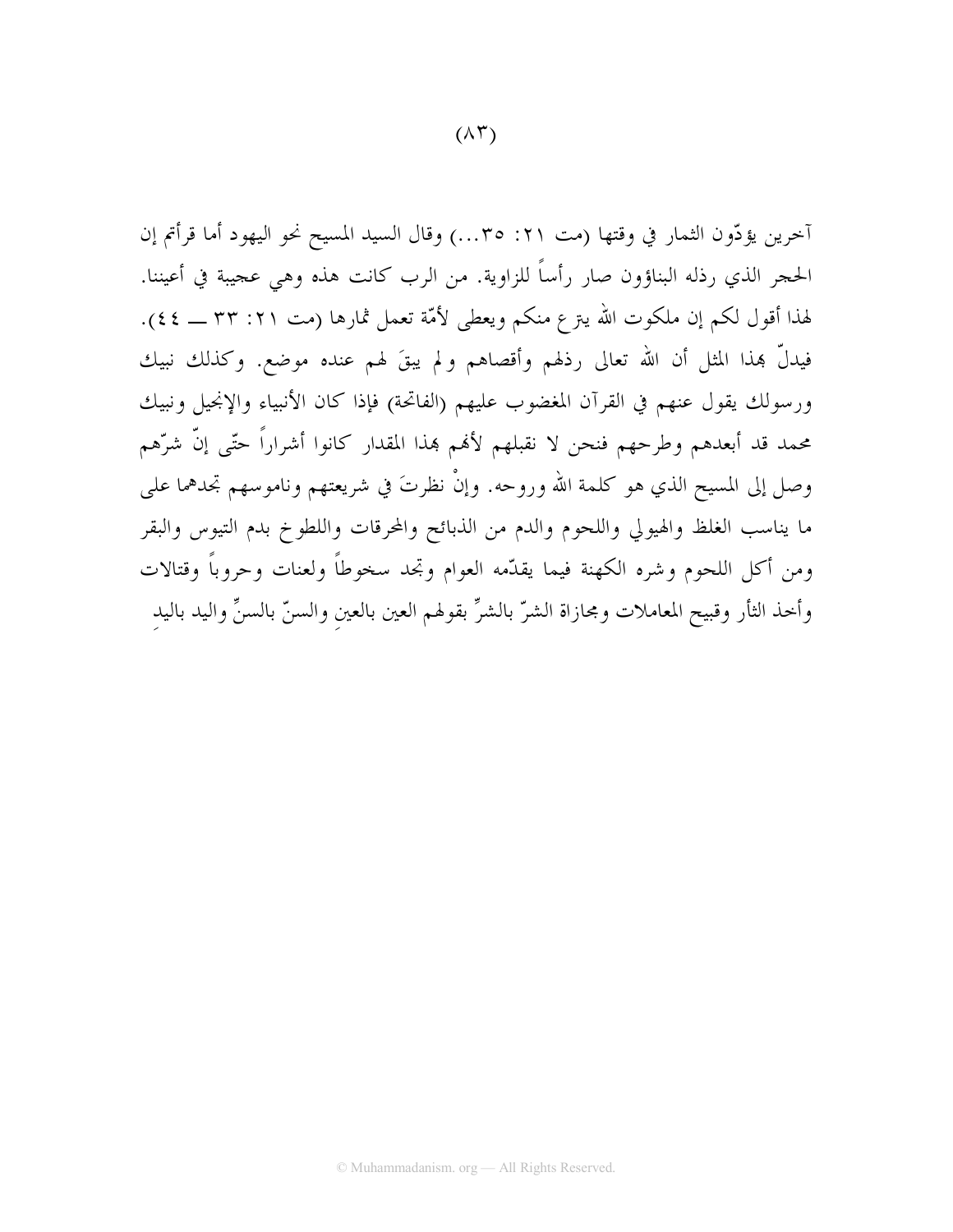وكلما يتعلق بأهواء الجسم

قال المسلم: إذ كان الله ونبيّه محمد والإنجيل يشهدون ألهم المغضوب عليهم فما بنا حاجة إلى إطالة الشرح في باهم

> قال الرَّاهب: قد استبان لنا بيانا واضحا أنَّ اليهود والصابئة منفصلون من الله قال المسلم: لا شك في ذلك قال الرَّاهب: أفليس القياس والصواب أو حب ذلك من حكم العقل قال المسلم: نعم

قال الرَّاهب: فإذ قد سعدنا بقاضٍ عدلٍ منصفٍ لا يحابي في حكمه ولا يرتشى فهات نسأله في باب القضا في الدين بين النصاري والمسلمين وننظر أيهما يناسب اللطافة للطبيعة الإلهية ويقرَّب منها وأيهما ينافرها غلظا ويبعد عنها ونجعل القياس عندنا في النظر وسيطاً. وإن رأيتم فنحن نورد وصايا السيد المسيح وما اشترعه في الإنجيل أولاً إن كان لم يثقل عندكم السماع لذلك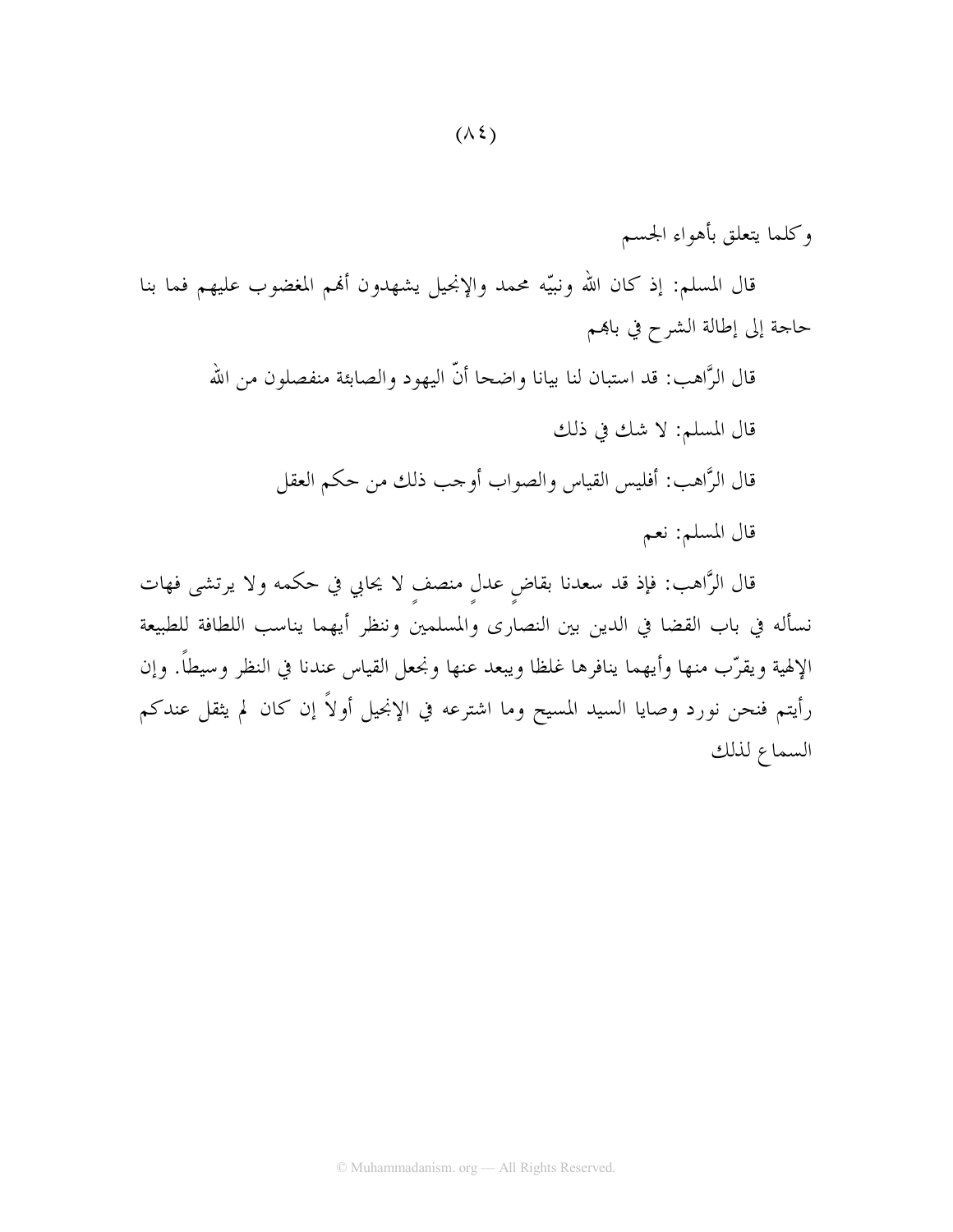قال الأمير: من أنكر ما يحكم به العقل والقياس كان من الناس ظالمًا أم جاهلاً غبياً قال الرَّاهب: إنَّ السيد المسيح لم يشتر ع وصيّةً من الوصايا حتّى عملها أولاً وأرانا منها أنموذجاً ومثالاً فأولاً حذّرنا من محبة هذه الدنيا قائلاً لا تحبّوا العالم ولا ما في العالم. فإنّ العالم وما فيه يزول ويفني ومن يعمل مشية الله يبقى إلى الدهر (١ يو ٢: ١٥). وماذا ينفع الإنسان إذا ربح العالم كلَّه وخسر نفسه أو ماذا يعطي الإنسان فداءً عن نفسه (لو ٩: ٢٥)؟ لا تكتروا لكم كنوزاً في الأرض حيث السوس والدود يفسد واللصوص تسرق بل اكتروا لكم كنوزاً في السماء حيث لا دود يفسد ولا سارق يسرق لأن حيث تكون كنوزكم تكون قلوبكم (مت ٦: ٢٠) ولما علم أن الغضب يفسد العقل ويهوَّره قال لا تغرب الشمس على غضبكم (أف ٤: ٢٦). ثم أرانا مثال الوداعة والصبر على المحزنات بقوله من لطمك على حدَّكِ الأيمن فحوَّل له الأيسر (مت ٥: ٣٩). وأرانا مثال الطاعة بقوله من سخَّرك ميلاً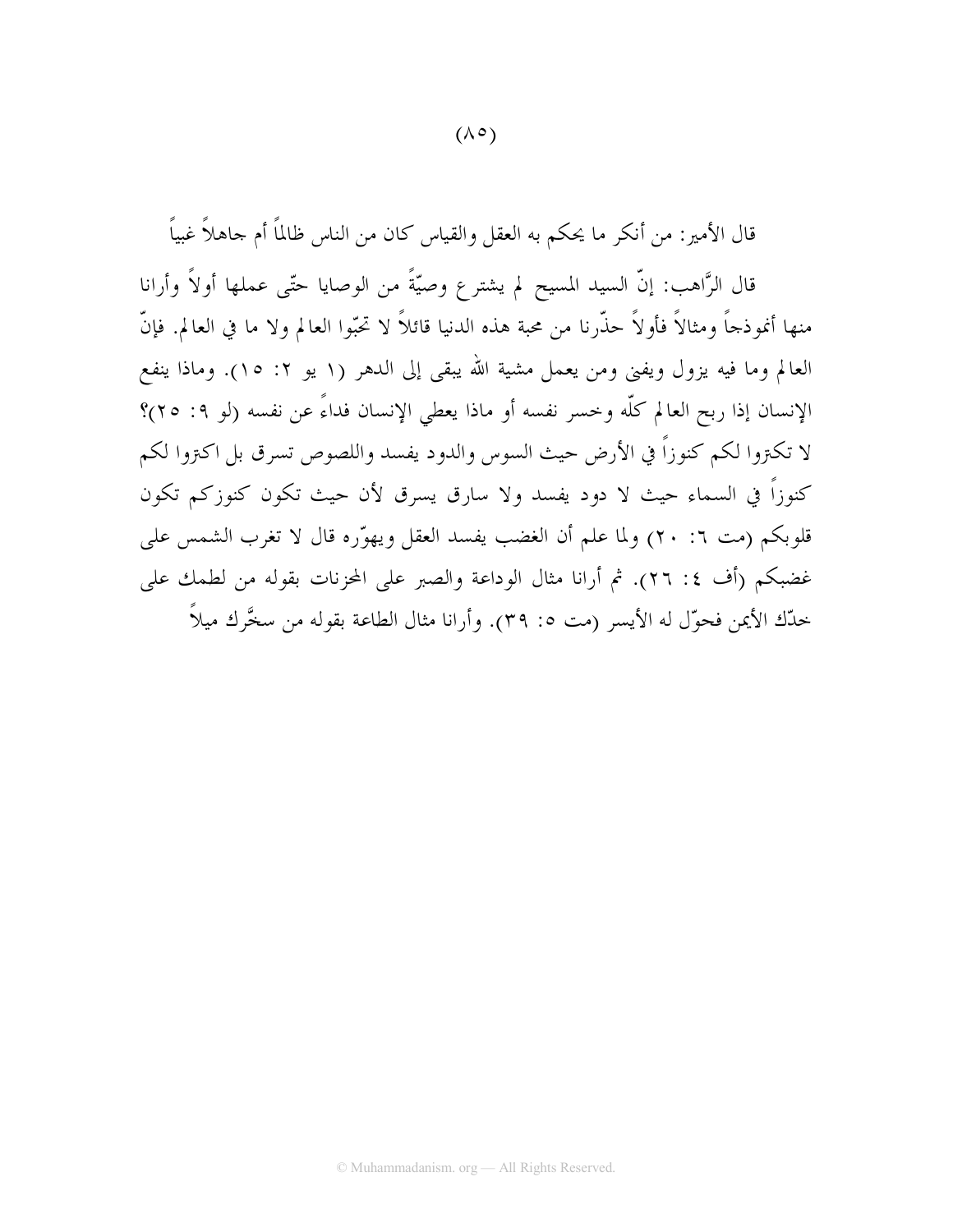فامض معه ميلين (مت ٥: ٤١) وأرانا أن لا يكون لنا إشفاق على حطام الدنيا بقوله من أراد أن يأخذ ثوبك فزده رداك ومن سألك فأعطه (مت ٥: ٤٠). وكذلك أرانا الزهد بقوله لا تقتنوا ذهباً ولا فضةً (مت ١٠: ٩) ثم أرانا القناعة في العيشة بقوله لا تقولوا ماذا نأكل ولا ماذا نشرب. انظروا إلى طيور السماء فإنها لا تزرع ولا تحصد ولا تعي في المخازن وأبوكم السماوي يقيتها. اطلبوا أولاً ملكوت الله وبرّه. وهذا كلّه يزاد لكم (مت ٦: ٢٥ و ٣٢) ثم رسم لنا التشبُّه بصلاحه ورحمته بقوله لا تكافوا الشرَّ بالشر. بل أولى بكم أن تكافوا الشر بالخير. تشبُّهوا بأبيكم السماوي فإنه يشرق شمسه على الأحيار والأشرار. ويمطر غيثه على الأطهار والفجار (مت ٥: ٢٩). وأنت تطلب أن تأحذ الثأر مدّة حياتك وثورته لولدك. ثم أرانا مثالات في الفضيلة بقوله إن رأيت جائعاً فأطعمه أو عرياناً فاكسه أو مريضاً فعده وافتقده. ومن كان محبوساً فزره وافتقده فيما يصلح شأنه (مت ٢٥: ٣٥ ـــ ٤٥) وبقوله طوبي للمساكين بالروح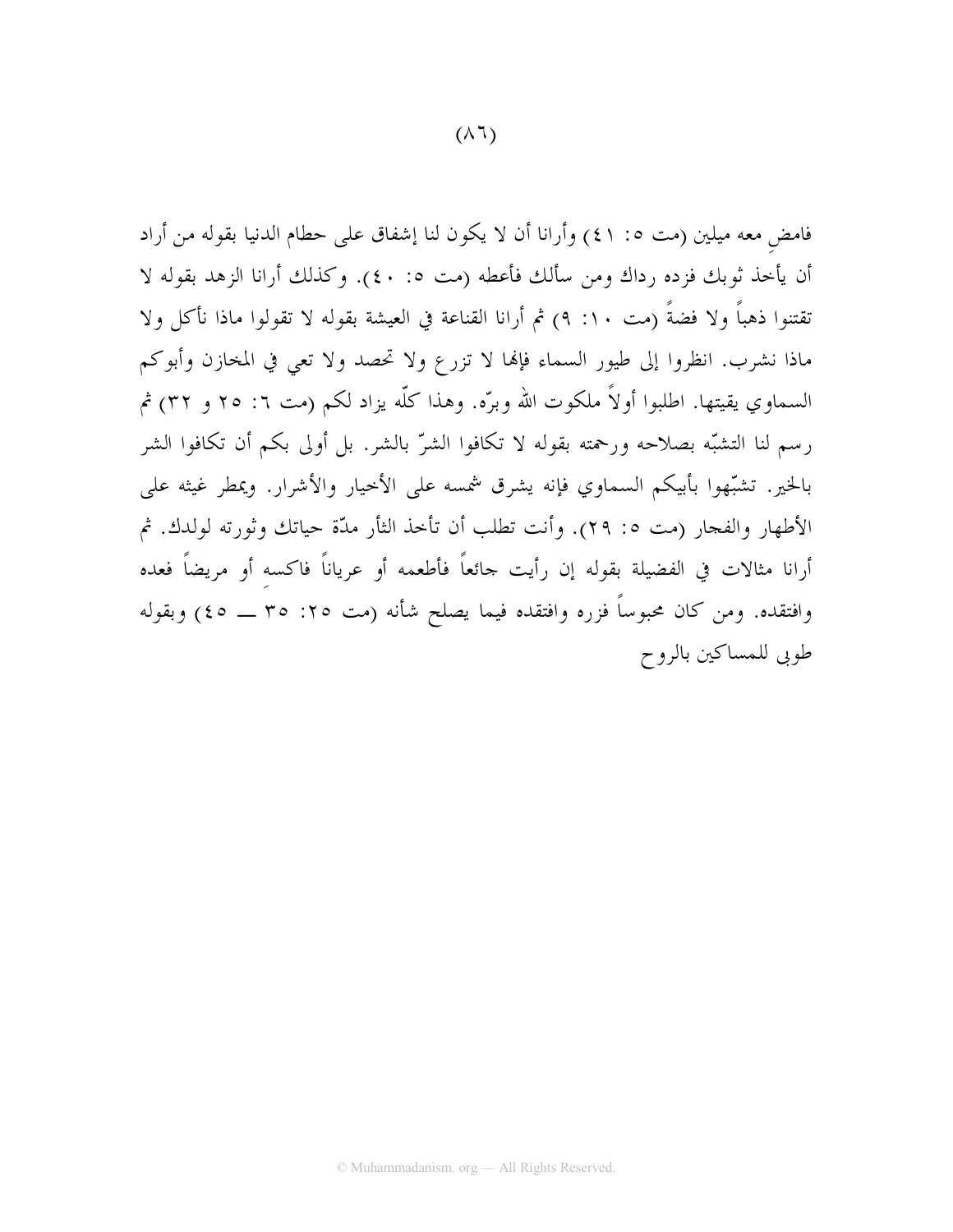فإن لهم ملكوت السماء. طوبي للحزايي فإنَّهم يعزُّون. طوبي للودعاء فإلهم يرثون الأرض. طوبي للجياع إلى عمل البر فإلهم يشبعون. طوبي للنقيّة قلوهم فإنّهم لله يعاينون. طوبي للمطرودين من أجل البر فإنَّ لهم ملكوت السما. طوبي لصانعي السلام فإلهم أولاد الله يدعون. طوباكم إذا عيَّروكم وقالوا فيكم كل كلمة سوء من أجلبي كاذبين افرحوا ومَّلَّلوا فإن أجركم عظيم في السماء (مت ١: ١ ــ ١٢). ثم وضع لنا النهي عن المحارم بقوله لا تقتلَّ. لا تسرقْ. لا تزن. لا تشهد بالزور (مت ١٩: ١٨). ثم الطاعة للوالدين أكرمْ أباك وأمك وأحببْ قريبك كنفسك (مت ١٩: ١٩). ثم وصية أخرى في الرحمة واصطناع المعروف وتجنب العظمة والافتخار بقوله لتكن صدقتك في السرّ ولا تعلم يمينك ما تعمله شمالك (مت ٦: ٣ و ٤). وإذا دُعيت إلى وليمة فاجلس آخر الجماعة (لو ١٤: ١٠) وإذا صمتم فلا تكونوا كالمرائين فإنهم يغيرون نضارة وجوههم (مت ٦: ١٦). وإذا صليتم فلا تكونوا كالمرائين فإنهم يعرضون أكمامهم ويُطوِّلون هدب ثياهم ويصلُّون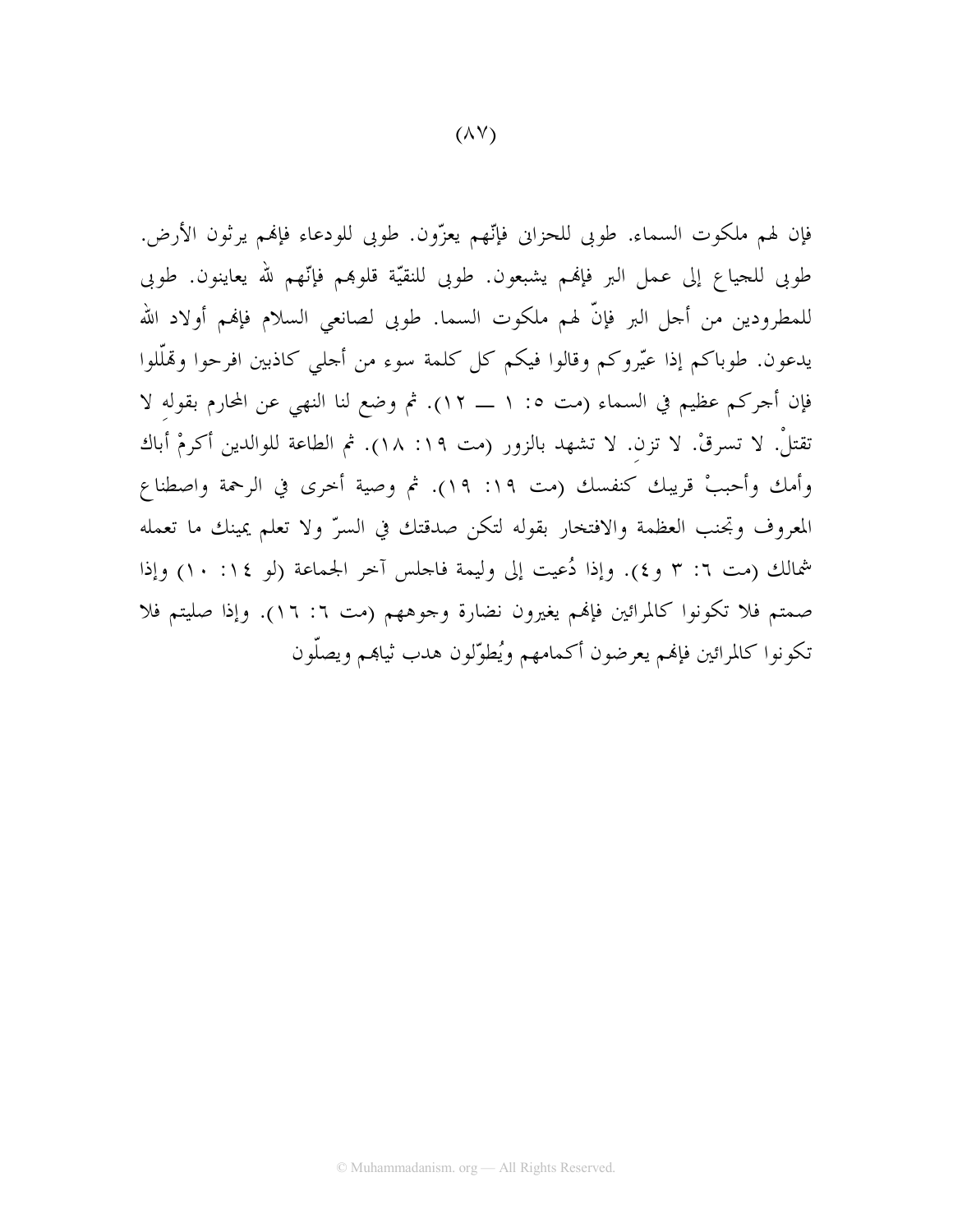في الساحات. الحق أقول لكم إفمم قد أخذوا أجرهم (مت ٦: ٥) ورسم مثالاً للشجاعة بقوله لا تخافوا ممن يقتل الجسم. بل حافوا ممن يقدر أن يلقى النفس والجسد في نار جهنم (مت ١٠: ٢٨). ثم يأمرنا بصدق اللسان بقوله فليكن كلامكم النعم نعم واللا لا. وما زاد على ذلك فهو من إبليس الشرير (مت ٢٨ : ٥) ثم يعلَّمنا العفاف بقوله من لهم نساء يجب أن يكونوا كمن ليس لهم (١ كو ٧: ٢٩) فإن شككتك عينك فألقها عنك أو يدك أو رحلك فخيرٌ لك أن تدخل الحياة بعين واحدة أو أعرج من أن يطرح جسدك كلَّه في نار جهنّم (مت ٥: ٢٩ و٣٠). ثم أرانا مثلاً في حفظ البتوليّة بقوله أناس ولدوا خصياناً من بطون أمهاقمم وأناس أحصوا من الناس وأناس خصوا ذوالهم من أجل ملكوت السماء (مت ١٩: ١٢). وبقوله من طلَّق امرأته من غير علَّة زين فقد أحوجها تزين. ومن تزوَّج مطلقة فقد زين (مت ١٩: ١٩). وأرانا فضل تلك العيشة بعد النقلة إلى العالم الثاني بقوله لا يأكلون ولا يشربون ولا يزوّجون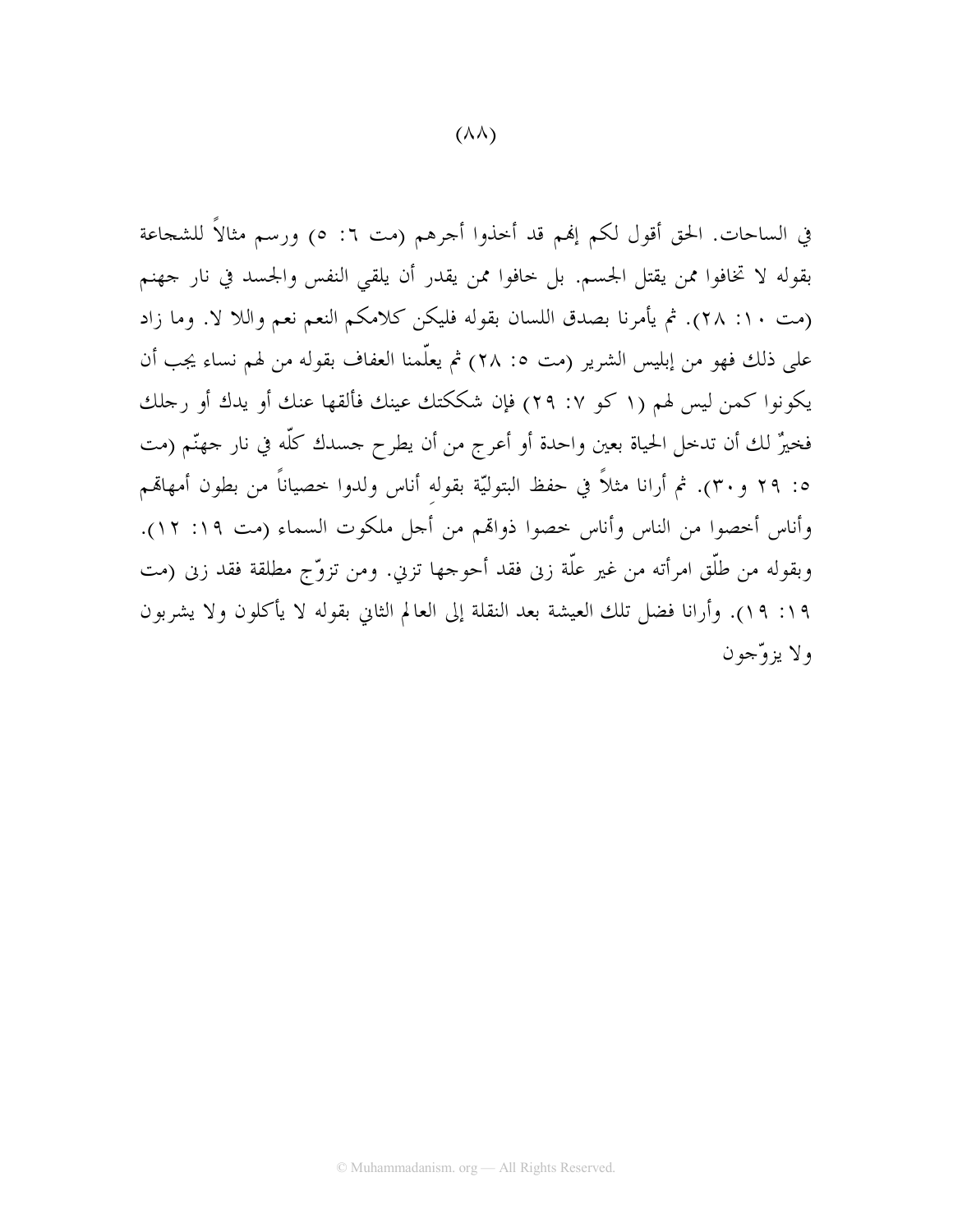ولا يتزوَّجون بل يكونون كملائكة الله (مت ٢٢: ٣٠). وإن هذا الجسم البالي ينتقل إلى عدم البلي ويُعدَم الغلظ المناسب التراب ويبطل عنه آلات وأعضاء الخطية بالكليّة وأما الرجاء الذي نرجوه فهو القرب من الله تعالى والحظوة لديه وقد قال عزّ قوله إن ما أعدّه الله إلى أحبّائه والعاملين بوصاياه لم تَرَهُ عين و لم تسمع به أذن و لم يخطر على قلب بشر (١ كو ٢: ٩) ولَّما كان المسيح تعالى روح الله وكلمته وهو إله وضع لنا شريعةً تناسب المشية الإلهية وإذ كانت الفضيلة عنده مأثورة قادنا إليها برحمته

أما نبيِّك محمد فإذ كان إنساناً ومن أهل تلك العبادة الممقوتة وقد تربَّى ونشأ في عادات العيشة الرخيّة الفاسدة منقاداً بأهوآء الجسم واستعمال اللذة البهيمية المنتنة ولطول مكثه فيها وانقياده إليها صارت فيه طبعاً وملكته عادةً حتّى صار يصعب عليه الانتقال عنها فوضع شريعةً بحسب قصده وشيمته التي ألفها وإذ كان محبًّا للنسا وشبقاً همنّ رسم لكم الاز دياد والكثرة منهنّ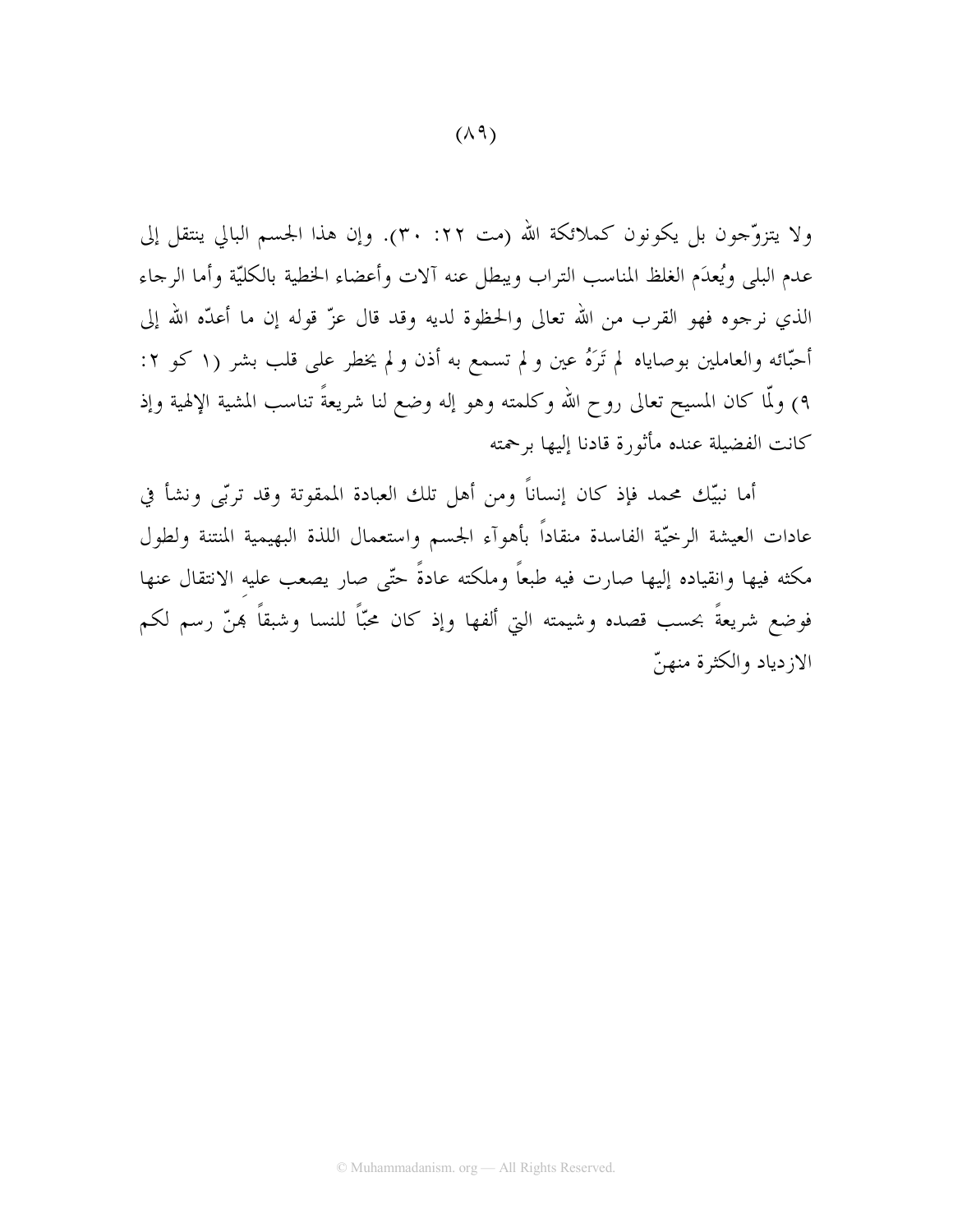لأنَّ كلَّ من أحبَّ شيئاً وآثره شرَّعه لغيره وعلم به حتَّى تكون شريعته تماثل عمله وعمله يناسب شريعته وأما المسيح تعالى فقد أقام الموتبي باقتدار وقوَّة لاهوته التي لا يباح بوصفها. ونبيّك أمات الحيّ باستعمال السيف لمن خالف أوامره وأنكرها والمسيح قاد الناس إلى عبادته بآياته الباهرة وعجائبه القاهرة ونبيك قادهم إلى رأيه الضال بالترخيص والتهديد والتفزيع ووعوده الكاذبة في الدنيا والآخرة وضمن لكم حنّة ها أوصاف لا يليق بذوي الألباب تصديقها ولما كنتَ أنتَ نشأتَ نظيرِه في تلك العادات والسجايا بعينها رسم لكم شريعة رخيَّة تضاهي سجيته وتلايمها. ولَّما كان قصده من النسا المتعة قال خذ من النسا أربعة ومن السراري مهما شئت ومن الإماء مهما رضيت وقال: إن خالفتك حرمتك وأغضبتك وحلفت عليها فطلَّقها وقارن غيرها. وإن ندمت على فرقتها وآثرت العودة إليها فما يحل لك مضاجعتها دون أن يدحل عليها رجل آحر . انظر إلى شريعة تشتمل هذا التشويش والتخليط. إذ حيث كانت الامرأة حلالاً علىك حرَّمتها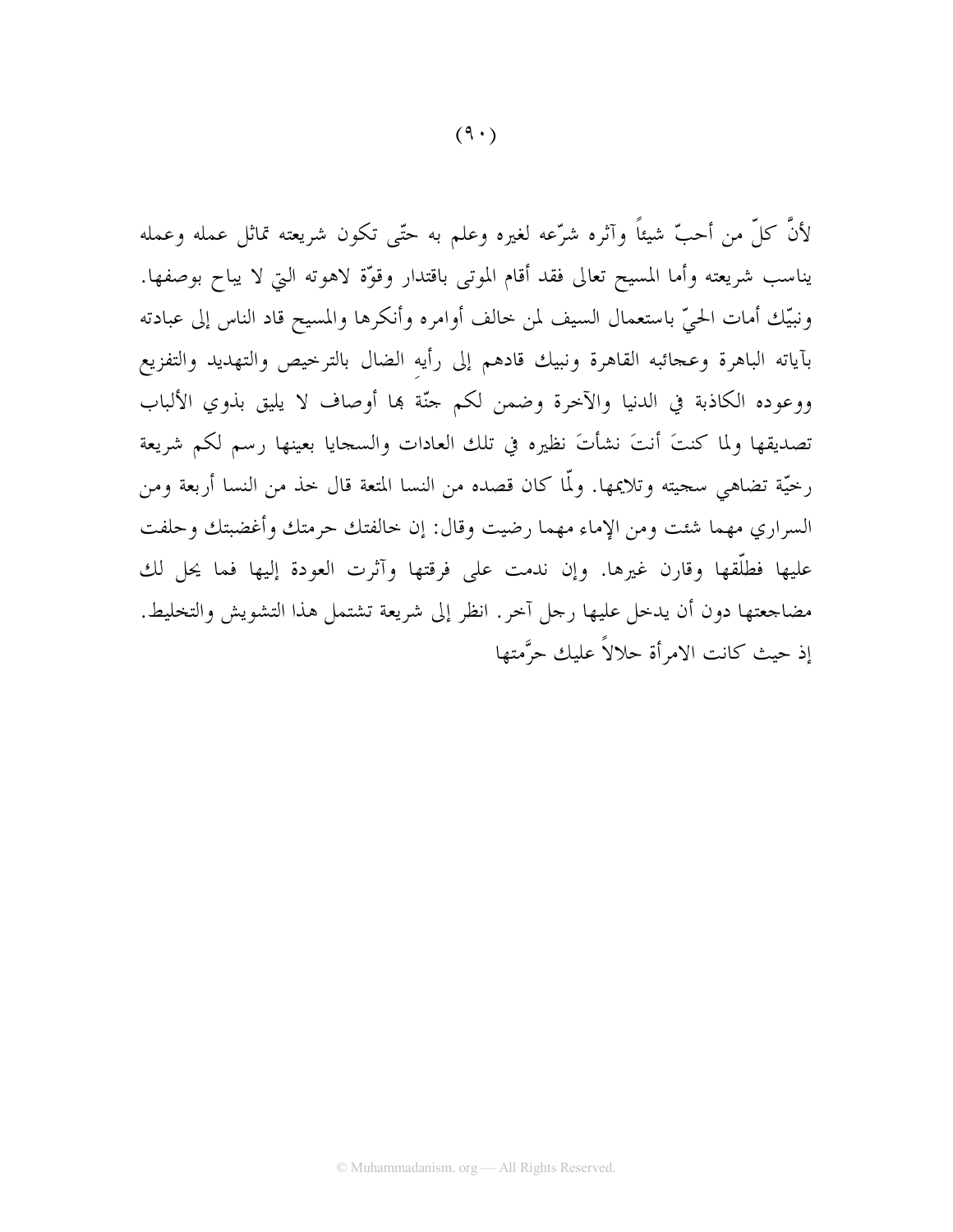ولما حرمت عليك حللتها. وحين كانت حرَّة كرهتها ولما صارت زانية رضيتها. وامرأة زيد فما يخفى عنك شألها كيف أخذها حيث كانت تخبز الخبز في بيتها فعمل فيها آية بقوله: ولا قضي زيد منها وطراً ازوجناكها يا محمد. وقد كان سبيله أن يكتفي بما عنده من النساء ولا يسلب حرمة الرجل ويغصبه عليها وقوله جامعوا يوم الجمعة. وقوله تبت يد أيي لهب وامرأته حمالة الحطب في حيدها حبل من مسد (سورة تبت). فهذه ألفاظ نبيك التي تحاسر وقال إنّ الله أو حي إليه بما و لم يخشَ من مراقبة الله والجواب عنها في يوم الدين وحشر العالمين. فقل لي يا مسلم بحق معبودك أي قوة أم أي فضيلة يحوي كتابك وأي محمدة؟ إنما يحوي ألفاظاً مزخرفة ولا يحوي فضيلة ولا ما يناسب شيئاً إلهيّاً لطيفاً ولا روحيّاً بل يناسب متاع الدنيا وغلظ الهيولي ولذات الدنيا ونعيمها. فقد اتّضح الحقّ وظهر البيان فإن نفع الإقناع فليقتنع من يروم الاقتناع فقد استفاد العقل والقياس الحكم بإيضاح البيان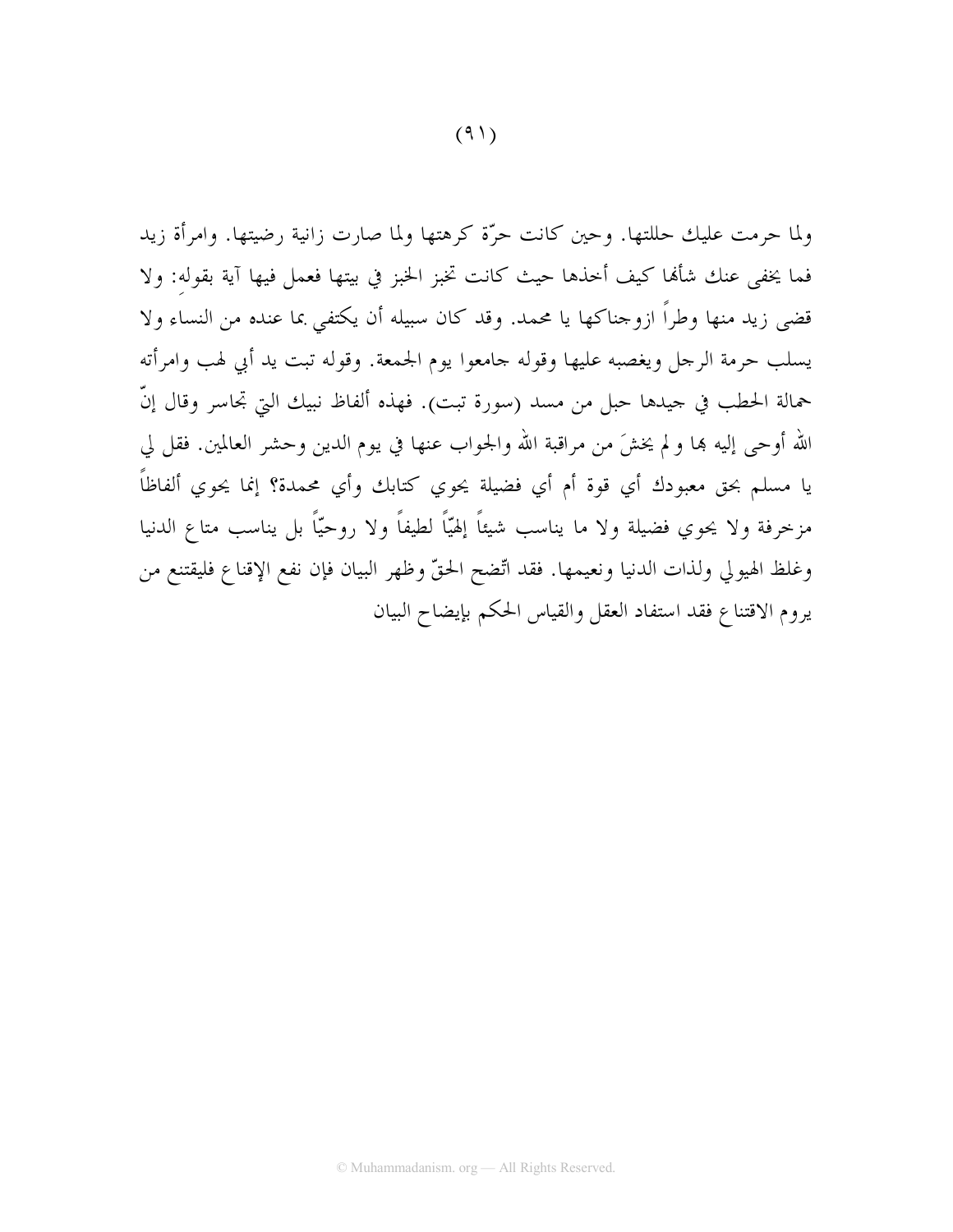قال المسلم: ويحك يا راهب فقد أطلقت لسانك وتكلَّمتَ بجهل ودارستَ حنقكَ وأسرفتَ في هجوكَ و لم تخشَ مراقبة الله يومَ الحشر

قال الرَّاهب: إنما يخاف الله ويوم الحشر مرتكبوا المحارم وعاملوا المآثم الخادعون الظالمون المتكلَّمون بالكذب المدَّعون بالباطل وإن كنتُ أنا تكلَّمتُ بما في كتابك وبما لفظ به نبيِّك فما بالك تنسبنا إلى الجهل؟

قال المسلم: لأنكَ قموَّرت و لم تفكَّر فيما ينشأ به عليك من دين الإسلام من جهة ذمّك إياه وسيّك لهُ

قال الرَّاهب: يا أبا ضاهر، هل الميّت يخاف ممن يقتله أم يخشى ممن يتوعدّه بالموت؟ قال المسلم: لا. لأن من مات دفعة فما يموت أيضاً.

قال الرَّاهب: أنا ممن قد مات عن الدنيا وماتت الدنيا عندي وصارت عندي كالشي المائت وأنا عندها كذلك فما بي حاجة إليها ولا هي اليَّ وهجرتُ مسارِّها وطلَّقتُ نعيمها ودفعتُ إليها كتاب طلاقها وخلصت من حبال وثاقها ما بدا لها فإنّي وإيّاها على بعد مبين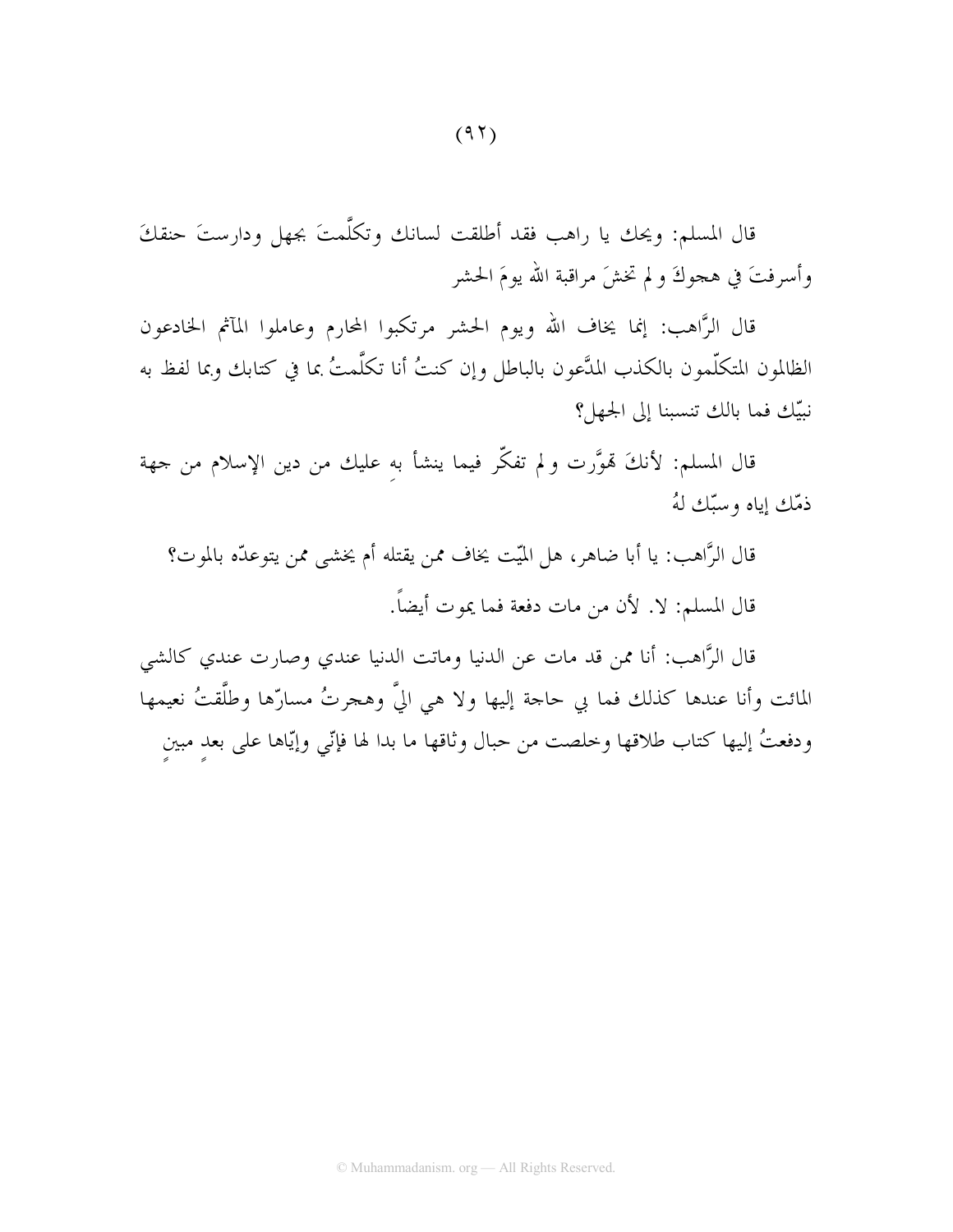قال الأمير: آمنك الله على نفسك يا راهب ولا بأس عليك فأوسع صدركَ فقد ضمنّا لك الأمان وجعلنا لكَ السلطان وفسحنا لك الكلام في باب الكتب والأديان وإيضاح البيان فقل ما عندك وزدنا علماً وبياناً فقد كنتُ في شوق وتلهّف مزيد أن أسعد برحل مثلك وعالم يشبهك يوقفنا على كلّ كتاب ورأي ودينِ

قال الرَّاهب: أعزَّ الله الأمير من سلك في النهار فقد أمن العثارِ. فإذا كان هذا الرأي رأيك وهذا مطلوبك فاسمع المثل في ذلك. فقد ذكروا أنَّ ملكاً من الملوك الأوائل كان يعيش عيشةً ذات نقاء وظلف حبيراً بصناعة الطبّ ماهراً ها مستعملاً من الأغذية أحفّها وألطفها يقصد ها قوام صحّته وثبالها وكان لهذا الملك ولدٌ قد نشأ مع أبيه في تلك العيشة مستسيراً بقانون الطبّ فلما بلغ إلى سنّ الشباب آثر السفر والنقلة إلى بلاد شاسعة بعيدة. ولما كان الملك عارفاً بتركيب ولده وضعف جسمه ومزاجه أرسل معهُ طبيباً يسوس أحواله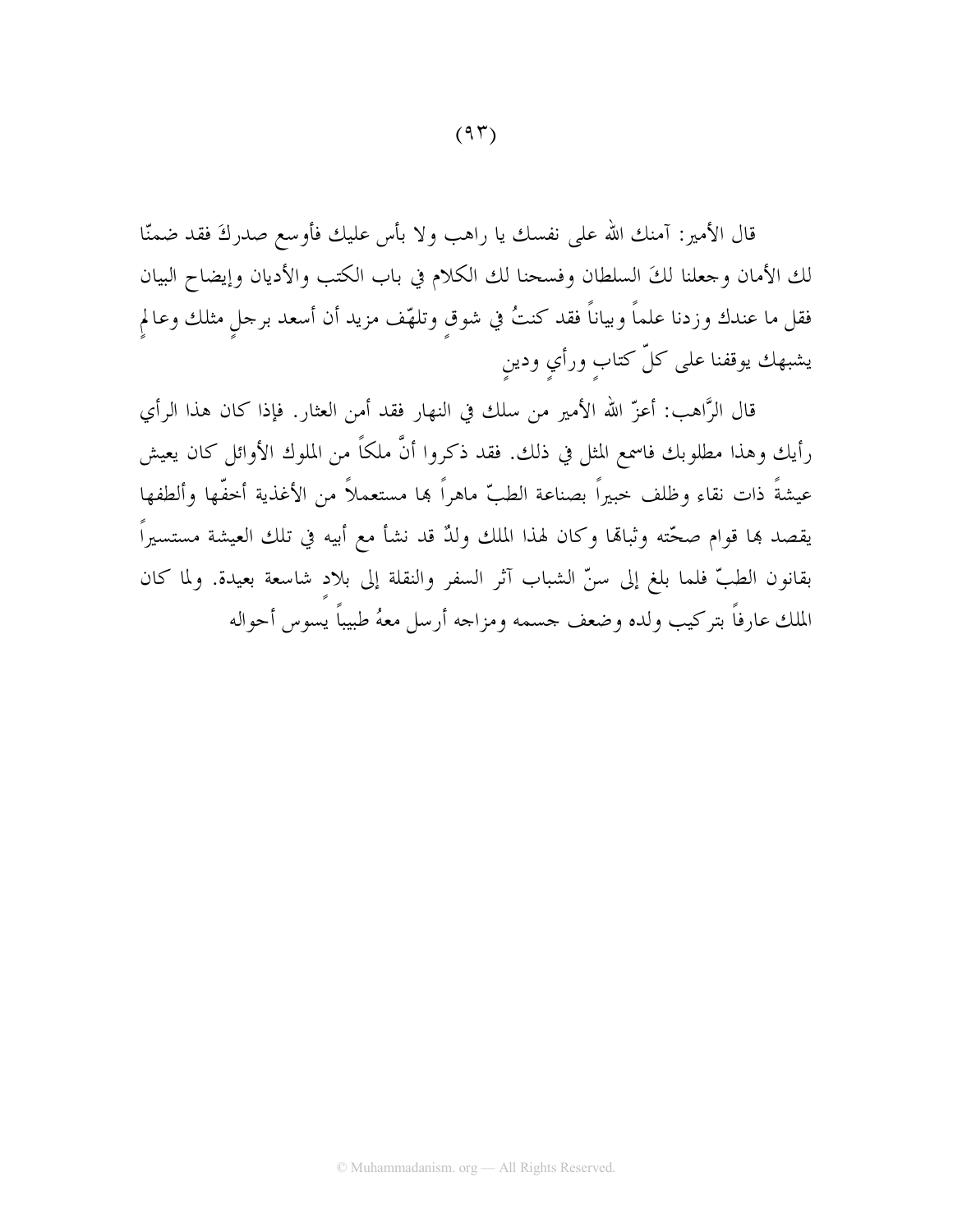وتدبيره وقال له ما دمت أيها الولد تعمل برأي الطبيب الذي يصحبك فإنك تكون ثابتاً على حال صحّتك وعافيتك. ولما سافر الشاب كان يعمل وقتاً بعد وقت برأي الطبيب ومشورته حتَّى صاحب أناساً غرباء عن قبيلته ومعاشهم ينافر مزاحه وعيشته فأقبل يعاشرهم مليّاً إذ استلذَّ طعامهم وقماون برأي الطبيب ولم يكن يقبل مشورته فابتعد عنه الطبيب ولم يوثر مقارنته. ولما صار الشاب يعيش بالتخليط مرض وانحرف مزاجه ولبث ملقى على فراشه. وكان لهذا الملك أناس أعداء قد نفاهم من مملكته لما بلغهم أن ابن الملك مرض وجدوا سبباً في وصول الشر إليه. فكانوا لهذا الوجه لا يصفون له الدواء المناسب له فتقدم إليه واحد ودحل عليه وقال لهُ قد بلغ أباك الملك أنك مريضٍ وقد أرسلني إليك هذا الكتاب حتى تستعمل ما فيه فتبرأ من مرضك. وبعد هذا دحل إليه رحل آخر قائلاً له نظير ما قال الذي قبله وقال لهُ إن ذاك رجل كاذب وأنا هو الصادق المرسل من أبيك. وبعد هذا دحل عليه إنسان آخر يقول له ذلك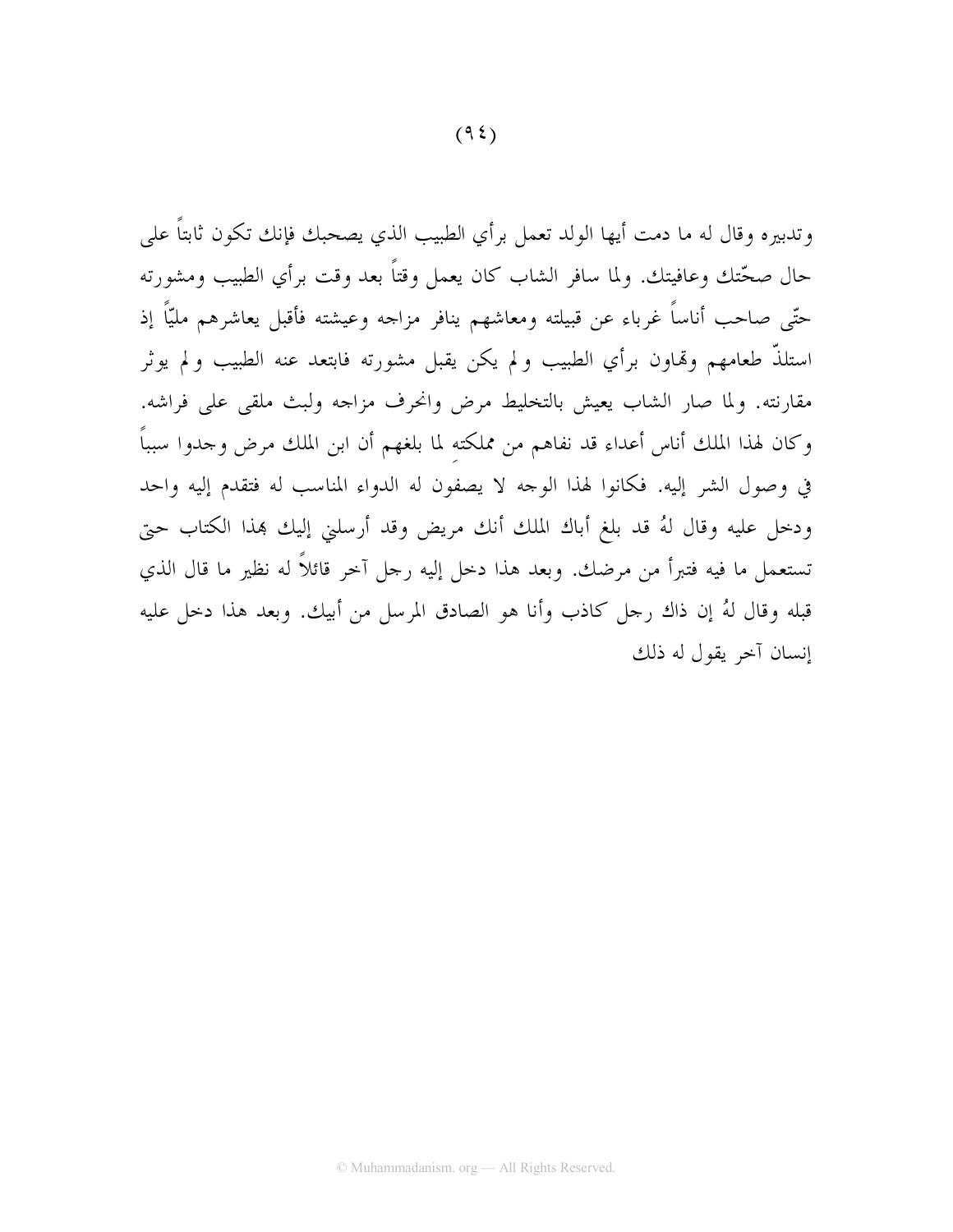القول بعينه محقَّقاً عن ذاته ومعه كتاب مبرهناً أنَّه من عند أبيه ويشير عليه ألا يقبل من أولئك الذين تقدَّموه. فلمَّا وقف الشاب على تلك الكتب الأربع ووجد كلِّ كتاب منهم يخالف الآخر ولا يوافق بعضهم بعضاً فصار الشاب حائراً في ذاته ولا يعلم ما يعمل ولا يعرف أي الكتب يستعمل في مداواته من مرضه فندم على مفارقته للطبيب لأنهُ كان يعلم علماً محقّقاً أنّ الطبيب عارفٌ بأبيه ويقرب منه. وبينما الشاب في حيرته وافتكاره أقبل إليه الطبيب فقبله مسروراً ثم أوقفه على مرضه وعلى تلك الكتب الصائرة إليه وسأله أن يوقفه على الكتاب الحق الصائر من أبيه وقال لهُ لا شكَّ عندي في معرفتك بي وبأبي لأنك ممن يلوذ به ويقرب إليه فأعن المحتاج إلى عونك والمفتقر إلى رشدك

قال الطبيب: تباعدتَ عيي فابتعدتُ عنك وسافرتَ عنّي فسافرتُ عنك

قال المريض: تجاهلتُ حتّى تناسيتُ قدرك. وأهلكتُ رشدي بجهلي برشدك. ولكن إذ قد سعدتُ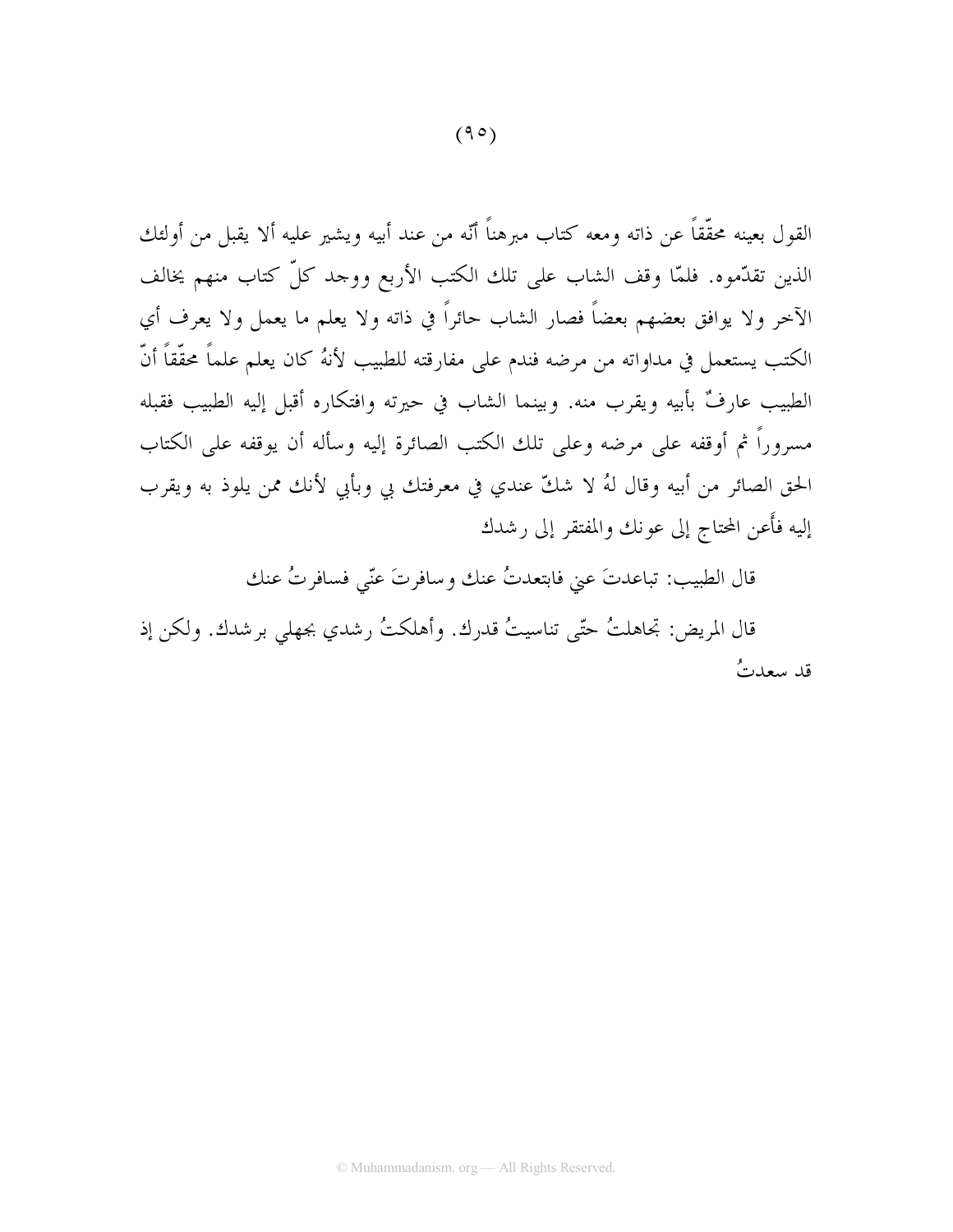بك الآن فأرني كتاب أبي أيّاً هو من هذه الكتب التي أريتك

فلمَّا وقف الطبيب على الكتاب الأوَّل قال لهُ أيها الشاب هذا ليس من عند أبيك لأنَّهُ ينافر مزاجه ورأيه ولا شكَّ أنَّ الذي أتاك به كان عدوًّا لك ولأبيك أراد به قتلك. ثم وقف على الكتاب الثاني وقال لهُ ولا هذا من عند أبيك وليس فيه ما يلائم مرضك. ثم نظر إلى الكتاب الثالث فقال لهُ ولا هذا من عند أبيك لأنّه ينافر رأيه ويبعد عنه فاحذرها وأقصها كلُّها عنك. ولَّما وقف على الكتاب الرابع ورأى كلِّ ما فيه يناسب رأي أبيه ويطابق مزاجه وطباعه قال له: هذا بلا شكِّ من عند أبيك. فإنْ عملت بما فيه شُفيت من مرضك وعوفيت.

ثم سكت الرَّاهب قليلاً ثم قال فإن رسم لي مولاي الأمير تفسير المثل فعلت ذلك

قال الأمير: قد لاح لنا الدليل على بعض ما نحوت في هذا المثل فالجدير بك أن توضُّح لنا ما غبي عنا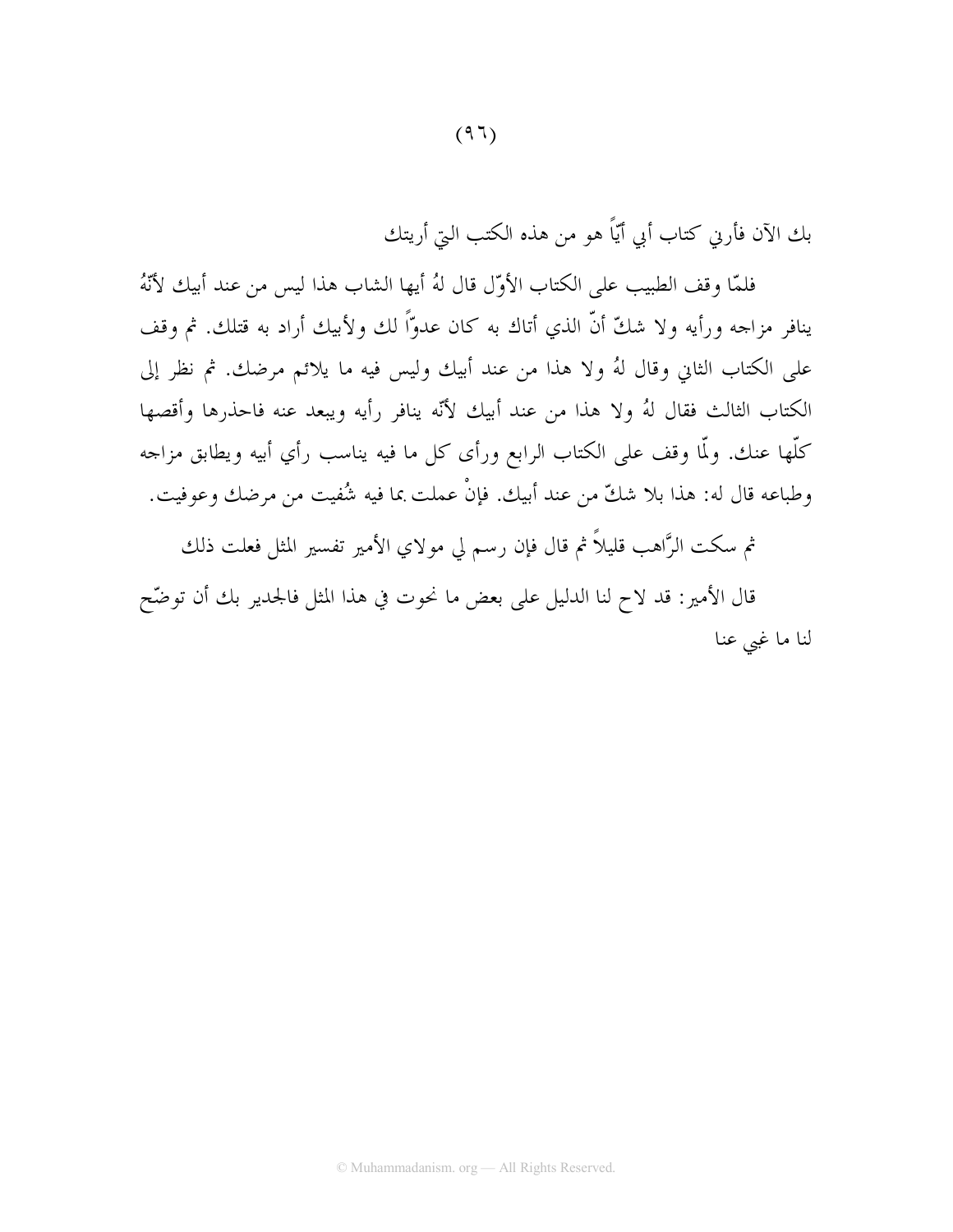قال الرَّاهب: أما الملك فهو الله تعالى. والابن فهو الإنسان. وأما سفر الشاب عن أبيه فهو بعد الإنسان من الله بالمعصية وحلاف الوصية. والطبيب فهو العقل المدبّر والمشير الصائب المعطي للإنسان من الله. وأما غفلة الشاب وتركه للطبيب فيشير به إلى التصرُّف بلذات الهوى والإحادة عن الرأي العالي المنسوب إلى الجهل بمعرفة الله تعالى. واستعمال الشاب الأطعمة الضارة فيشير إلى ملذات هذا العالم وما يطرب الحس ويلذَّه من مسار الدنيا ونعيمها بحسبما يقال في صناعة الطبِّ إن كل طعام لذيذ ضار ممرضٌ. وأما مرض الشاب فيعني به مرض الطبيعة الإنسانية لما تركت الرأي الصائب وحنحت إلى عبادات مختلفة وارتكاب المعاصي. وأما الأعداء فهم الشياطين المشيرون بالرأي المضلّ المبعد من الله. والكتب الأربع هي الأديان الأربع الصابئة واليهودية والإسلام والنصرانية. وأما البحث والكشف عنها فيبين لنا بالعقل والقياس والنظر فيها أي دين منها ينسب إلى الرأي العالي وإلى الطبيعة الإلهية والجوهر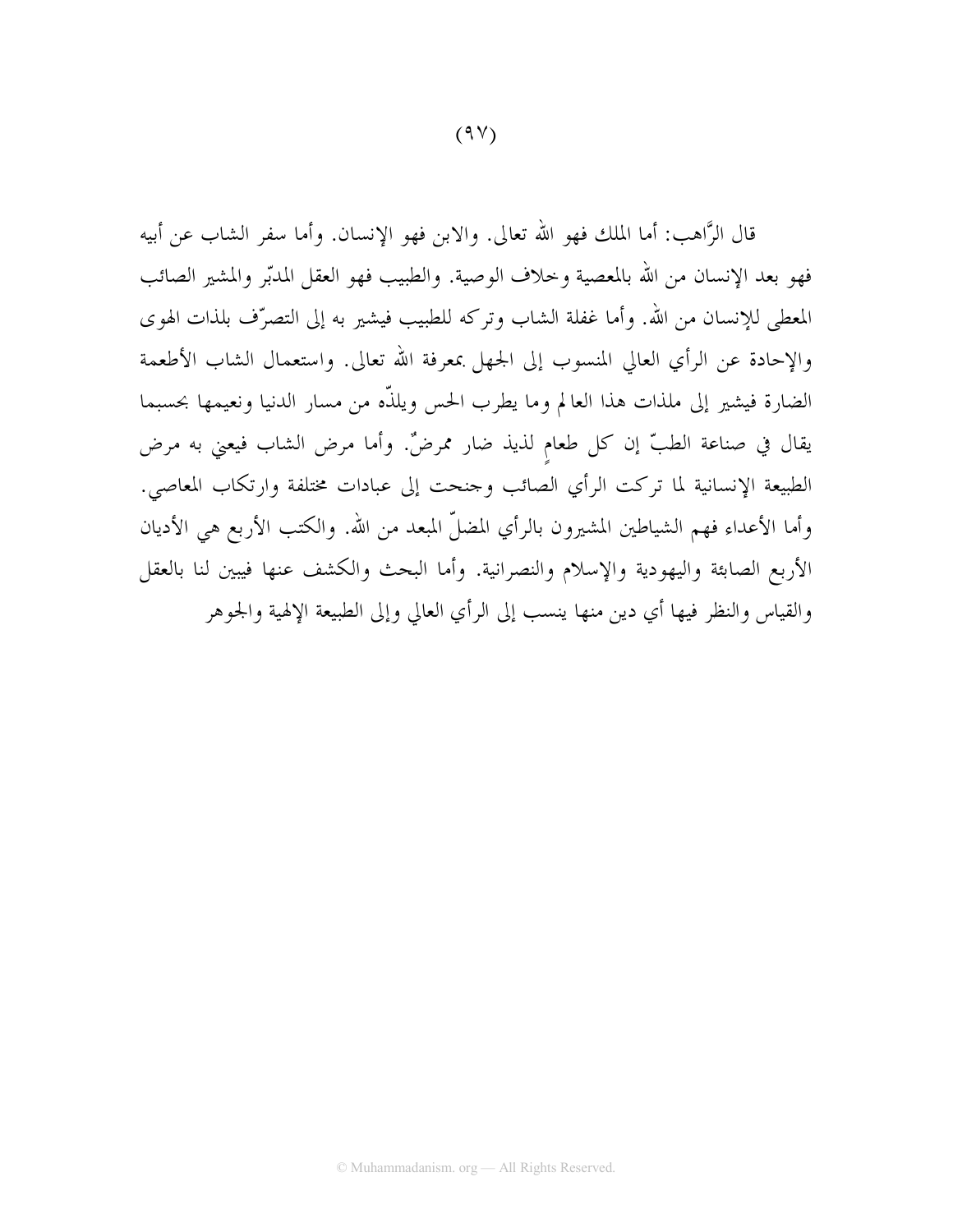اللطيف ويأمر بافتعال الفضيلة وينهى عن الرذيلة فهو الدين الحق الموضوع من الله تعالى وهو الدين النصراني بحسبما أوردنا سالفاً من البرهان والبيان في الكشف عن الأديان

فأومى الأمير نحوهم وقال من كان عنده جواب فليأت فيه فأنا ليس عندي جواب

قال أبو ضاهر: أراك يا نصراني تحكم وتقضى لنفسك وتوضّح الحق لدينك وتقول أنك على الصواب وغيرك على الضلال وأنت الخصم والحاكم

قال الرَّاهب: لستُ أنا خصماً ولا حاكماً وإنما خصمك وحاكمك العقل والقياس

قال المسلم: أفليس يوحد في كتابي وعند نبيي فضيلة ولا محمدة؟ بل حعلت الفضايل والمحامد في إنجيلك وعند مسيحك

قال الرَّاهب: نعم. وجدنا عند نبييك فضيلة وهي أنه سأله سائل ما تحب من الدنيا يا رسول الله فقال ثلاث. فسُئل ما هي. قال الصلاة والنسا والطيب.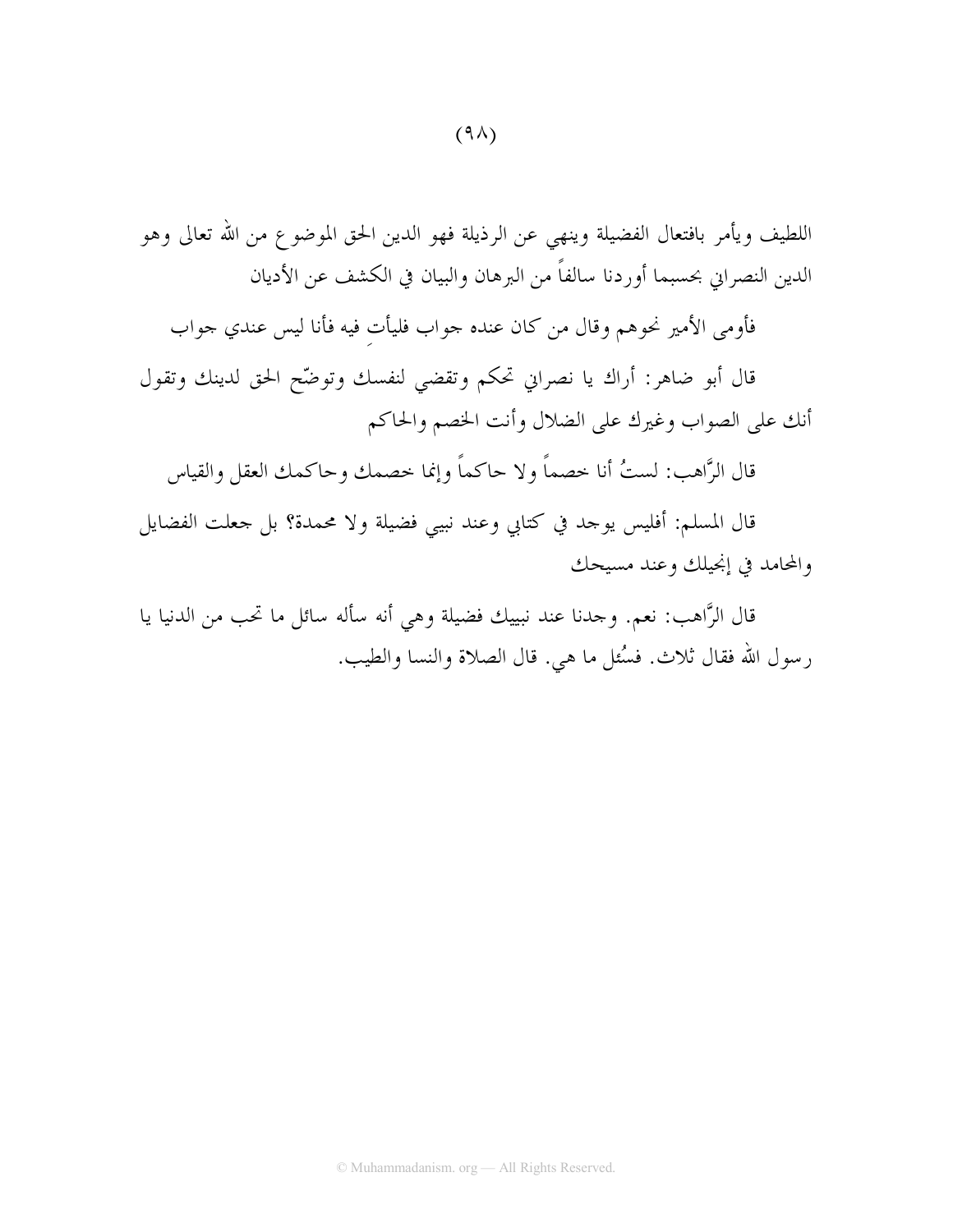ومن فضائله أنه دخل إليه ذات يوم رجل من بني عمه قال له محمد هل لك امرأة؟ قال له لا. قال له محمد إنْ كنت من قسيسي النصاري ورهبالهم فالحق هم وإنْ كنت منا فنحن سنتنا النكاح. وأنا عندي ما أعرفه من فضائل نبيِّك غير هذه وأنا معول على وصفها وشرحها

قال الأمير: أنزل الله بك وبمم السكتة والصمم حتى لا يسألوا ولا تجاوب. فسكتوا جميعاً مقدار ساعة. ثم برز الرشيد إلى الوسط وقال نحن لا نحقق الحق إلا للدين الذي يحققه الله و یختار ه

قال الرَّاهب: صدق الرشيد رشده الله وهداه فقل ما عندك يا رشيد

قال الرشيد: نحضر إلى ههنا قرطاساً ودواة ونكتب فيها اسم الله الصمد في رقعة ونكتب اسم مسيحك ودينك ونضع الرقعتين قدام عينيك مقابل نظرك في حُقَّة ويقول كل واحد منّا اسم إلهه على تلك الحُقة وبعد ذلك تُفتح الحُقة فأي الرقعتيْن وُحِدت ممحوة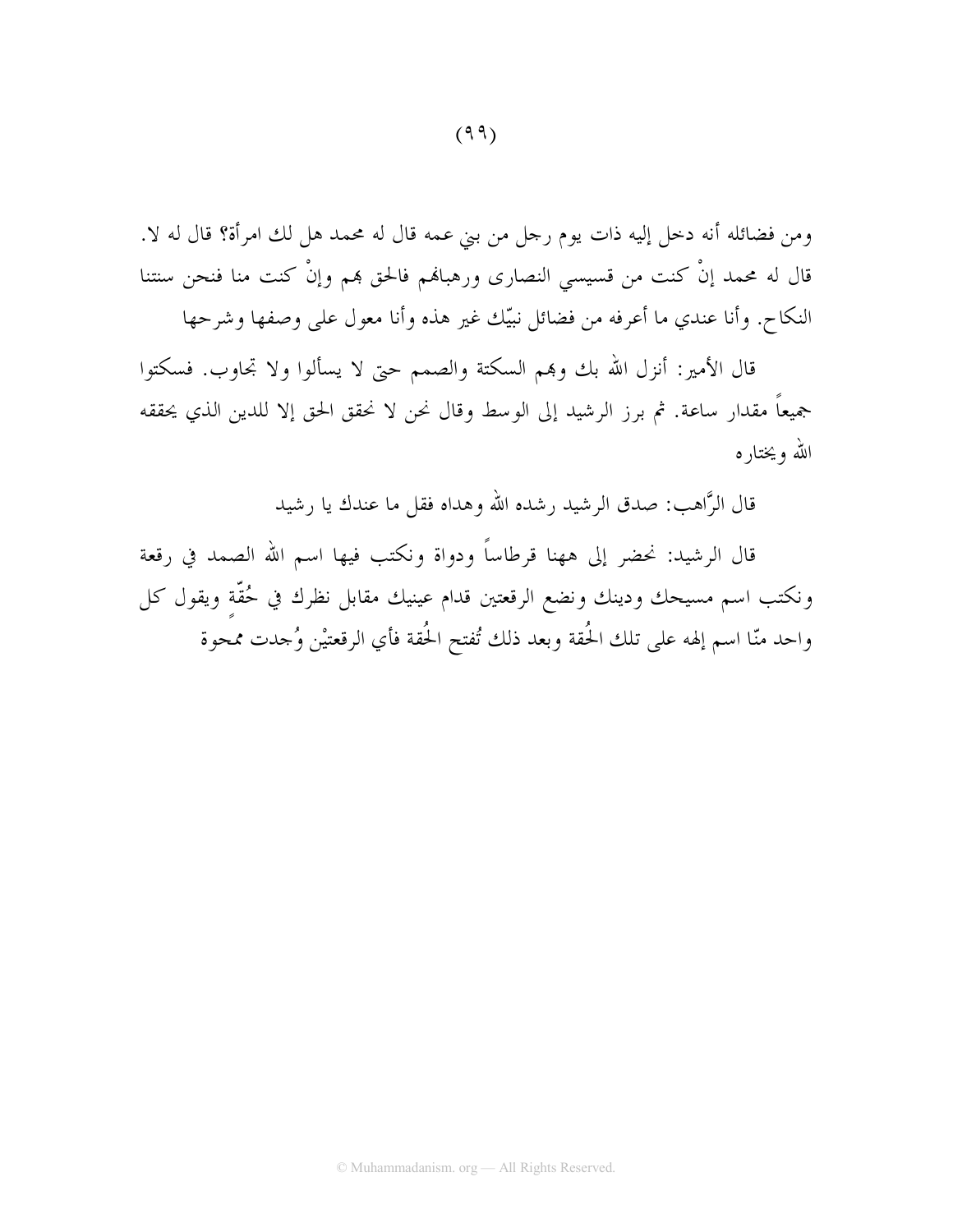بيضاء نبطل دينه ونثبت الآحر ونجعله دين الهدى والصدق

قال الرَّاهب: كأنك يا رشيد قد تعلَّمت شيئاً من صناعة الشعوذة وتريد تُدهشنا اليوم ها وأنا قد رأيت من أهل هذه الصناعة الشيطانية ما يزيد في القوة على حيلك التي ذكرها ولكن إن كنتَ تعملٍ ما نوجبه عليك فيها فاعمل

قال المسلم: وما هو؟

قال الرَّاهب: نضع الكتابين في يدي ثم أقف على المكتوب فيهما وأضعهما في كفي وأطبق عليهما يدي. وقل على يدي مهما شئت. وبعد ذلك أفتح الرقعتين فإن وحدنا رقعتي بيضاء فنوجب قولك

قال المسلم: ما نفعل هذا لكن أُضع الرقعتيْن في الحُقة بيدي

قال الرَّاهب: أما أنت واثق من إلهك القادر أن يمحو كتابي في الحُقَّة أن يمحوه كذلك من يدي؟

قال المسلم: إلهي لا يشأ أن يلامس يدك لأنك نصراني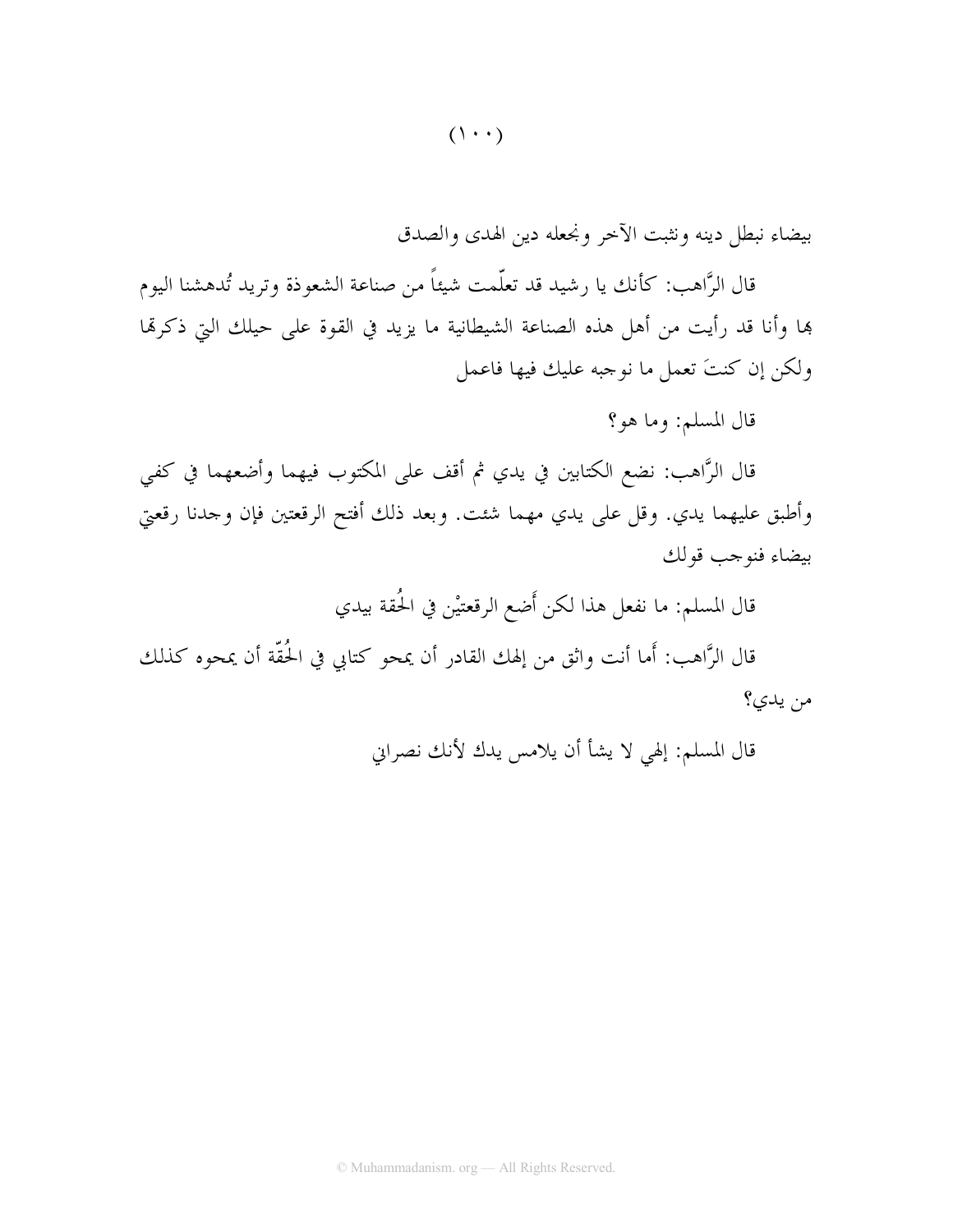قال الرَّاهب: يا رشيد لا تلفظ بما لا يحسن بأهل الأدب فليس مجلسنا هذا مجلس لعب صبيان وإنما هو مجلس كلام الصدق لكي يظهر الحق بحكم العقل وموجب القياس وتحقيق البيان والإقناع بتصديق البرهان فإن كنتَ من الرحال الذين صناعتهم الدكِّ والشعوذة فعليك بأهل القرى والسوقة حيث يجمعون لك الفلوس من الرجال والصبيان. وإن احترت احتبار الدين فعندي احتبار حق وتجربة صدق لا يدحل عليه حيلة ولا شك يقع فيه

قال المسلم: وما هو؟

قال الرَّاهب: يأمر الأمير أعزَّه الله تعالى أن يحضر إلى ههنا ثلاثة أحمال من حطب وأن يوضع عرمة في هذه القاعة ويضرم فيه النار حتى يشتعل ويعلو لهيبه ونُربط أنا وأنت بحبل ونُلف لفاً قوياً ونُلقى في النار جميعاً فمن سلم منا وبقى حيّاً كان دينه الدين الحق الصادق

قال المسلم: نعم لكن تدحل أنت أو لاً إلى النار وأنا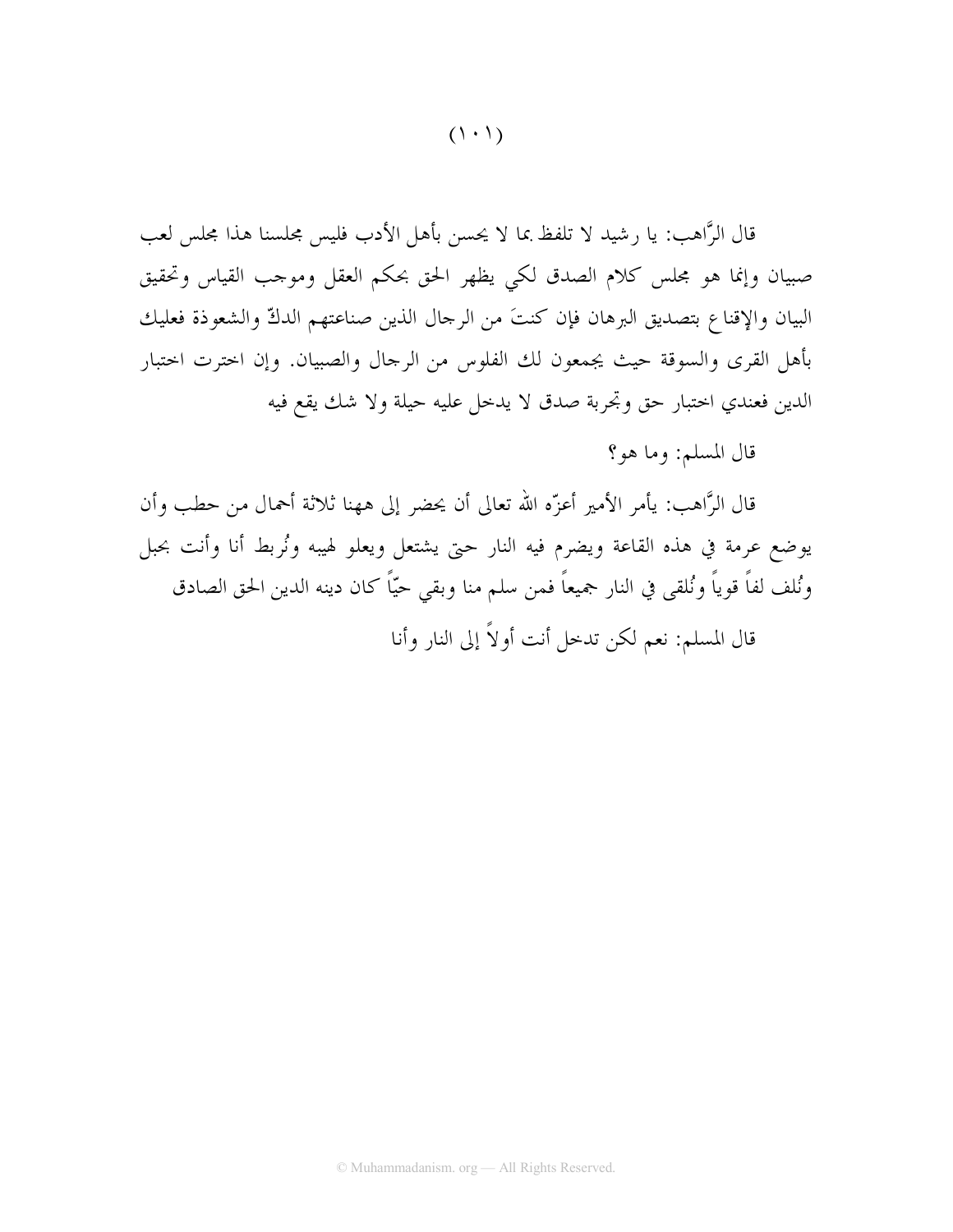قال الرَّاهب: إن إلهك الذي وثقتَ به على دخوله للحُقة ومحو الكتاب فما بالك لا تثق به من إنقاذك من النار؟ وأيضاً إن كنتَ تخاف من الموت فأنا أحضر لك تجربة أخرى لا موت فيها

قال المسلم: وما هي

قال الرَّاهب: نغتسل أنا وأنت من ماء واحد كلِّ واحد على حدة مفرداً بعد أن كون أنت قد تنظفت في الحمام بالصابون والأشنان تنظيفاً بليغاً. وأنا كما ترابي بعيد العهد عن الحمام منذ أعوام وسنين لم يلامس جسمي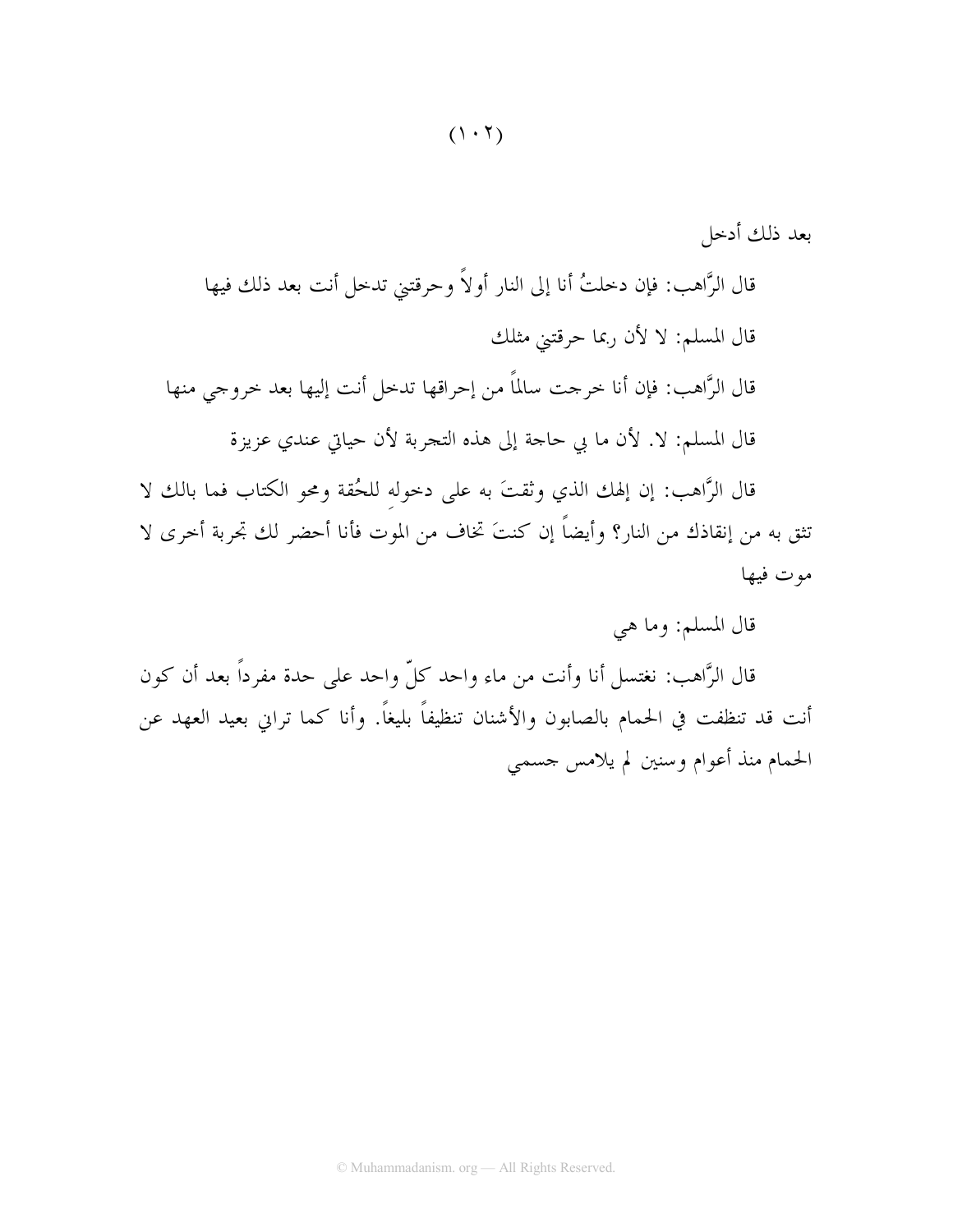قال المسلم: أنتم النصارى النجاسة فيكم باطنة ونحن المسلمون النجاسة فينا ظاهرة تنزع منا مع وضوءنا بالماء لذلك يفسد ماء المسلم عاجلاً والنصراني قد طهرته المعمودية ومسحة الميرون

> قال الرَّاهب: فهل تظن يا مسلم أن الماء ينظفك من النجاسة قال المسلم: نعم

قال الرَّاهب: قياسك هذا وظنك يناسبان فساد رأيك ونقص فهمك لأن الماء ليس فيه قوَّة تنقي الثوب من وسخه إذا لم يكن معه قوَّة أخرى من المواد الحارّة مثل الأشنان والصابون وغيره. وأنت تظن أن الماء ينقيك من النجاسة. ولو عرفت النجاسة ما هي وأي شيء هي ومن أين تتولد ومن أين تعرض وبأي شيء يغتسل منها لما كان ظنك أن الماء ينقيك منها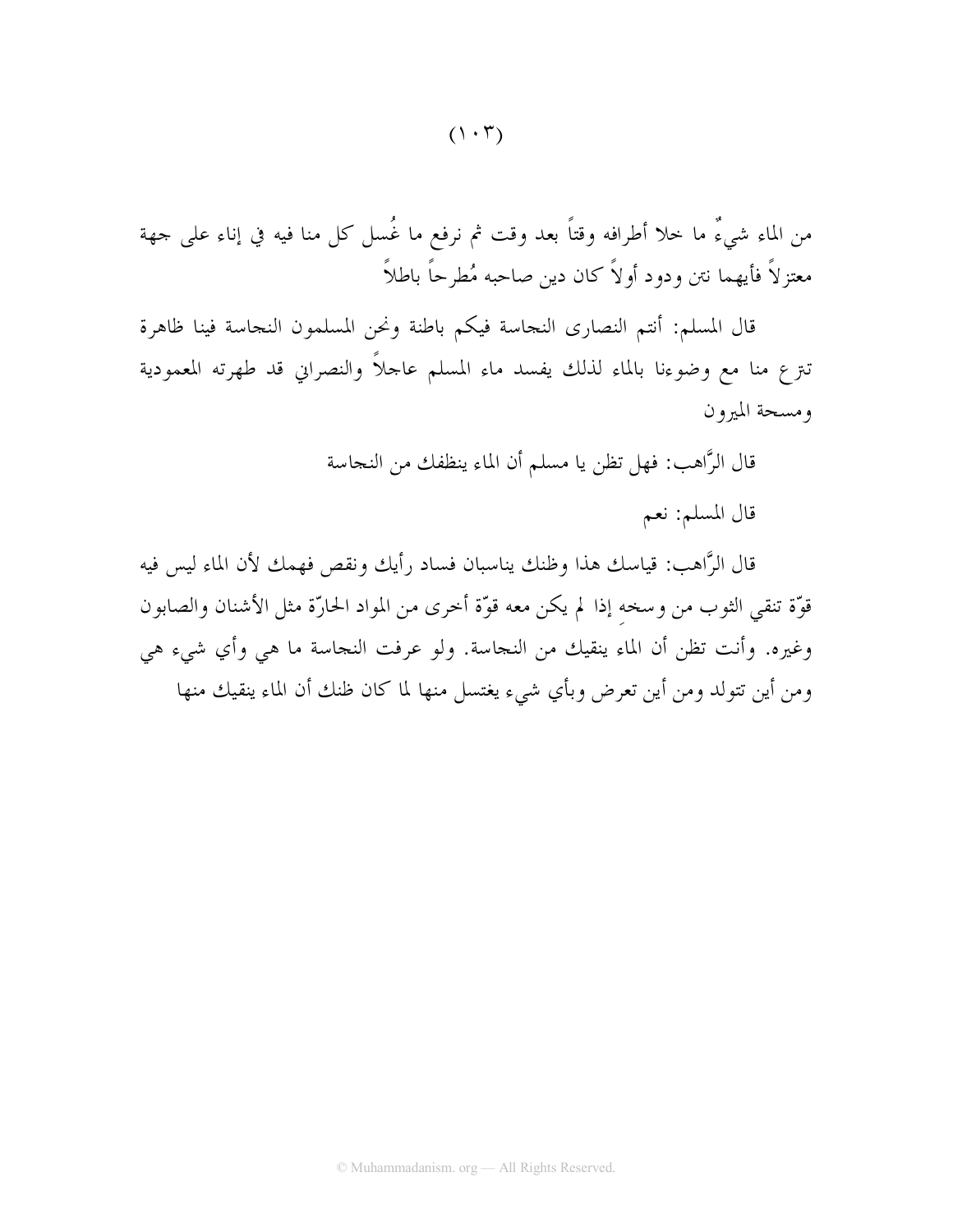قال الرَّاهب: فهل كان الله يخلق بيديه شيئاً نجساً أعوذ بالله من ذلك. وإنما النجاسة تحدث في الإنسان على سبيل العرض وليس تُدعى جوهراً بل هي عرض في الجوهر مثال الخطيَّة تولد من الخطأ والميل إلى فعل الخطيَّة وسوء الاعتقاد في الله وبعد الإنسان من الفضيلة وقربه منا الرذيلة وليس يوجد قوة من القوى المائتة تنقى منها إلاّ الاعتقاد الصائب في الله تعالى أولاً ثم التوبة الصادقة والابتعاد من الرذيلة والميل إلى الفضيلة واصطناع المعروف والسلوك في سبيل الله والعمل بما يرضيه ويُزلف إليه. وأنت تظن بأن الختانة والغسل بالماء ينقيانك من النجاسة فيا له من رأي وخيم ومعتقدٍ ذميمٍ وما أجهل رأيك في قولك إن الختانة تطهَّرك فليست الحتانة شيئاً ولا الغلفة شيئاً وإنما أمر الله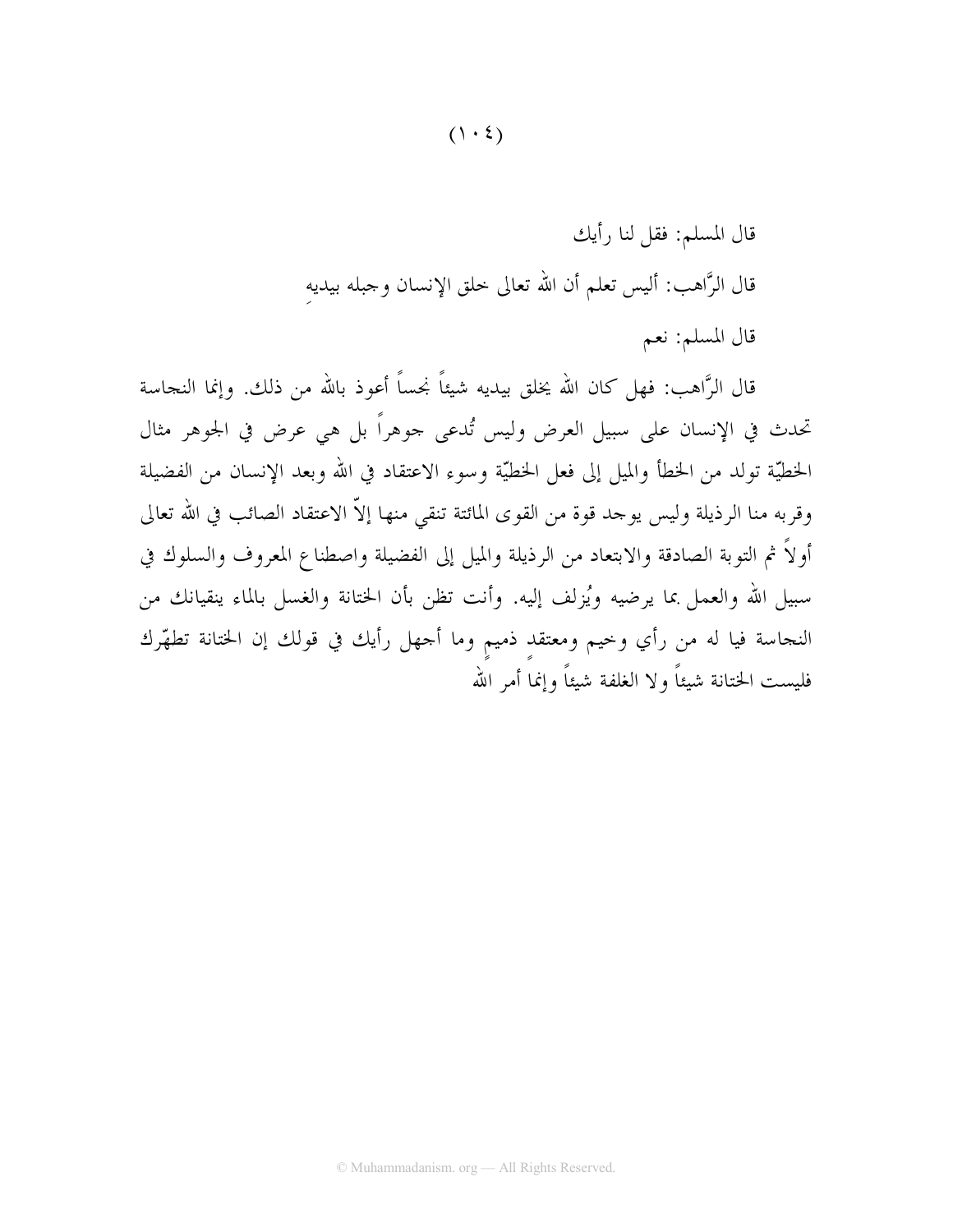قال الرَّاهب: نعم. ولكنا لا نعتقد طهورنا وتقديسنا بقوة طبيعة الماء بل بنعمة الروح القدس الحالة على الماء لأننا نقبل وننال الأمور المعقولة في الأجسام المحسوسة وكما أنّا مركبّون من جوهرين كثيف ولطيف ومعقول ومحسوس كذلك نقبل وننال المعقولات بتوسط المحسوسات. ومثال ذلك جوهر النار لطيف خفيف لا يُرى ولا يُنظر ولا يُلمس ولا يقع عليه الحسِّ إلاَّ في واسطة مادة من الموادِّ. وكذلك نعمة الروح القدس جوهر غير منظور ولا محسوس فنقبله ونناله بتوسط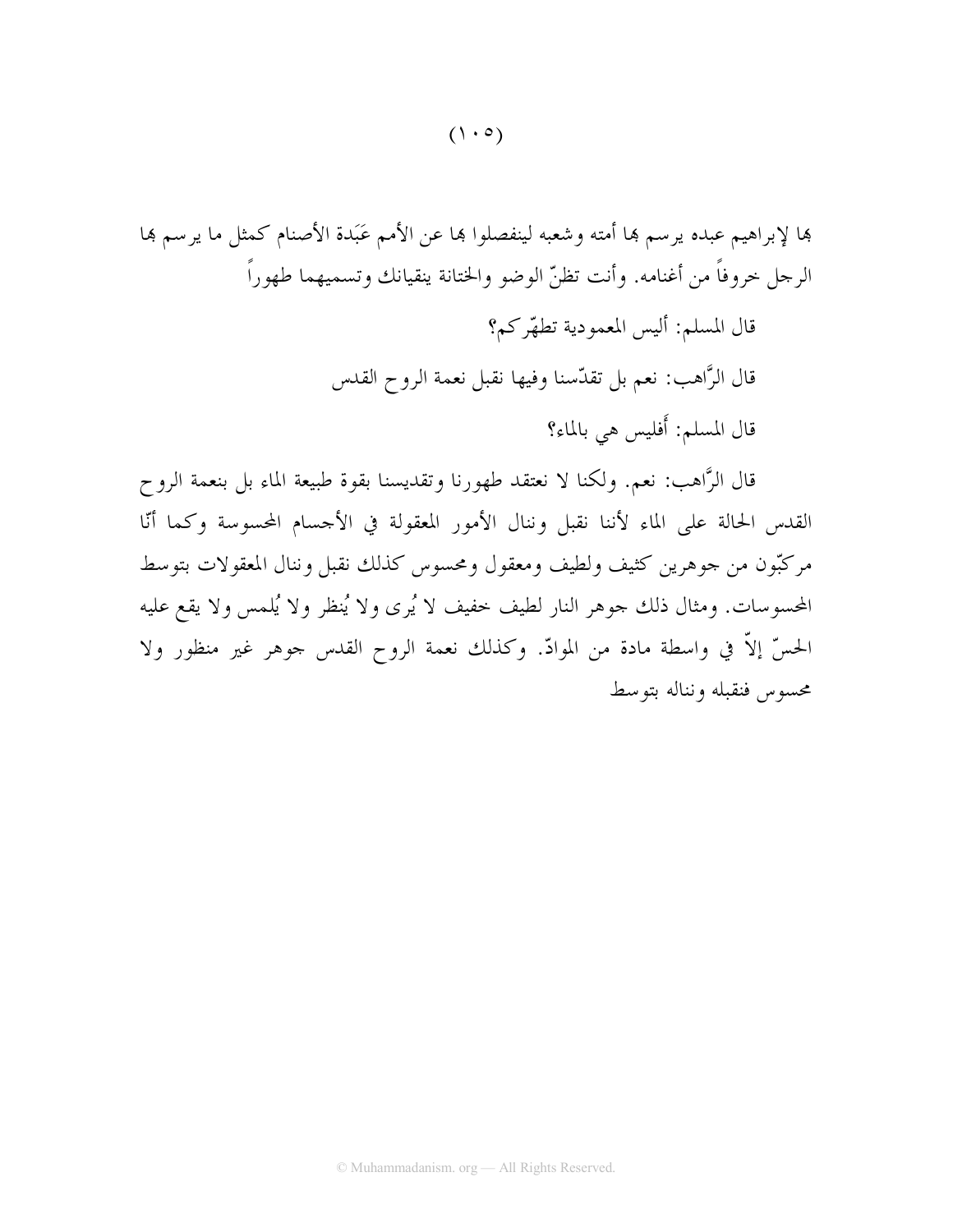المادة أعنى الماء المحسوس إذ الماء يناسب حسمنا ونعمة الروح القدس تناسب نفسنا والعقل والناطق الذي منحنا الله الخالق فينا

قال المسلم: ومن أين لكم الدليل والإيقان بأن نعمة الروح القدس تحلُّ على المعمودية وعلى ماء العماد؟

قال الرَّاهب: تحققنا ذلك من كلمة الله وروحه الذي هو المسيح لأنه أرانا الشكل والمثال باعتماده في فمر الأردن وهبوط الروح عليه بصورة حمامة وقال لنا على هذا المثال تحلُّ عليكم نعمة الروح القدس. وأكَّد لنا تحقيق ذلك بالصوت الذي ناداه به الآب من السماء هذا هو ابني الحبيب الذي به سررت فأطيعوه واسمعوا له (لو ٣: ٢٢). ومنذ ذلك الحين قبلنا الرسم والنعمة لأنّ السيد المسيح لم يأمرنا بأمرٍ ولا سنَّ لنا سُنَّة. إلاّ وتقدّم هو بفعلها أولاً وأرانا هِما المثال بذاته مبتدئاً هِا. وإن كانت أقوالي هذه لا تكفي في إقناعك فقل لي من أين لك الدليل بأن القرآن أنزله الله على نبيّك محمد وقبلت منه أقواله بشهاداته لنفسه من غير آبات أظهرها ولا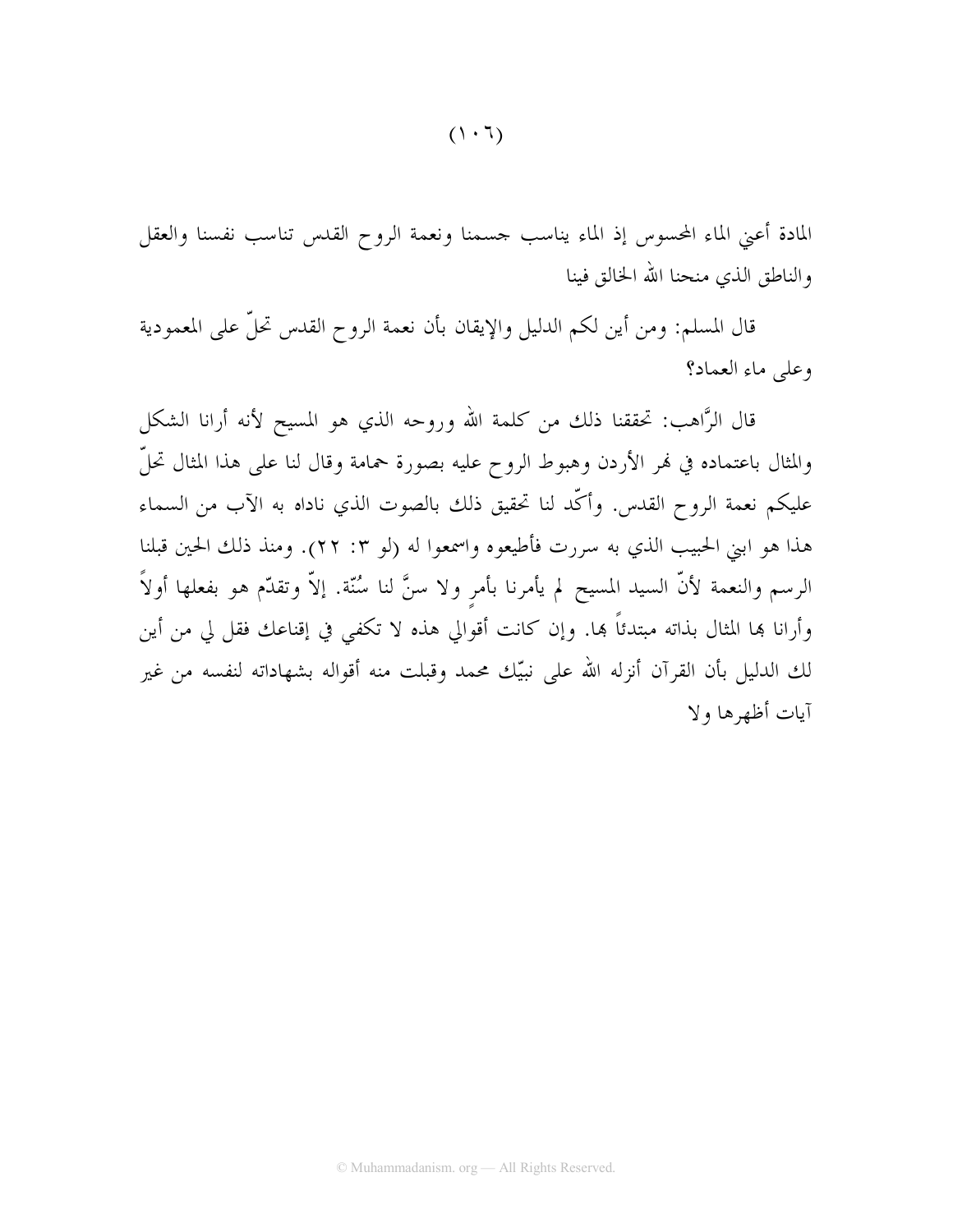قال الرَّاهب: فإن كنتَ أنت قد صدَّقتَ إنساناً مائتاً من أولاد آدم بغير شهادة الله له أفما نصدّق روح الله وكلمته الخالقة الأزليّة التي قالت لجميع الموجودات كوبي فكانت فتلك بعينها حاطبتنا بتوسط الجسم المأخوذ من طبيعة آدم

قال المسلم: نبينا شهد له نصر سيفه

قال الرَّاهب: صدقتَ يا مسلم في هذه الكلمة وإنْ كان قولك الصدق بكره بقولك أن محمد شهد له سيفه. فدينكم إذاً دين سيف لا يجب أن يُدعى إلهيّاً

قال المسلم: أراك تجاهد في الجدال وتقاطع في الكلام كأَني بك قد أطعمتَ نفسك وظنّك الباطل بأن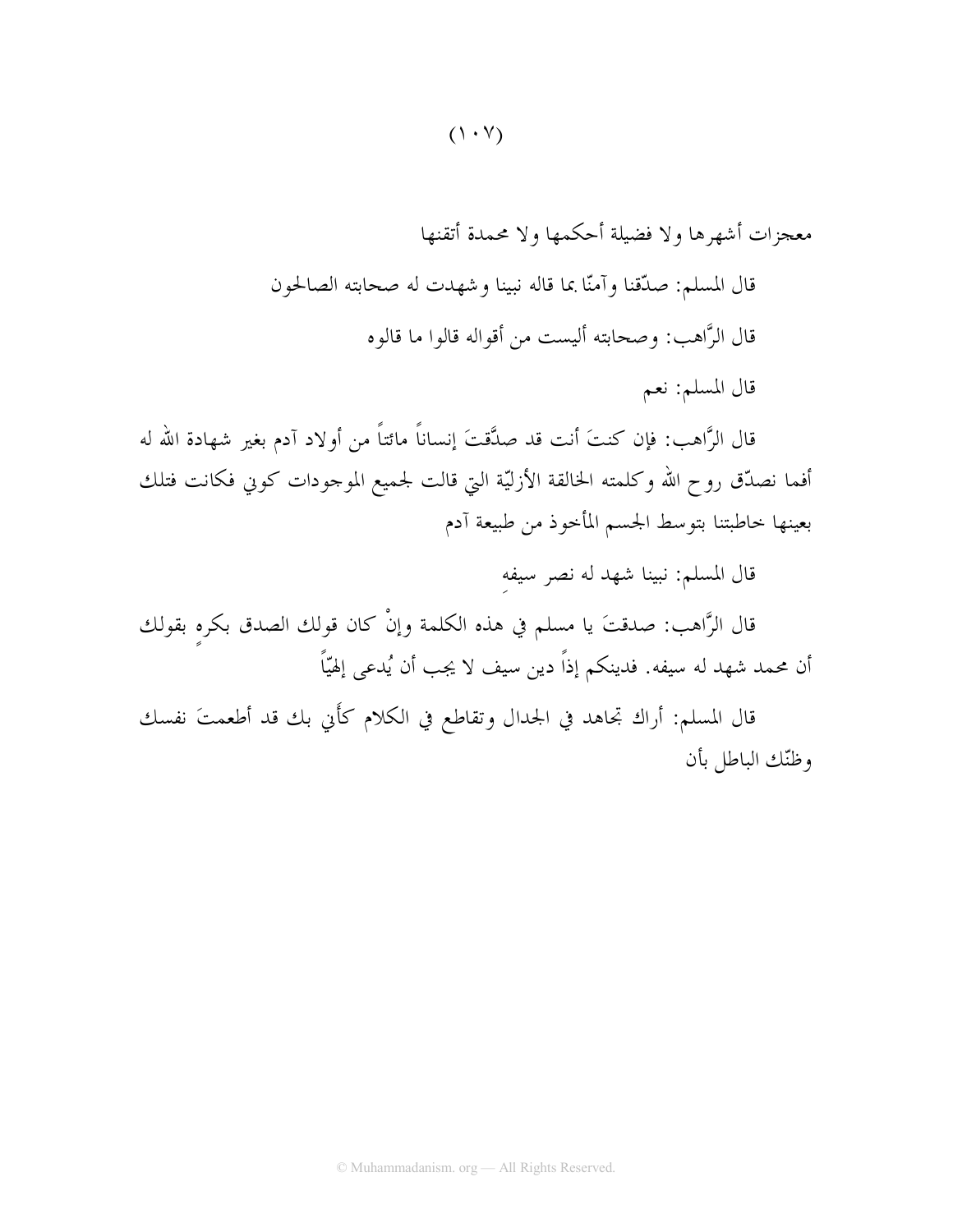تنقلني إلى دينك فقد حاب ظنّك وقصر قصدك

قال الرَّاهب: لا. ولا يخطر هذا بوهمي ولا يجتاز بخلدي وفكري. هيهات أن يكون من الذئب حروف أو من الخل الحامض عسل لأنَّ سيرتك الرخيَّة وعيشتك المحلولة وارتباطك بأهواء الجسم واستعمال الملاذ قد صارت فيك طبعاً يعتاص عليك الانتقال عنها. إذ كانت شريعتك قد أرحت لك العنان باستعمال الملاذ فيها وإذ كان مشترع شريعتك ومقدّمها قد استعمل تلك العيشة والشريعة بعينها فلا يمكن أن تخالفه ولا يمكن العبد أن يكون أكبر من سيّده ولا التلميذ أعظم من معلّمه

قال المسلم: مسيحك كان يعيش عيشة منخفضة ذليلة لذلك أوصاكم هما. وأما نبينا محمد عاش عيشة ذات تصرّف رحيي وملك واسع وسعادة وأنعم عليه وعلينا بنعيم الدارين

قال الرَّاهب: ما هذه والله نعمة تناسب الناس وإنما هي نعمة تناسب الدواب فإنَّك تجدها وافرة عند تيوس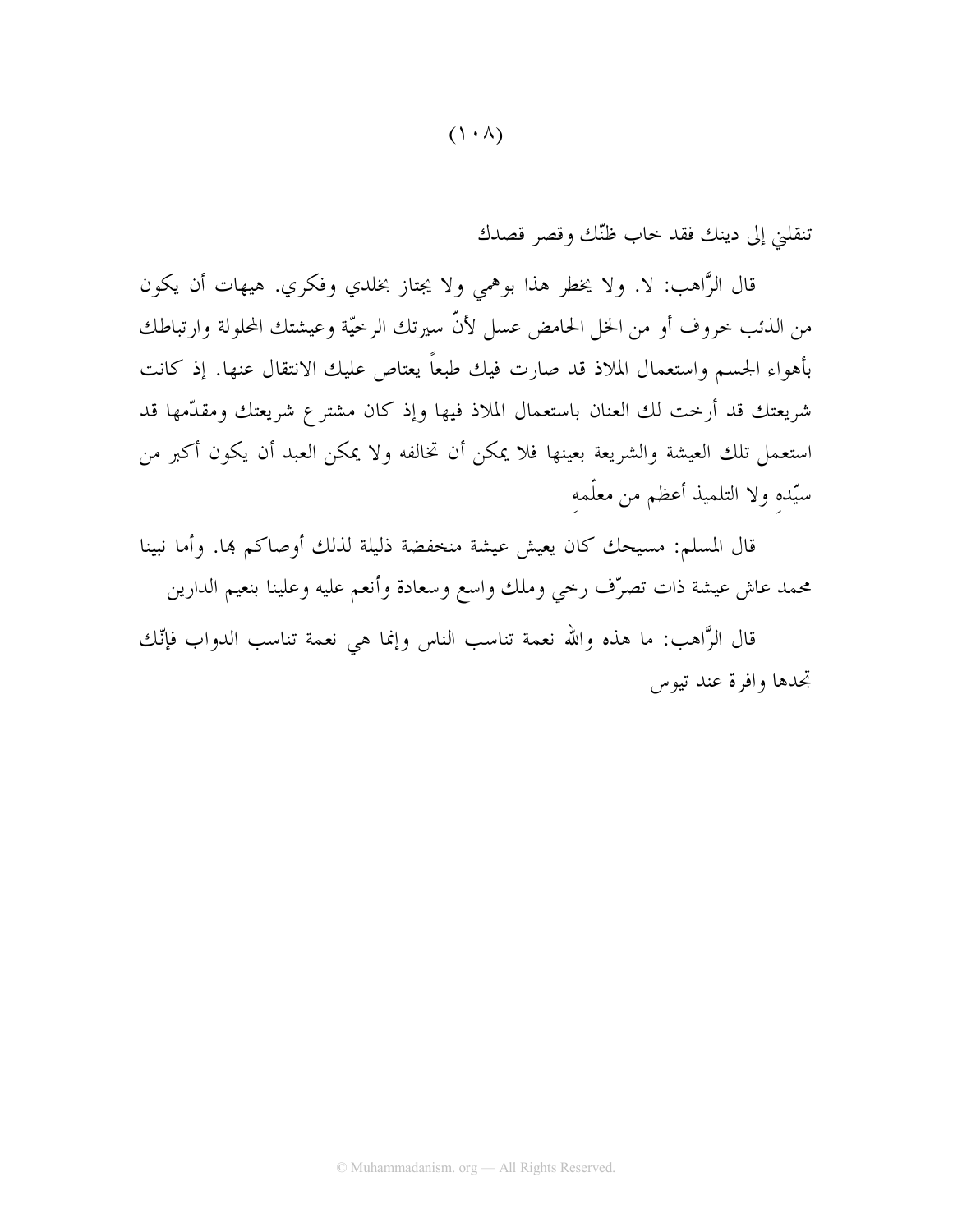الأغنام من الأكل والشرب والقفز على الإناث فما يطلب الله منا هذه العيشة المذمومة وإنما يؤثر منا عيشة ذات نقاء وتصرفاً ذا طهارة وأن نقصد الفضيلة ونمجر الرذيلة حتى نقرب من الجوهر اللطيف بالعيشة اللطيفة ونستعمل من الطعام مقدارٍ ما تدعو الحاجة إليه في قوام الحياة ونحرَّم الشره والإسراف في كل أمرٍ وحال

قال المسلم: فما بالكم أنتم الرهبان تحرَّمون عليكم الزيجة وأكل اللحم وترك النسا ولبس الكتان والحرير ودحول الحمام

قال الرَّاهب: كلا ما نحرَّم الزيجة ولا أكلَّ اللحم ولا غير ذلك وإنما قد زهدنا في كلِّ ما يطرب ويلذ الحواس من طعام وشراب وشره واستكثار. ونشقي الجسم في سبيل الله تعالى في هذه الدنيا الزايلة لننال الحظوة عند الله تعالى في الحياة الدائمة. لأننا تحققنا ما حاطبنا الله في إنجيله المقدّس لأنه يقول ليس في الممكن أن ينال الإنسان النعيم والراحة في هذه الدنيا وتلك. ولكن عقدار ما يزداد من اللذات في هذه الدنيا و نعيمها عقدار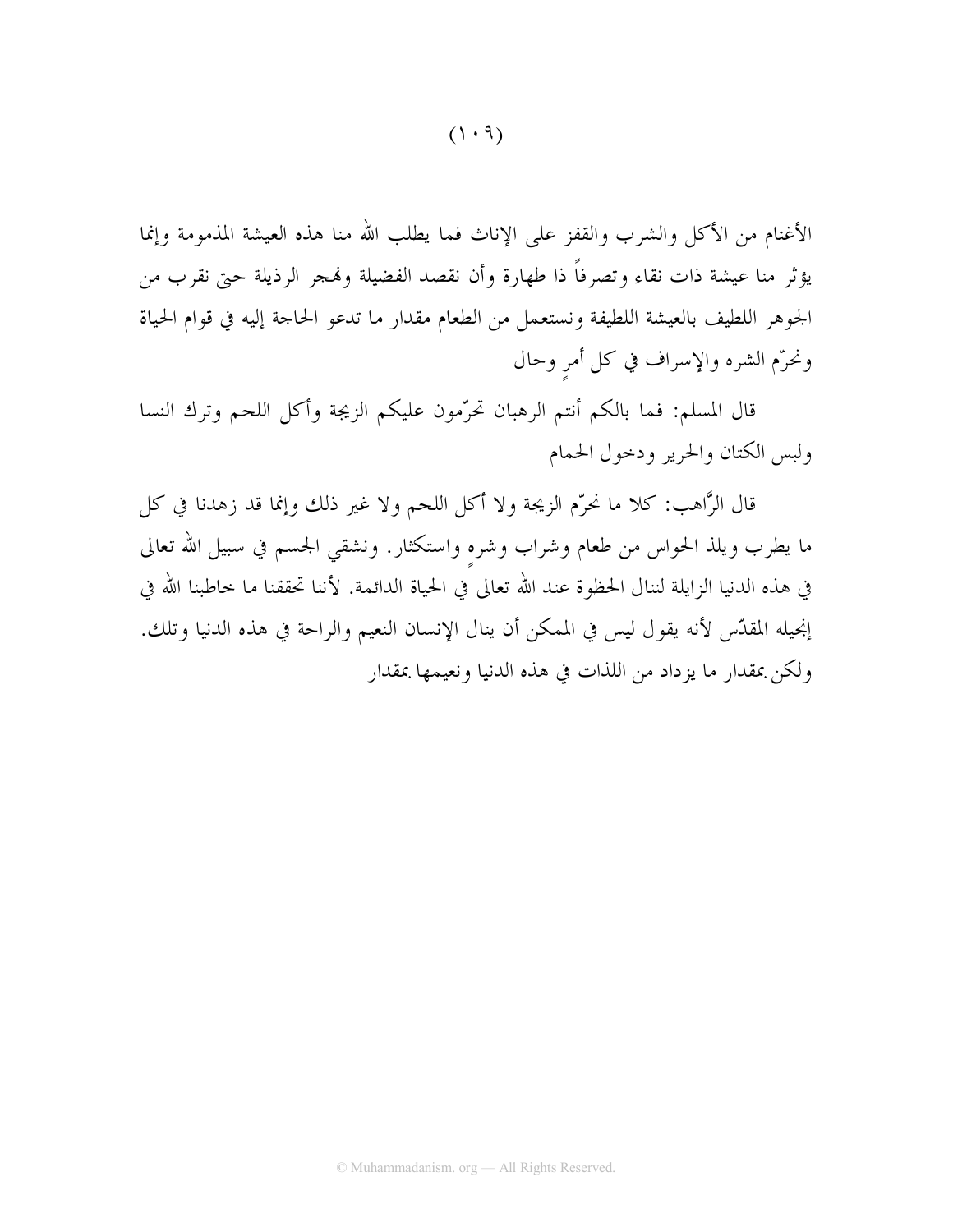ذلك ينقص من الحظوة في ملكوت الله والنوال منه

قال المسلم: لقد علم الله تعالى أنك قد ازعجت فكرنا وزعزعت لُبَّنا بما أحسنت فى الخطاب وإيراد الجواب فلم يبقَ بنا عندك سؤال ولله درّك فقد افخرت أهل دينك وجملت أوطانك وزيّنت أخوانك ولولا نحن على سفر لسألناك في المقام عندنا. رغبة بقربك إلينا وصرفناك فيما يخصنا من مال ودار

قال الرَّاهب: جزاك الله عنَّا خيراً وإنعاماً. لقد قابلتمونا بالإحسان وإن كنَّا أسأنا في الخطاب وأغلظنا في الجواب فهذا من شيمة أهل الأدب والأحساب والأنساب فإلى أين السفر؟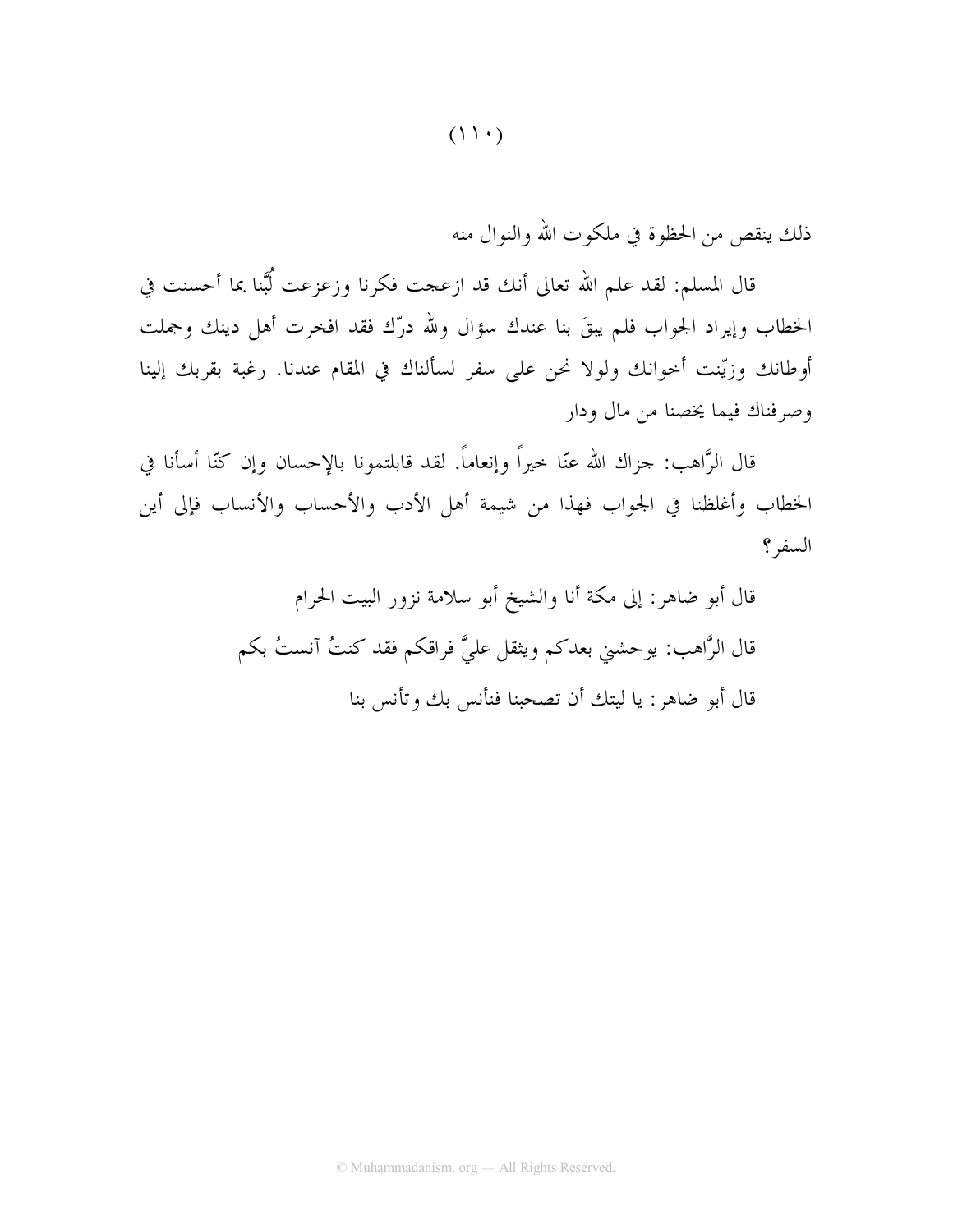## قال الرَّاهب: إن رضيتم بصحبتي صحبتكم وساويت ذاتي بكم فصّللا وكّرا

قال أبو ضاهر: وبربَّ الحج إن صحبتني كفيتك كلفة ما تحتاج إليه من ركوب وماء وزاد فتشرح صدرك وتطيب نفسك وتقرّ عينك وتعزّ عليك ذاتك فأفرج عنك من عيشتك القشفة وحياتك المتعبة وأريك ما لم تَرَه بنظرك من الآيات والمعجزات

قال الرَّاهب: فقل لي يا أبا ضاهر بحق دينك ماذا تريني بمكة من الآيات؟

قال المسلم: أنا يا راهب قد حجيت إلى مكة مرتين وهذه الثالثة ولستُ أنا حاهلاً بما بل خبير بما فيها

قال الرَّاهب: فقد زدتني رغبة فيك وقرباً إليك فصف لي ما هناك وما نراه أو لاً وأخيراً قال المسلم: أول ما أُريك من المطربات أنني أحيزك الحجاز وأريك الحجازيات اللاتي تشوق إليهن الصفاة. وتسرَّ هِنَّ النفوس ويليق هِنَّ الملبوس لطاف نظاف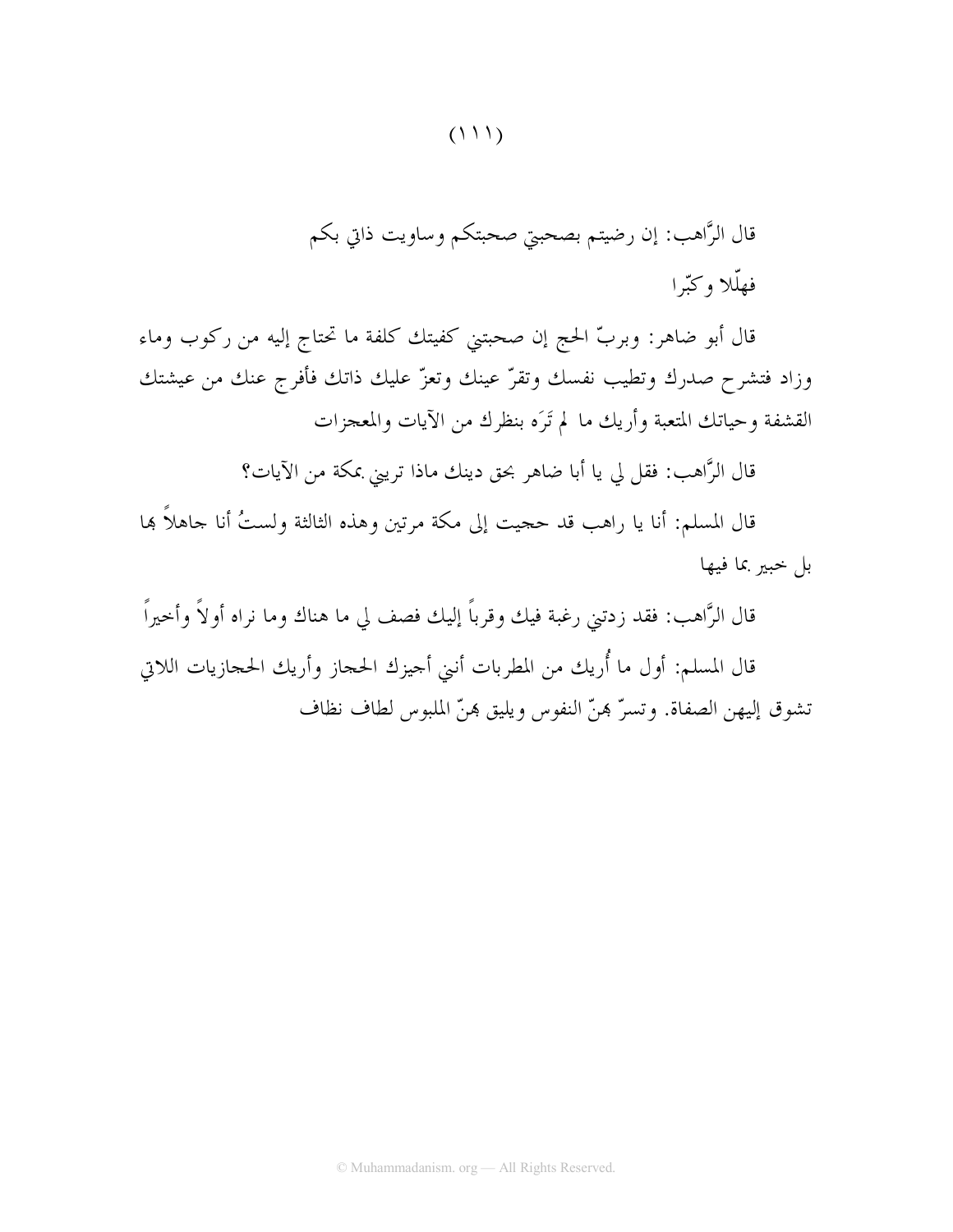قال المسلم: وترى يا راهب الحج يجتمع في مِنى في صباح ذلك اليوم وترى فإذا الحج طوائف يسيرون ويصفقون بالكفوف ويضربون بالدفوف ويقولون يا صباح البركات من مِنى إلى عرفات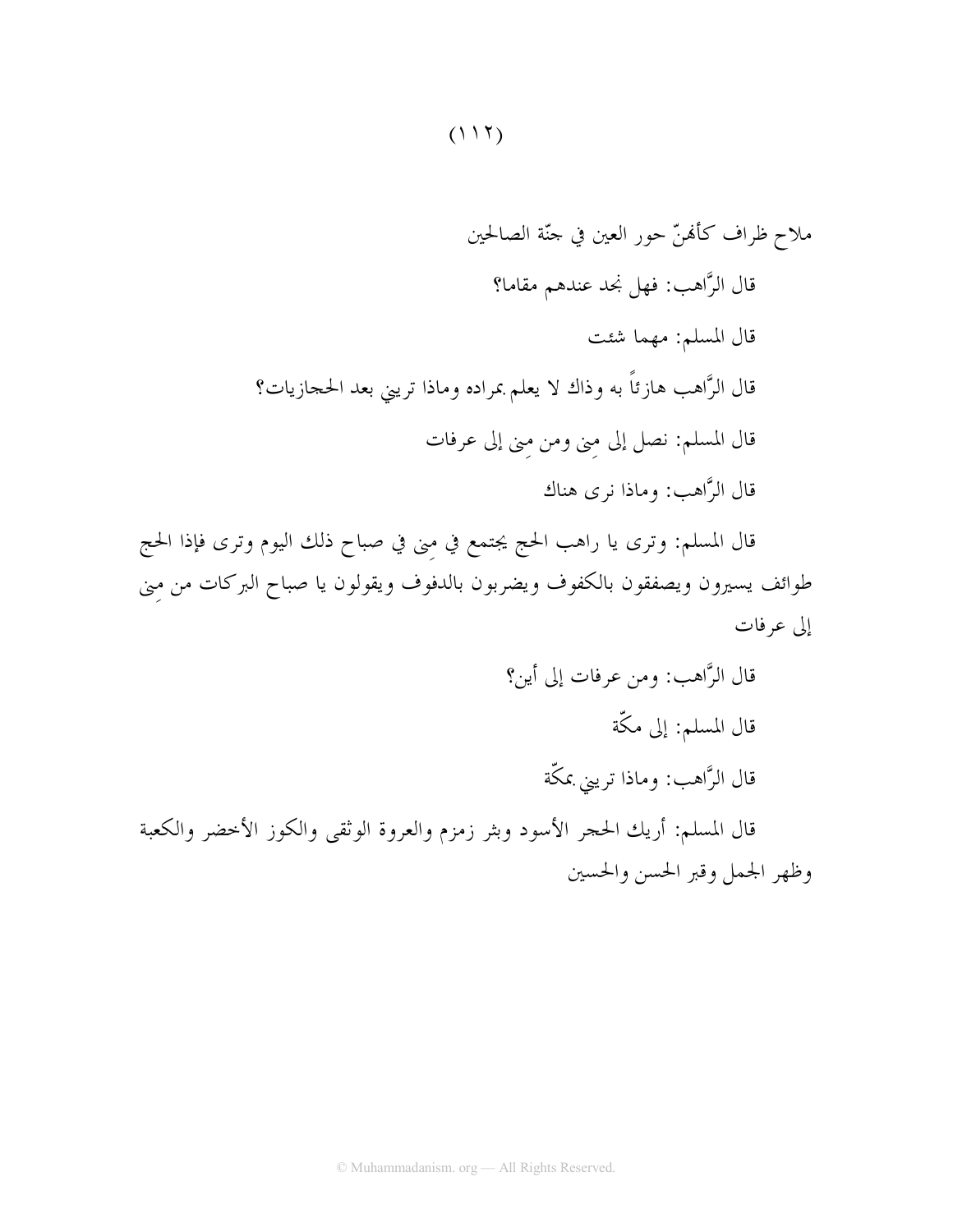قال: على ما أرى من خفَّة عقولكم ونقص رأيكم لأنَّ الرَّاهب يهزأ بكم وأنتم لا تعلمون

قال الرَّاهب: لا. ولكني رحل ضعيف القوَّة وطاعن في السنِّ فما بي حاجة إلى مكة وبيت الحرام. ولما وصلا إلى هذا من الكلام أدرك المساء وحان الانصراف فانصرف الفقهاء إلى مقرَّهم ثم استأذن الرَّاهب الأمير بالانصراف

قال الأمير: أجدتَ يا راهب في كلامك وأحسنت في جوابك وأبلغت في خطابك وزيّنت وطنك ودينك. ومثلك يجب والله أن يكون إمام النصاري ومقدمهم ومن يخاطب في الدين عنهم. فسَلْنا ما شئتَ فعندنا ما تحب

> فدعا له الرَّاهب وأحسن الثناء قال الأمير: من أين طعامك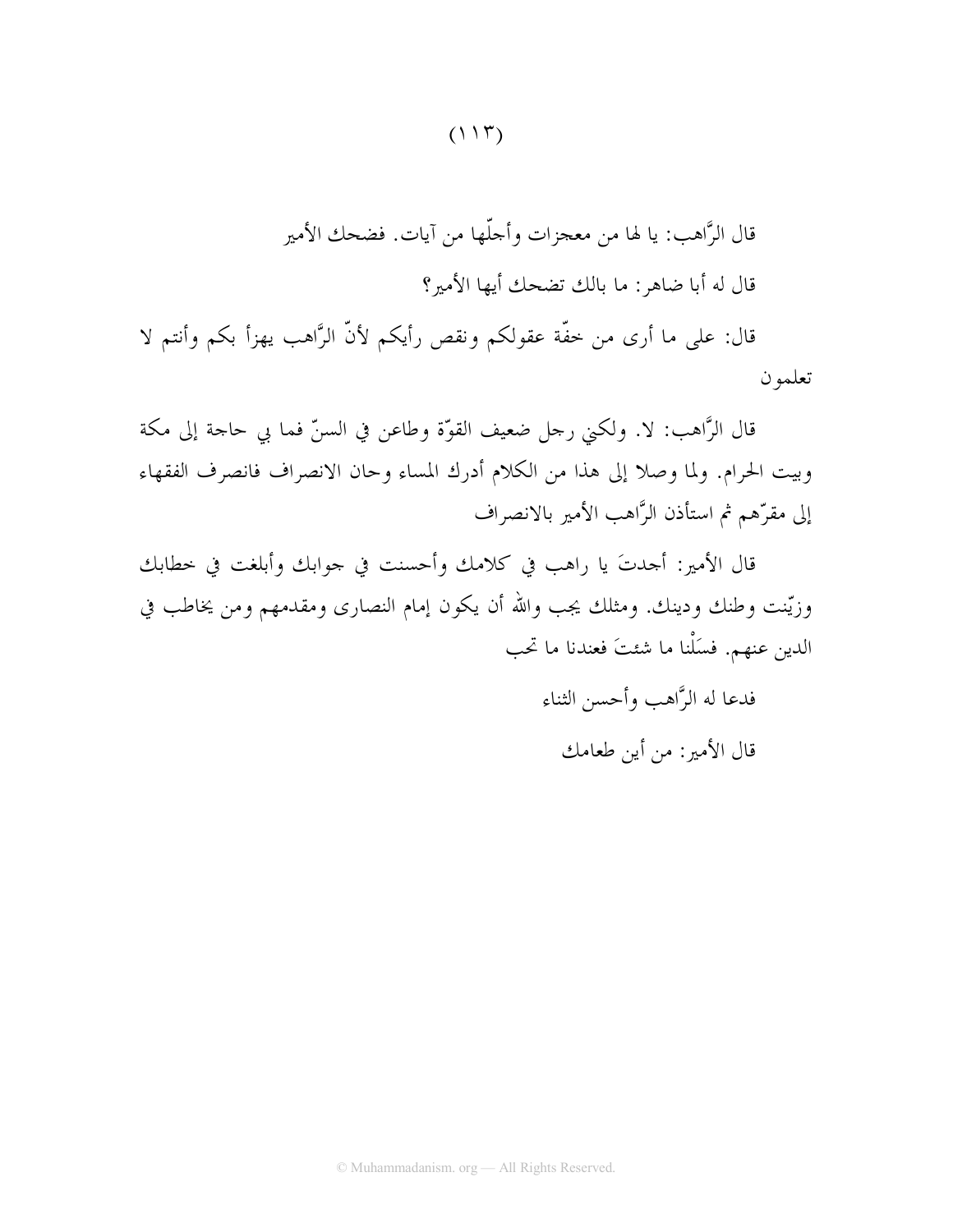قال الرَّاهب: المعطي البهائم قولها وأفراخ الغربان طعامها وخالق الرحى يأتيها بالطحين. لأننا نحن من رحمة الله وجوده على يقين قال الأمير : أما تأكلون السمك قال الرَّاهب: نعم قال الأمير: يا راهب أنا لي سمك كثير لأن مصيدة لهر برزة في أمري ويدي ومن جملة ما يختص بي فخذ منها ما شئت برسمك ولباقي الرهبان رفاقك قال الرَّاهب: أعزَّك الله وأوسع عليك فأنت بالفضل والجود أولى فاستحضر الأمير دواة وورقة وكتب توقيعاً ودفعه إلى الرَّاهب فتسلم الرَّاهب التوقيع. وهذه نسخته:

عند وقوف الحاجب تمام السياري بمصيدة برزة على مرسومنا هذا يدفع لموصلها غلام الرَّاهب جرجي من دير سمعان مما يخصِّنا من السمك الكبار حمل بغل موسقاً معافي مبرأٌ من سائر الغرامات والحقوق من غير